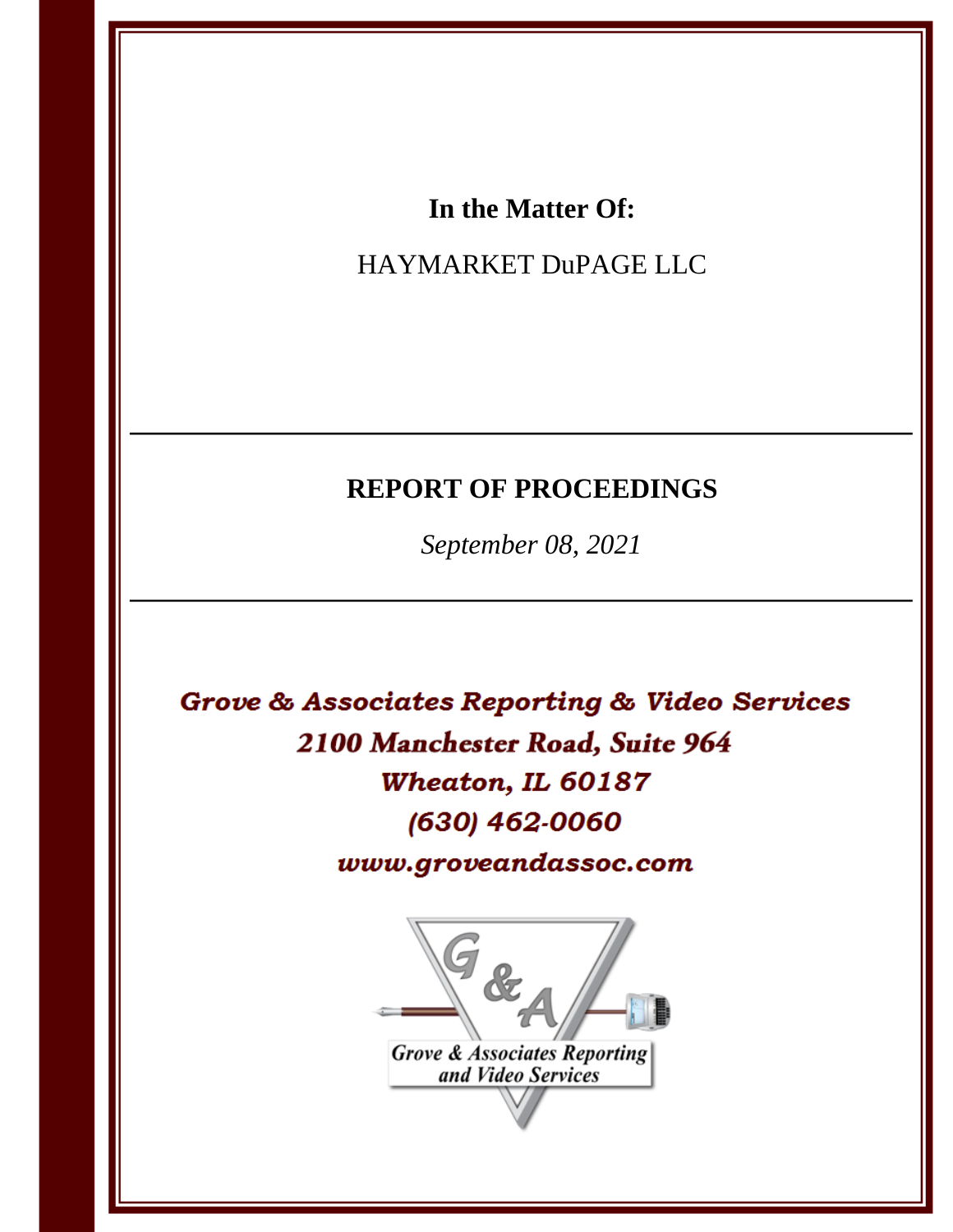STATE OF ILLINOIS )  $\prime$  SS. COUNTY OF DU PAGE ) BEFORE THE VILLAGE OF ITASCA PLAN COMMISSION IN THE MATTER OF:  $\qquad \qquad$  )  $\hspace{0.5cm}$   $\hspace{0.5cm}$   $\hspace{0.5cm}$   $\hspace{0.5cm}$   $\hspace{0.5cm}$   $\hspace{0.5cm}$   $\hspace{0.5cm}$   $\hspace{0.5cm}$   $\hspace{0.5cm}$   $\hspace{0.5cm}$   $\hspace{0.5cm}$   $\hspace{0.5cm}$   $\hspace{0.5cm}$   $\hspace{0.5cm}$   $\hspace{0.5cm}$   $\hspace{0.5cm}$   $\hspace{0.5cm}$   $\hspace{0.5cm}$   $\hspace{$ Haymarket DuPage LLC  $\qquad \qquad$  ) PC #19-014 860 West Irving Park Road  $\qquad$ Itasca, Illinois. (a)

REPORT OF PROCEEDINGS had at the public

hearing of the above-entitled cause, taken by Lynette

J. Neal, CSR No. 084-004363, RPR, on Wednesday,

September 8, 2021, at 7:00 p.m.

**GROVE & ASSOCIATES REPORTING**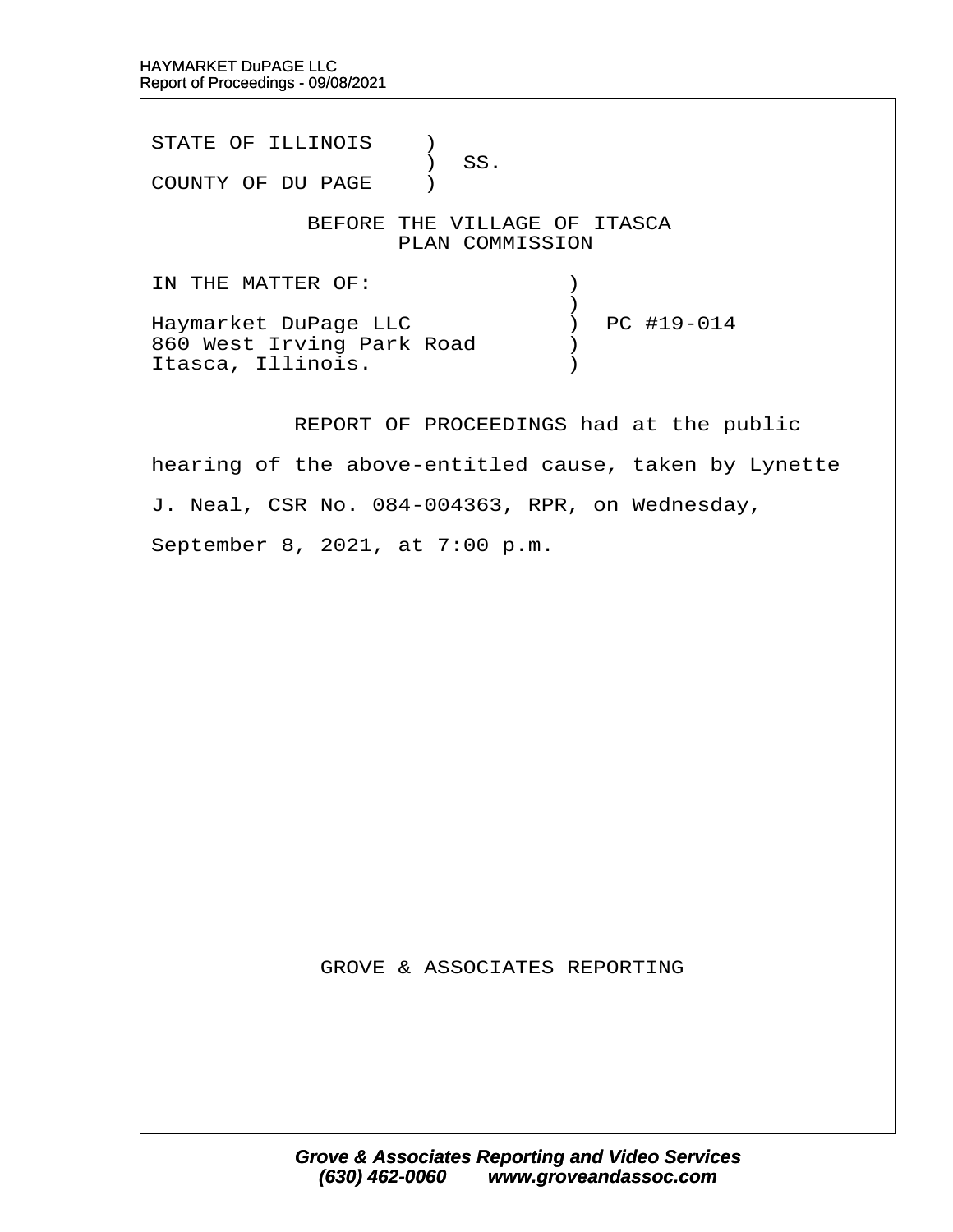| $\overline{2}$<br>3 | MR. BRENDAN DALY, Chairman;<br>MS. LORI DRUMMOND; Commissioner<br>MR. FRANK CARELLO, Commissioner;                 |
|---------------------|--------------------------------------------------------------------------------------------------------------------|
| 4                   | MR. JEFFREY HOLMES, Commissioner;<br>MS. KRISTA RAY, Commissioner;<br>MR. ANTHONY RUSSO, Commissioner;             |
| 5                   | <b>ALSO PRESENT:</b>                                                                                               |
| 6                   |                                                                                                                    |
| 7                   | MR. MO KHAN, Village Planner;<br><b>MS. DEANNE CURELO;</b><br><b>CHIEF BURKE;</b>                                  |
| 8                   |                                                                                                                    |
| 9                   | HERVAS, CONDON & BERSANI, P.C., by<br>MR. CHARLES E. HERVAS and MS. YORDANA WYSOCKI,<br>333 Pierce Road, Suite 195 |
| 10                  | Itasca, Illinois 60143                                                                                             |
| 11                  | (630) 773-4774<br>chervas@hcbattorneys.com<br>Appeared on behalf of the Village of Itasca;                         |
| 12                  |                                                                                                                    |
| 13                  | DASPIN & AUMENT, LLP, by<br>MS. BRIDGET M. O'KEEFE,<br>300 South Wacker Drive, Suite 2200                          |
| 14                  | Chicago, Illinois 60606                                                                                            |
| 15                  | $(312)$ 258-3795<br>bokeefe@daspinaument.com                                                                       |
| 16                  | and                                                                                                                |
| 17                  | BOND, DICKSON & CONWAY, by<br>MS. MARY E. DICKSON,                                                                 |
| 18                  | 400 South Knoll Street, Unit C<br>Wheaton, Illinois 60187                                                          |
| 19                  | $(630) 681 - 1000$                                                                                                 |
| 20                  | marydickson@bond-dickson.com<br>Appeared on behalf of Haymarket DuPage, LLC;                                       |
| 21                  |                                                                                                                    |
| 22                  |                                                                                                                    |
| 23                  |                                                                                                                    |
| 24                  |                                                                                                                    |
|                     |                                                                                                                    |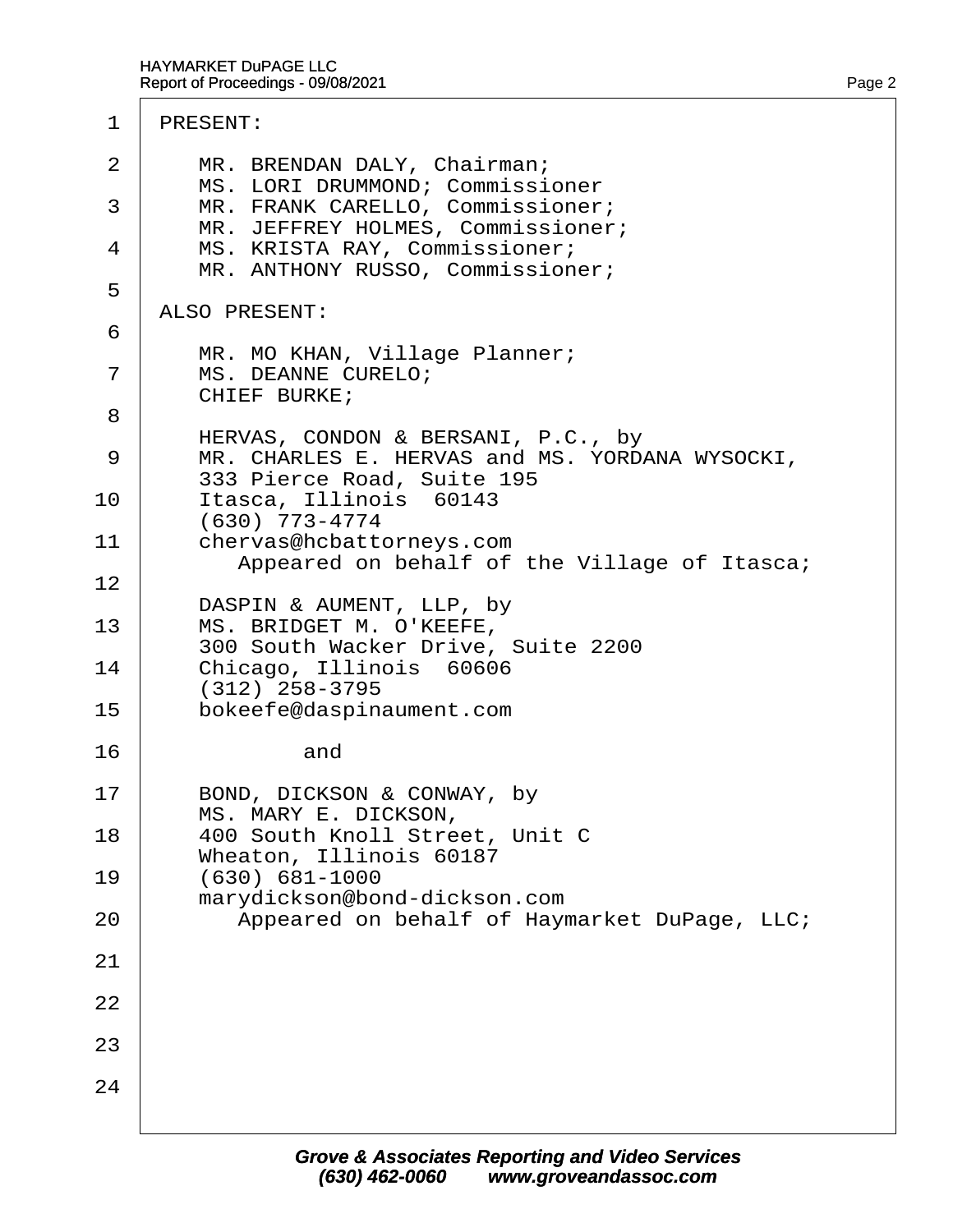| 1  | PRESENT: (Cont'd.)                                                      |
|----|-------------------------------------------------------------------------|
| 2  | FRANCZEK, P.C., by<br>MS. JENNIFER SMITH                                |
| 3  | 300 South Wacker Drive, Suite 3400                                      |
| 4  | Chicago, Illinois 60606<br>$(312)$ 786-6589                             |
| 5  | jas@franczek.com<br>Appeared on behalf of Itasca School District;       |
| 6  | JOHNSON & BELL, LTD., by<br><b>STEPHEN P. ELLENBECKER</b>               |
| 7  | 33 West Monroe Street, Suite 2700<br>Chicago, IL 60603                  |
| 8  | $(312)$ 984-0221<br>ellenbeckers@jbltd.com                              |
| 9  | Appeared on behalf of 865 West Irving Park<br>Road, LLC;                |
| 10 | OTTOSEN, DI NOLFO, HASENBLAG & CASTALDO, LTD., by                       |
| 11 | MR. STEPHEN H. DI NOLFO<br>1804 North Naper Boulevard, Suite 350        |
| 12 | Naperville, Illinois 60563<br>(630) 682-0085                            |
| 13 | sdinolfo@ottosenlaw.com<br>Appeared on behalf of Itasca Fire Protection |
| 14 | District.                                                               |
| 15 |                                                                         |
| 16 |                                                                         |
| 17 |                                                                         |
| 18 |                                                                         |
| 19 |                                                                         |
| 20 |                                                                         |
| 21 |                                                                         |
| 22 |                                                                         |
| 23 |                                                                         |
| 24 |                                                                         |
|    |                                                                         |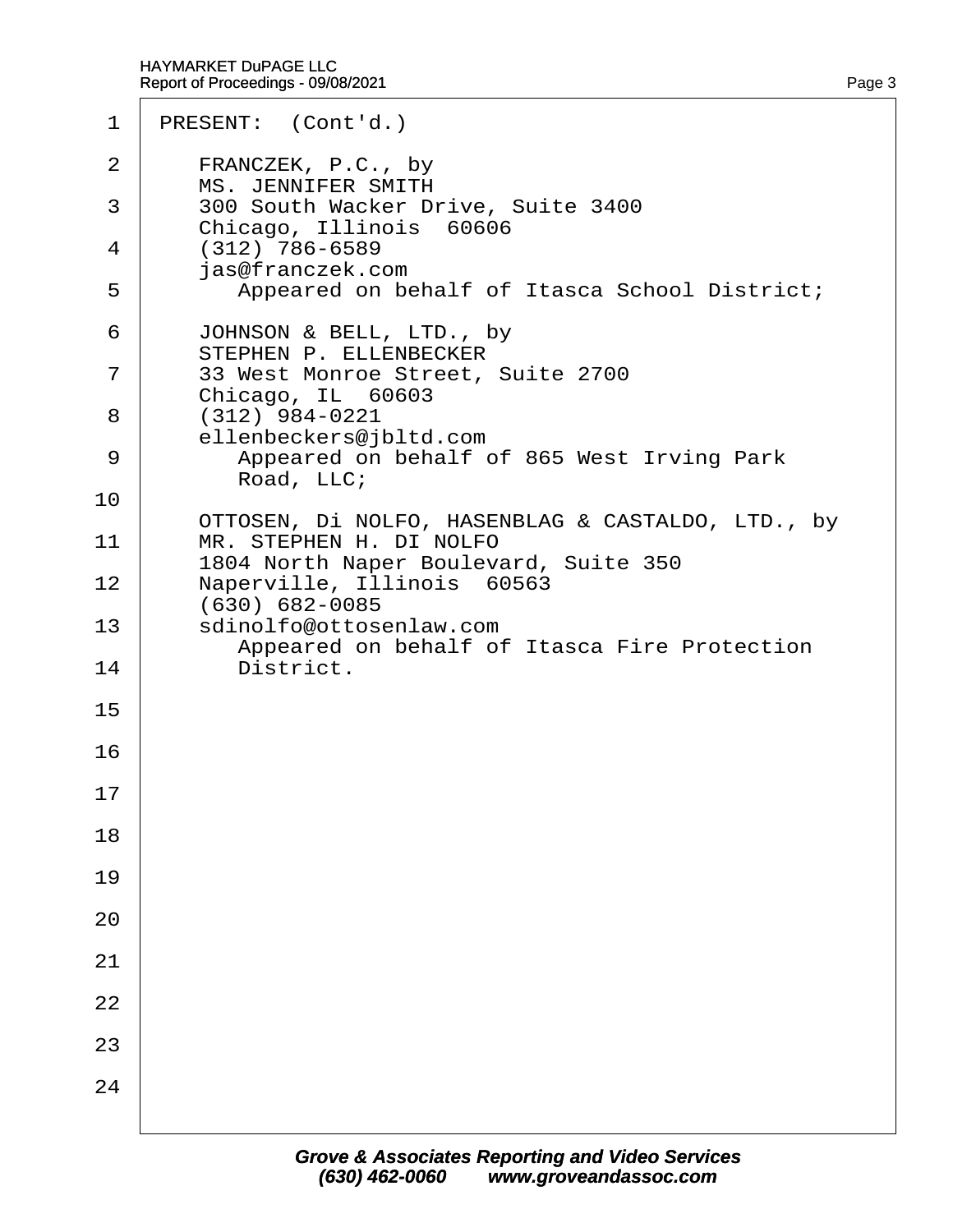|                | Report of Proceedings - 09/08/2021                  | Page 4 |
|----------------|-----------------------------------------------------|--------|
| $\mathbf 1$    | CHAIRMAN DALY: Good evening, everyone, and          |        |
| 2              | welcome to this meeting of the September 8th, 2021  |        |
| 3              | Itasca Plan Commission. I call this meeting to      |        |
| 4              | drder.                                              |        |
| 5              | The case before the Plan Commission                 | 06:59  |
| 6              | is PC 19-014 continued from August 25th. The        |        |
| 7 <sup>1</sup> | petitioner and owner is Haymarket DuPage, LLC, and  |        |
| 8              | the location is 860 West Irving Park Road. Will the |        |
| 9              | secretary please call the roll.                     |        |
| 10             | MR. KHAN: Commissioner Carello.                     | 07:00  |
| 11             | <b>COMMISSIONER CARELLO: Here.</b>                  |        |
| 12             | MR. KHAN: Commissioner Drummond.                    |        |
| 13             | <b>COMMISSIONER DRUMMOND: Here.</b>                 |        |
| 14             | MR. KHAN: Commissioner Holmes.                      |        |
| 15             | <b>COMMISSIONER HOLMES: Here.</b>                   | 07:00  |
| 16             | MR. KHAN: Commissioner Ray.                         |        |
| 17             | <b>COMMISSIONER RAY: Here.</b>                      |        |
| 18             | MR. KHAN: Commissioner Russo.                       |        |
| 19             | <b>COMMISSIONER RUSSO: Here.</b>                    |        |
| 20             | MR. KHAN: Chairman Daly.                            | 07:00  |
| 21             | CHAIRMAN DALY: Here. I declare a quorum             |        |
| 22             | present. The business before the Commission this    |        |
| 23             | evening is a public hearing on Case No. PC 19-014.  |        |
| 24             | The request is for a petition for a planned         |        |
|                |                                                     |        |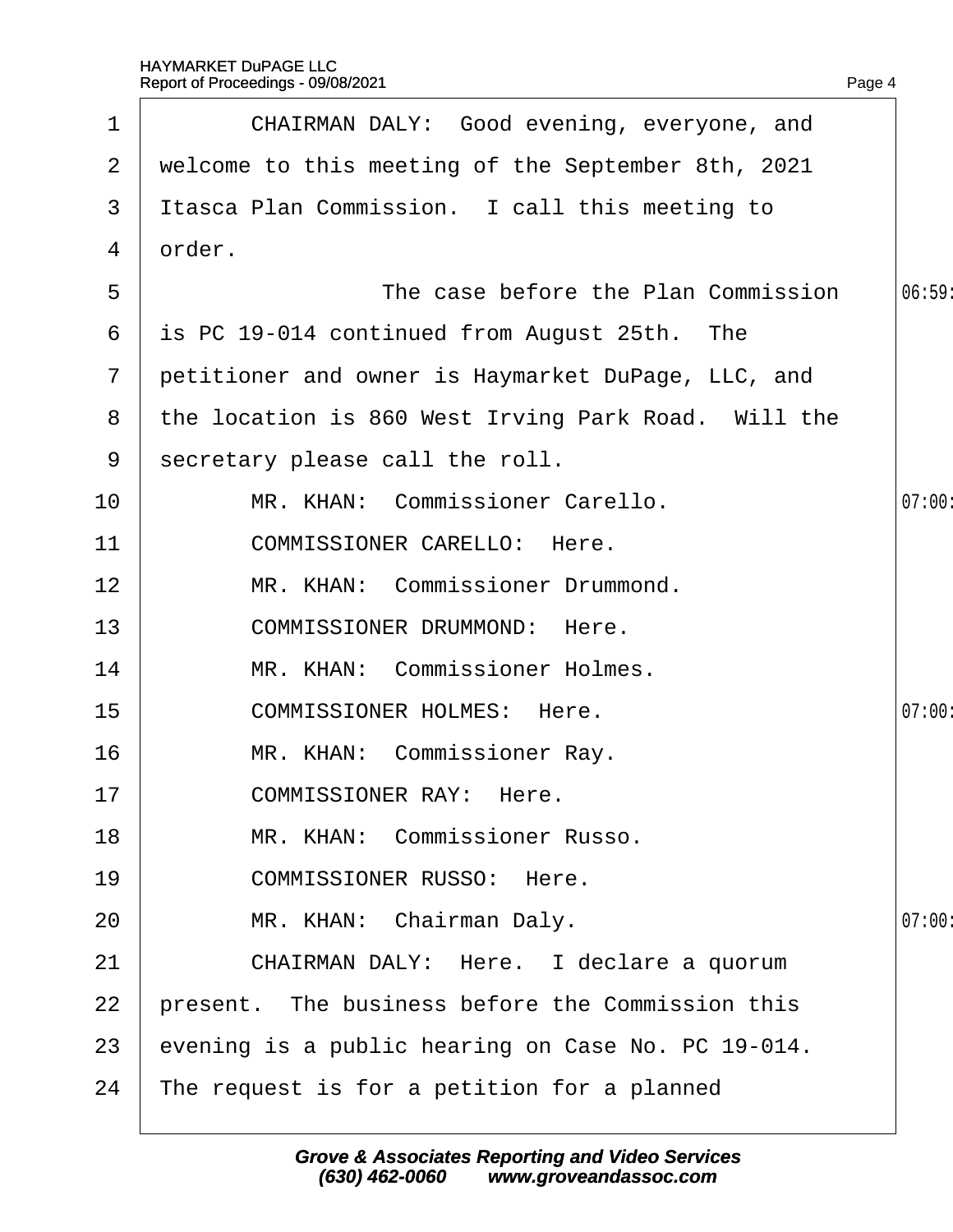| $\mathbf 1$    | development for special use with exceptions and     |        |
|----------------|-----------------------------------------------------|--------|
| $\mathbf{2}$   | Class 1 site plan approval all in order to permit a |        |
| 3              | mixed-use residential and healthcare facility and   |        |
| 4              | other accessory uses in the B-2 community business  |        |
| 5              | district at 860 West Irving Park Road.              | 07:00  |
| 6              | At this time, I will now entertain a                |        |
| $\overline{7}$ | motion to open this public hearing.                 |        |
| 8              | <b>COMMISSIONER HOLMES: So moved.</b>               |        |
| 9              | <b>COMMISSIONER CARELLO: Second.</b>                |        |
| 10             | CHAIRMAN DALY: There's a motion and a second.       | 07:00  |
| 11             | Will the secretary please call the vote.            |        |
| 12             | MR. KHAN: Commissioner Carello.                     |        |
| 13             | <b>COMMISSIONER CARELLO: For.</b>                   |        |
| 14             | MR. KHAN: Commissioner Drummond.                    |        |
| 15             | <b>COMMISSIONER DRUMMOND: For.</b>                  | 07:00  |
| 16             | MR. KHAN: Commissioner Holmes.                      |        |
| 17             | <b>COMMISSIONER HOLMES: For.</b>                    |        |
| 18             | MR. KHAN: Commissioner Ray.                         |        |
| 19             | <b>COMMISSIONER RAY: For.</b>                       |        |
| 20             | MR. KHAN: Commissioner Russo.                       | 07:00: |
| 21             | <b>COMMISSIONER RUSSO: For.</b>                     |        |
| 22             | MR. KHAN: Chairman Daly.                            |        |
| 23             | <b>CHAIRMAN DALY: For. Motion carries. This</b>     |        |
| 24             | public hearing is now open.                         |        |
|                |                                                     |        |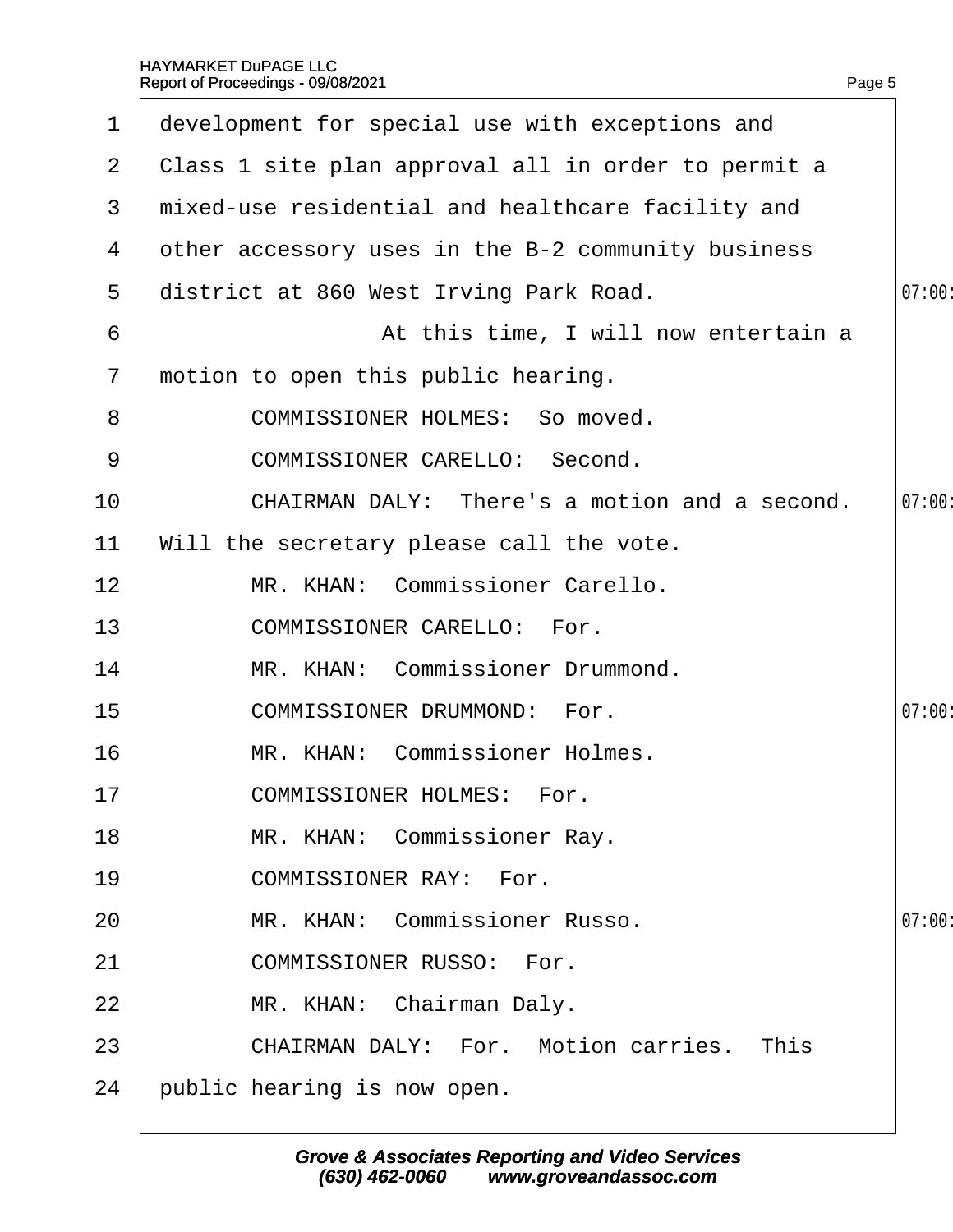| 1              | Before we begin with closing                          |
|----------------|-------------------------------------------------------|
| 2              | arguments by the interested parties' counsels first   |
| 3              | and the petitioner's last, I would like to entertain  |
| 4              | a motion to close all evidence in this case.          |
| 5              | <b>COMMISSIONER HOLMES: So moved.</b>                 |
| 6              | COMMISSIONER RAY: Second. Ray.                        |
| $\overline{7}$ | CHAIRMAN DALY: There's a motion and a second.         |
| 8              | Will the secretary please call the vote.              |
| 9              | MR. KHAN: Commissioner Carello.                       |
| 10             | <b>COMMISSIONER CARELLO: For.</b>                     |
| 11             | MR. KHAN: Commissioner Drummond.                      |
| 12             | <b>COMMISSIONER DRUMMOND: For.</b>                    |
| 13             | MR. KHAN: Commissioner Holmes.                        |
| 14             | <b>COMMISSIONER HOLMES: For.</b>                      |
| 15             | MR. KHAN: Commissioner Ray.                           |
| 16             | <b>COMMISSIONER RAY: For.</b>                         |
| 17             | MR. KHAN: Commissioner Russo.                         |
| 18             | <b>COMMISSIONER RUSSO: For.</b>                       |
| 19             | MR. KHAN: Chairman Daly.                              |
| 20             | CHAIRMAN DALY: For. The motion carries.               |
| 21             | There will no longer be evidence admitted into the    |
| 22             | case. At this time, I would ask the interested        |
| 23             | parties' attorneys who is going to begin with closing |
| 24             | arguments this evening? Okay. Ms. Smith, the floor    |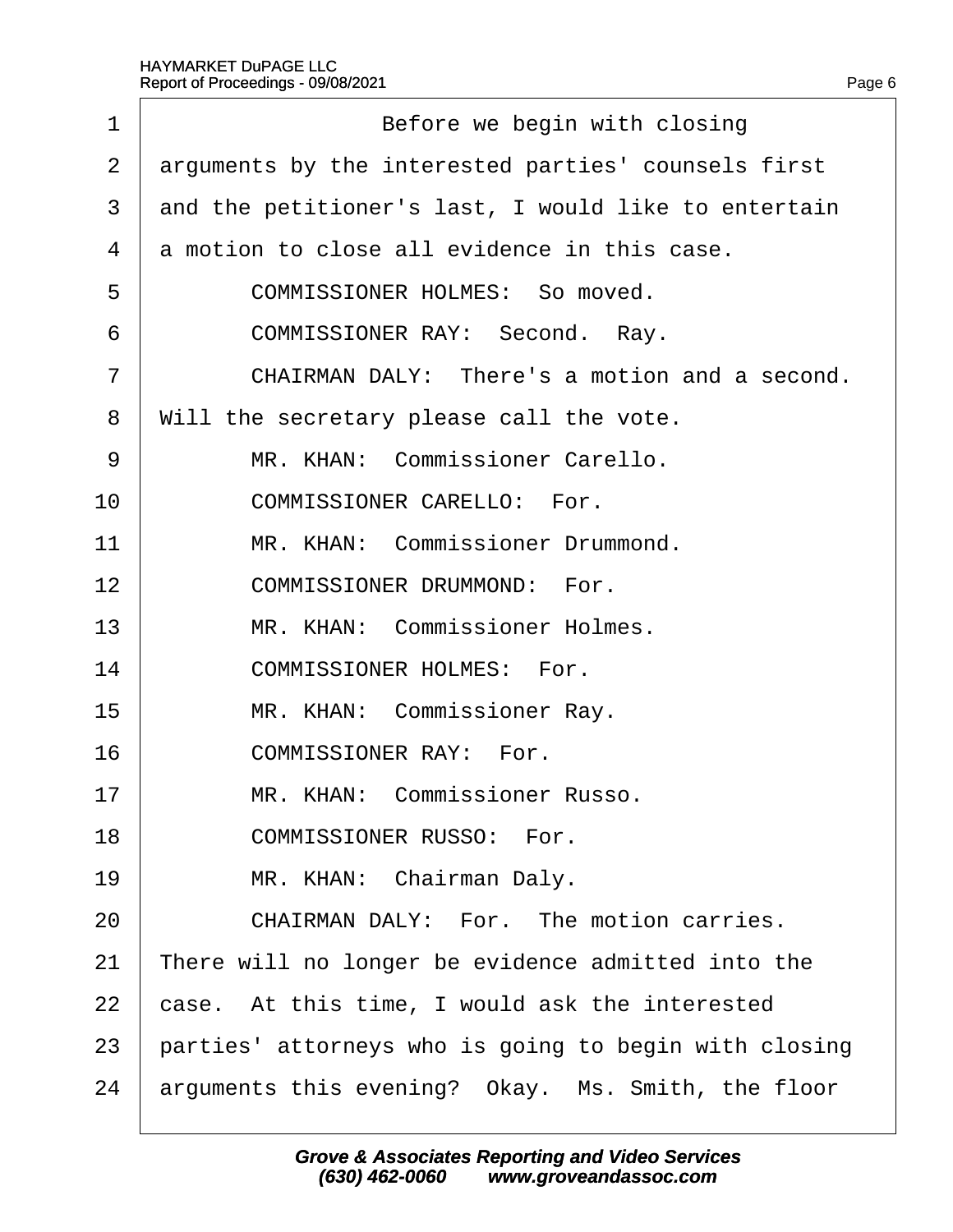| $\mathbf 1$     | i\$ yours.                                            |       |
|-----------------|-------------------------------------------------------|-------|
| 2               | MS. SMITH: Thank you. I'm going to use my             |       |
| 3               | time this evening to go over three points. You'll be  |       |
| 4               | asked, as part of your role as commissioners, to look |       |
| $5\overline{)}$ | at the special-use factors in Section 14.11(7)(A),    | 07:01 |
| 6               | and I'm specifically looking at 1 through 3. These    |       |
| $7\phantom{.}$  | dall for findings regarding whether the proposal is   |       |
| 8               | in the public interest and general welfare. And all   |       |
| 9               | three points I'll be talking about tonight go to      |       |
| 10              | those points that you'll be making findings on.       | 07:02 |
| 11              | So the first point I want to address                  |       |
| 12              | has to do with the economic impact of the proposal    |       |
| 13              | and the impact that additional school children        |       |
| 14              | will -- will have on the community. So I -- I would   |       |
| 15              | put to you that the petitioner's proposal, the        | 07:02 |
| 16              | planned development, will entitle some Haymarket      |       |
| 17 <sub>1</sub> | residents that are age 18 to 22 and also some         |       |
| 18              | children of Haymarket residents to enroll in local    |       |
| 19              | schools. The school district will be obligated to     |       |
| 20              | provide educational services, including special       | 07:02 |
| 21              | education services, without additional funding. It    |       |
| 22              | is contrary to the public interest and the general    |       |
| 23              | welfare for the community to increase the burden on   |       |
| 24              | local schools without providing appropriate resources |       |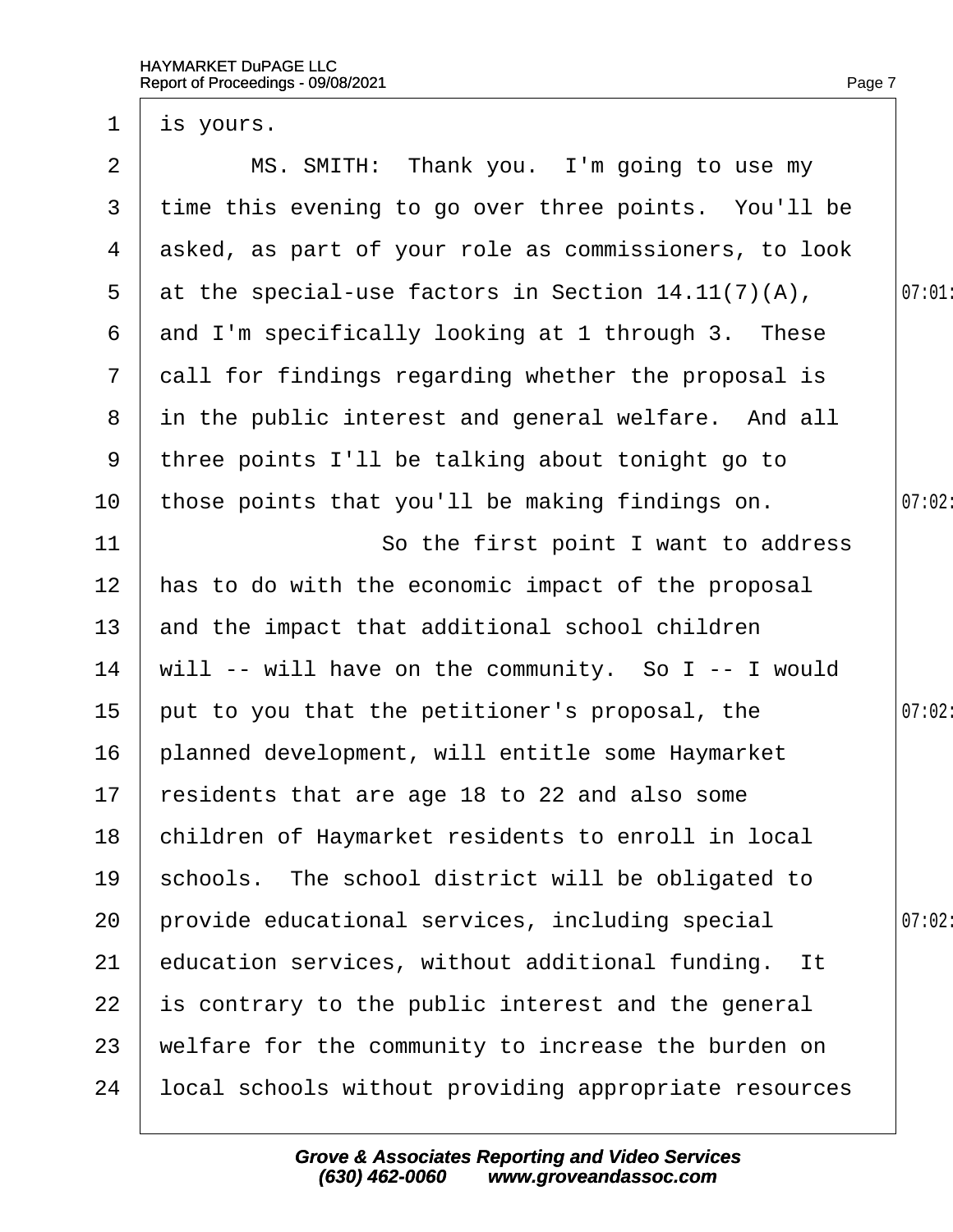| $\mathbf 1$    | to meet those needs of additional students. And I      |       |
|----------------|--------------------------------------------------------|-------|
|                | 2 want to review and highlight some specific evidence  |       |
| 3              | that's before you that supports the proposed finding   |       |
| 4              | that I just brought to you.                            |       |
| 5              | So, first of all, is the point that                    | 07:03 |
| 6              | there will be individuals that are entitled to enroll  |       |
| $\overline{7}$ | in local schools based on if the proposal is           |       |
| 8              | approved, and there's four different categories of     |       |
| 9              | students. The first does involve the mother and        |       |
| 10             | child program that we've heard a lot about. That's     | 07:03 |
| 11             | the only one. The other three are not contingent on    |       |
| 12             | whether the mother and child program ever comes to     |       |
| 13             | ltasca.                                                |       |
| 14             | But starting with the mother and                       |       |
| 15             | child program, if there is a mother and child          | 07:04 |
| 16             | program, the children of those parents, the mothers,   |       |
|                | 17 will unquestionably be entitled to enroll in Itasca |       |
| 18             | school district. Students are eligible for services    |       |
| 19             | starting at age 3, and so a 3 to 6-year-old program,   |       |
| 20             | these would be students that are school-aged children  | 07:04 |
| 21             | and entitled to both enroll and also to what are       |       |
| 22             | known as child-find services, evaluative services to   |       |
| 23             | determine what their needs are. This is -- you can     |       |
| 24             | find support for all of this in Superintendent Benes'  |       |
|                |                                                        |       |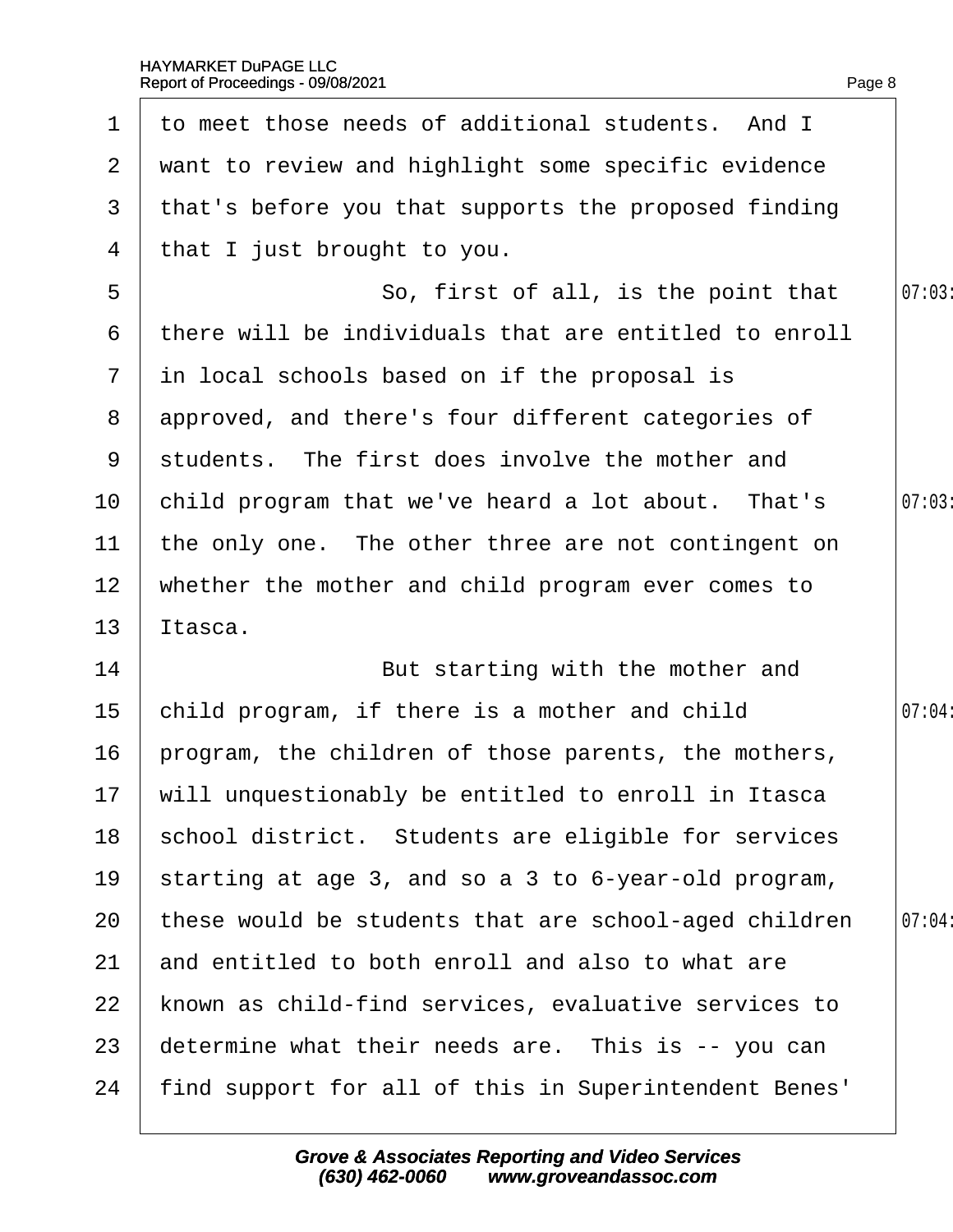|  | Page 9 |
|--|--------|

| $\mathbf 1$     | testimony and particularly testimony associated with  |        |
|-----------------|-------------------------------------------------------|--------|
| $\overline{2}$  | Slide 24 in his presentation.                         |        |
| 3               | So it is true, if there's ultimately                  |        |
| 4               | no mother and child program, then that would not be a |        |
| 5               | basis for residency. However, it's the school         | 07:04: |
| 6               | district's understanding, and it's been clear in the  |        |
|                 | 7 testimony, that the intent and the desire of        |        |
| 8               | Haymarket is to have that program in Itasca; that     |        |
|                 | 9 they will be pursuing that at a future time; and it |        |
| 10              | may even be legally required of them to have that     | 07:05  |
| 11              | program here.                                         |        |
| 12              | Again, there's three other bases for                  |        |
| 13              | individuals to establish residency in the local       |        |
| 14              | public schools that are not connected to the mother   |        |
| 15 <sub>1</sub> | and child program, so it doesn't matter if that       | 07:05  |
| 16              | program never comes to Itasca. The first is that for  |        |
|                 | 17 special education students, the way Illinois law   |        |
| 18              | works, residency is determined by the -- the          |        |
| 19              | location -- the residence of the parent, not the      |        |
| 20              | esidence of the child. And this is in the school      | 07:05  |
| 21              | code, that it's the residence of the parent. So if    |        |
| 22              | parents are residents in Itasca, they would be        |        |
| 23              | entitled to send their children to the local public   |        |
| 24              | schools. And this is, again, based on the testimony   |        |
|                 |                                                       |        |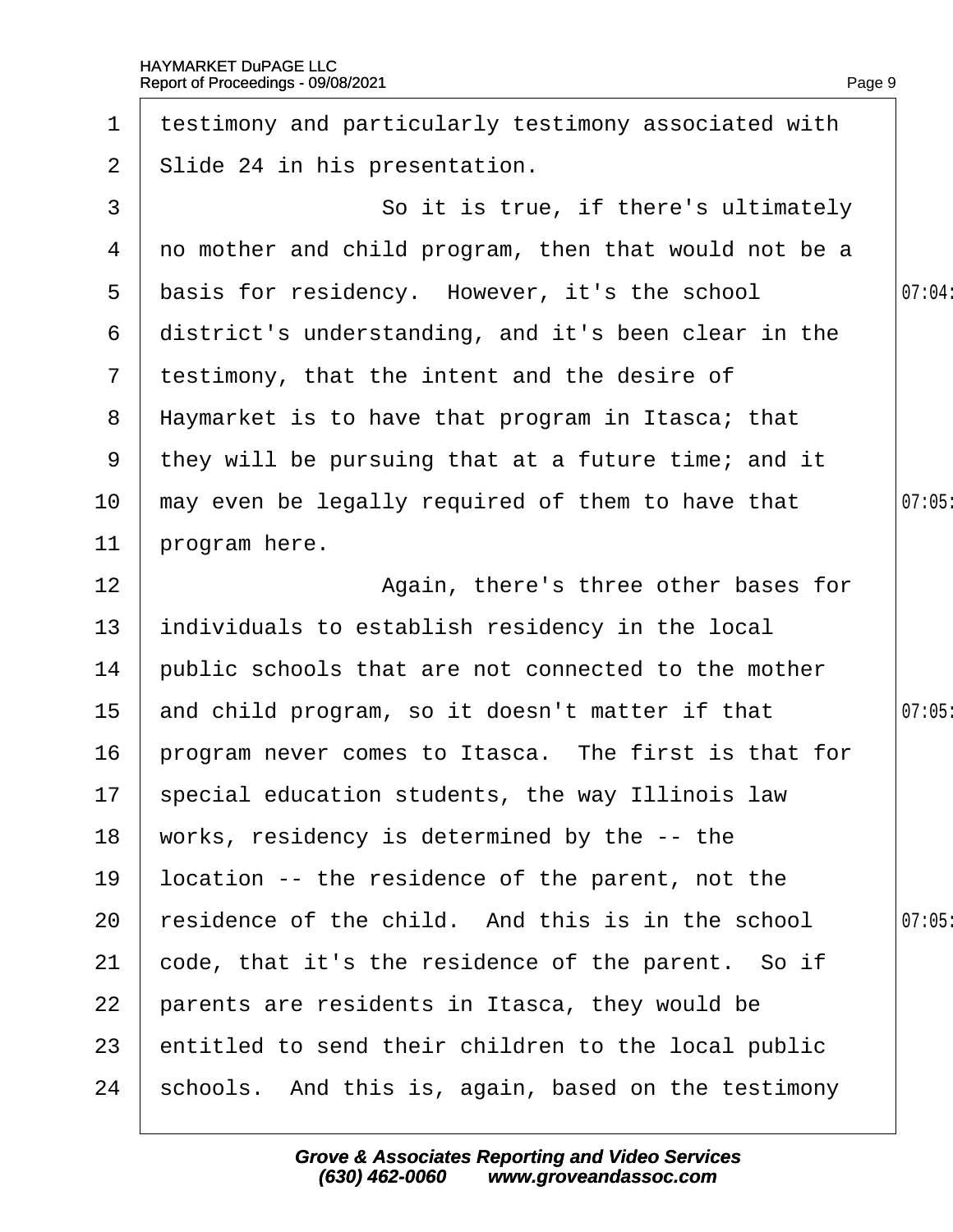| $\mathbf 1$     | of Superintendent Benes associated with Slide 24.        |        |
|-----------------|----------------------------------------------------------|--------|
| 2               | The second is homeless students are                      |        |
| 3               | entitled to enroll in Itasca if they're in Itasca.       |        |
| 4               | So if they -- and there's a broad definition of what     |        |
| 5               | donstitutes as homeless, so, you know, it's hard to      | 07:06  |
| 6               | speculate about all the different pathways. But,         |        |
| $\mathbf{7}$    | again, we heard about a very high population of          |        |
| 8               | homeless individuals that reside at the Chicago          |        |
| 9               | Ipcation, and homelessness is an automatic trigger       |        |
| 10              | and entitlement to establish residency.                  | 07:06  |
| 11              | The other thing about homeless                           |        |
| 12              | enrollments is that if you enroll as homeless -- a       |        |
| 13 <sup>°</sup> | person entitled to enroll as homeless, you don't         |        |
| 14              | move -- you're entitled to stay in the district so       |        |
| 15              | long as you're homeless. So it's not just for the        | 07:07: |
| 16              | period for which the person's getting treatment.         |        |
|                 | 17 Once they're enrolled in Itasca, they can continue in |        |
| 18              | Itasca until they're no longer homeless and establish    |        |
| 19              | residency somewhere else. So it's, again, a -- very      |        |
| 20              | consequential financially, and when you're looking at    | 07:07  |
| 21              | the enrollment projections piece, it's not               |        |
| 22              | speculative. It's the law. This is a requirement         |        |
| 23              | and how it works. So that's why the district has         |        |
| 24              | sought information, sought to be responsible in          |        |
|                 |                                                          |        |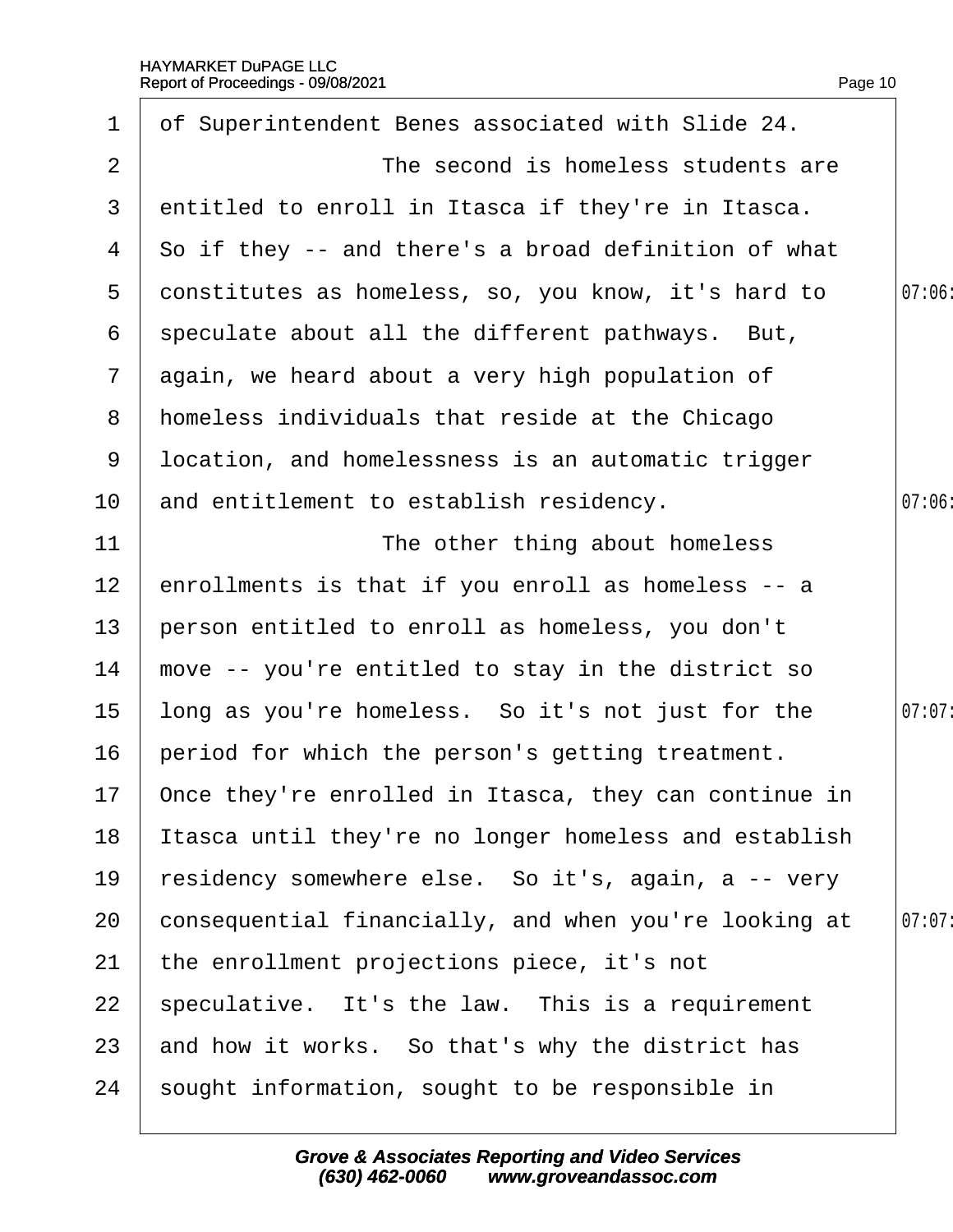| $\mathbf 1$     | planning for the education of homeless students that    |        |
|-----------------|---------------------------------------------------------|--------|
| $\overline{2}$  | might come to the community based on the proposal.      |        |
| 3               | The third way is that 18 to                             |        |
| 4               | 22-year-olds who have not graduated from high school    |        |
| 5               | and are eligible for special education services are     | 07:07: |
| 6               | eligible for not only continuing their high school      |        |
| $\mathbf{7}$    | education and earning a diploma but also what's known   |        |
| 8               | as transition services; services to support their       |        |
| 9               | transition into adult living, which can include         |        |
| 10              | vocational training, community recreational life        | 07:08  |
| 11              | training, how to -- you know, how to get a job and      |        |
| 12 <sup>1</sup> | access the community. It's really -- it's not maybe     |        |
| 13              | your -- what you think of when you think of a high      |        |
| 14              | school. This is -- it's a legally mandated part of      |        |
| 15 <sub>1</sub> | special education that brings students from high        | 07:08: |
| 16              | school into adult life literally called transition      |        |
|                 | 17 services. So any individuals at Haymarket who are 18 |        |
| 18              | to 22, haven't graduated, and residing there or         |        |
| 19              | homeless, would be entitled to enroll in the local      |        |
| 20              | public schools for transition services.                 | 07:08  |
| 21              | So there's no credible contrary                         |        |
| 22              | evidence that these groups would not be able to         |        |
| 23              | enroll in the district. You heard testimony from two    |        |
| 24              | different experts presented by the petitioner. First    |        |
|                 |                                                         |        |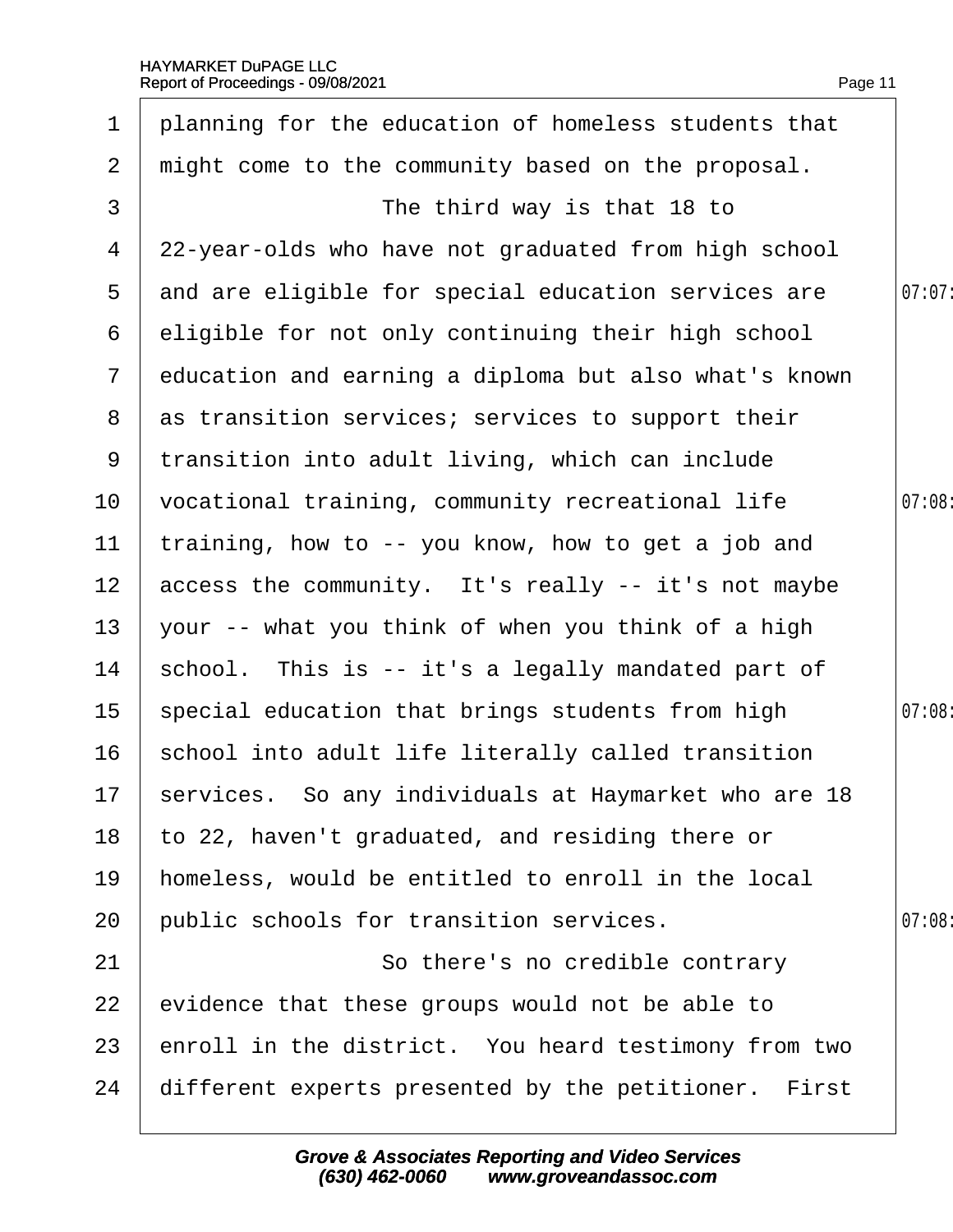$\overline{\phantom{a}}$ 

|                   | 1 was the Gruen report, and on cross-examination, when |        |
|-------------------|--------------------------------------------------------|--------|
| 2 <sup>1</sup>    | asked about his opinion that there would be no         |        |
| 3                 | school-aged children at Haymarket, Mr. Gruen           |        |
| 4                 | testified that the basis for his testimony was that    |        |
| $5^{\circ}$       | Haymarket told him that. That's it. He, quote, took    | 07:09  |
| 6                 | it as a given there wouldn't be any school-aged        |        |
| $\overline{7}$    | children, and he did not engage in any study of the    |        |
| 8                 | impact of the children because he took it as a given   |        |
| 9                 | that there wouldn't be any.                            |        |
| 10                | So that is not credible testimony.                     | 07:09  |
| 11                | It's not informed testimony. It doesn't help you       |        |
| $12 \overline{ }$ | make a decision. It's just him taking the word of      |        |
| 13                | Haymarket, not an -- it's not an expert opinion. He    |        |
| 14                | did not employ any expert knowledge, experience,       |        |
| 15                | fact-finding, nothing, to come to that conclusion.     | 07:10: |
| 16                | The other expert to opine in this                      |        |
| 17 <sub>2</sub>   | area was Mr. Kisiel. Mr. Kisiel testified -- he        |        |
| 18                | concluded there would be no cost to the school         |        |
| 19                | because there would be, quote, no additional students  |        |
| 20                | for them to educate. That's what he said initially     | 07:10  |
| 21                | in his testimony. But then on cross-examination,       |        |
| 22                | Mr. Kisiel agreed that he does not know the age range  |        |
| 23                | of school-aged children in Illinois. He agreed that    |        |
| 24                | to educate students age 18 to 22 would, quote, bring   |        |
|                   |                                                        |        |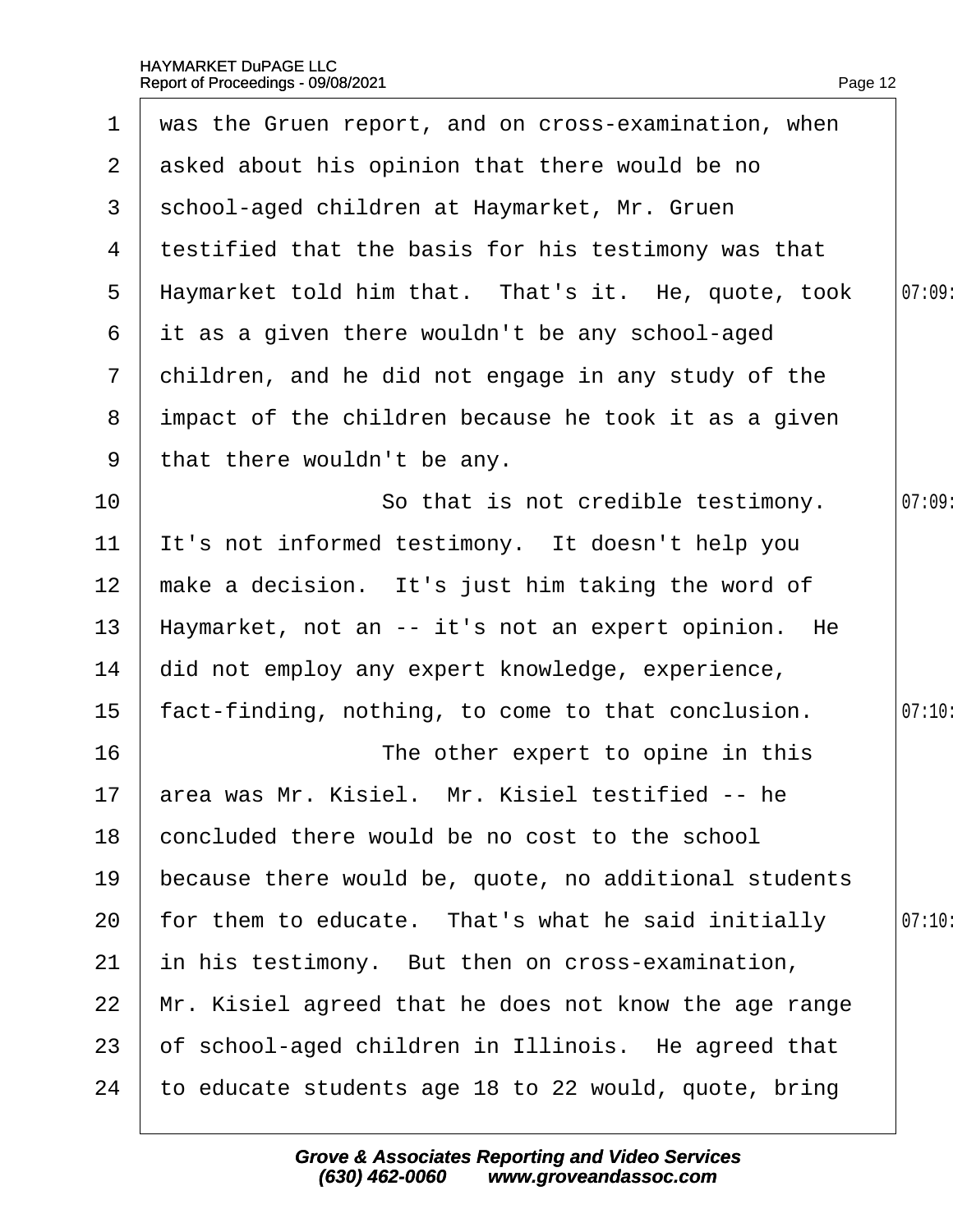|                 | 1 some cost. So he had -- he pulled back on his       |        |
|-----------------|-------------------------------------------------------|--------|
| 2 <sup>1</sup>  | report's conclusion there in his testimony. He then   |        |
| 3               | agreed that he based his analysis of school children  |        |
| 4               | on the lack of, quote, dwelling units, without        |        |
| $5^{\circ}$     | knowing whether or not dwelling unit determined       | 07:11  |
| 6               | school residency. It doesn't. That's not a term in    |        |
| $\overline{7}$  | school residency. That's not how residency is         |        |
| 8               | determined. He didn't know that but yet he was using  |        |
| 9               | dwelling units as a basis. So he admitted that.       |        |
| 10              | And then, last, he finally agreed                     | 07:11: |
| 11              | that, contrary to his report, Haymarket, quote, could |        |
| 12 <sup>2</sup> | have an impact on the school district. I don't know   |        |
| 13              | whether it would be significant or not. So their own  |        |
| 14              | expert said he doesn't know whether the impact would  |        |
| 15              | be significant or not. So there's no testimony,       | 07:11  |
| 16              | again, from the petitioner indicating there would not |        |
|                 | 17 be a significant impact. He said he doesn't know.  |        |
| 18              | So then getting to the cost of these                  |        |
| 19              | different categories, again, this is not disputed.    |        |
| 20              | Superintendent Benes is the only one to testify as to | 07:12  |
| 21              | what the cost would be. They're in the testimony.     |        |
| 22              | He testified child-find services have an average cost |        |
| 23              | of between 1,500 to 5,000; itinerant services, a      |        |
| 24              | thousand or more; preschool services, average cost of |        |
|                 |                                                       |        |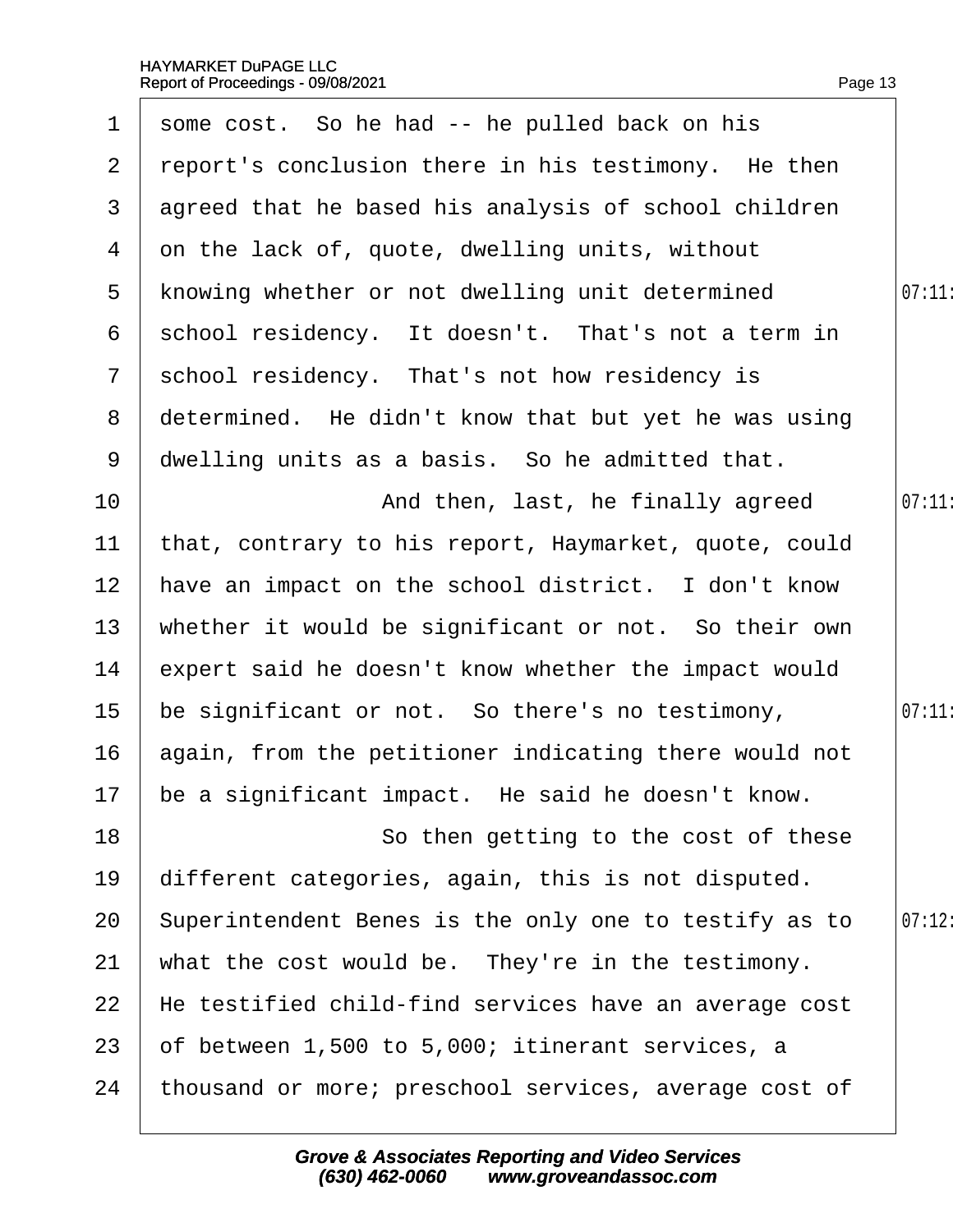| $\mathbf{1}$          | 25,000 or Net Sec (phonetic), the co-op service, as    |        |
|-----------------------|--------------------------------------------------------|--------|
| $\mathbf{2}^{\prime}$ | 25,000 or more. That was for the special education     |        |
| 3 <sup>1</sup>        | band of those four.                                    |        |
| 4                     | So going to the next band, the                         |        |
| 5                     | general education, if there was a general education    | 07:12: |
|                       | 6 student eligible, the average cost is \$9,311 as the |        |
| $7\overline{ }$       | per people cost to educate. For special education      |        |
|                       | 8 student, the average per pupil cost \$27,945.56,     |        |
|                       | 9 according to superintendent Benes' testimony. And    |        |
| 10                    | then for the 18 to 22 transition services I was        | 07:12: |
| 11                    | talking about, the testimony is that those range from  |        |
| 12 <sub>2</sub>       | between 25 to 50,000 per student.                      |        |
| 13                    | So all of these costs, there's no                      |        |
| 14                    | additional funding that will be generated by the       |        |
| 15 <sub>1</sub>       | proposal to meet the needs of these students.          | 07:13: |
| 16                    | Haymarket filed for tax exempt status on May 21st.     |        |
|                       | 17 This has been discussed. They withdrew the petition |        |
| 18                    | but indicate a plan to re-file. Dr. Lustig testified   |        |
| 19                    | that he has never offered any funding to the           |        |
| 20                    | district. He said -- he was asked, and once there      | 07:13  |
| 21                    | was collaboration you never offered any funding        |        |
| 22                    | support to the school district, did you? Answer, no.   |        |
| 23                    | So there's no additional tax support. The tax burden   |        |
| 24                    | will be spread to the -- to other taxpayers, and       |        |
|                       |                                                        |        |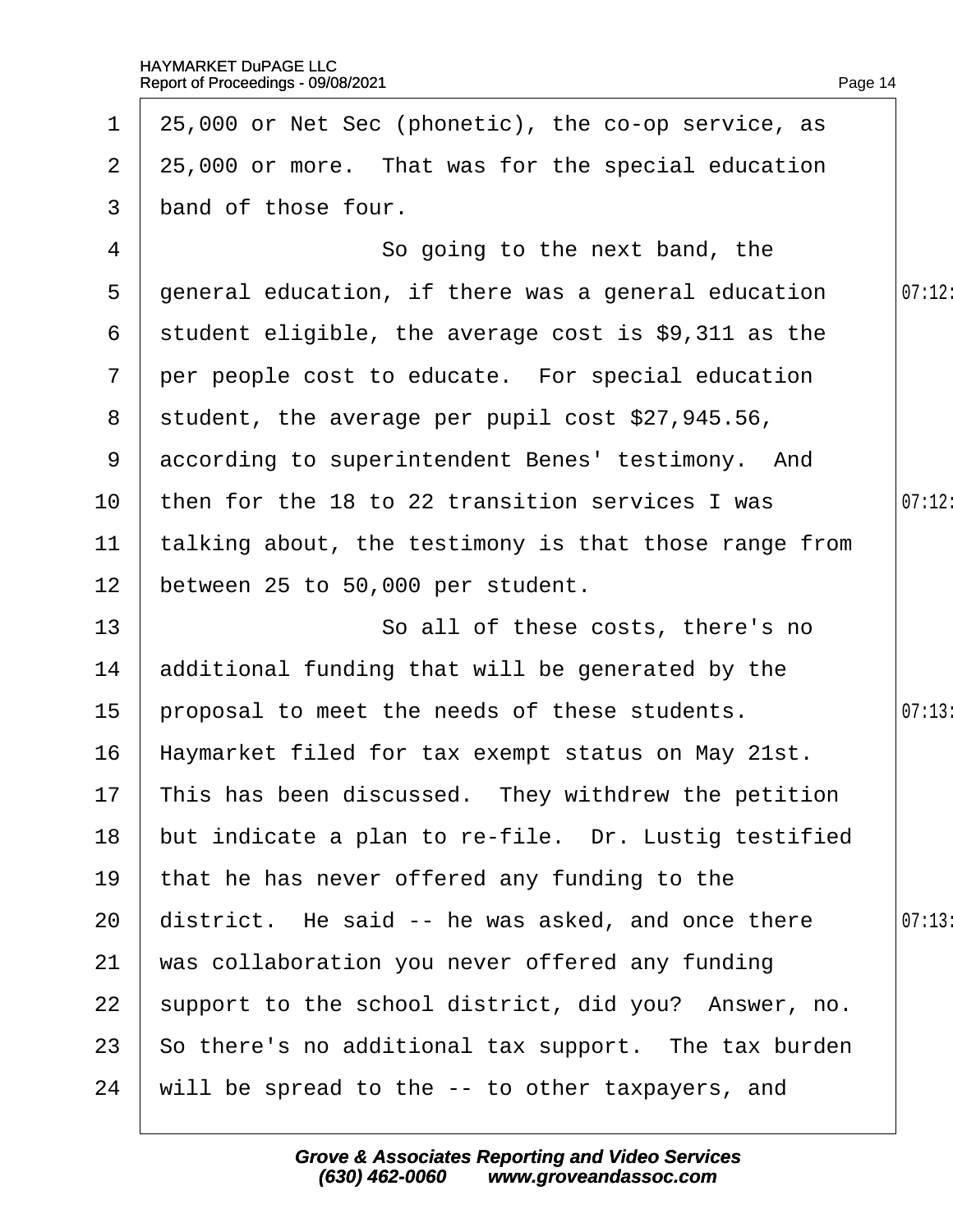| $\mathbf 1$     | there's no direct funding support coming to the         |        |
|-----------------|---------------------------------------------------------|--------|
| $\overline{2}$  | school district to support these additional students.   |        |
| 3               | So, again, this is why I propose to                     |        |
| 4               | you that you find that there would be a burden and it   |        |
| 5               | would be contrary to the public interest and general    | 07:14: |
| 6               | welfare to approve a plan that is going to have an      |        |
| $7\overline{ }$ | impact on your public schools with no identifiable      |        |
| 8               | way to fund that burden.                                |        |
| 9               | The second topic I will only cover                      |        |
| 10              | briefly, because others will cover it much more         | 07:14  |
| 11              | thoroughly and with greater knowledge. But I did        |        |
| 12 <sub>2</sub> | want to make a point, when it comes to emergency        |        |
| 13 <sup>°</sup> | support services, the school district relies on         |        |
| 14              | those. They rely on those to support in both            |        |
| 15 <sub>1</sub> | emergency situations and non-emergency situations.      | 07:14: |
| 16              | Superintendent Benes testified to this. It's            |        |
|                 | 17 critical. It's considered a critical partnership for |        |
| 18              | the school district. And over-burdening police and      |        |
| 19              | fire has a detrimental impact to the school district,   |        |
| 20              | which we just ask you consider along with the other     | 07:15  |
| 21              | things you'll be considering on that topic.             |        |
| 22              | And the third topic I wanted to                         |        |
| 23              | address is that the interactions between the school     |        |
| 24              | district and Haymarket have led the school district     |        |
|                 |                                                         |        |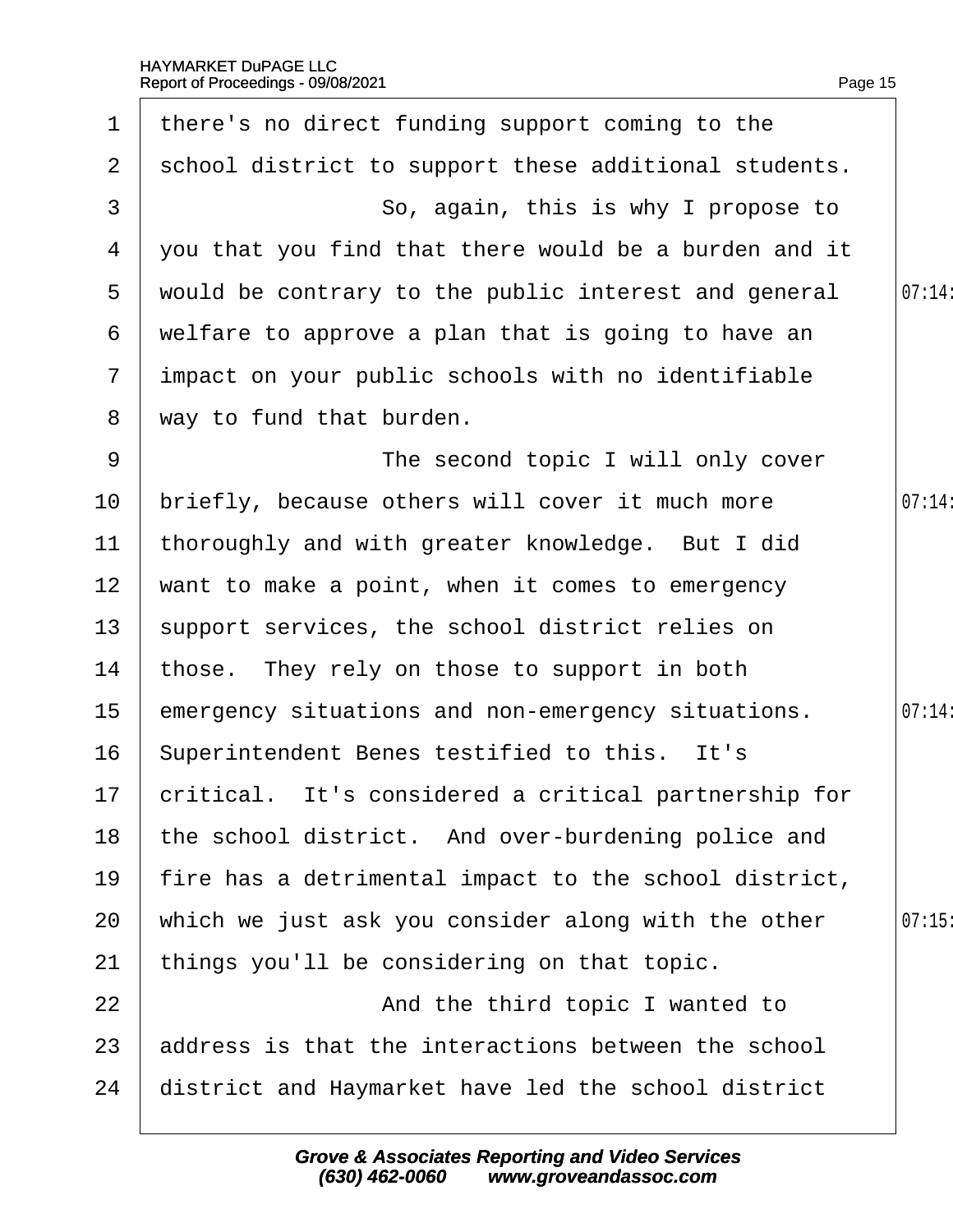| $\mathbf 1$     | to the conclusion that they have not been a             |       |
|-----------------|---------------------------------------------------------|-------|
| $\mathbf{2}$    | trustworthy partner and that it's not in the public     |       |
| 3               | interest to engage with them for these services.        |       |
| 4               | Specifically from the testimony, this started in 2019   |       |
| 5               | when the proposal was made. The school district did     | 07:16 |
| 6               | seek information to identify potential students who     |       |
| $\overline{7}$  | may enroll in the district and start a planning         |       |
| 8               | process and discussion. The school district conveyed    |       |
| 9               | a list of eight questions to Haymarket in order to      |       |
| 10 <sup>°</sup> | investigate potential ramifications of the proposal.    | 07:16 |
| 11              | To date, Haymarket has not responded to the             |       |
| 12 <sub>2</sub> | district's questions. And that's from both Benes and    |       |
| 13              | Dr. Lustig's testimony.                                 |       |
| 14              | In correspondence to the school                         |       |
| $15\,$          | district, after a meeting, Haymarket did acknowledge,   | 07:16 |
| 16              | quote, the complexities of the state and federal laws   |       |
|                 | 17 and regulations governing the public school system's |       |
| 18              | responsibilities to children under kindergarten age     |       |
| 19              | and particularly to children who may be classified as   |       |
| 20              | homeless. That is what we were told initially by        | 07:16 |
| 21              | Haymarket. But what you were told and what came out     |       |
| 22              | in the public hearing was different. So, first,         |       |
| 23              | after acknowledging the complexities, they did not      |       |
| 24              | collaborate with the school district to reach a         |       |
|                 |                                                         |       |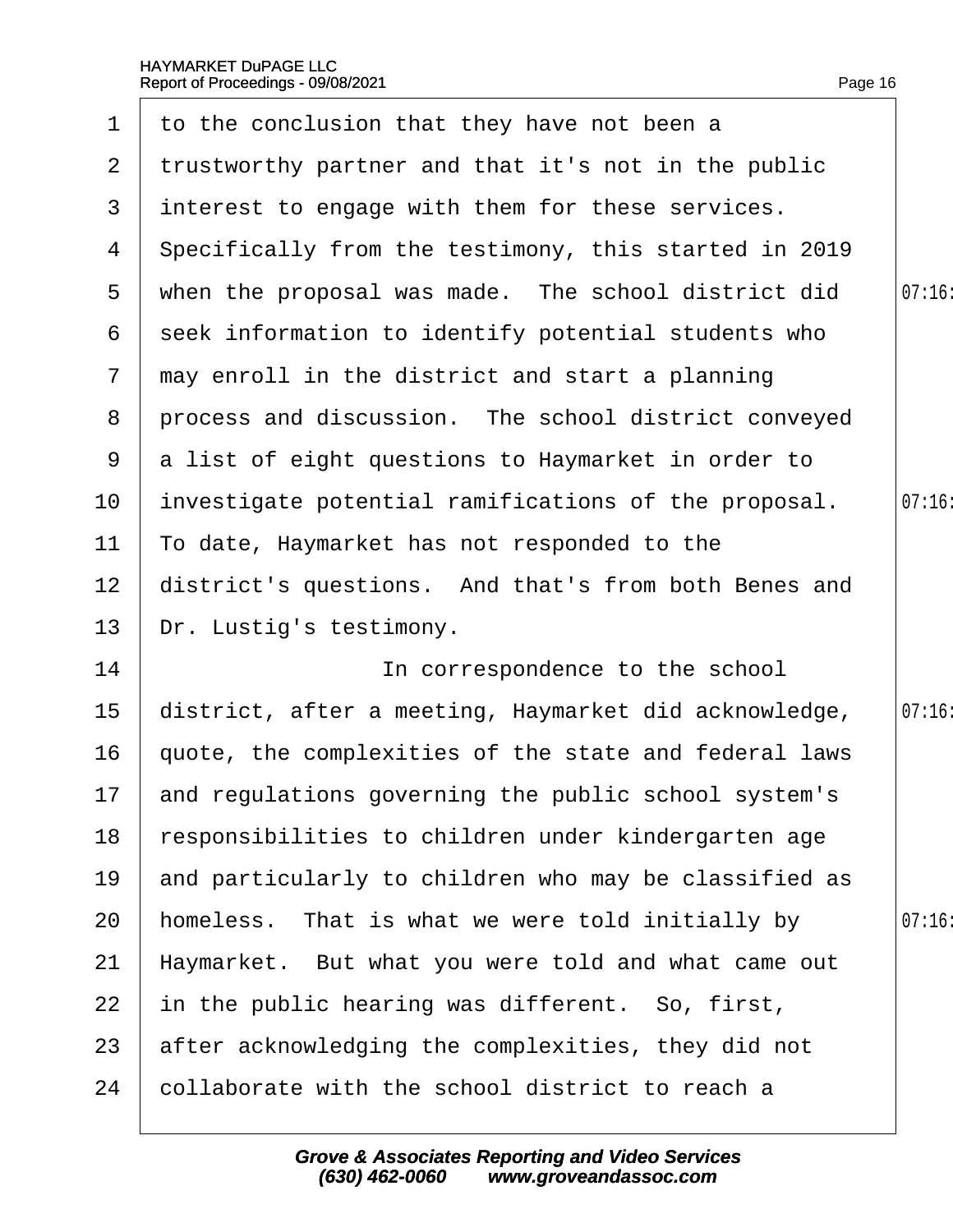|                 | 1 solution to what they identified as complex.         |        |
|-----------------|--------------------------------------------------------|--------|
|                 | 2 Instead, they made a unilateral decision to withdraw |        |
|                 | 3 the mother and child program and assume to address   |        |
| 4               | the school district's concerns without any             |        |
| 5               | dollaboration or discussion, if that was, indeed, the  | 07:17  |
| 6               | dase. And then when they came to you to explain        |        |
|                 | 7 their withdrawal of the mother and child program,    |        |
| 8               | they described it as an agreement with the school      |        |
| 9               | district. So they said, Haymarket -- this is in the    |        |
| 10              | record -- Haymarket re-examined the concerns of the    | 07:17: |
| 11              | school district, and although Haymarket would prefer   |        |
| 12 <sub>2</sub> | to offer a full range of services to its patients in   |        |
| 13              | Itasca, we heard from the school district and have     |        |
| 14              | agreed to eliminate the program serving young mothers  |        |
| 15 <sub>1</sub> | and children from this location.                       | 07:18  |
| 16              | The school district did not ask them                   |        |
| 17 <sup>1</sup> | to not serve mothers and children. The school          |        |
| 18              | district was trying to plan how to responsibly do      |        |
| 19              | that. So for it to be represented to the community     |        |
| 20              | that we were a barrier to mothers and children         | 07:18  |
| 21              | getting treatment, was a mischaracterization. There    |        |
| 22              | was no agreement. There was no ask. It was -- it       |        |
| 23              | was planning, responsible planning, of how to support  |        |
| 24              | potential students in the community and what that      |        |
|                 |                                                        |        |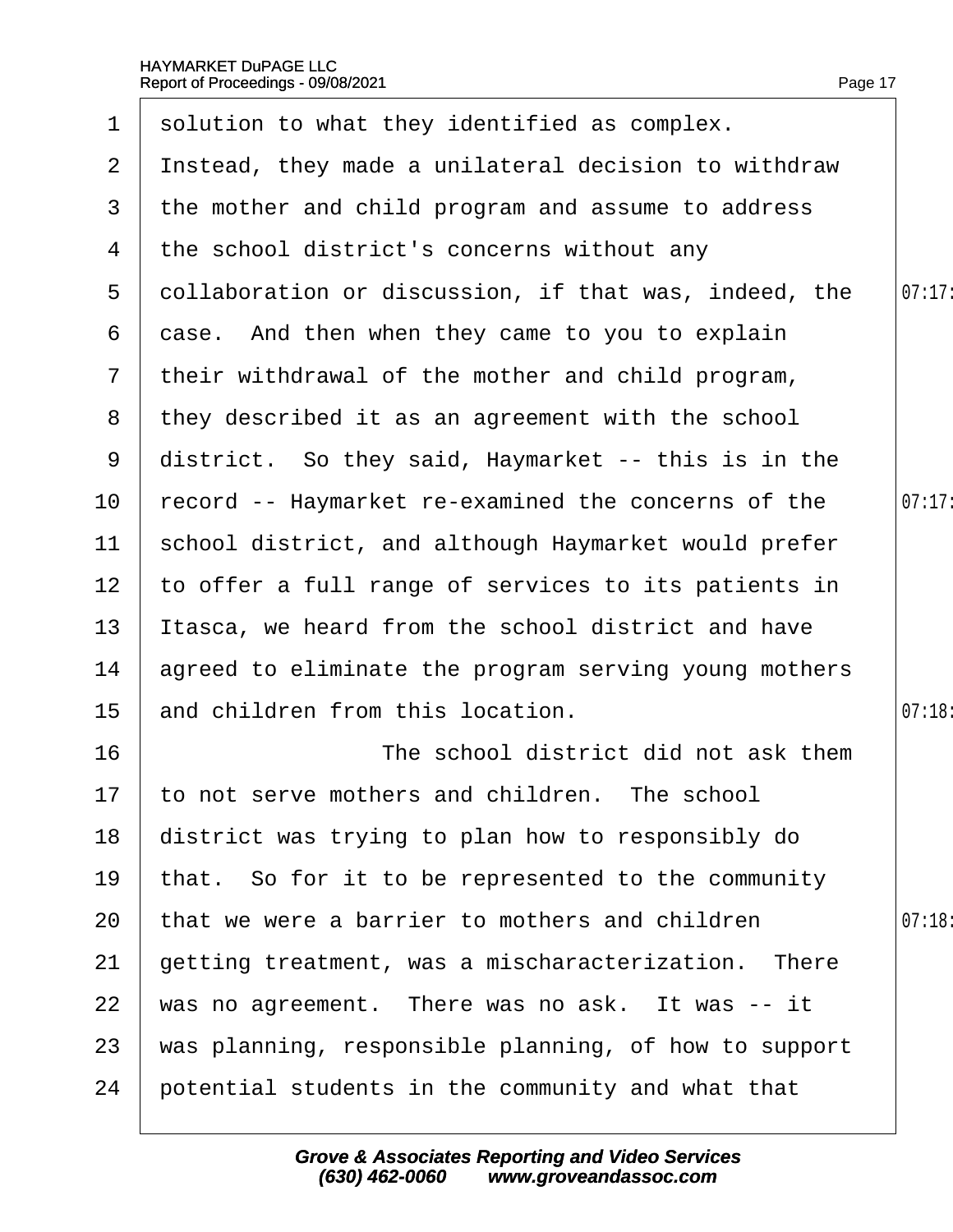| $\mathbf 1$     | would look like as far as impact.                      |        |
|-----------------|--------------------------------------------------------|--------|
| 2               | Dr. Lustig testified that I changed                    |        |
| 3               | the proposal -- and this is the first time we heard    |        |
| 4               | the word "fear" -- because the school district's fear  |        |
| $5^{\circ}$     | that necessarily derived from homeless children. The   | 07:18: |
| 6               | school district was not fearful of educating           |        |
| $7\overline{ }$ | students. The school district was being responsible    |        |
|                 | 8 in assessing what students would come to it, what    |        |
| 9               | resources were needed, what planning needed to be      |        |
| 10              | made. It wasn't -- they don't fear children. They      | 07:19  |
| 11              | don't fear children with disabilities. They            |        |
| 12 <sub>2</sub> | responsibly plan and appropriately plan to meet their  |        |
| 13              | heeds. Totally different. So this really took us       |        |
| 14              | aback.                                                 |        |
| 15              | This theme of accusing the school                      | 07:19  |
| 16              | district of fearing children or fearing services       |        |
|                 | 17 continued on April 7th. Counsel Dickson opined at a |        |
| 18              | hearing that, at the school district meeting,          |        |
| 19              | Haymarket listened to your concerns that the district  |        |
| 20              | had out of fear. She said, we call it fear, because    | 07:19  |
| 21              | it's not based on fact. It's based on something.       |        |
| 22              | So, again, apropos of nothing, she was supposed to be  |        |
| 23              | questioning Mr. Benes, she said in front of you that   |        |
| 24              | the district feared and it was not fact-based fear.    |        |
|                 |                                                        |        |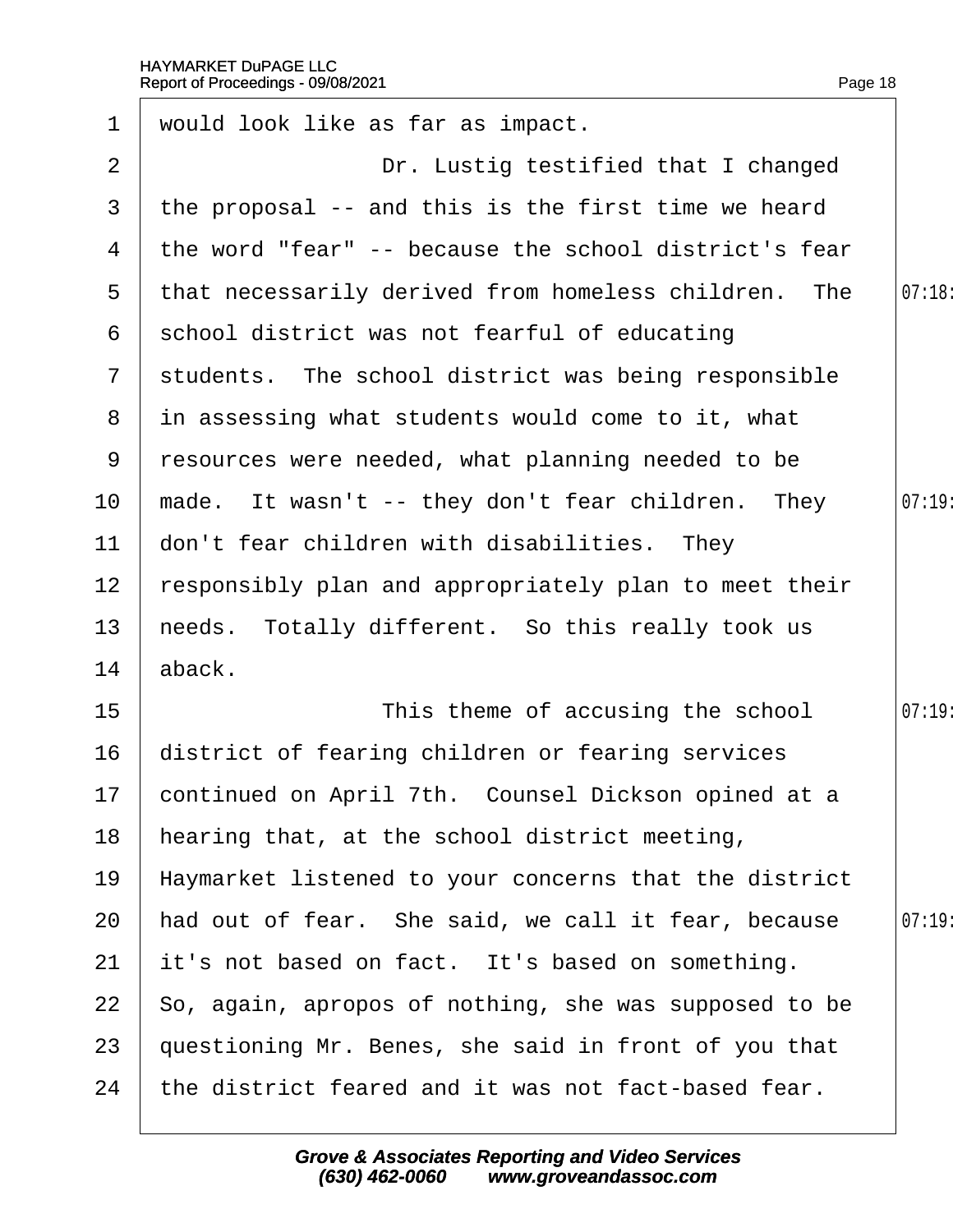| 1                     | Contrary to the letter that we got that said our      |        |
|-----------------------|-------------------------------------------------------|--------|
| $\mathbf{2}^{\prime}$ | doncerns -- they understood that our concerns were    |        |
| 3                     | based on very complex state of the law. But instead   |        |
| 4                     | it was portrayed to the community and to the          |        |
| 5                     | Commission that the school district feared children   | 07:20: |
| 6                     | and feared its responsibilities. Totally not true.    |        |
| $\overline{7}$        | As Superintendent Benes said in his                   |        |
| 8                     | testimony, Haymarket's accusations of fear, lack of   |        |
| 9                     | responsiveness, and disparagement of the school       |        |
| 10                    | district have been insulting to the school district   | 07:20  |
| 11                    | community. The school district did not participate    |        |
| 12 <sub>2</sub>       | to oppose Haymarket or oppose drug treatment. It's    |        |
| 13                    | hever opposed drug treatment. It's not opposed to     |        |
| 14                    | individuals with disability. It has sought to         |        |
| $15\,$                | responsibly provide support for the community. That   | 07:21  |
| 16                    | has been the entire aim.                              |        |
| 17                    | The school district places a high                     |        |
| 18                    | value on the responsibility of serving students with  |        |
| 19                    | disabilities. There's evidence in the record with     |        |
| 20                    | respect to its state plan performance indicators that | 07:21  |
| 21                    | showed that it has met all state targets. This is a   |        |
| 22                    | very high priority of the district, to make sure that |        |
| 23                    | it is appropriately serving students with             |        |
| 24                    | disabilities. They do not come to this issue out of   |        |
|                       |                                                       |        |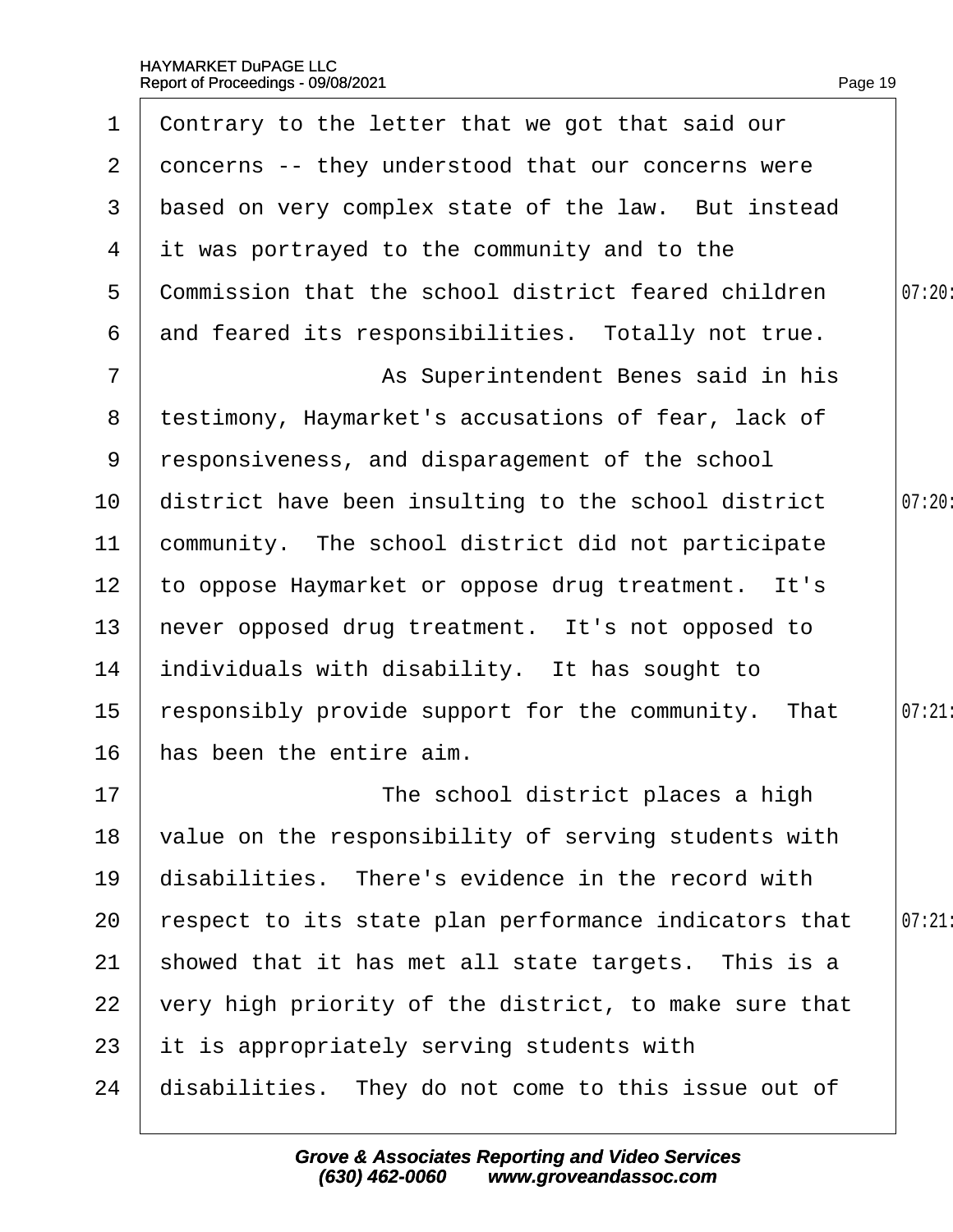| $\mathbf 1$    | fear.                                                 |        |
|----------------|-------------------------------------------------------|--------|
| $\overline{2}$ | And, lastly, I see in the plan                        |        |
| 3              | statements tonight that the Haymarket wrote that they |        |
| 4              | have never needed to turn to public schools for any   |        |
| 5              | of their clients in 46 years. That, again, is a       | 07:22  |
| 6              | troubling commentary to a school district. If you     |        |
| $\overline{7}$ | have preschoolers living in your facility, to not     |        |
| 8              | donnect them -- we're not saying don't connect them,  |        |
| 9              | it will be too expensive. We're saying plan for it.   |        |
| 10             | Plan for a way to fund it. Make a responsible, you    | 07:22  |
| 11             | know, plan for appropriately meeting needs.           |        |
| 12             | Preschoolers need to be in school.                    |        |
| 13             | High-risk preschoolers should be in private school,   |        |
| 14             | if they're not in private school. 18 to 22-year-olds  |        |
| 15             | who have not graduated from school should access      | 07:22: |
| 16             | public school. We're not saying keep these people     |        |
|                | 17 away from public school. We're saying plan for it, |        |
| 18             | fund it, be responsible about it.                     |        |
| 19             | So that concludes my three points                     |        |
| 20             | that I wanted to share with you tonight. Thank you.   | 07:22  |
| 21             | CHAIRMAN DALY: Thank you, Ms. Smith, for your         |        |
| 22             | closing arguments. Who is next? Mr. DiNolfo, please   |        |
| 23             | proceed.                                              |        |
| 24             | MR. DI NOLFO: Thank you, Mr. Chairman. I'm            |        |
|                |                                                       |        |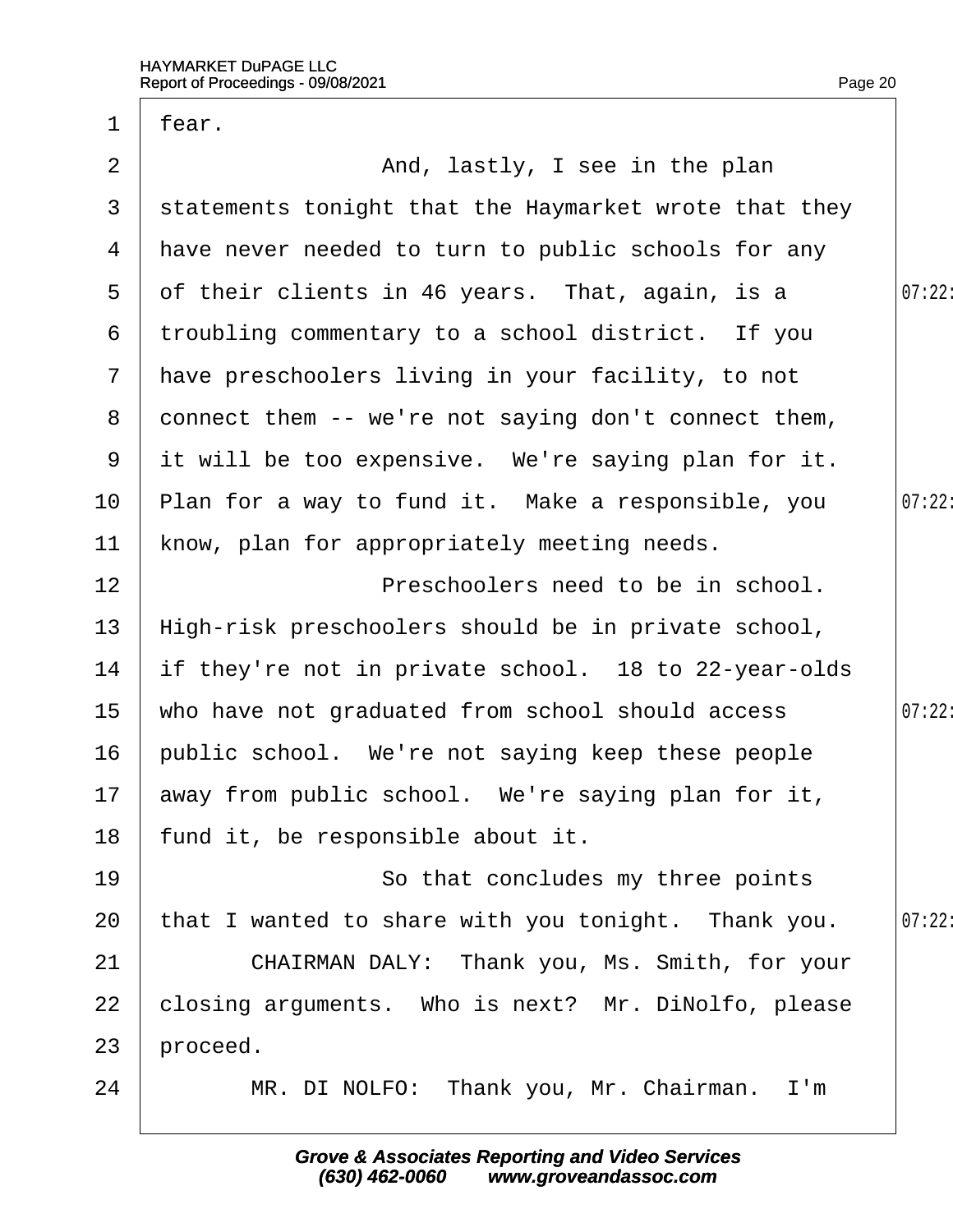| 1              | just going to start off by saying that I'm going to      |        |
|----------------|----------------------------------------------------------|--------|
| $\mathbf{2}$   | try to keep this short, because I know we've had a       |        |
| 3              | lot of days of testimony, and I know all of you have     |        |
| 4              | been paying attention. So I'm not going to run           |        |
| 5              | through every point that probably should be touched      | 07:23: |
| 6              | upon, because I know that all of you have been paying    |        |
| $\overline{7}$ | attention and will consider that when you're making      |        |
| 8              | your findings.                                           |        |
| 9              | So as I sat down to prepare my                           |        |
| 10             | closing remarks, I went back to the beginning and        | 07:23  |
| 11             | looked at the testimony and exhibits that Haymarket      |        |
| 12             | put forth to in their failed attempt to show how this    |        |
| 13             | proposed facility will have little to no impact on       |        |
| 14             | the Fire Protection District. What I saw was that        |        |
| 15             | Haymarket changed tactics three times.                   | 07:23  |
| 16             | First, there was Mr. Baldwin, and                        |        |
|                | 17  'Il just put it out there that I don't think it went |        |
| 18             | as well as Haymarket thought it would. So fast           |        |
| 19             | forward, we have Mr. Dominik. Mr. Dominik testified      |        |
| 20             | over many days, and I'm guessing it didn't go as they    | 07:23  |
| 21             | expected or they thought they needed more, so they       |        |
| 22             | put Ms. Kissel on to address EMS use from the            |        |
| 23             | facility in the West Loop. What I found was, even        |        |
| 24             | with three bites of the apple, Haymarket's three         |        |
|                |                                                          |        |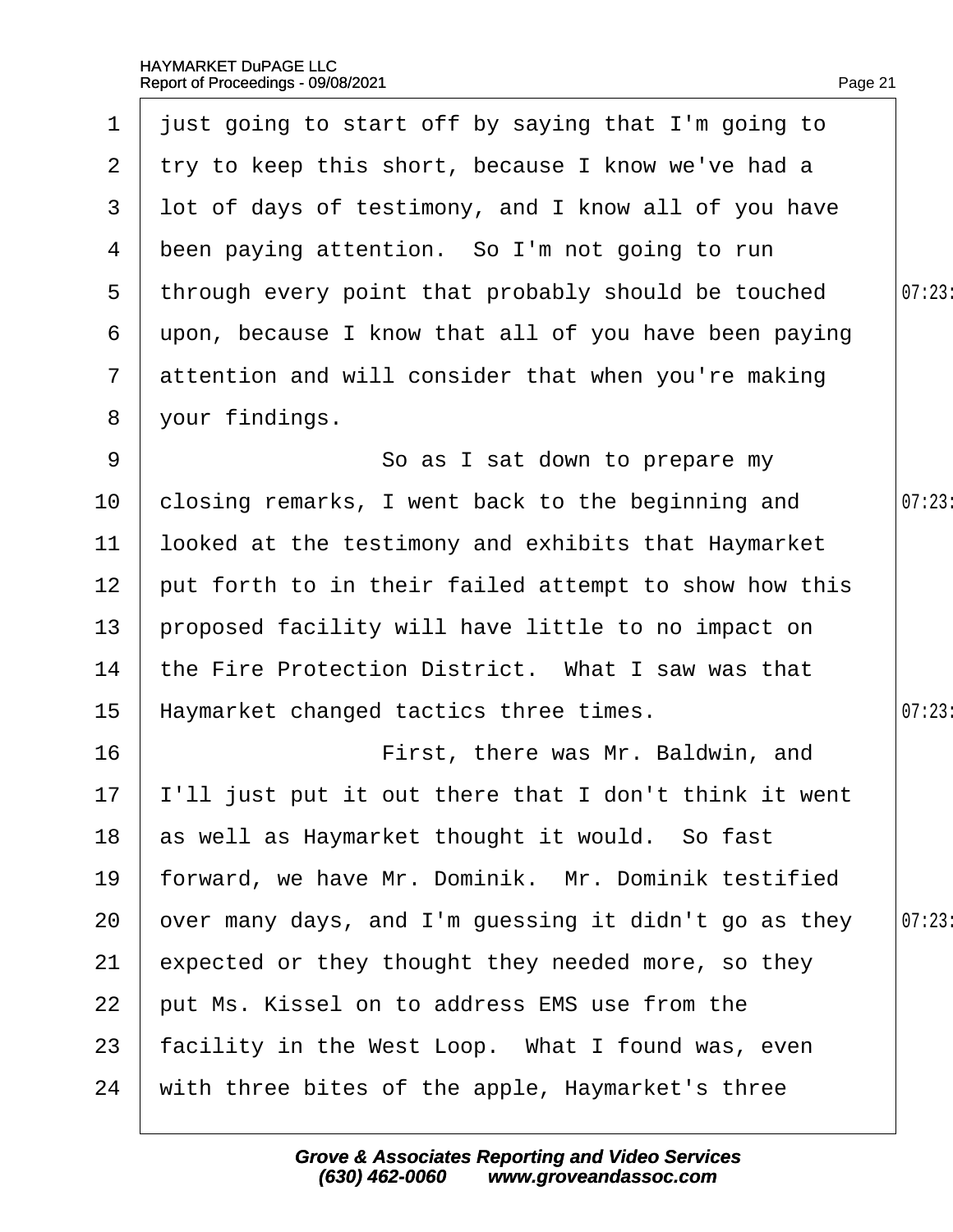| $\mathbf 1$     | witnesses couldn't agree on a number of the impact.   |        |
|-----------------|-------------------------------------------------------|--------|
| $\overline{2}$  | There was no credible number generated by any of      |        |
| 3               | them.                                                 |        |
| 4               | Now, before I go any further, I want                  |        |
| $5^{\circ}$     | to make one thing clear, because I heard some         | 07:24: |
| 6               | domments during public comments. The concerns being   |        |
| $7\phantom{.}$  | raised by the Itasca Fire Protection District has     |        |
|                 | 8 nothing to do the services being proposed at the    |        |
| 9               | facility. Chief Burke was clear. He said that he      |        |
| 10              | would have the same concerns with any facility that   | 07:24: |
| 11              | would flood the Fire Protection District with a       |        |
| 12 <sub>2</sub> | 23-percent increase in EMS calls. And how do we know  |        |
| 13              | that the 23-percent increase is the correct number?   |        |
| 14              | Because Mr. Moeller was the only witness to analyze   |        |
| 15              | Haymarket West Loop's use of EMS, and, from that, he  | 07:24: |
| 16              | calculated what the proposed facility will generate   |        |
| 17              | in EMS calls                                          |        |
| 18              | Now, Haymarket went to great lengths                  |        |
| 19              | to avoid using the City of Chicago data. Why?         |        |
| 20              | Because they knew that if they were to use that data, | 07:25  |
| 21              | that it would cripple their argument of little or no  |        |
| 22              | Impact on the Itasca Fire Protection District.        |        |
| 23              | Mr. Moeller made it clear that data was usable, it    |        |
| 24              | was easy to calculate, and it was not as faulty as    |        |
|                 |                                                       |        |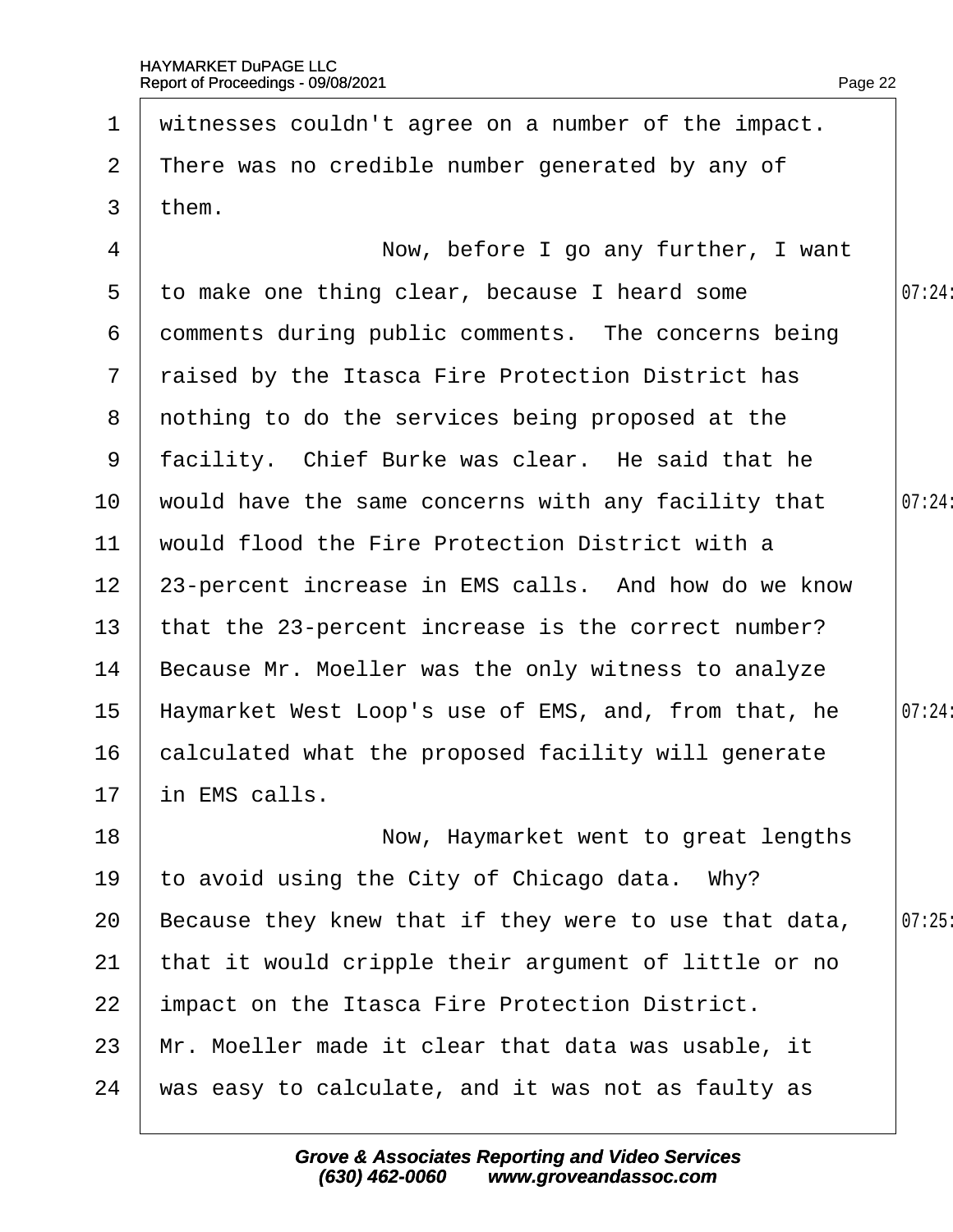$\overline{\phantom{a}}$ 

| $\mathbf 1$    | Haymarket would have you believe. Mr. Dominik went   |        |
|----------------|------------------------------------------------------|--------|
| $\mathbf{2}$   | so far as to avoid the use of the City of Chicago    |        |
| 3              | data that he piece-mealed together facilities to use |        |
| 4              | in his report in an effort to drive down the number  |        |
| $5^{\circ}$    | of calls that will be generated by the proposed      | 07:25  |
| 6              | facility. Don't be fooled. Haymarket West Loop is    |        |
| $\overline{7}$ | the only true and accurate comparable to what is     |        |
| 8              | being proposed here in Itasca, and that comparable   |        |
| 9              | shows that the facility would create a 23-percent    |        |
| 10             | increase in EMS called to the Itasca Fire Protection | 07:25  |
| 11             | District.                                            |        |
| 12             | Now, when you took your oath of                      |        |
| 13             | office, it didn't require you to check your common   |        |
| 14             | sense at the door, and if you apply common sense to  |        |
| 15             | the facts and evidence, the -- only one conclusion   | 07:26: |
| 16             | can be reached by you, and it's that the single      |        |
| 17             | Itasca Fire Protection District ambulance would be   |        |
| 18             | overwhelmed with calls if the 242-bed facility was   |        |
| 19             | approved.                                            |        |
| 20             | Now, Haymarket, in an attempt to                     | 07:26  |
| 21             | distract you from this fact, has bantered around     |        |
| 22             | Elite Ambulance. As a matter of fact, their entire   |        |
| 23             | position on the impact to EMS is premised upon the   |        |
| 24             | alleged capabilities of Elite. Simply put, I think   |        |
|                |                                                      |        |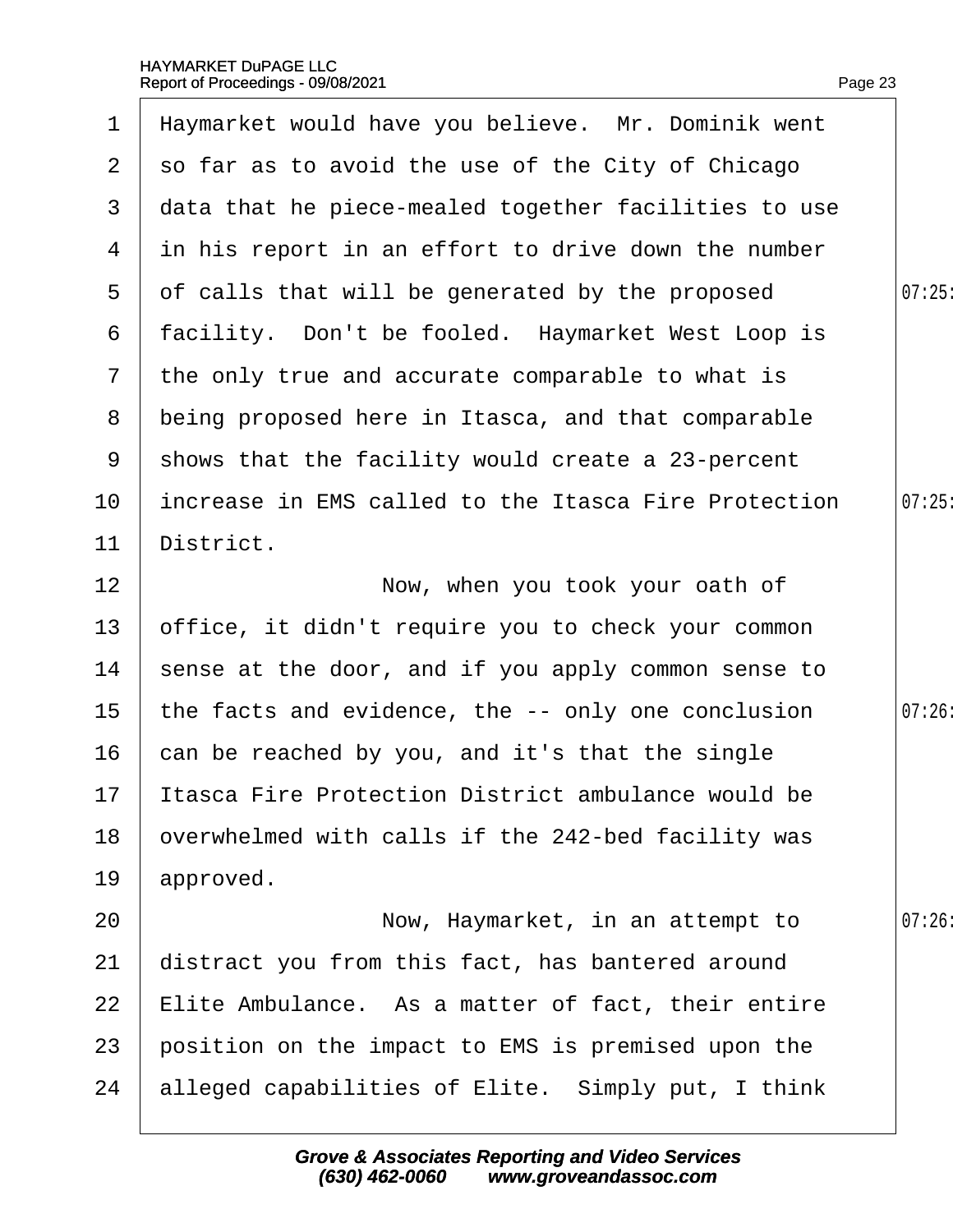| $\mathbf 1$           | it could be said that Elite is the linchpin of their  |        |
|-----------------------|-------------------------------------------------------|--------|
| $\mathbf{2}^{\prime}$ | argument. So you would think if somebody is the       |        |
| 3                     | linchpin of your argument, you would have heard them  |        |
| 4                     | dome in and testify to you. But you didn't.           |        |
| 5                     | As a matter of fact, what did we                      | 07:26  |
| 6                     | learn? They refused to come in and testify. Using     |        |
| $7\overline{ }$       | your common sense, what does that tell you? It tells  |        |
| 8                     | you that if Elite did appear -- or, actually, I think |        |
| 9                     | it tells you that because Elite didn't appear, they   |        |
| 10                    | had a fear. They had a fear of being cross-examined   | 07:27  |
| 11                    | on their response times and capabilities. They had a  |        |
| 12 <sub>2</sub>       | fear that the promises set forth by Dr. Lustig and    |        |
| 13                    | others as to their capabilities couldn't be testified |        |
| 14                    | to under oath. That's powerful, the refusal to        |        |
| 15                    | testify. I think it's fair for this commission to     | 07:27  |
| 16                    | conclude that if they had shown up, it would have     |        |
|                       | 17 been shown that Elite Ambulance is not the savior  |        |
| 18                    | Haymarket holds them out to be.                       |        |
| 19                    | As a matter of fact, the only                         |        |
| 20                    | witness you actually heard from that had direct       | 07:27: |
| 21                    | dealings with Elite was Chief Burke. Haymarket's      |        |
| 22                    | hever dealt with Elite. Mr. Dominik's never dealt     |        |
| 23                    | with Elite. It was Chief Burke. And the last time     |        |
| 24                    | he spoke to you folks, he shared with you an event    |        |
|                       |                                                       |        |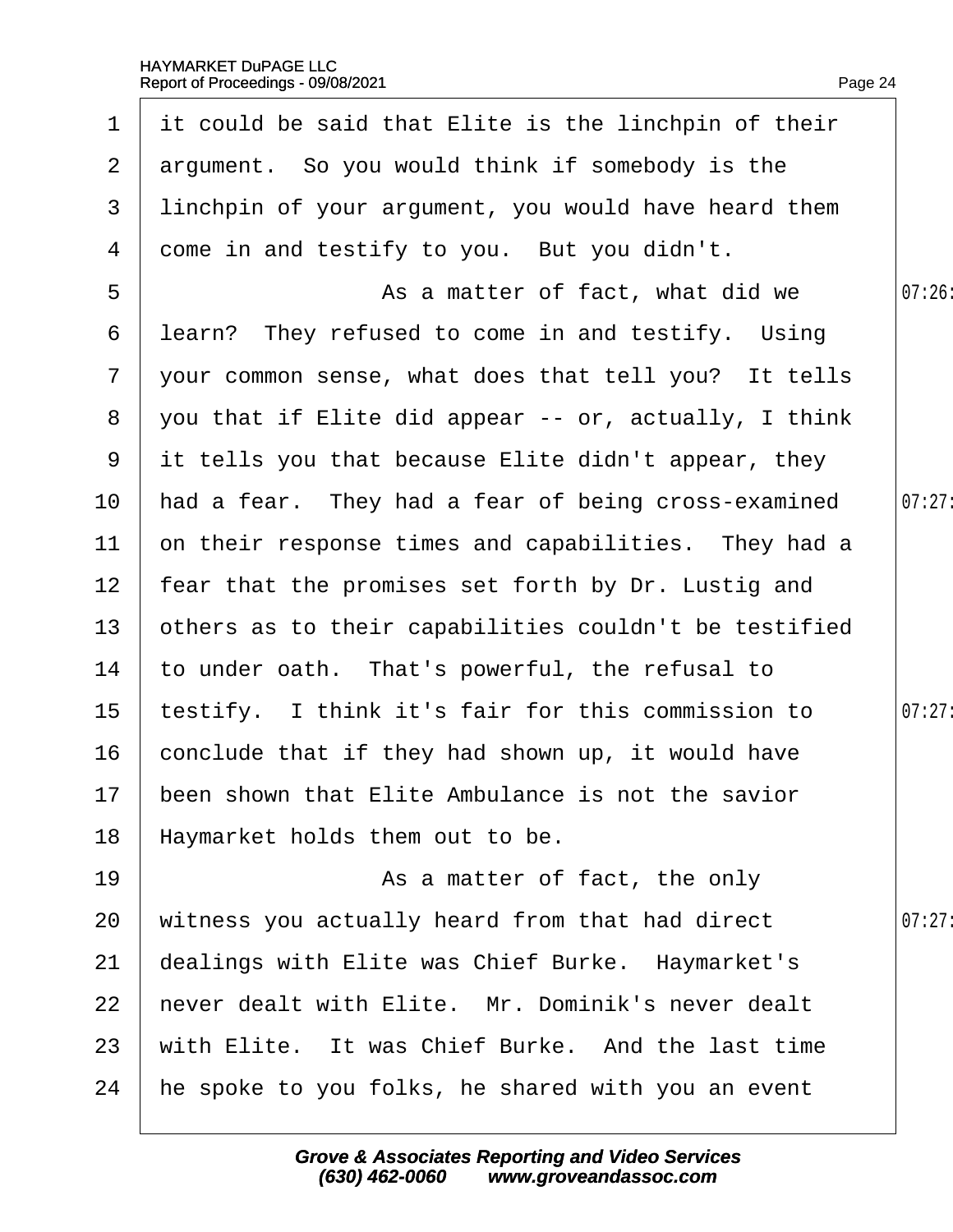| 1              | that occurred at Forestview, where it took 90 minutes |        |
|----------------|-------------------------------------------------------|--------|
| $\overline{2}$ | for the needed ambulance from Elite to arrive. 90     |        |
| 3              | minutes. Now, I know I heard it, and I'm sure you     |        |
| 4              | all heard it many times said by Dr. Lustig, that      |        |
| 5              | people coming to Haymarket have a life-threatening    | 07:28  |
| 6              | dondition and that many would require EMS services.   |        |
| $\mathbf{7}$   | Do you think Haymarket is going to wait 90 minutes    |        |
| 8              | for an ambulance? No, they're not. What are they      |        |
| 9              | going to do? They're going to call the Itasca Fire    |        |
| 10             | Protection District who is obligated by law to        | 07:28: |
| 11             | respond every time.                                   |        |
| 12             | So what does that mean? Well, that                    |        |
| 13             | means the single ambulance of the Itasca Fire         |        |
| 14             | Protection District would be tied up at Haymarket     |        |
| 15             | 15 days per year solely to address their demand.      | 07:28: |
| 16             | That means for all the others who may need help,      |        |
| 17             | longer wait times for those just to get the help they |        |
| 18             | heed, because the ambulance is going to have to come  |        |
| 19             | from somewhere other than Itasca.                     |        |
| 20             | Now, I know you're going to hear                      | 07:29  |
| 21             | from Haymarket about capacity, but as has been their  |        |
| 22             | method in this whole proceeding, they just talk about |        |
| 23             | capacity without talking about impact. And we've had  |        |
| 24             | a lot of discussions about impact and what are the    |        |
|                |                                                       |        |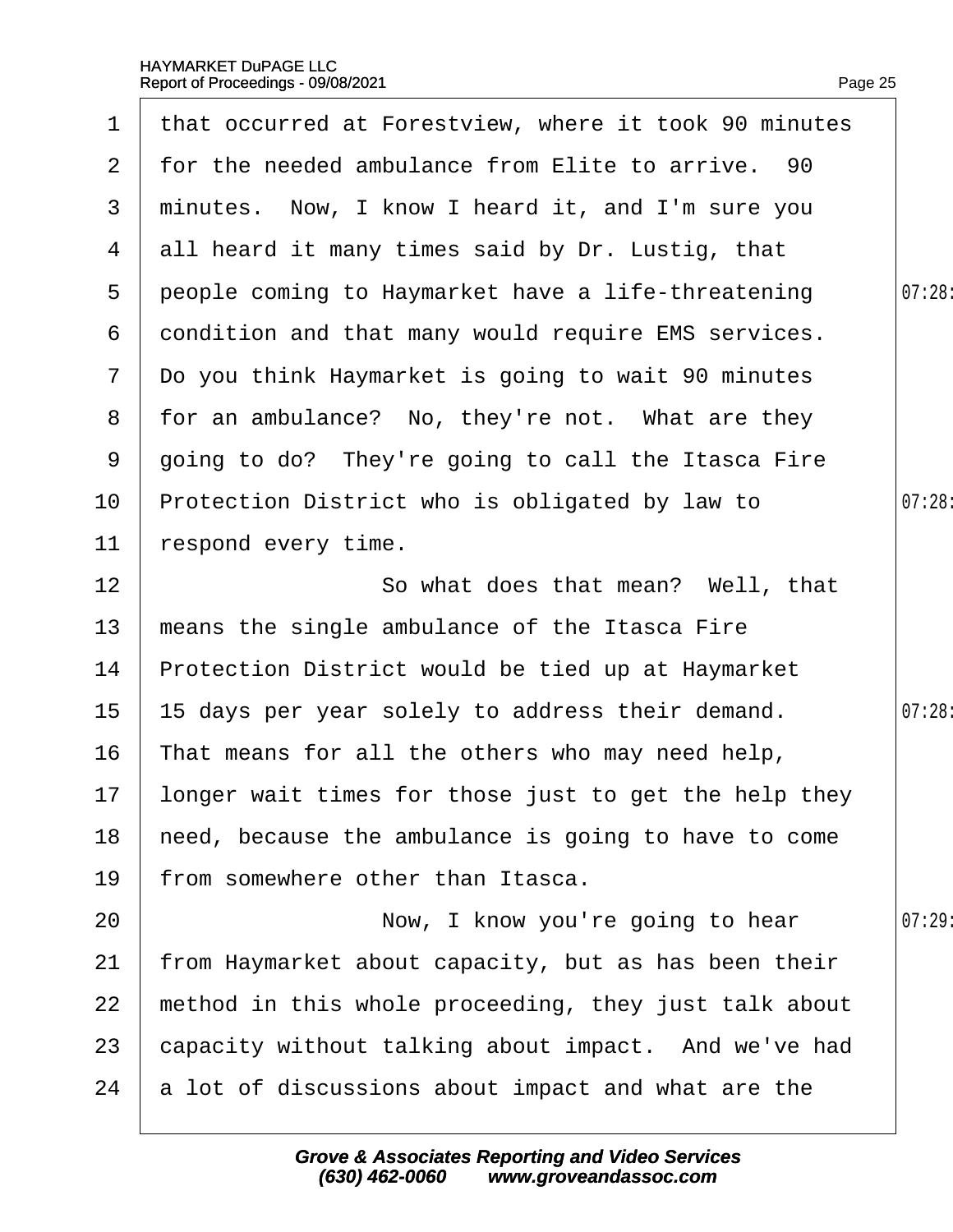| $\mathbf 1$    | impacts of a 23-percent increase in calls is the      |        |
|----------------|-------------------------------------------------------|--------|
| $\overline{2}$ | dollision of calls; meaning, the Itasca ambulance     |        |
| 3              | will be tied up dealing with Haymarket leaving others |        |
| 4              | to respond to other emergencies within the Village.   |        |
| 5              | I probably assume -- and, actually, I got the         | 07:29: |
| 6              | handout, it was confirmed, that you're also going to  |        |
| $\mathbf{7}$   | hear that Haymarket offered an ambulance. Let's be    |        |
| 8              | deared they offered an ambulance to the Village.      |        |
| 9              | Last I checked, the Village doesn't do EMS. I will    |        |
| 10             | tell you they never offered an ambulance to the       | 07:29  |
| 11             | <b>Itasca Fire Protection District.</b>               |        |
| 12             | But offering an ambulance to the                      |        |
| 13             | Itasca Fire Protection District is a hollow offer.    |        |
| 14             | Why? Because you need people to sit in the            |        |
| 15             | ambulance, and, as Chief Burke told you, to hire six  | 07:30: |
| 16             | paramedics to staff that ambulance is somewhere       |        |
|                | 17 between 700 and \$750,000 a year; money the Fire   |        |
| 18             | Protection District does not have. No grants, no      |        |
| 19             | promises, no "I'll work with you" can guarantee       |        |
| 20             | \$750,000 to staff an ambulance. It's a hollow offer. | 07:30: |
| 21             | I'm guessing next you're going to                     |        |
| 22             | hear about MABAS. We know we heard lot about it       |        |
| 23             | during the testimony. The testimony is clear. MABAS   |        |
| 24             | is not designed to cover any fire department's        |        |
|                |                                                       |        |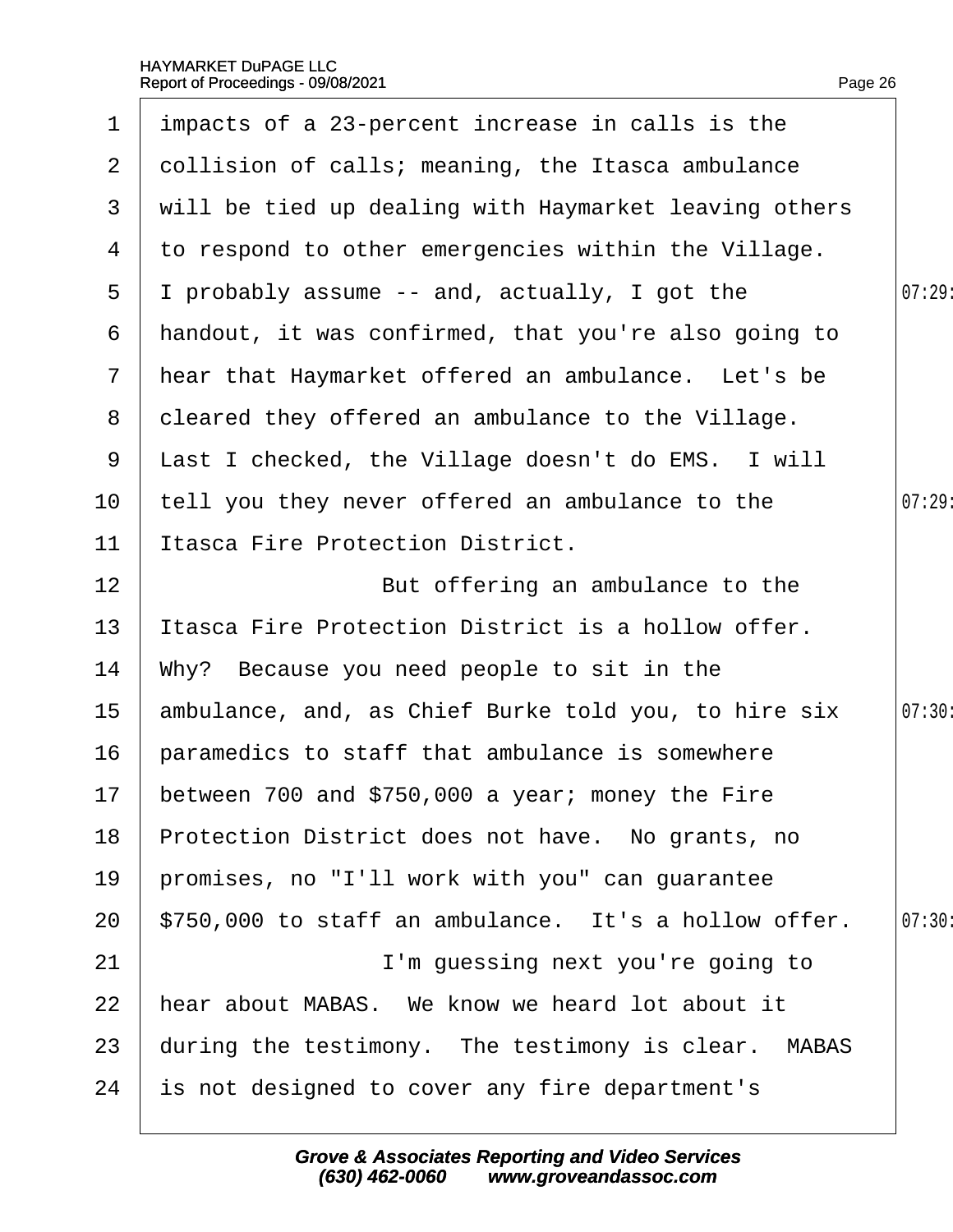| $\mathbf 1$    | day-to-day operations; meaning, it's not their second |       |
|----------------|-------------------------------------------------------|-------|
| $\overline{2}$ | ambulance. Yes, Itasca Fire Protection District has   |       |
| 3              | an agreement with Wood Dale but, you know what, Wood  |       |
| 4              | Dale wants their ambulance in Wood Dale as much as    |       |
| 5              | possible. And you're going to probably hear about     | 07:31 |
| 6              | the numbers, because if you remember when Chief Burke |       |
| $\overline{7}$ | was testifying, we spoke about numbers from the State |       |
| 8              | Fire Marshal's office. He point blank told you under  |       |
| 9              | dath those numbers aren't right. Nobody came in to    |       |
| 10             | say he was wrong. As a matter of fact, in your        | 07:31 |
| 11             | exhibits is the Fire Protection District's numbers.   |       |
| 12             | They differ wildly from what the state came up with.  |       |
| 13             | would tell you that when you listen to these          |       |
| 14             | arguments about what MABAS is and who is doing what   |       |
| 15             | and covering what, remember what Chief Burke said.    | 07:31 |
| 16             | The numbers aren't right.                             |       |
| 17             | The last thing I want to touch on is                  |       |
| 18             | the proposed facility itself. As I said to you, a     |       |
| 19             | lot of what you're going to do is apply common sense  |       |
| 20             | to the facts and evidence. And I can sit up here and  | 07:32 |
| 21             | go through line by line where Haymarket has done      |       |
| 22             | hothing to negate Mr. Moeller's opinion of the impact |       |
| 23             | of this facility. They can't, because they refuse to  |       |
| 24             | use the data that is the most comparable to what      |       |
|                |                                                       |       |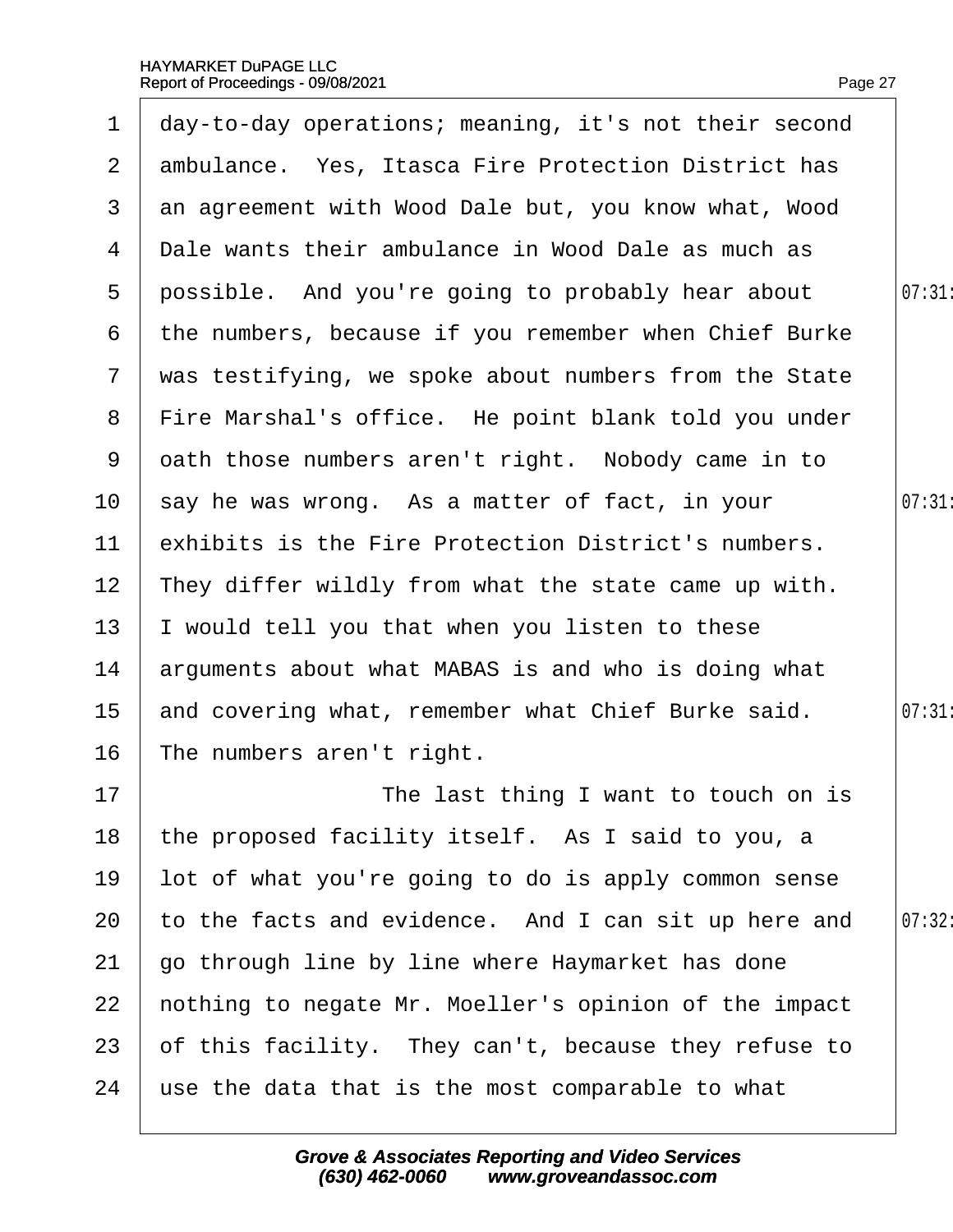| $\mathbf 1$     | they're proposing here. They can try to use smoke      |        |
|-----------------|--------------------------------------------------------|--------|
| $\mathbf{2}$    | and mirrors to distract you from this, but the bottom  |        |
| 3               | line is the data from their own facility in the West   |        |
| 4               | Lloop supports that there's going to be 379 additional |        |
| 5               | dalls a year to the Itasca Fire Protection District,   | 07:32: |
| 6               | donservatively.                                        |        |
| $\overline{7}$  | After looking at all the evidence,                     |        |
| 8               | dommon sense tells you that a 242-bed facility with    |        |
| 9               | inpatient and outpatient services that will generate   |        |
| 10              | a 23-percent increase in calls to the Itasca Fire      | 07:33  |
| 11              | Protection District will have a detrimental effect on  |        |
| 12 <sub>2</sub> | the fire district and, more importantly, a             |        |
| 13              | detrimental effect on the health, safety, and general  |        |
| 14              | welfare of the citizens the district serves.           |        |
| 15              | I thank you for your time and                          | 07:33  |
| 16              | attention throughout these proceedings. It's been a    |        |
|                 | 17 pleasure appearing before you.                      |        |
| 18              | CHAIRMAN DALY: Thank you, Mr. DiNolfo, for             |        |
| 19              | your closing arguments. Mr. Ellenbecker, the floor     |        |
| 20              | is yours.                                              | 07:33  |
| 21              | MR. ELLENBECKER: Thank you, Chairman Daly.             |        |
| 22              | Through the last two years and two                     |        |
| 23              | applications, Haymarket has yet to offer or suggest    |        |
| 24              | that the facility size could be smaller. Perhaps       |        |
|                 |                                                        |        |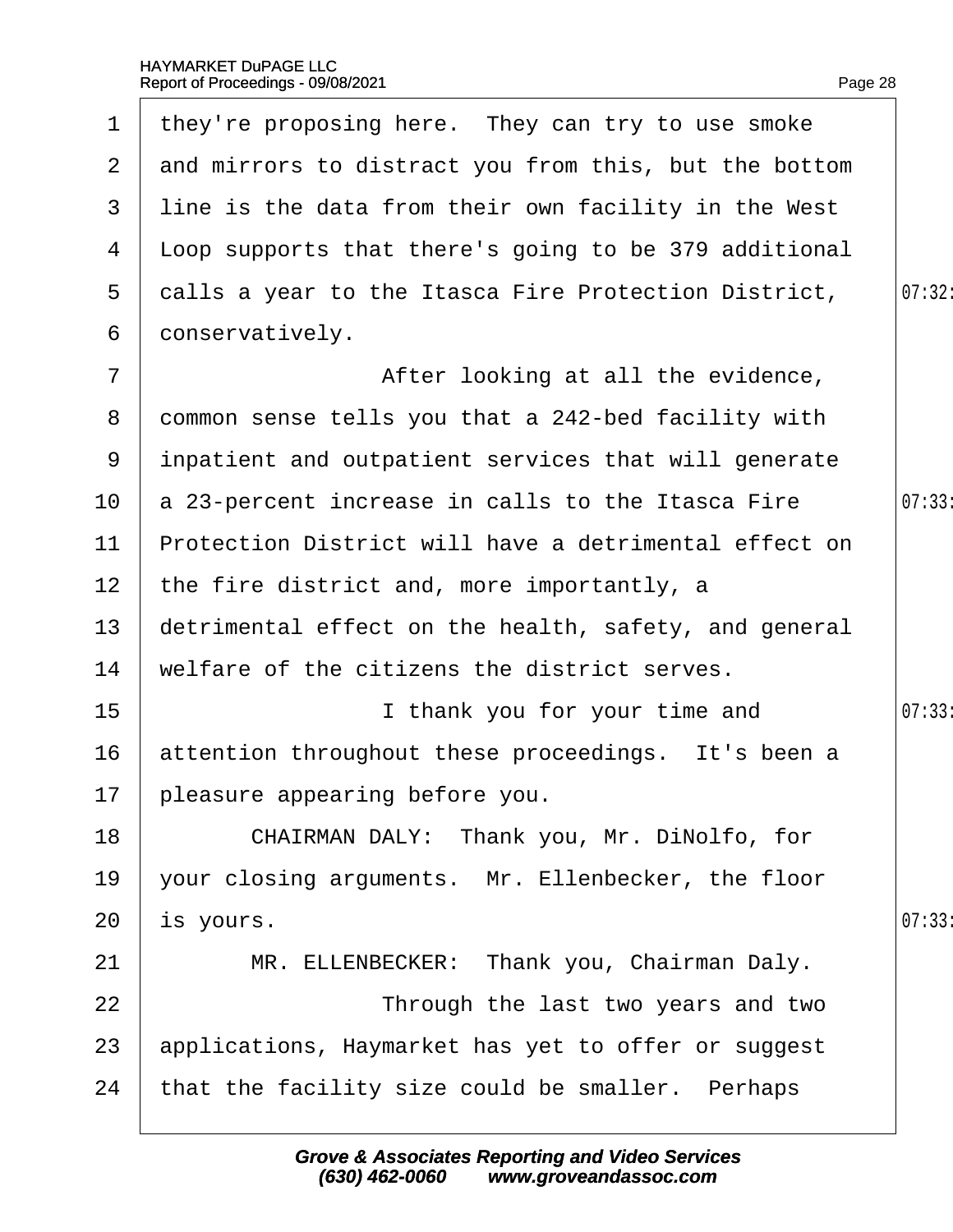| $\mathbf 1$     | something similar to what it requested in Wheaton or   |        |
|-----------------|--------------------------------------------------------|--------|
| $\mathbf{2}$    | something in-between 16 and 244. Thus, it's 244 beds   |        |
| 3               | are bust at this point for Haymarket. Its whole        |        |
| 4               | mission, then, has been driven to get what it wanted,  |        |
| 5               | not what Itasca can handle. That is not a              | 07:34: |
| 6               | partnership, but it does explain many of the           |        |
| $\overline{7}$  | inconsistencies that you've heard over the better      |        |
| 8               | part of two years.                                     |        |
| 9               | At times, Haymarket seemed willing                     |        |
| 10 <sup>°</sup> | to say whatever it felt was needed or whatever it      | 07:34: |
| 11              | thought you wanted to hear to get what it wanted.      |        |
| 12 <sub>2</sub> | Simply put, Haymarket put the cart before the horse    |        |
| 13              | on this one. It determined or selected a facility      |        |
| 14              | and a size before ever determining whether it was a    |        |
| 15 <sub>1</sub> | fit. It bought a facility for over \$7 million before  | 07:34: |
| 16              | it had your approval or the Village council's          |        |
|                 | 17 approval. It bought a facility that requires a high |        |
| 18              | occupancy, despite the fact that it doesn't fit the    |        |
| 19              | location.                                              |        |
| 20              | Haymarket's pending application, as                    | 07:34  |
| 21              | was stated at the beginning of this proceeding, is     |        |
| 22              | twofold; mixed use and planned development.            |        |
| 23              | Haymarket has skirted the issue of a planned           |        |
| 24              | development for the better part of two years. When     |        |
|                 |                                                        |        |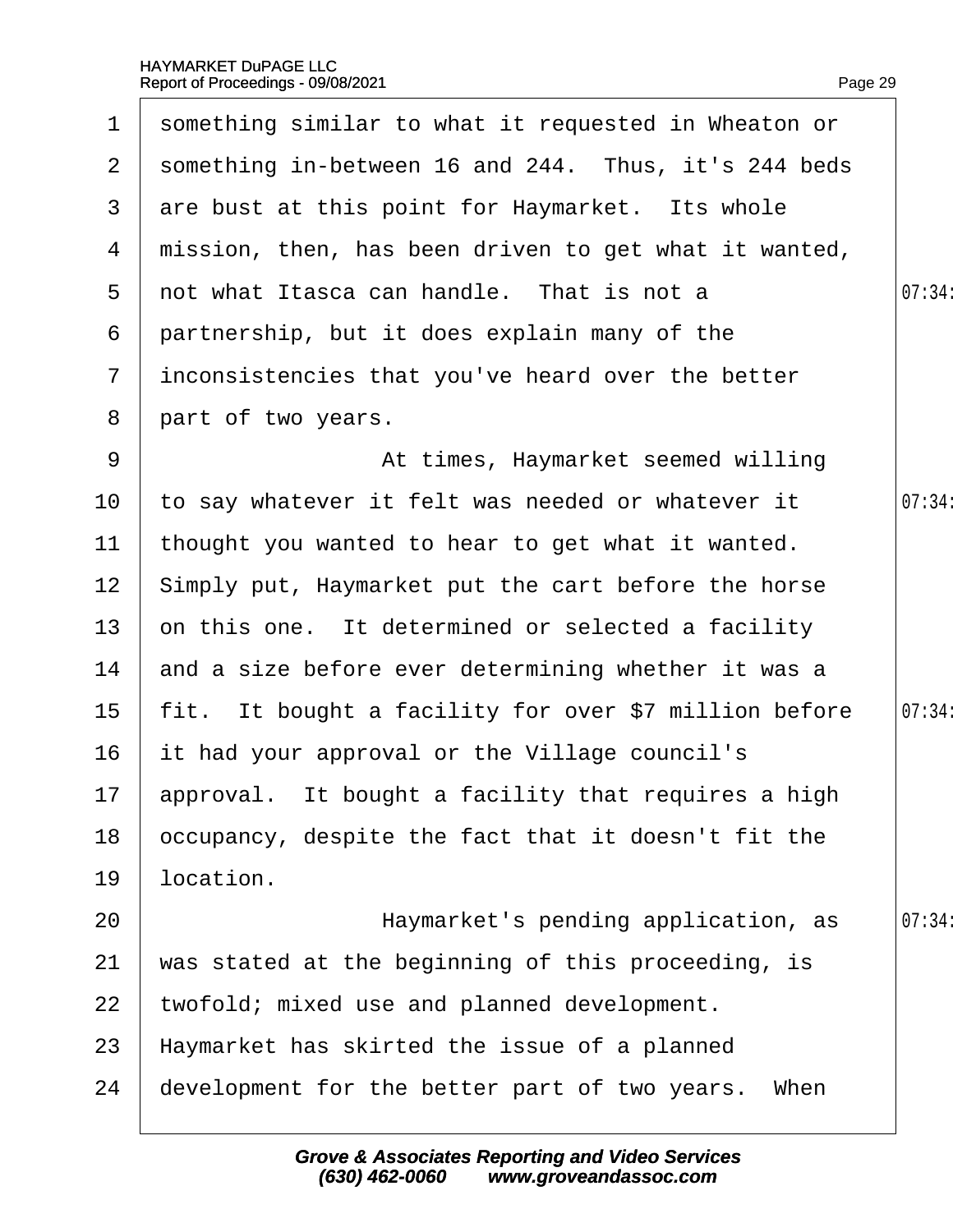| $\mathbf 1$     | it has addressed it through its experts, its had its  |       |
|-----------------|-------------------------------------------------------|-------|
| $\overline{2}$  | experts say that it's not a planned development.      |       |
| 3               | That's not addressing it. That's avoiding it. On      |       |
| 4               | that basis alone, you can recommend to the Village    |       |
| 5               | board that it not approve this application.           | 07:35 |
| $6\phantom{1}6$ | While failing to address the planned                  |       |
| $\overline{7}$  | development aspect, Haymarket as instead focused      |       |
| 8               | almost in exclusively on the fact that it wants to be |       |
| 9               | a healthcare facility or a hospital. While it wants   |       |
| 10              | to claim it's like a hospital, it's not certified or  | 07:35 |
| 11              | licensed like the hospital. It's not certified by     |       |
| 12 <sup>2</sup> | the JCAHO, like hospitals are. While wanting to say   |       |
| 13              | it's a hospital, the average stay at a hospital is    |       |
| 14              | four-and-a-half days. While Dr. Lustig has told us    |       |
| 15 <sub>1</sub> | the average stay at Haymarket would be 90 days.       | 07:36 |
| 16              | Through the better part of these two                  |       |
|                 | 17 years, Haymarket has not established that its      |       |
| 18              | proposed use in is the public interest of Itasca. It  |       |
| 19              | has not established that the proposed use at the      |       |
| 20              | particular location is necessary or desirable to      | 07:36 |
| 21              | provide a service or facility that's in the interest  |       |
| 22              | of the public convenience of Itasca or that it will   |       |
| 23              | contribute to the general welfare of Itascans. It     |       |
| 24              | has not established that it will not be detrimental   |       |
|                 |                                                       |       |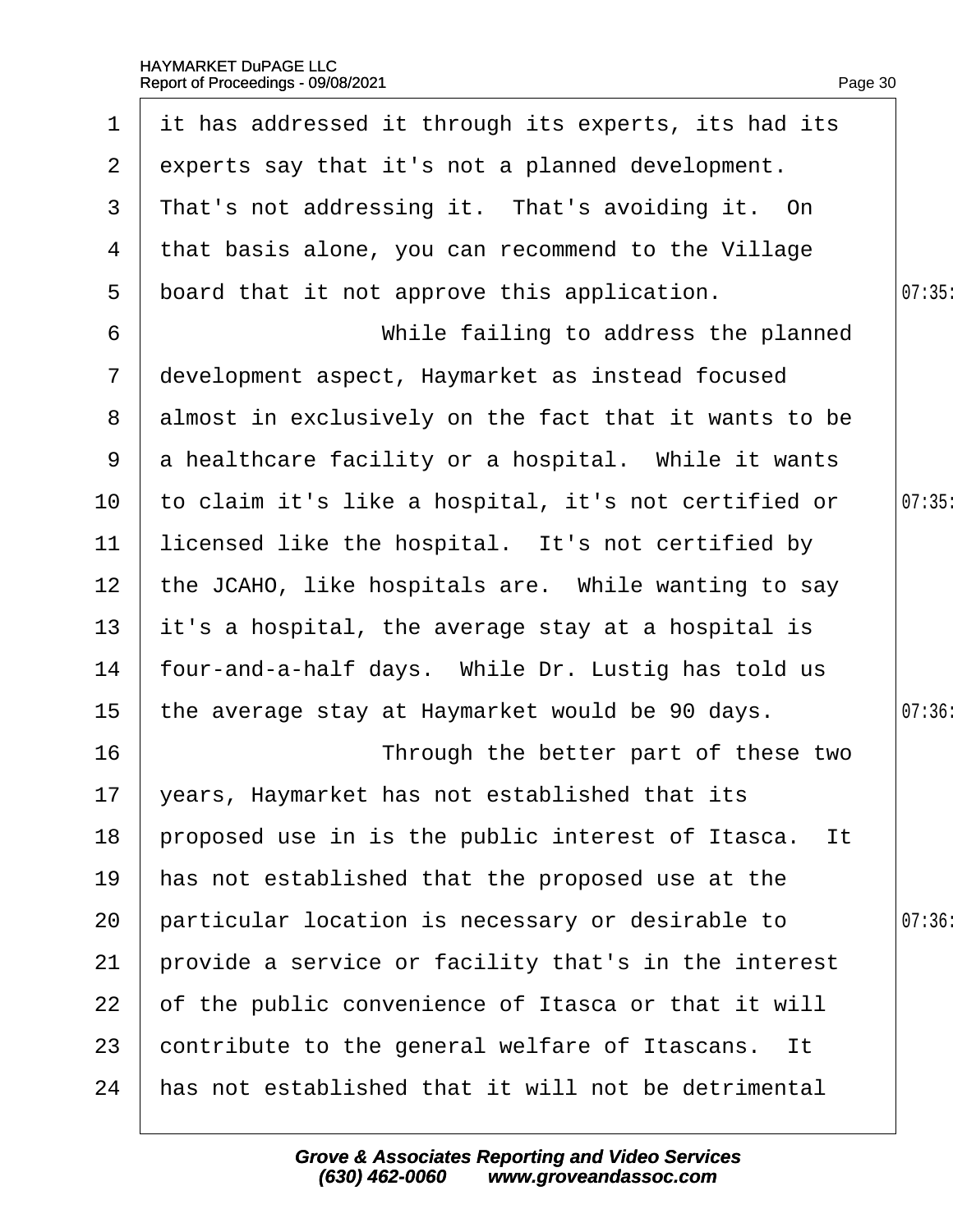|                 | 1 to the health, safety, morals, or general welfare of |        |
|-----------------|--------------------------------------------------------|--------|
|                 | 2 persons residing or working in Itasca or that it     |        |
| 3 <sup>1</sup>  | would be injurious to property values in Itasca.       |        |
| $\overline{4}$  | Dr. Lustig, way back in November of                    |        |
| 5               | 2019, said that he was responsible for all the         | 07:36: |
|                 | 6 filings in this proceeding. He said he was           |        |
| $7\overline{ }$ | responsible for all the evidence that would be         |        |
|                 | 8 presented in these proceedings. He told me that      |        |
|                 | 9 Haymarket was putting its best foot forward.         |        |
| 10 <sup>°</sup> | Haymarket's best foot has failed to satisfy the        | 07:37: |
| 11              | standards necessary for obtaining the special-use      |        |
| 12              | permit sought.                                         |        |
| 13              | We've heard that DuPage County needs                   |        |
| 14              | this, but no person from the DuPage County Board has   |        |

Page 31

| 15 | come before you in support of that position. We have  | 07:37: |
|----|-------------------------------------------------------|--------|
| 16 | heard it's in the public interest, that this          |        |
| 17 | particular location is necessary or desirable, but no |        |
| 18 | politician from DuPage County has supported that. We  |        |
| 19 | haven't even heard that this location is ideal for    |        |
| 20 | any of the needs for DuPage County from DuPage County | 07:37: |
| 21 | boliticians.                                          |        |

- 22 **Haymarket brought in Mr. Kisiel to** 23 talk about a potential economic benefit that this
- 24 broposed facility would provide to Itasca. I'm not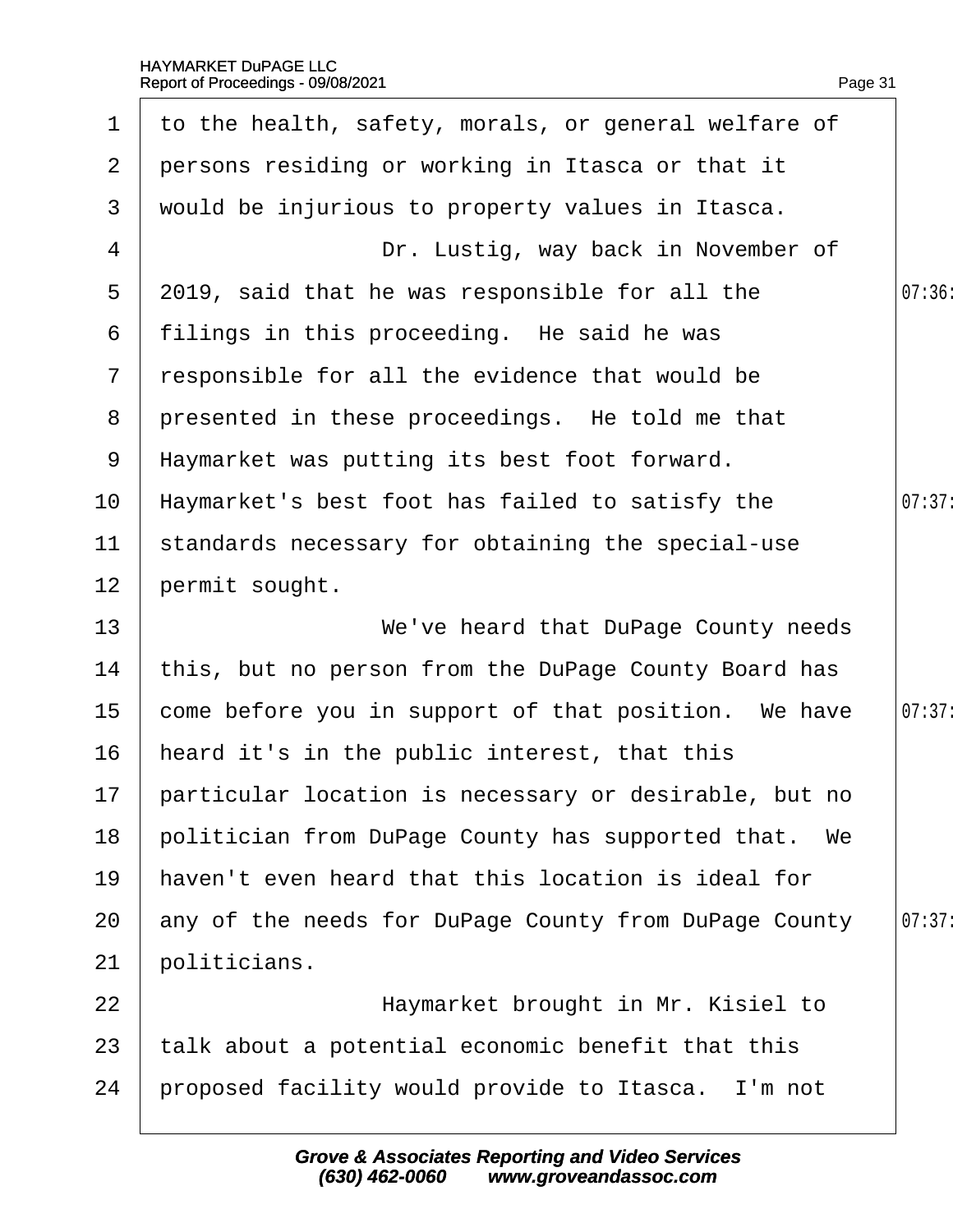| $\mathbf 1$     | an economist. I'm not an accountant. But the best I  |        |
|-----------------|------------------------------------------------------|--------|
| $\overline{2}$  | dould glean is that we could hope for Haymarket      |        |
| 3               | employees stopping at a gas station for some gas and |        |
| 4               | a granola bar on the way home. That is not a         |        |
| 5               | discernable economic benefit to this town.           | 07:38  |
| 6               | Former Lieutenant Governor Evelyn                    |        |
| $\overline{7}$  | Sanguinetti came in to read a letter to you, but     |        |
| 8               | because she read that letter, she was subject to     |        |
| 9               | dross-examination. She told you about the task force |        |
| 10              | she traveled around the state for with regard to     | 07:38: |
| 11              | ppioid abuse treatment and trying to tackle that     |        |
| 12 <sub>2</sub> | problem, and she told me, and you heard it, that     |        |
| 13              | despite traveling all around the state and hearing   |        |
| 14              | about all the problems, nobody ever identified this  |        |
| 15 <sub>1</sub> | town as a position or a location that would be best  | 07:38: |
| 16              | situated to help DuPage or the collar counties.      |        |
| 17              | Mr. Polach was brought in to try to                  |        |
| 18              | convince you all that there would be no negative     |        |
| 19              | impact on property values. Mr. Polach could not find |        |
| 20              | an equally large facility to compare it to, he could | 07:38  |
| 21              | not find an equally small village or town to compare |        |
| 22              | it to, and, as a result, Mr. Pollock's testimony is  |        |
| 23              | without a comparable facility or town for us to      |        |
| 24              | measure his testimony against. In lieu of testimony, |        |
|                 |                                                      |        |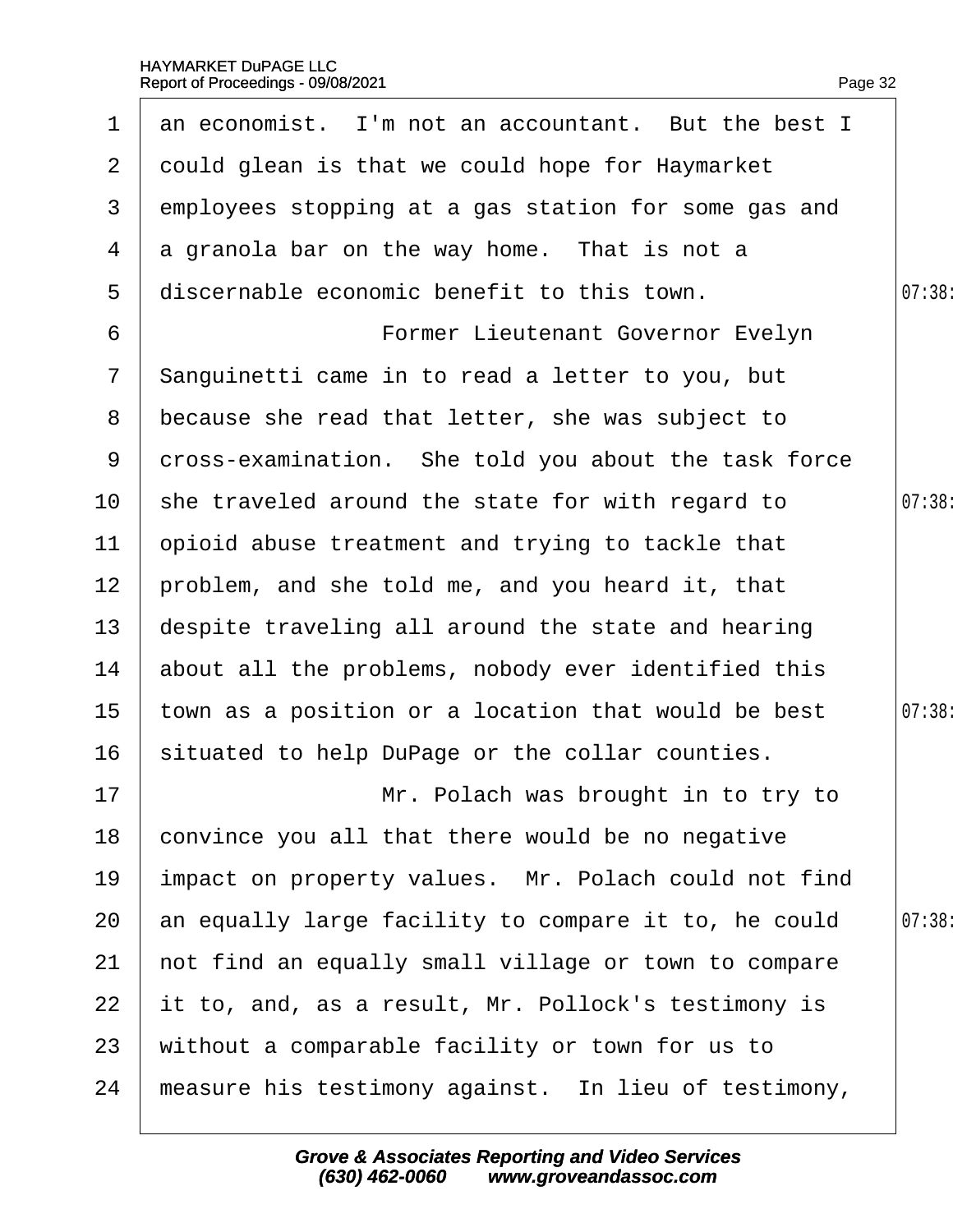|                 | 1 Haymarket has brought you letters simply marked as     |        |
|-----------------|----------------------------------------------------------|--------|
|                 | 2 exhibits. Nobody to raise their hand, take an oath,    |        |
| 3               | and promise to tell the truth and be subject to          |        |
| 4               | dross-examination.                                       |        |
| 5               | We got a letter from CARF, the                           | 07:39  |
| 6               | <b>Commission on the Accreditation of Rehabilitation</b> |        |
|                 | 7 Facilities. No one came to testify from CARF. We       |        |
|                 | 8 just heard recently about a letter from Alderman       |        |
| 9               | Tunney down in the city. That letter is emblematic       |        |
| 10 <sup>°</sup> | of what's been done through the admission of exhibits    | 07:39: |
| 11              | in letter form. Alderman Tunney says that Rosecrance     |        |
| 12 <sub>2</sub> | is an asset to Lakeview. Rosecrance is not 244 beds.     |        |
| 13              | Rosecrance is in the City of Chicago, not a small        |        |
| 14              | suburb, and Rosecrance does not offer detox services.    |        |
| 15              | It sends those patients to Rockford.                     | 07:40: |
| 16              | There's been a lot of testimony on                       |        |
|                 | 17 the effect of the proposed facility on the EMS, and   |        |
| 18              | 'm not going to go into the detail that Mr. DiNolfo      |        |
| 19              | did. Haymarket wants you to rely on Mr. Dominik and,     |        |
| 20              | in so doing, wants you to base your decision on          | 07:40  |
| 21              | Mr. Dominik's effort to minimize the impact this         |        |
| 22              | facility would have on EMS. Instead of using             |        |
| 23              | Haymarket West Loop, Mr. Dominik came up with excuses    |        |
| 24              | to exclude it. There's no method of using                |        |
|                 |                                                          |        |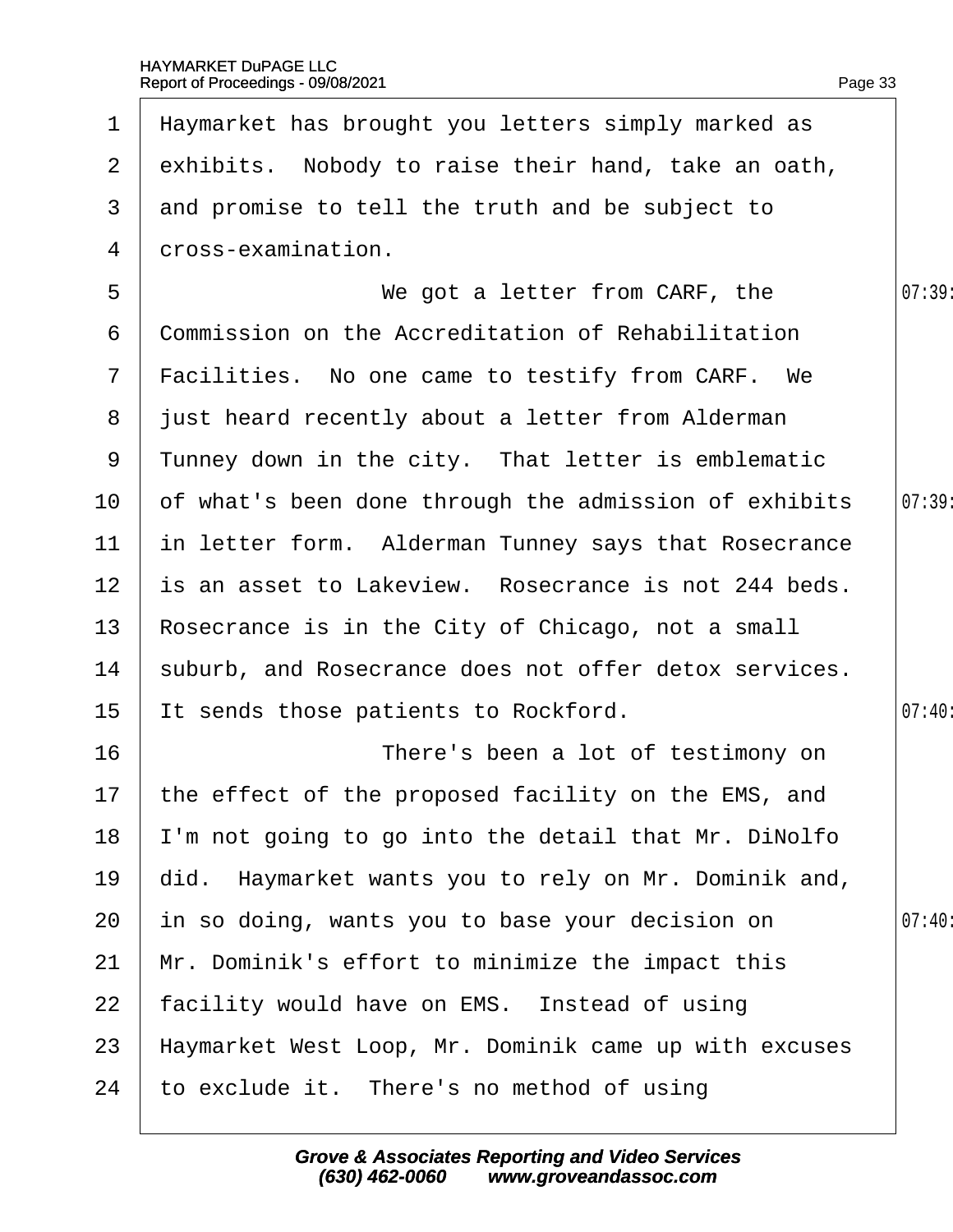| 1               | domparables like he did that could be cited that     |       |
|-----------------|------------------------------------------------------|-------|
| $\overline{2}$  | omits the best comparable facility, but that's       |       |
| 3               | exactly what Mr. Dominik did. If Mr. Dominik is      |       |
| 4               | wrong, as the FOIA info suggests he is, it is Itasca |       |
| $5^{\circ}$     | that suffers, not Haymarket. It will still get the   | 07:40 |
| 6               | services somehow. Itasca cannot afford for Jim       |       |
| $\overline{7}$  | Dominik to be wrong.                                 |       |
| 8               | Haymarket wants us to believe that                   |       |
| 9               | Elite is the answer. Mr. DiNolfo covered Elite. We   |       |
| 10              | didn't hear from anybody from Elite. We heard        | 07:41 |
| 11              | Haymarket tell us what Elite could and couldn't do   |       |
| 12 <sub>2</sub> | but that's not the same. Instead we got a            |       |
| 13              | boilerplate letter that was basically a promotional  |       |
| 14              | advertisement. Are we going to bet that Mr. Moeller, |       |
| 15              | Chief Burke, and the FOIA data are wrong? And        | 07:41 |
| 16              | Mr. Dominik, the lone wolf, is right?                |       |
| 17              | Despite knowing it was an issue and                  |       |
| 18              | putting up it's own CFO to discuss the FOIA data way |       |
| 19              | back in 2019, Haymarket waited another 18 months     |       |
| 20              | before it went back into its own records.            | 07:41 |
| 21              | Understand, Haymarket also told all of you that it   |       |
| 22              | was incapable of looking through its records before  |       |
| 23              | that ever happened because they said we don't track  |       |
| 24              | that data, but after 18 months, somehow they were    |       |
|                 |                                                      |       |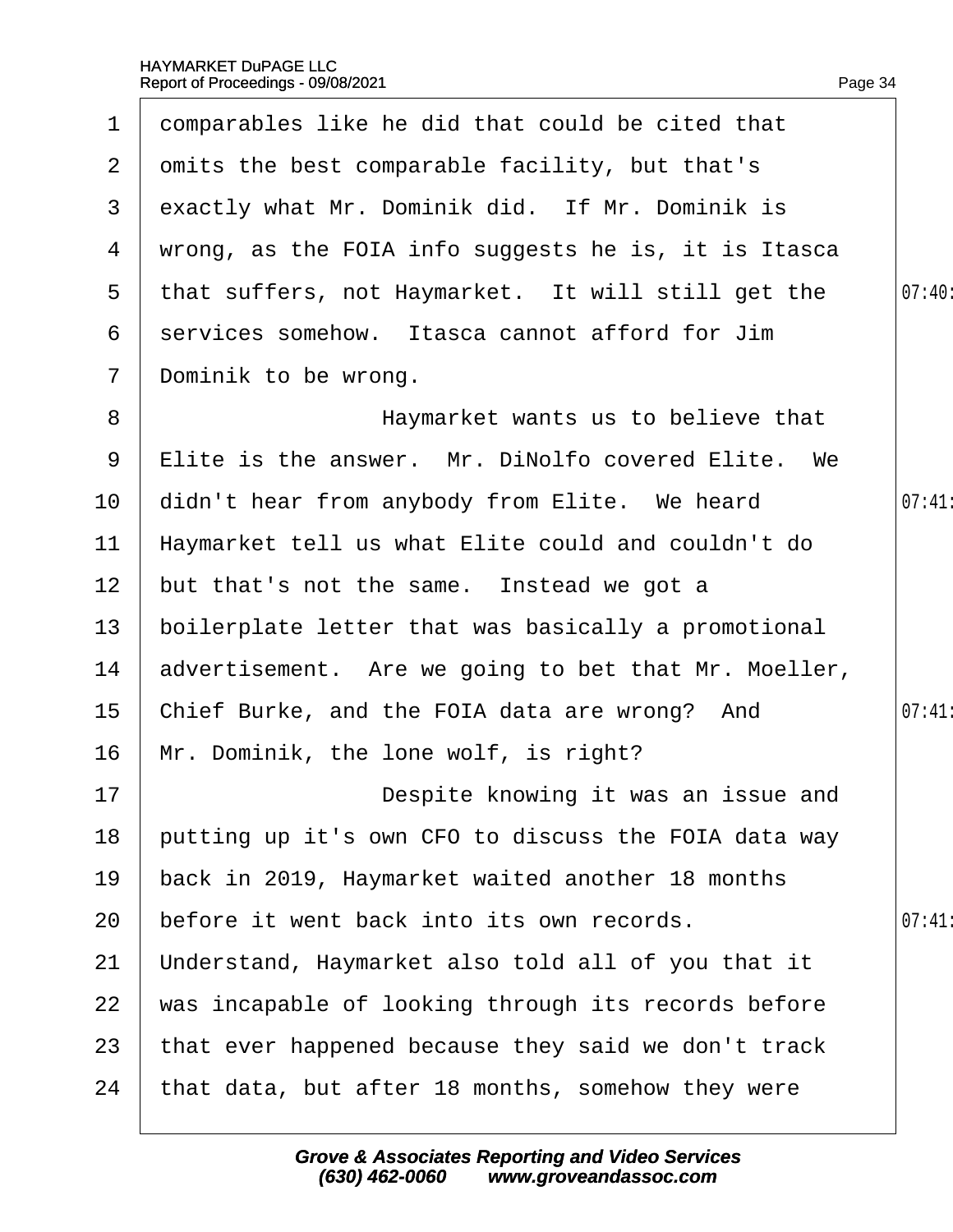| $\mathbf 1$    | able to. If this proves to be one of the multiple     |        |
|----------------|-------------------------------------------------------|--------|
| $\mathbf{2}$   | instances of Haymarket simply saying what the         |        |
| 3              | Commission may want to hear, our Chief Burke has      |        |
| 4              | spelled out the problems that will cause a shortfall  |        |
| 5              | of emergency resources that are detrimental to the    | 07:42: |
| 6              | general welfare of Itasca.                            |        |
| $\overline{7}$ | Haymarket says it will have its                       |        |
| 8              | patients' best interests in mind but knowing full     |        |
| 9              | well that the closest hospital is Alexian Brothers,   |        |
| 10             | it has never talked to any of the top brass at        | 07:42: |
| 11             | Alexian to find out if they can even handle any       |        |
| 12             | increased load in its emergency department.           |        |
| 13             | People spoke in support of                            |        |
| 14             | Haymarket. You heard them. They came from Oswego,     |        |
| 15             | Naperville, Hinsdale, Villa Park, Bloomingdale,       | 07:42: |
| 16             | Wheaton, DuPage, and the collar counties. Only one    |        |
|                | 17 came from Itasca and that was Pastor Butler. No    |        |
| 18             | Haymarket in those other towns, but they're quick to  |        |
| 19             | say that Itasca is the place it should be.            |        |
| 20             | Haymarket got the cart before the                     | 07:42: |
| 21             | horse -- I said it once already -- when it purchased  |        |
| 22             | the property, and now it's plowing forward no matter  |        |
| 23             | what's in its way. They are already listing their     |        |
| 24             | services in DuPage County in the Itasca Yellow Pages. |        |
|                |                                                       |        |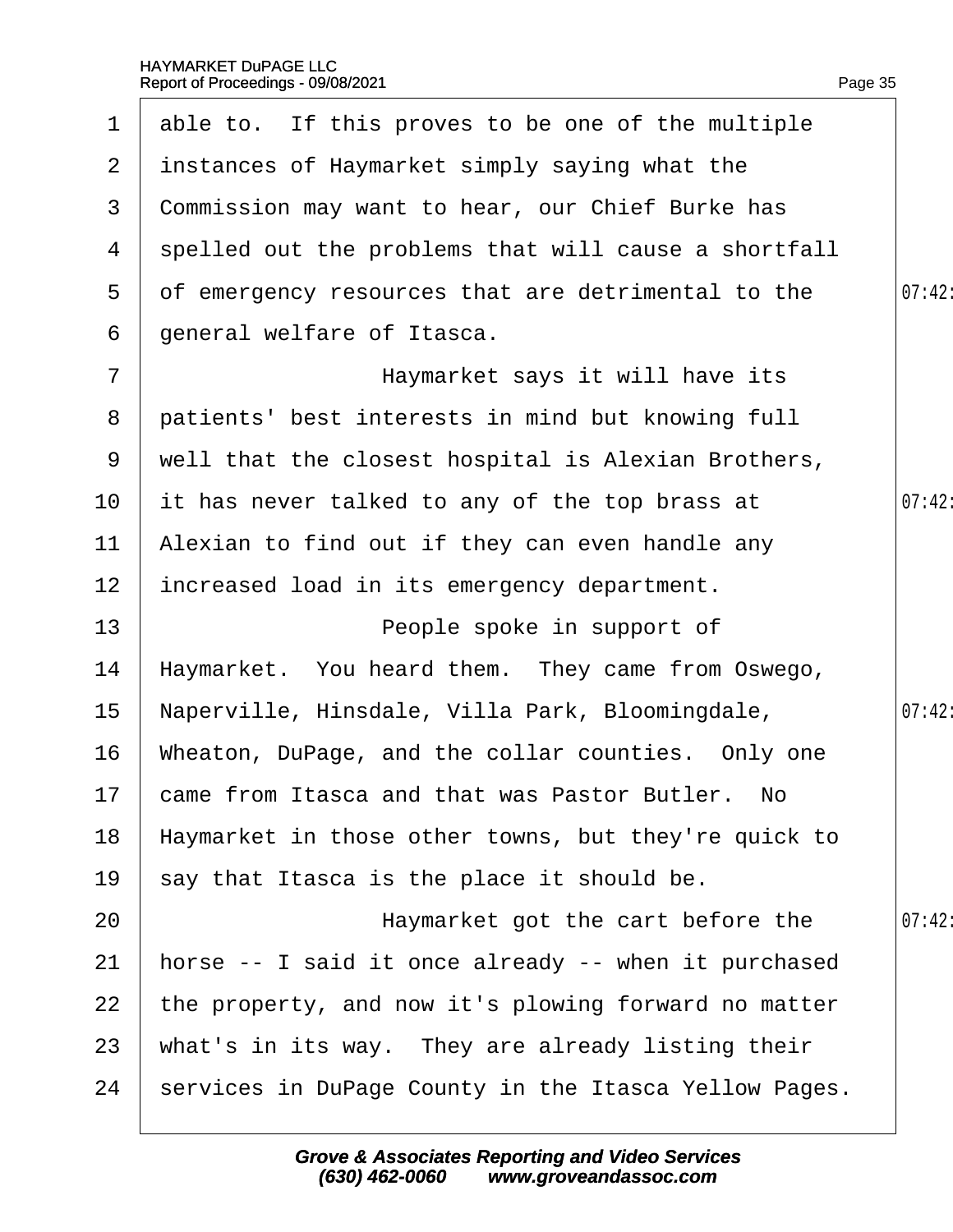| $\mathbf 1$     | Interestingly enough, the number listed goes to a     |       |
|-----------------|-------------------------------------------------------|-------|
| $\overline{2}$  | dompany called Heavyweight Air Express. I don't know  |       |
| 3               | what the explanation for that is.                     |       |
| 4               | Mr. Butler urged this commission to                   |       |
| 5               | let love prevail. Itasca is not being asked to do     | 07:43 |
| 6               | its part. Itasca is being asked to do everyone's      |       |
| $7\overline{ }$ | part all on its own. The reality is that public       |       |
| 8               | institutions like Itasca, while tempted to be moved   |       |
| 9               | by emotion and love, ultimately cannot make decisions |       |
| 10 <sub>1</sub> | based on emotion because it decides, you decide, for  | 07:43 |
| 11              | how and the future for the Itasca public. I           |       |
| 12 <sub>2</sub> | mentioned it before, but no DuPage or Illinois        |       |
| 13              | politician, for that matter, has come and told you    |       |
| 14              | that this facility in this location is the best       |       |
| 15 <sub>1</sub> | solution for DuPage and the collar counties.          | 07:43 |
| 16              | In some areas, Itasca is financially                  |       |
|                 | 17 strapped. We had to take out a referendum for our  |       |
| 18              | fire department. It's a burden to the EMS, yet no     |       |
| 19              | DuPage County official has come and tried to allay    |       |
| 20              | any of our fears in that regard. We can't believe     | 07:44 |
| 21              | something, as tempting as it may be, just because     |       |
| 22              | Haymarket or its lawyers have said it. We've been     |       |
| 23              | burned too many times. We've heard that Haymarket is  |       |
| 24              | great at what it does. There's been no accreditation  |       |
|                 |                                                       |       |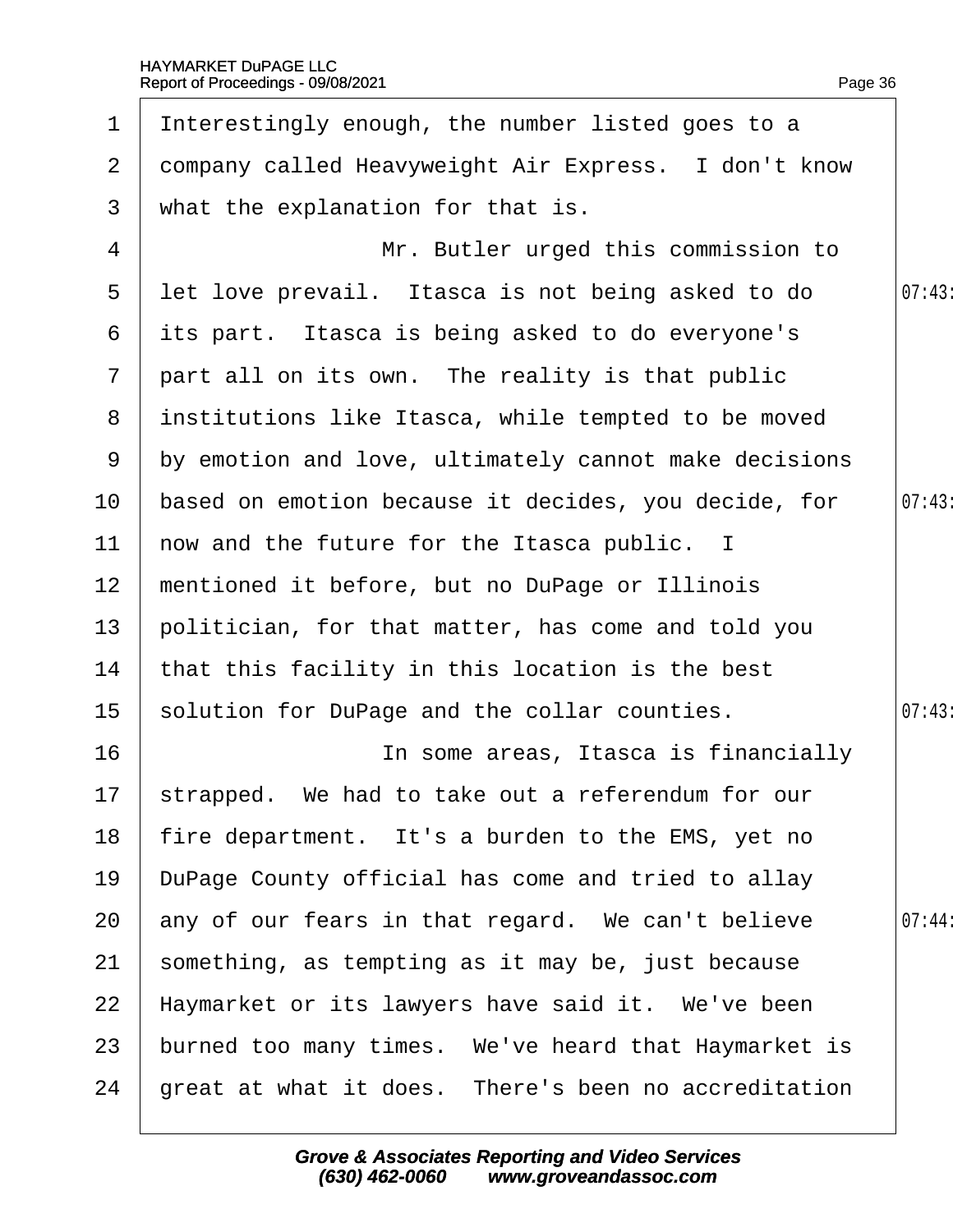1 body coming in to support that. There's been no

|                 | 2 witness or peer person, peer psychologist or         |       |
|-----------------|--------------------------------------------------------|-------|
| 3               | rehabilitation specialist, that's confirmed that.      |       |
| 4               | We heard Dr. Lustig in response to                     |       |
| $5\overline{)}$ | the property value issue tell us all that you can't    | 07:44 |
| 6               | touch a condo for 800K in the West Loop. But on        |       |
| $7\overline{ }$ | dross-examination, he said he wouldn't be surprised    |       |
|                 | 8 if you could find a property for less than that, and |       |
|                 | 9 it turned out his property value research was based  |       |
| 10              | on him taking a walk around the block. We heard        | 07:44 |
| 11              | before that Haymarket would buy Itasca an ambulance    |       |
| 12 <sub>2</sub> | but wouldn't commit to staffing it. But by the time    |       |
| 13              | Commissioner Drummond asked Dr. Lustig about it, the   |       |
| 14              | offer had already been pulled off the table, at        |       |
| 15 <sub>1</sub> | page 100 of the transcript.                            | 07:45 |
| 16              | We've heard that the property being                    |       |
| 17              | an extended stay hotel was a deciding factor, but      |       |
| 18              | shortly after we were told it's not an extended stay   |       |
| 19              | hotel. I guess Tesca got that wrong. We were told      |       |
| 20              | the Holiday Inn was failing anyway. As an initial      | 07:45 |
| 21              | matter, just because it was a failed hotel or may      |       |
| 22              | have been, doesn't mean it is the proper fit. No       |       |
| 23              | person from Holiday Inn has come and confirmed that    |       |
| 24              | that Holiday Inn was not a going venture or could be   |       |
|                 |                                                        |       |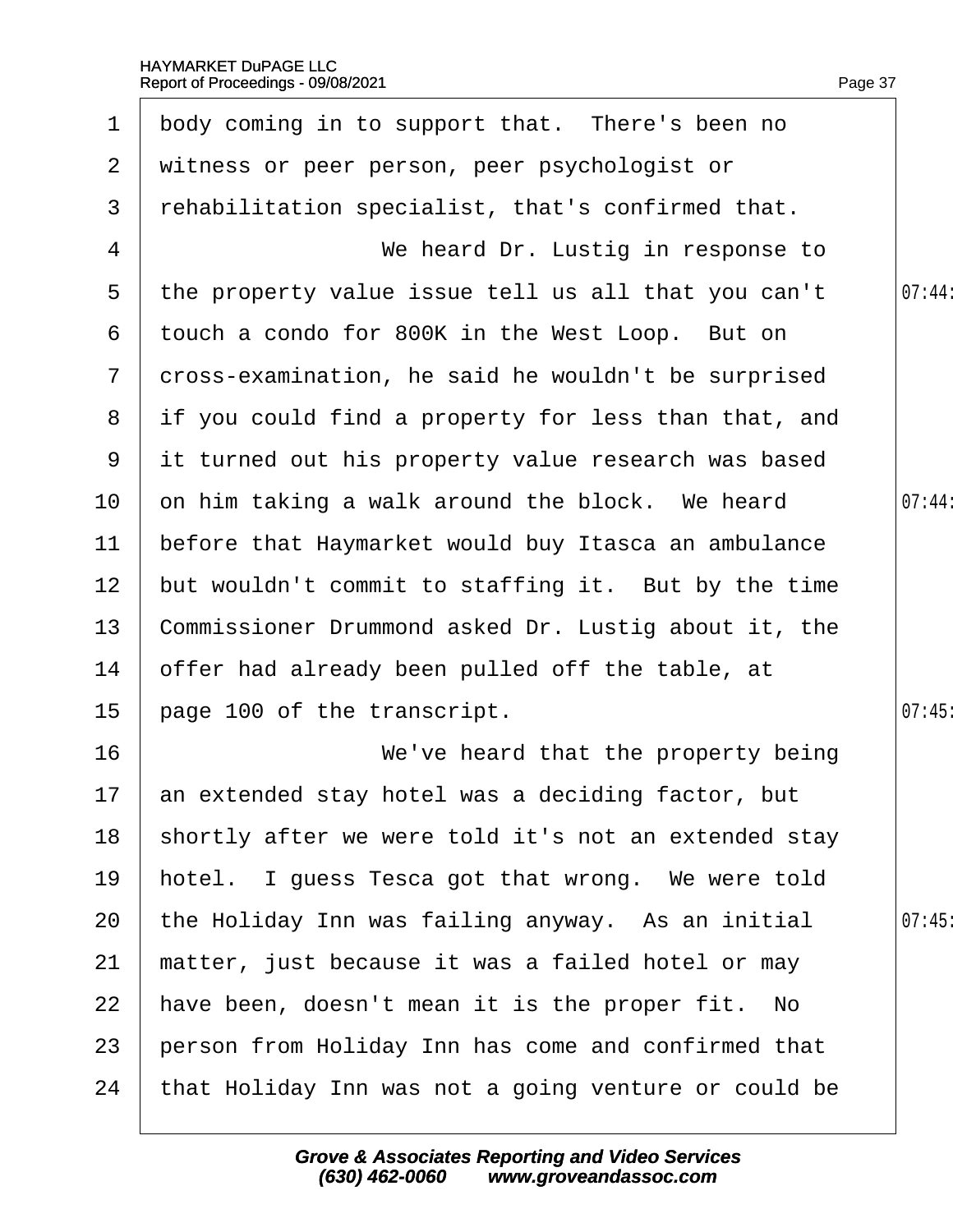| $\mathbf 1$     | made a going venture.                                  |        |
|-----------------|--------------------------------------------------------|--------|
| 2               | We've been told that the Itasca                        |        |
| 3               | facility would be a great location for a rehab         |        |
| 4               | facility, but on cross-examination, Dr. Lustig said    |        |
| 5               | the didn't even know that there were triggers situated | 07:45  |
| 6               | across the street; liquor stores, bars, and gaming     |        |
| $7\phantom{.}$  | facilities. We've been told that the location is       |        |
| 8               | donducive because of its proximity to public           |        |
|                 | 9 transportation. Dr. Lustig said he didn't know where |        |
| 10              | the trains went. He didn't know where the buses        | 07:46: |
| 11              | went. In fact, when I asked did you know that the      |        |
| 12 <sub>2</sub> | only bus, which now doesn't visit Itasca, only went    |        |
| 13 <sup>°</sup> | horth? He said, I'm indifferent to that.               |        |
| 14              | Indifference to that. No trains, no buses service      |        |
| 15              | tasca to the rest of DuPage and the collar counties.   | 07:46  |
| 16              | We were told that they will work                       |        |
| 17 <sub>1</sub> | with school districts and taxing bodies to get grant   |        |
| 18              | money, but on cross-examination Dr. Lustig said        |        |
| 19              | they've never done it before. Haymarket said it had    |        |
| 20              | a \$500,000 grant but that disappeared. Haymarket      | 07:46  |
| 21              | presented FOIA data through Mr. Baldwin and            |        |
| 22              | represented that that data showed there would be a     |        |
| 23              | low impact on EMS. But Mr. Baldwin, on                 |        |
| 24              | cross-examination, acknowledged that they didn't       |        |
|                 |                                                        |        |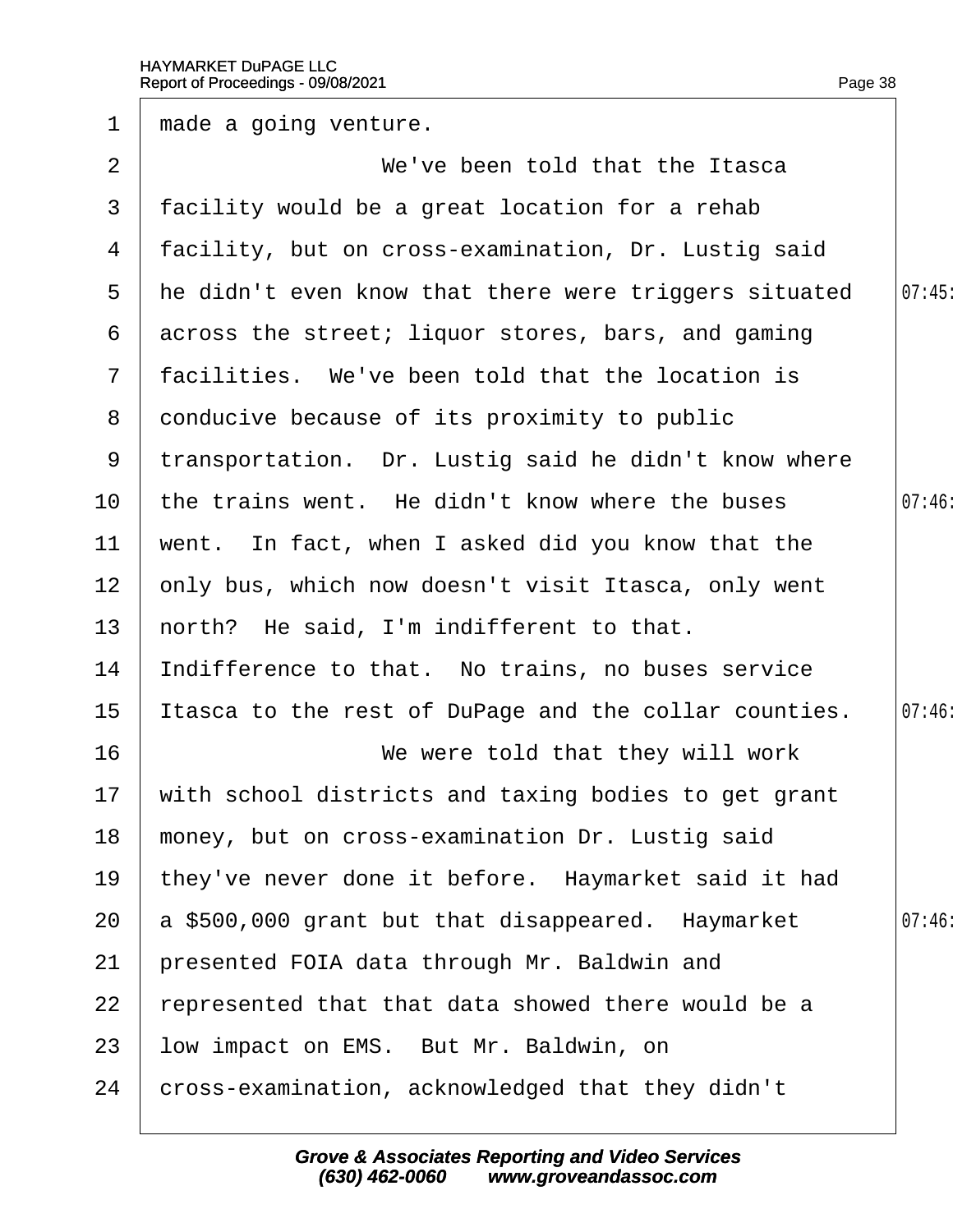| $\mathbf 1$     | present the data for all of the addresses at which   |        |
|-----------------|------------------------------------------------------|--------|
| $\overline{2}$  | Haymarket does business.                             |        |
| 3               | Haymarket has taken the position                     |        |
| 4               | that the best rehabilitation success comes when the  |        |
| 5               | facility is right next door. They've even said that  | 07:47  |
| 6               | it wouldn't make sense -- and this was to allay our  |        |
| $7\overline{ }$ | fears, maybe to tell you what you wanted to hear --  |        |
| 8               | it wouldn't make sense to transport patients from    |        |
| 9               | Chicago West Loop to Itasca. Don't worry about that. |        |
| 10 <sup>°</sup> | We're not going to do it, because it doesn't make    | 07:47  |
| 11              | sense to transport patients 32 miles. We're told     |        |
| 12 <sub>2</sub> | this is for the DuPage and the collar counties.      |        |
| 13              | Naperville is 32 miles away. Dr. Lustig didn't know  |        |
| 14              | that, didn't know how many people were there, or in  |        |
| 15              | Wheaton.                                             | 07:47: |
| 16              | Even without public transportation,                  |        |
| 17              | we were told Haymarket had vans to go pick patients  |        |
| 18              | up. But then Dr. Lustig says at page 44, it would    |        |
| 19              | hot make business sense -- I repeat, it would not    |        |
| 20              | make business sense -- to transport patients from    | 07:47: |
| 21              | Naperville to Itasca. The largest town in DuPage     |        |
| 22              | County. A county that Haymarket is claiming this     |        |
| 23              | facility is needed for. It would not make business   |        |
| 24              | sense to transport a patient from there to here.     |        |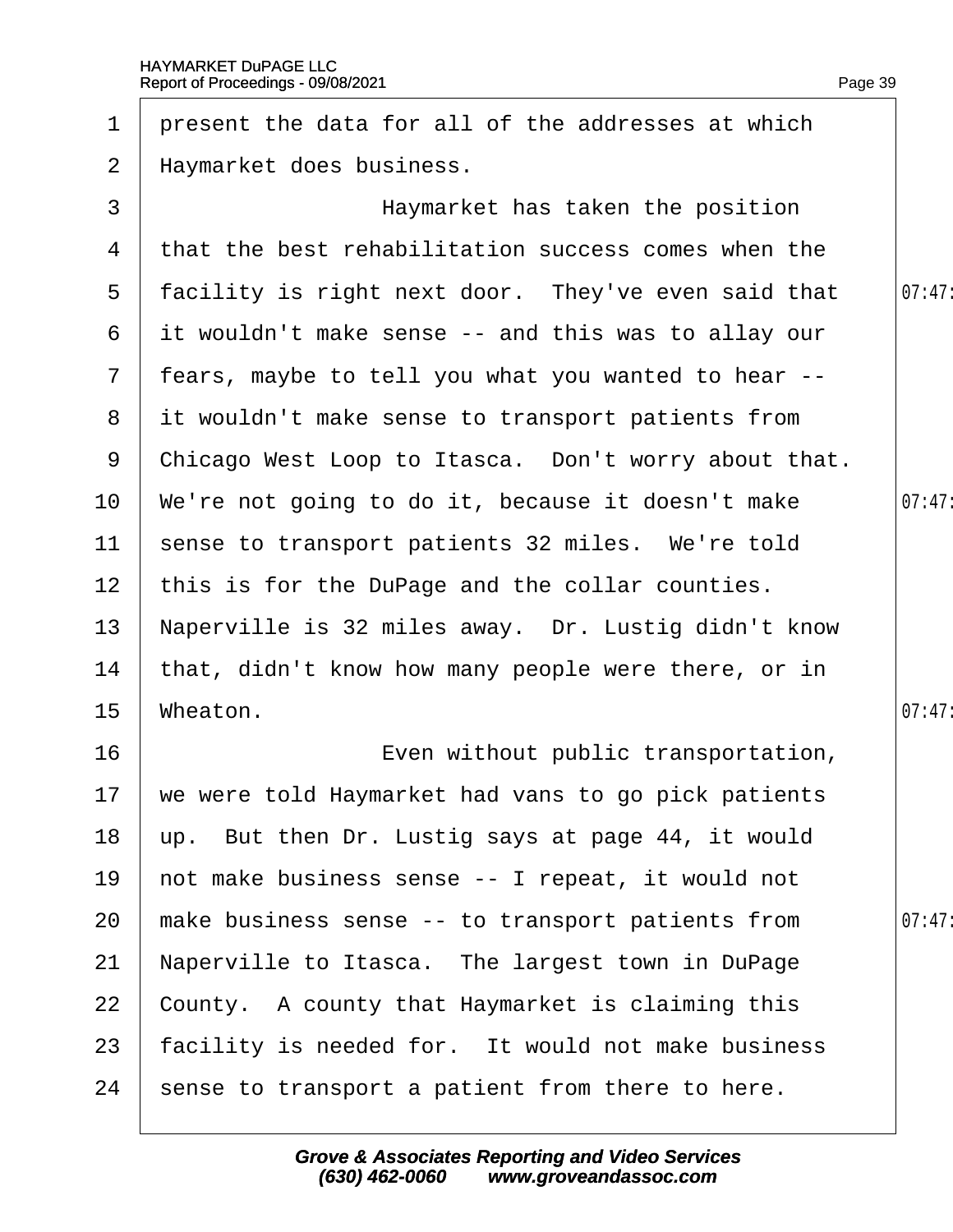| $\mathbf 1$     | We're told that this facility is for DuPage County      |        |
|-----------------|---------------------------------------------------------|--------|
| $\mathbf{2}$    | residents, but Dr. Lustig and a local politician,       |        |
| 3 <sup>7</sup>  | while this application was pending, made and posted a   |        |
| 4               | video and said this Itasca facility is for the collar   |        |
| 5               | dounties. See Dr. Lustig's testimony at page 43.        | 07:48  |
| 6               | Dr. Lustig told this commission and                     |        |
| $\mathbf{7}$    | this town that Haymarket wanted to be a partner with    |        |
|                 | 8 this community. However, in the video I mentioned,    |        |
| 9               | they state that the decision is not about the           |        |
| 10              | community. See page 44 or 43 of the record. In that     | 07:48  |
| 11              | same video, they state that this decision and           |        |
| 12 <sup>2</sup> | application is about being drawn to a building, a       |        |
| 13              | bunch of bricks, not Itasca. See page 42.               |        |
| 14              | Interestingly, I then asked                             |        |
| 15              | Dr. Lustig if he was drawn by a building and nothing    | 07:48: |
| 16              | about the area. And he said not so fast. It's also      |        |
|                 | 17 your public transportation. Well, we know that's not |        |
| 18              | true. We were also told, and we've been repeatedly      |        |
| 19              | reminded, that Haymarket utilizes evidence-based        |        |
| 20              | methods. We've seen no publications or accrediting      | 07:49  |
| 21              | body supporting that. We've had no rehabilitation       |        |
| 22              | expert confirming that. They're basically saying        |        |
| 23              | that this is what we do and, therefore, it's evidence   |        |
| 24              | based. What we do know, though, because we asked, is    |        |
|                 |                                                         |        |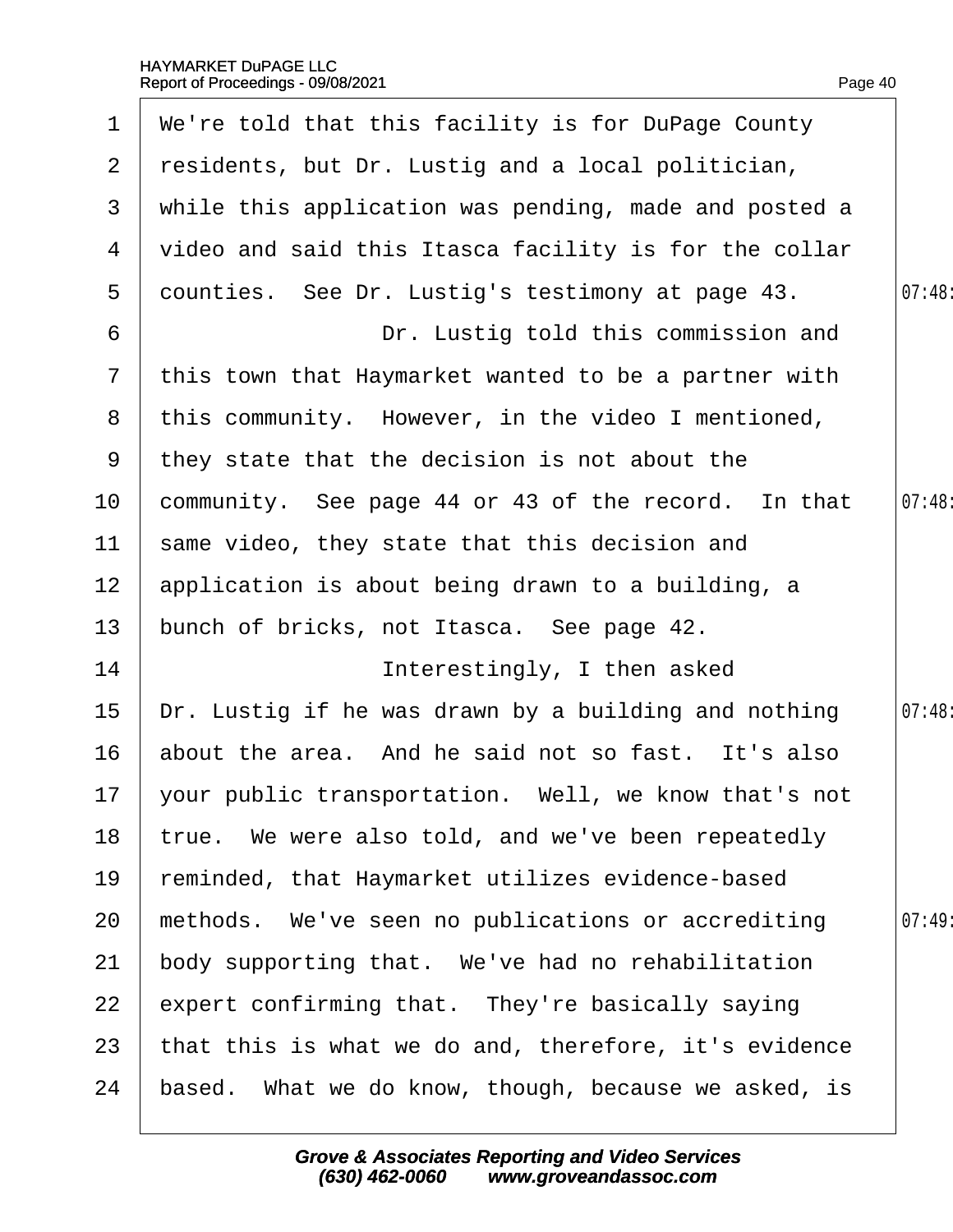$\Gamma$ 

 $\overline{\phantom{a}}$ 

| 1               | second to the West Loop facility, this would perhaps |        |
|-----------------|------------------------------------------------------|--------|
| 2 <sup>1</sup>  | be the second largest rehabilitation facility in the |        |
| 3               | United States. For all the talk about evidence-based |        |
| 4               | dare, there's no evidence to base having a facility  |        |
| 5               | this large. There's no evidence saying if there's a  | 07:49  |
| 6               | reed, you should fill the need in one location.      |        |
| $\mathbf{7}$    | There's no evidence to support placing a facility    |        |
| 8               | this large in a town this small. There's no evidence |        |
| 9               | that if large facilities were the answer, shouldn't  |        |
| 10              | we've heard that -- strike that. If large facilities | 07:49  |
| 11              | were the answer, shouldn't we have heard that from   |        |
| 12              | someone in the industry? If large facilities were    |        |
| 13              | the answer, would Haymarket be the only one with     |        |
| 14              | facilities this size?                                |        |
| 15              | We are told Haymarket has experience                 | 07:50: |
| 16              | in this, but then Dr. Lustig, when we try to compare |        |
| 17 <sub>2</sub> | this proposed facility to Haymarket West Loop, we're |        |
| 18              | told it's different. We're told it's urban versus    |        |
| 19              | suburban. It's different. There's                    |        |
| 20              | multi-generational drug use. It's different. Does    | 07:50  |
| 21              | that mean that they don't have any experience        |        |
| 22              | treating this patient or the proposed patient        |        |
| 23              | population? We're told they have a great             |        |
| 24              | mother/child program that's conducive to family and  |        |
|                 |                                                      |        |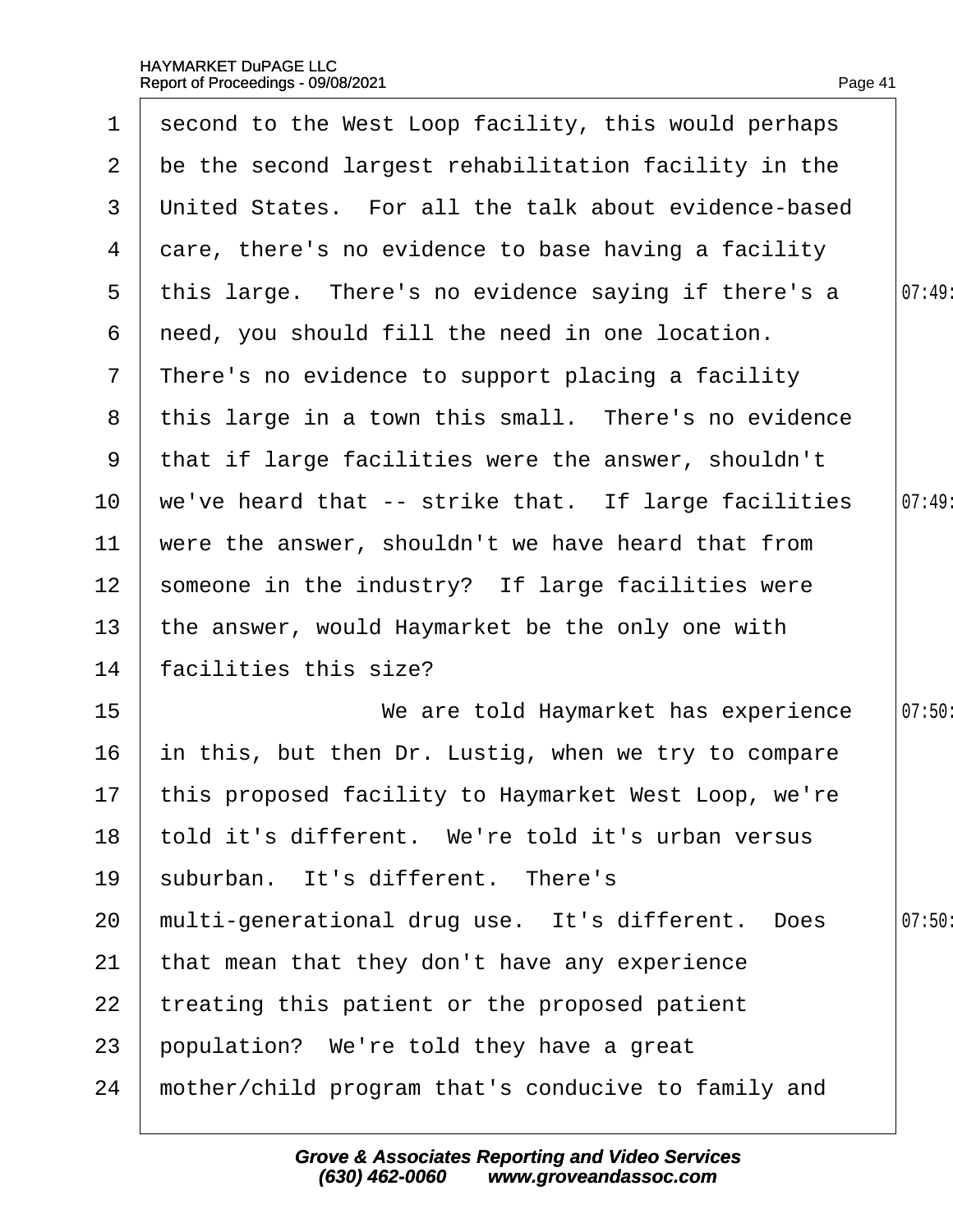| $\mathbf 1$     | rehabilitation, but, when challenged by the school      |        |
|-----------------|---------------------------------------------------------|--------|
| 2 <sup>1</sup>  | district, instead of addressing the concern and         |        |
| 3 <sup>1</sup>  | trying to find a solution, it runs from the             |        |
| 4               | detrimental impact on that program and scuttles the     |        |
| 5               | program, or at least tells us they're scuttling the     | 07:50: |
| 6               | program.                                                |        |
| $\overline{7}$  | Much testimony has been shared on                       |        |
| 8               | the need for substance use disorder treatment           |        |
| 9               | dpportunities. According to the numbers shared by       |        |
| 10 <sup>°</sup> | Haymarket, 379 people from DuPage County were treated   | 07:50  |
| 11              | at Haymarket Center West Loop. 19 percent of the        |        |
| 12 <sub>2</sub> | amount served for DuPage and the collar counties.       |        |
| 13              | However, Haymarket walked away from a facility, that    |        |
| 14              | 16-bed facility I mentioned in Wheaton, that wouldn't   |        |
| 15              | have needed a special-use permit if they were just      | 07:51  |
| 16              | going to do outpatient treatment. A facility that       |        |
|                 | 17 was large enough to have treated all of those 379 of |        |
| 18              | those DuPage County patients on an outpatient basis     |        |
| 19              | according to Dr. Lustig at page 63.                     |        |
| 20              | Dr. Lustig told us in November of                       | 07:51  |
| 21              | 2019 that Haymarket was putting its best foot           |        |
| 22              | forward, it's best evidence. When you peel away two     |        |
| 23              | years of public hearings, Haymarket's best foot has     |        |
| 24              | failed to support its application for a mixed or        |        |
|                 |                                                         |        |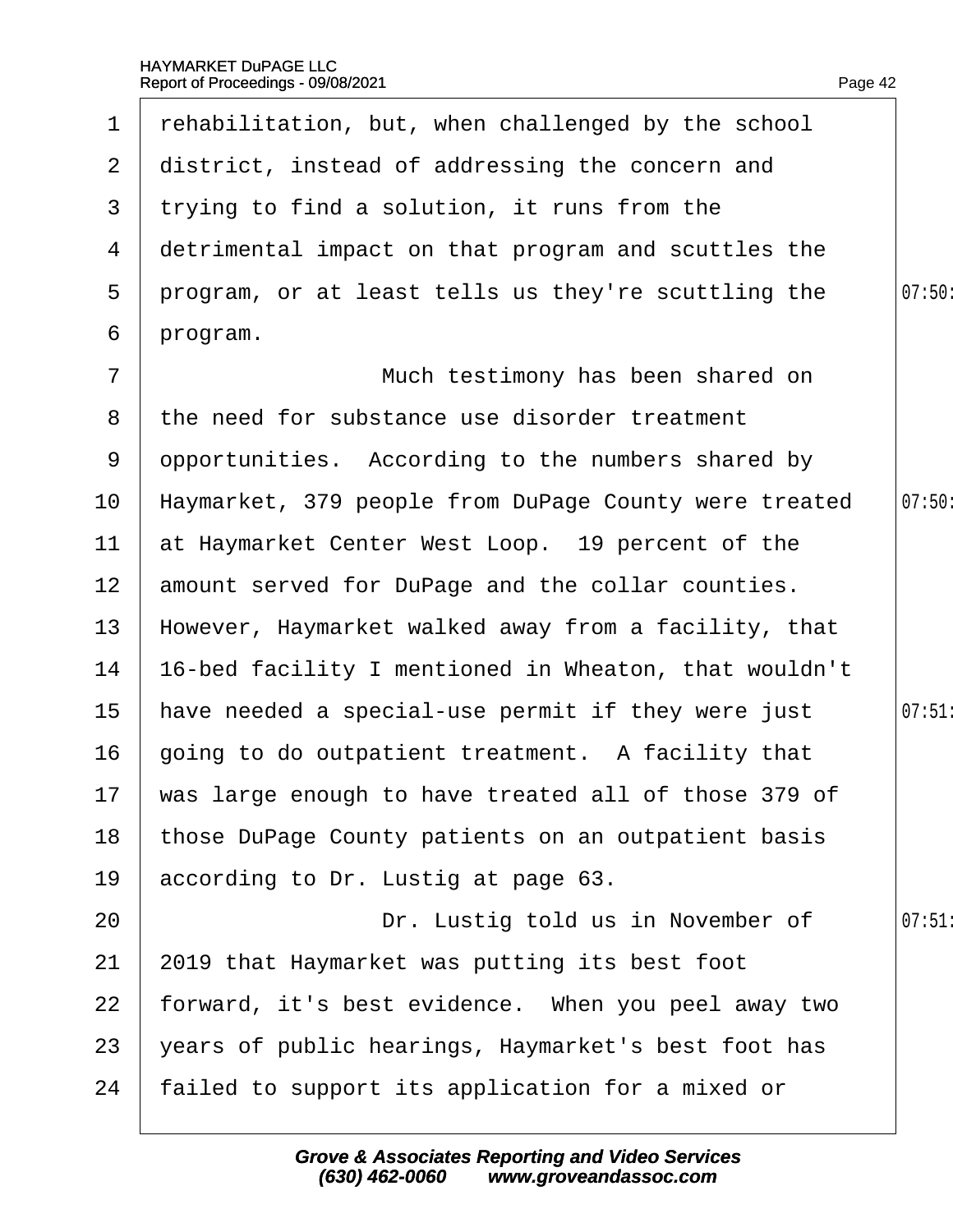| 1              | special-use permit. It has failed to demonstrate      |        |
|----------------|-------------------------------------------------------|--------|
| $\mathbf{2}$   | that the proposed use will not negatively impact      |        |
| 3              | property values; failed to show that it wouldn't      |        |
| 4              | negatively impact the surrounding area; failed to     |        |
| 5              | demonstrate that it's for the public benefit of       | 07:51  |
| 6              | It as ca and its people; or that it's in the interest |        |
| $\overline{7}$ | of the public convenience of Itasca; or that it would |        |
| 8              | contribute and not detract from the general welfare   |        |
| 9              | of Itasca.                                            |        |
| 10             | In many ways, Haymarket has made                      | 07:52  |
| 11             | your task fairly simple by failing to carry its       |        |
| 12             | burden of proof or burdens of proof, recommending no  |        |
| 13             | is the only real option for you. Thank you.           |        |
| 14             | CHAIRMAN DALY: Thank you, Mr. Ellenbecker,            |        |
| 15             | for your closing statements. Ms. O'Keefe will be      | 07:52: |
| 16             | presenting --                                         |        |
| 17             | MS. O'KEEFE: Can we take a five-minute break?         |        |
| 18             | CHAIRMAN DALY: That would be fine. Why don't          |        |
| 19             | we reconvene at 8:00 o'clock sharp. Thank you.        |        |
| 20             | (Recess taken.)                                       | 07:52: |
| 21             | CHAIRMAN DALY: All right, everyone. We're             |        |
| 22             | how ready to resume. At this time, Ms. O'Keefe, the   |        |
| 23             | floor is yours.                                       |        |
| 24             | MS. O'KEEFE: Thank you, Mr. Chairman. So              |        |
|                |                                                       |        |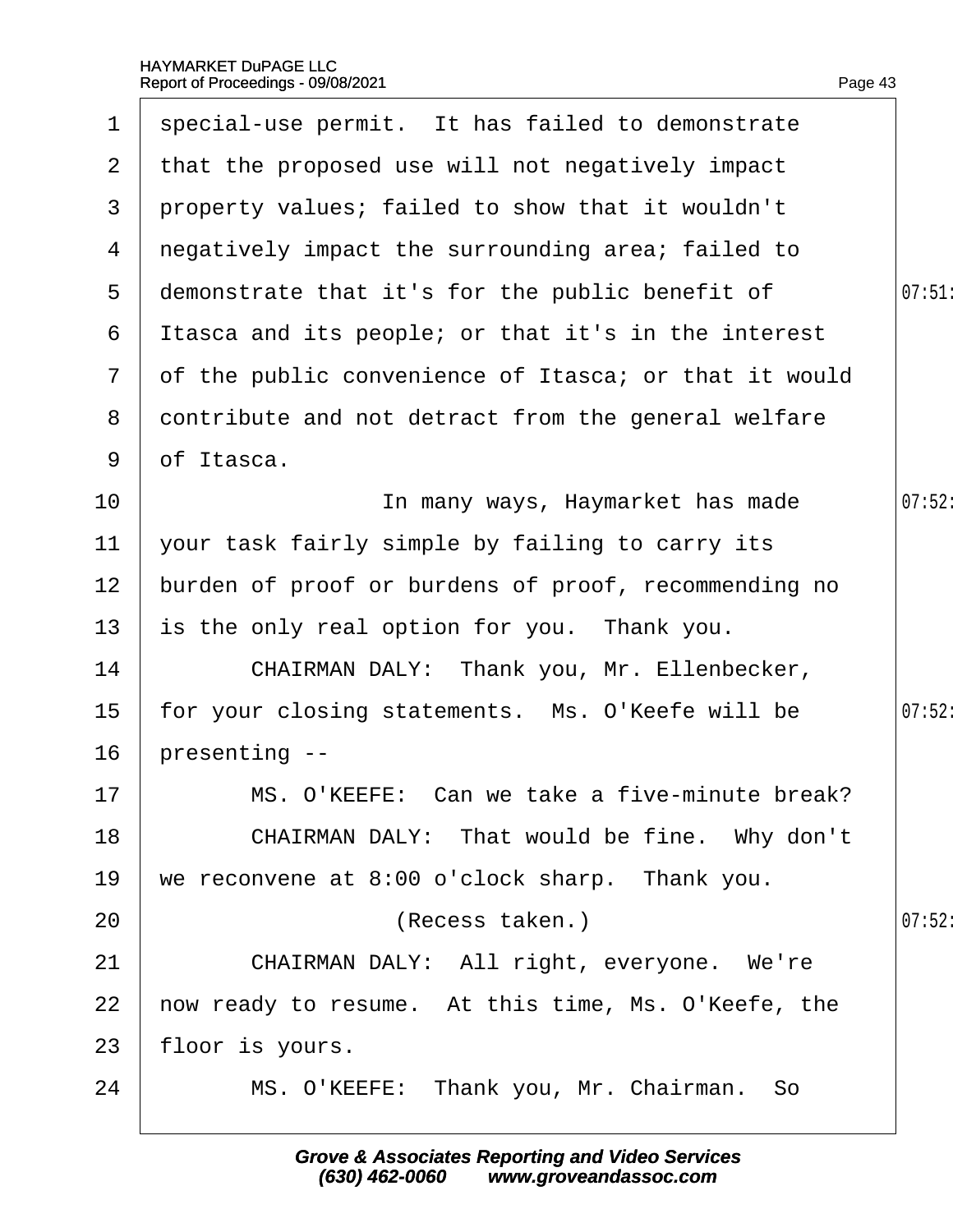| $\mathbf 1$           | it's been a long road getting to this point. Allow     |       |
|-----------------------|--------------------------------------------------------|-------|
| $\mathbf{2}^{\prime}$ | the to begin by thanking you, the Plan Commission, the |       |
| 3                     | Village attorneys and staff for the incredible time    |       |
| 4                     | and consideration that you have dedicated to this      |       |
| 5                     | dase, particularly given the twists and the turns      | 08:03 |
| 6                     | that have been created by COVID. Haymarket is deeply   |       |
| $\mathbf{7}$          | appreciative of all of your efforts and the            |       |
| 8                     | sacrifices that you have made to be present through    |       |
| 9                     | these many hearings, so thank you, thank you, thank    |       |
| 10 <sup>°</sup>       | you.                                                   | 08:03 |
| 11                    | You don't have an easy job. The                        |       |
| 12 <sub>2</sub>       | vote you take is very important. It's important to     |       |
| 13                    | the citizens of Itasca who want assurance that         |       |
| 14                    | Haymarket DuPage will not adversely impact their       |       |
| $15\,$                | community, the government services they receive, and   | 08:03 |
| 16                    | their property values. It's also very important to     |       |
|                       | 17 those who are suffering from substance use disorder |       |
| 18                    | and mental health issues.                              |       |
| 19                    | The one common theme that we have                      |       |
| 20                    | heard is that the need for treatment exists,           | 08:03 |
| 21                    | especially for substance use disorders. I can almost   |       |
| 22                    | guarantee you that there is not a person in this room  |       |
| 23                    | who does not know someone who is suffering from        |       |
| 24                    | substance use disorder. The illness is pervasive and   |       |
|                       |                                                        |       |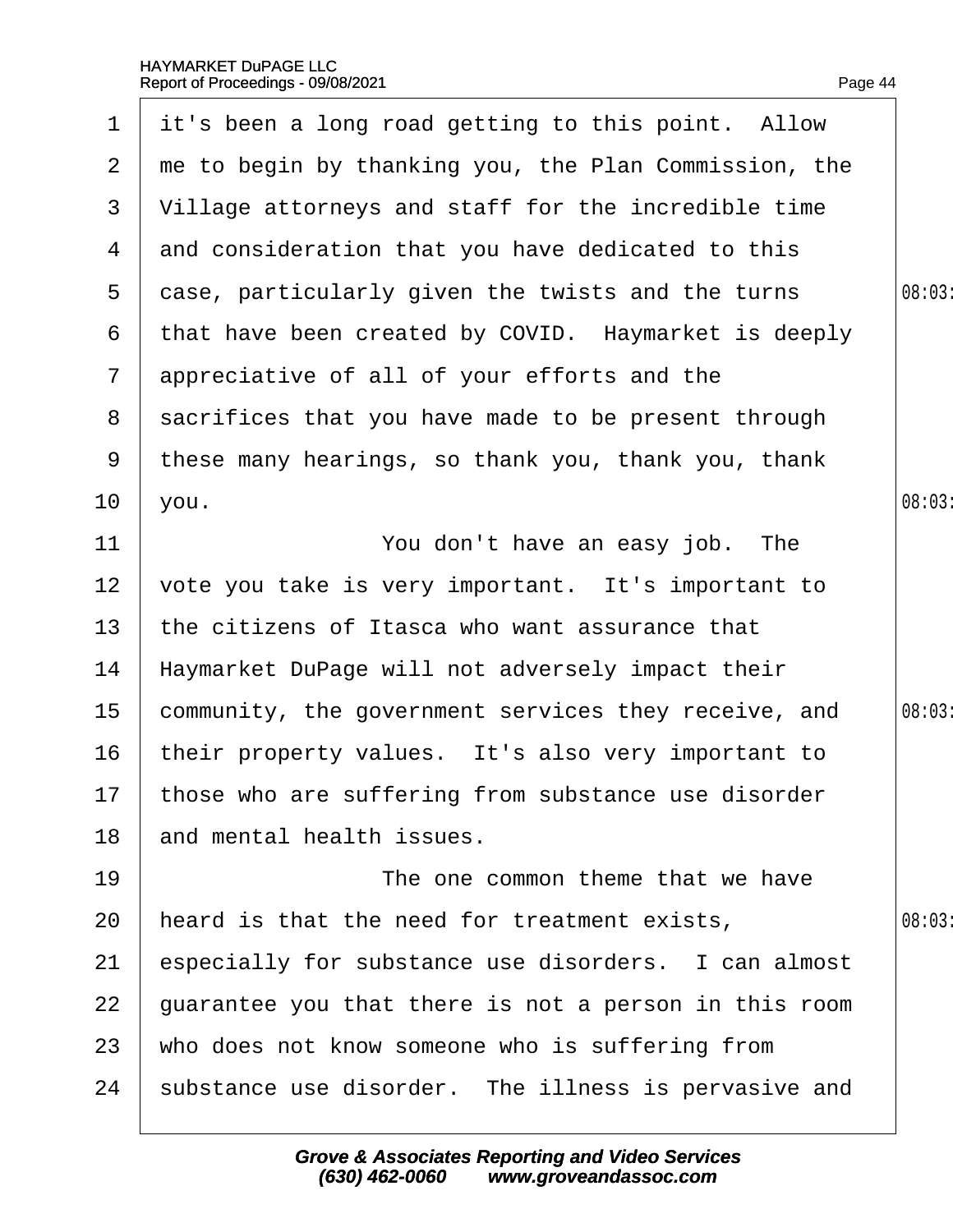|                 | 1 it's corrosive to families, businesses, and          |        |
|-----------------|--------------------------------------------------------|--------|
| $\mathbf{2}$    | dommunities. It is within your power to provide help   |        |
| 3               | to those who suffer and to their family and friends    |        |
| 4               | and employers.                                         |        |
| 5               | Finally, it's important to remember                    | 08:04: |
| 6               | that property owners have rights, too. Rights that     |        |
|                 | 7 need to be respected. Haymarket, as the owner of 860 |        |
|                 | 8 West Irving Park Road, has property rights that      |        |
|                 | 9 include the right to use the property as authorized  |        |
| 10              | by the Itasca zoning code. So let's get one thing      | 08:04: |
| 11              | but of the way. It's been very difficult to listen     |        |
| 12 <sub>2</sub> | over the past few hearings to Haymarket being accused  |        |
| 13 <sup>°</sup> | of lying, not being trustworthy, and not being         |        |
| 14              | transparent. These unfounded statements appear         |        |
| 15              | predicated on a lack of knowledge of the facts and     | 08:05  |
| 16              | the testimony presented during the hearings and the    |        |
|                 | 17 good-faith efforts it has made to try to be a       |        |
| 18              | partner.                                               |        |
| 19              | In response to these statements, I                     |        |
| 20              | emind you of Haymarket's history and mission.          | 08:05  |
| 21              | Haymarket was opened 46 years ago by its founder,      |        |
| 22              | Father Ignatius McDermott, to serve those suffering    |        |
| 23              | from substance use disorder who were living in what    |        |
| 24              | was then Skidrow on the west side of Chicago.          |        |
|                 |                                                        |        |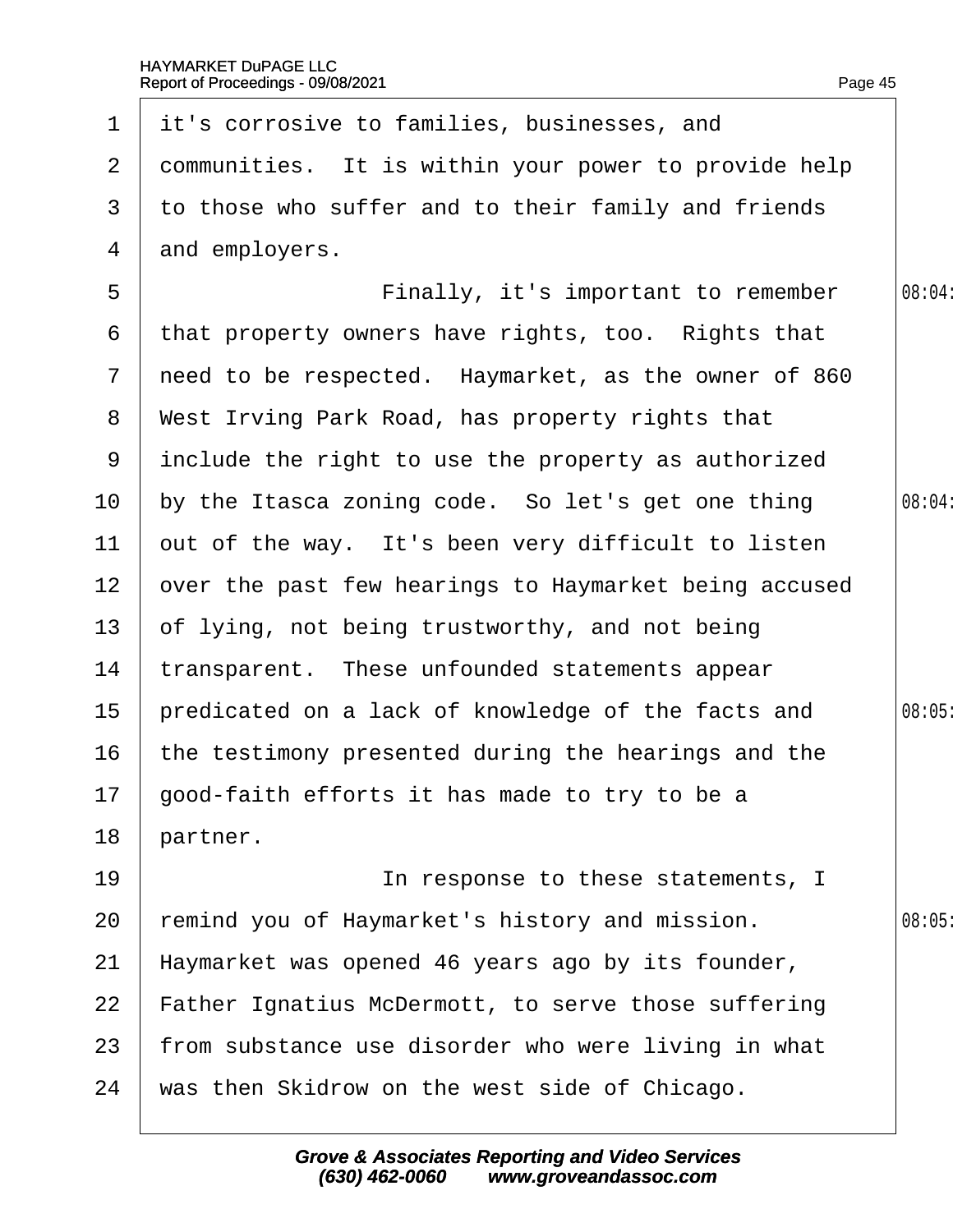| $\mathbf 1$     | Haymarket's mission has never faltered to serve those |        |
|-----------------|-------------------------------------------------------|--------|
|                 | 2 in need. Their actions in support of this mission   |        |
| 3               | demonstrate Haymarket's integrity and commitment to   |        |
| 4               | that mission every day.                               |        |
| 5               | Tonight we're going to focus on the                   | 08:05  |
| 6               | facts that have been presented over the past 30-plus  |        |
| $\overline{7}$  | hearings. I'm going to sum up the evidence you have   |        |
| 8               | heard, which demonstrates how Haymarket's application |        |
| 9               | for zoning relief complies with the standards         |        |
| 10 <sup>°</sup> | required for approval of a special use for a planned  | 08:06  |
| 11              | development, for a healthcare facility, and then for  |        |
| 12 <sup>2</sup> | site plan review. Then it will be your turn; your     |        |
| 13              | turn to review the facts presented and determine      |        |
| 14              | whether Haymarket has met its burden of proof.        |        |
| 15              | Tonight I'm going to tackle the                       | 08:06: |
| 16              | three top issues first. The planned development       |        |
|                 | 17 process, the impact on EMS services, and the       |        |
| 18              | potential economic impact of the proposed use. After  |        |
| 19              | address these issues, I will then formally address    |        |
| 20              | the legal standard for a planned development and site | 08:06  |
| 21              | plan review and identify the testimony and evidence   |        |
| 22              | introduced into the record which demonstrates         |        |
| 23              | compliance with those standards.                      |        |
| 24              | So let's start with the process.                      |        |
|                 |                                                       |        |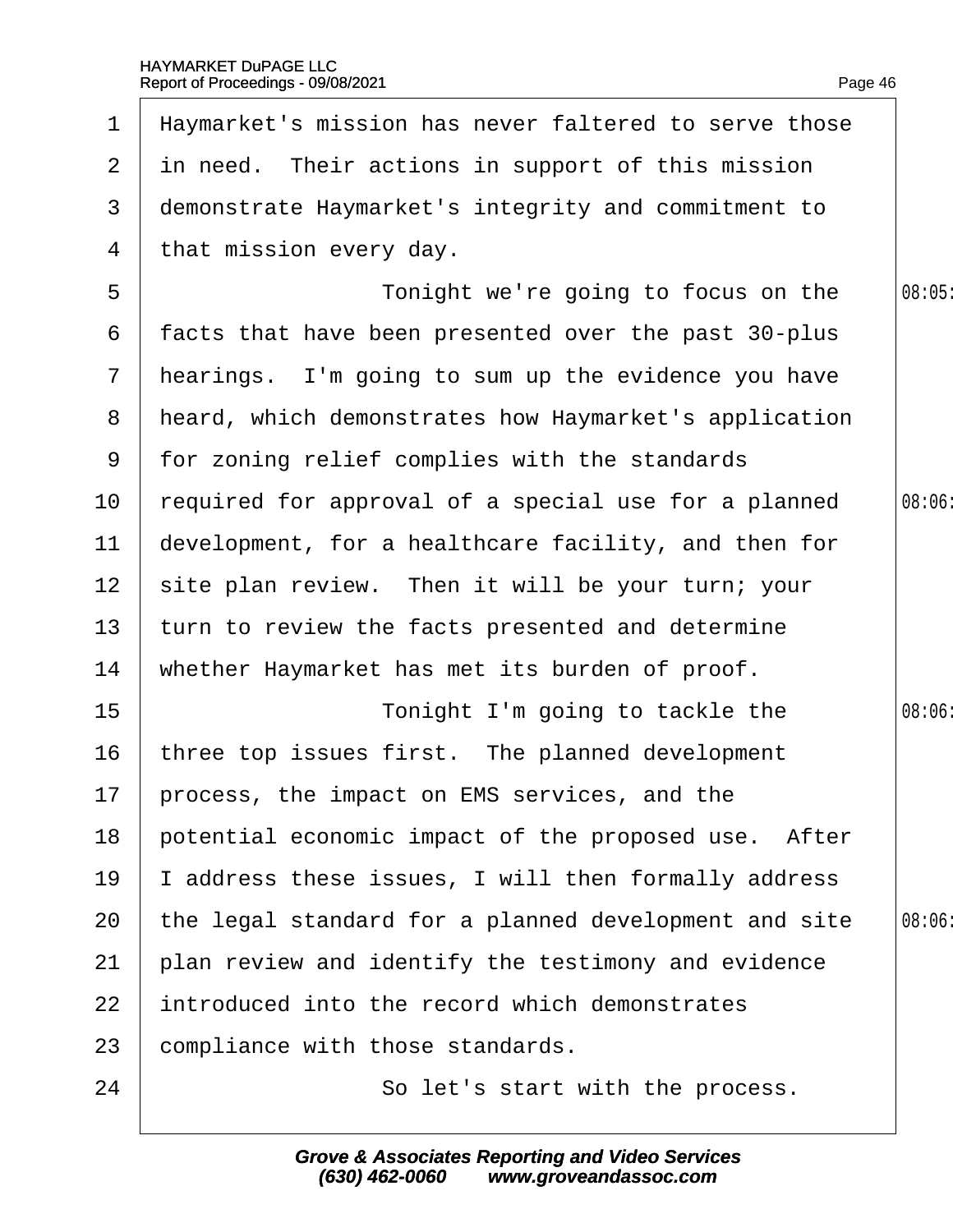| $\mathbf 1$     | Let's go back to May of 2019 when this all began.        |        |
|-----------------|----------------------------------------------------------|--------|
| $\overline{2}$  | The Village informed Haymarket by correspondence         |        |
| 3               | dated May 9th, 2019, that Haymarket had to obtain        |        |
| 4               | approval of a planned development because the            |        |
| 5               | proposed use is a mixed use of residential and           | 08:07: |
| 6               | medical. The residential determination was made by       |        |
| $\mathbf{7}$    | the Village staff based on Haymarket's plan to           |        |
| 8               | incorporate recovery home beds into its healthcare       |        |
| 9               | facility. Haymarket strongly disagreed with this         |        |
| 10 <sup>°</sup> | interpretation, and it appealed the initial              | 08:07: |
| 11              | determination to this commission and then to the         |        |
| 12              | Village board and ultimately to the courts.              |        |
| 13              | While the court dismissed the matter                     |        |
| 14              | without prejudice to re-filing, finding it was           |        |
| 15              | premature until the Village had made a determination,    | 08:07: |
| 16              | the court also found it interesting to note as to        |        |
|                 | 17 whether the proposed facility is a mixed-use facility |        |
| 18              | or a medical facility, a question it did not resolve     |        |
| 19              | at that time. Two of Haymarket's experts, George         |        |
| 20              | Kisiel of Okrent Kisiel Associates and Ken Polach of     | 08:08  |
| 21              | Polach Appraisal Group, who each have more than 30       |        |
| 22              | years of experience in their respective fields of        |        |
| 23              | expertise, they both opined that Haymarket's proposed    |        |
| 24              | use of the facility is not a mixed-use development       |        |
|                 |                                                          |        |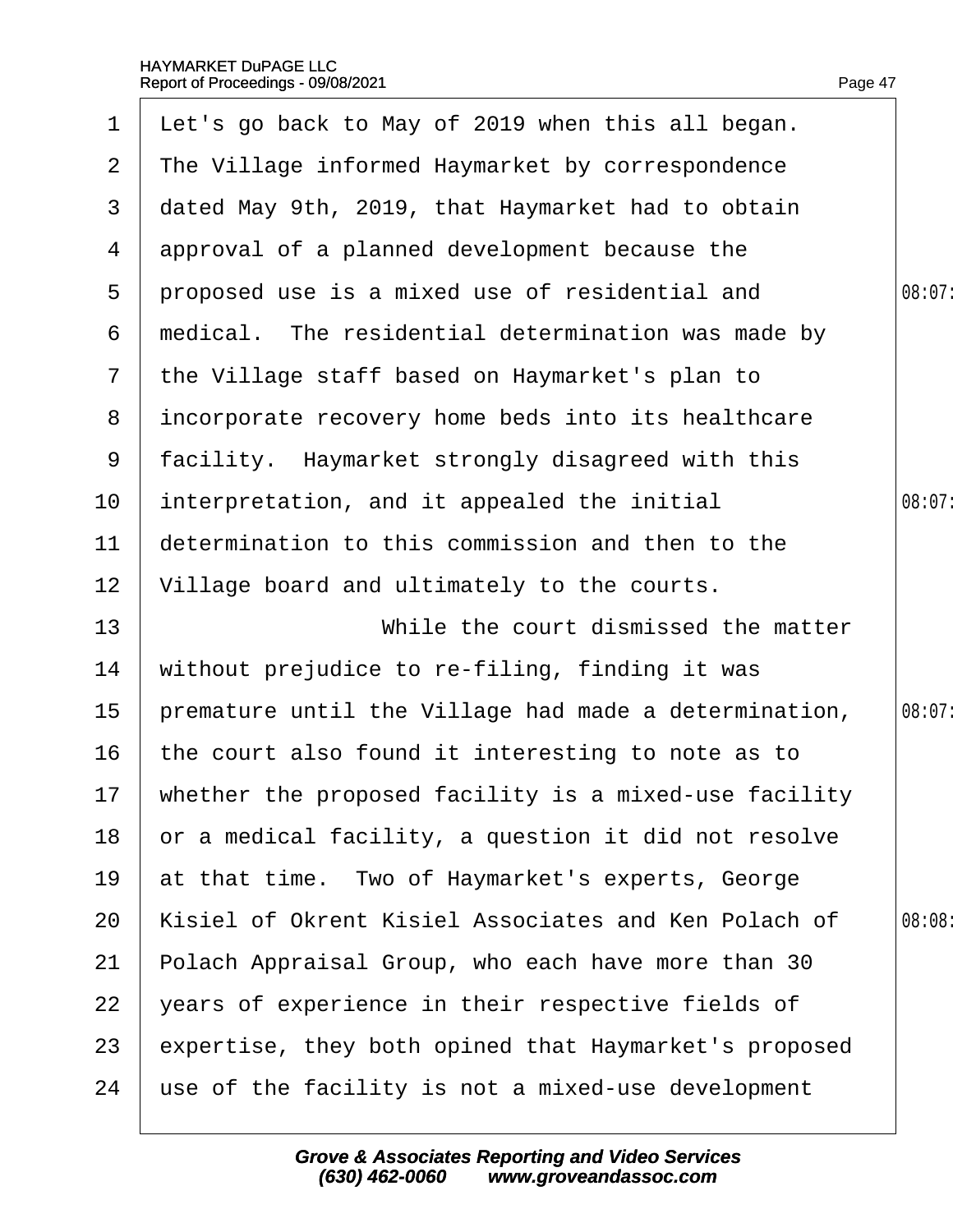| $\mathbf 1$     | and that it is, in fact, a healthcare facility as      |        |
|-----------------|--------------------------------------------------------|--------|
| $\overline{2}$  | defined by the Itasca zoning code. Mr. Kisiel          |        |
| 3               | provided extensive testimony on why this will be a     |        |
| 4               | healthcare facility and that there's not a             |        |
| 5               | residential component to the proposed use.             | 08:08: |
| 6               | The Itasca zoning code defines a                       |        |
| $\overline{7}$  | dwelling unit as follows: A dwelling unit consists     |        |
| 8               | of one or more rooms which are arranged, designed, or  |        |
| 9               | used as living quarters for one family only.           |        |
| 10              | Individual bathrooms and complete kitchen facilities   | 08:09  |
| 11              | permanently installed shall be included in each        |        |
| 12 <sub>2</sub> | dwelling unit. Because the Haymarket building will     |        |
| 13 <sup>°</sup> | not contain residential units with individual          |        |
| 14              | kitchens, as required by code to be a dwelling unit,   |        |
| 15 <sub>1</sub> | the Village incorrectly labeled the building as a      | 08:09  |
| 16              | mixed use. In addition, the use just didn't fit        |        |
|                 | 17 typical planned developments, which usually involve |        |
| 18              | projects involving new construction on larger sites    |        |
| 19              | with more complex and multiple uses, not just the      |        |
| 20              | adaptive reuse of a single building for one use.       | 08:09  |
| 21              | Regardless of these facts, the                         |        |
| 22              | Village determined that Haymarket had to proceed with  |        |
| 23              | the lengthy process of obtaining approval of a         |        |
| 24              | planned development and that's what we have done.      |        |
|                 |                                                        |        |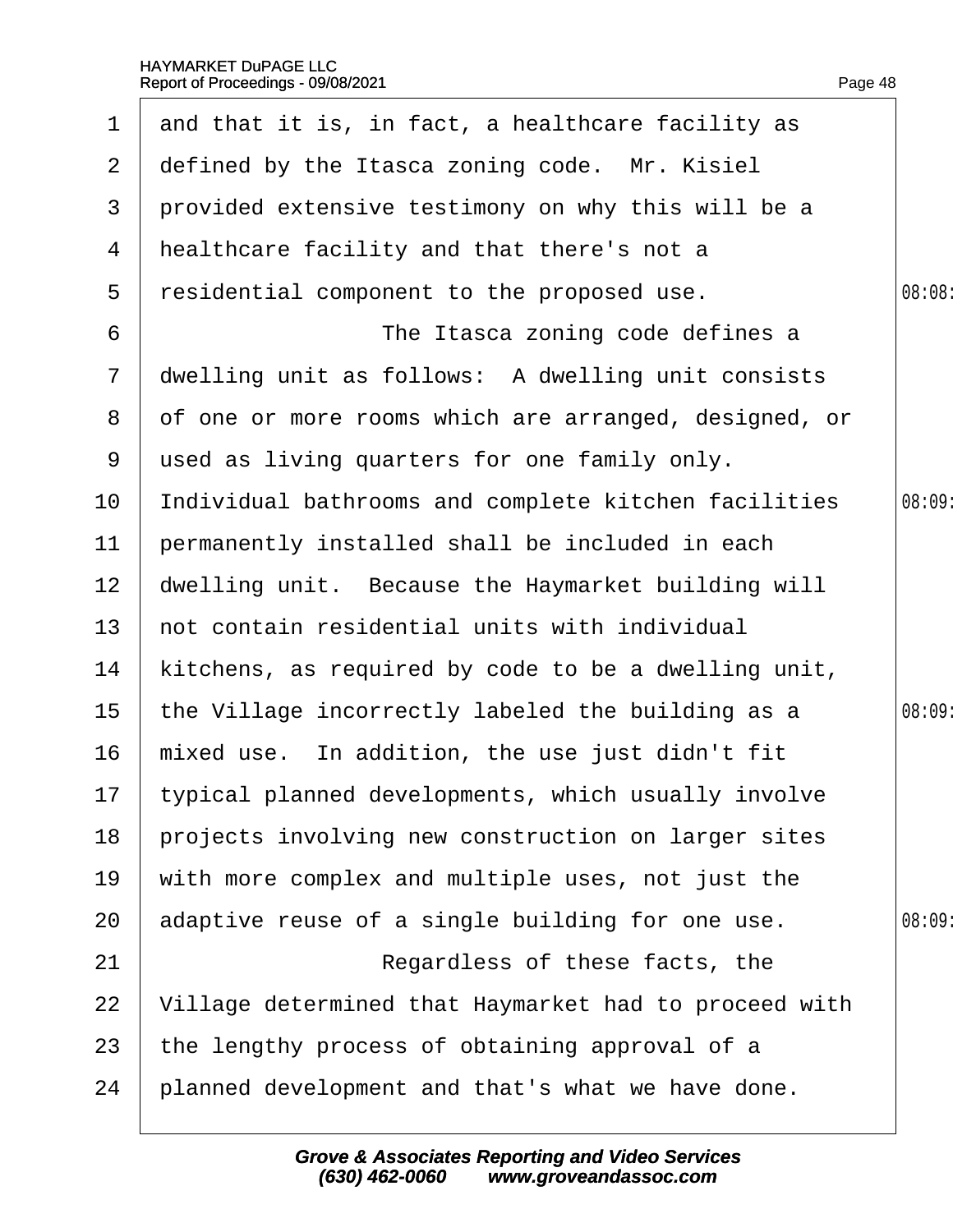| 1               | The Village staff eventually determined that although |        |
|-----------------|-------------------------------------------------------|--------|
| $\overline{2}$  | a planned development is required, the majority of    |        |
| 3               | the planned development standards did not apply to    |        |
| 4               | this project because they were not applicable to the  |        |
| 5               | adaptive reuse of an existing building with no new    | 08:10: |
| 6               | donstruction or major site improvements contemplated. |        |
| $\overline{7}$  | Because of the Village's                              |        |
| 8               | dassification of Haymarket's application as a         |        |
| 9               | planned development rather than as a special use or a |        |
| 10              | healthcare facility, Haymarket filed a request for a  | 08:10: |
| 11              | reasonable accommodation with the Village. Under the  |        |
| 12 <sub>2</sub> | fair -- the Federal Fair Housing Act and the Federal  |        |
| 13              | Americans with Disabilities Act, a municipality must  |        |
| 14              | make reasonable accommodations to its rules,          |        |
| 15              | policies, practices, or services when such            | 08:10: |
| 16              | accommodations may be necessary to afford people with |        |
|                 | 17 disabilities equal opportunity and access to       |        |
| 18              | treatment for substance use disorder and behavioral   |        |
| 19              | health issues.                                        |        |
| 20              | Under these federal laws, people                      | 08:11  |
| 21              | with conditions such as those are considered people   |        |
| 22              | with disabilities. They are a protected class of      |        |
| 23              | people entitled to accommodations that are reasonable |        |
| 24              | and necessary. When it comes to zoning matters,       |        |
|                 |                                                       |        |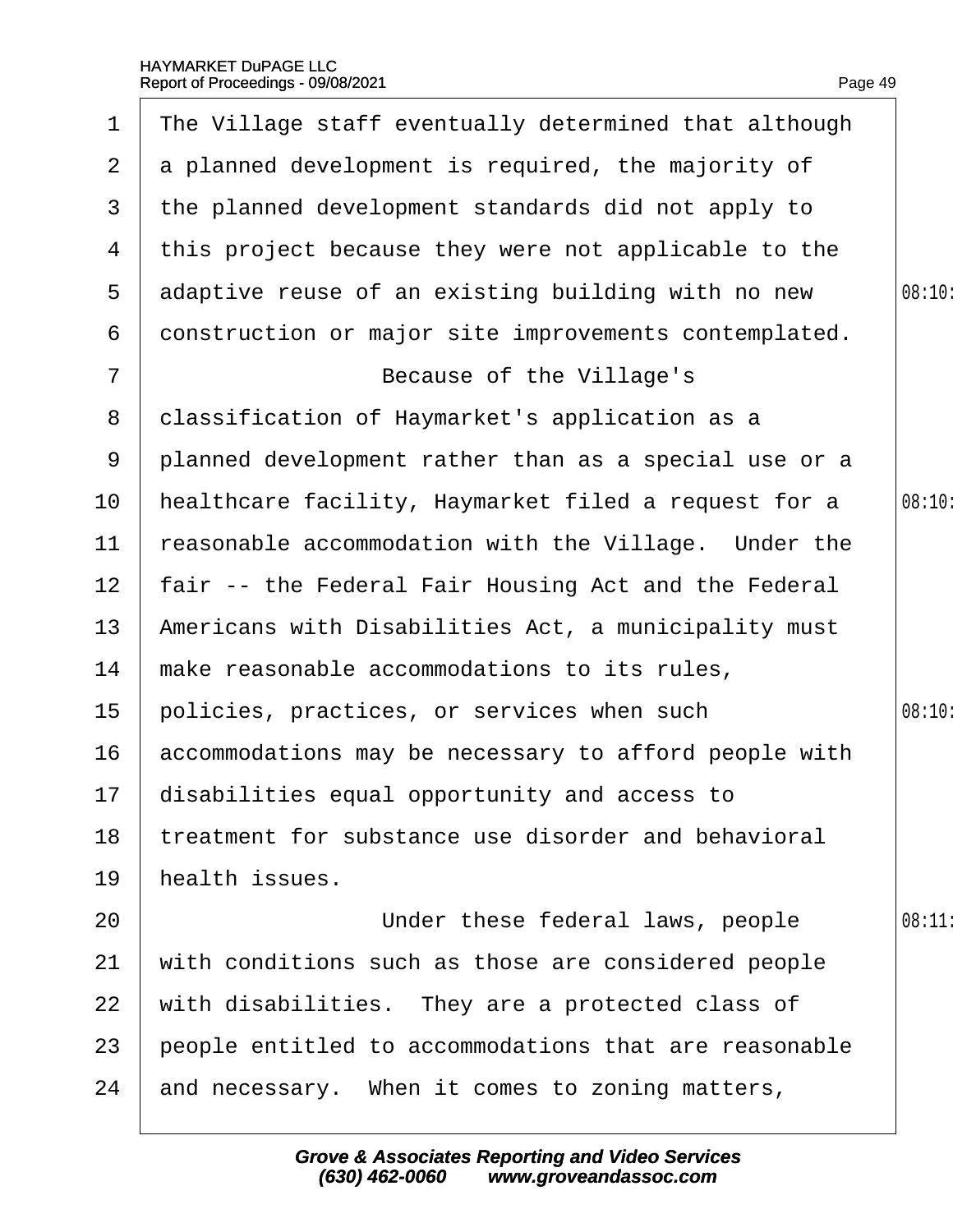| $\mathbf 1$     | accommodations to zoning policies may be necessary    |        |
|-----------------|-------------------------------------------------------|--------|
| $\mathbf{2}$    | for those with disabilities to have an equal          |        |
| 3               | opportunity; an equal opportunity to access a         |        |
| 4               | treatment facility such as that as proposed by        |        |
| 5               | Haymarket.                                            | 08:11  |
| 6               | Because of these federal laws, on                     |        |
| $\mathbf{7}$    | June 30th, 2020, on behalf of Haymarket, Access       |        |
| 8               | Living, a disabilities rights organization, filed a   |        |
| 9               | written request for reasonable accommodation with the |        |
| 10 <sup>°</sup> | Village. Specifically, Access Living requested that   | 08:11  |
| 11              | the Village interpret its zoning ordinance to         |        |
| 12 <sub>2</sub> | classify the proposed Haymarket facility as a         |        |
| 13              | healthcare facility and a special use under its       |        |
| 14              | zoning ordinance rather than as a planned             |        |
| 15              | development. In its written request, Access Living    | 08:12: |
| 16              | pointed out that the zoning ordinance explicitly      |        |
|                 | 17 classifies a hospital as well as certain other     |        |
| 18              | medical centers as healthcare facilities.             |        |
| 19              | Access Living further stated that                     |        |
| 20              | because Haymarket will provide medical care to its    | 08:12  |
| 21              | patients, much like a hospital provides medical care  |        |
| 22              | to its patients, it was reasonable to classify        |        |
| 23              | Haymarket's treatment center as a healthcare          |        |
| 24              | facility, as a special use, and the Village was       |        |
|                 |                                                       |        |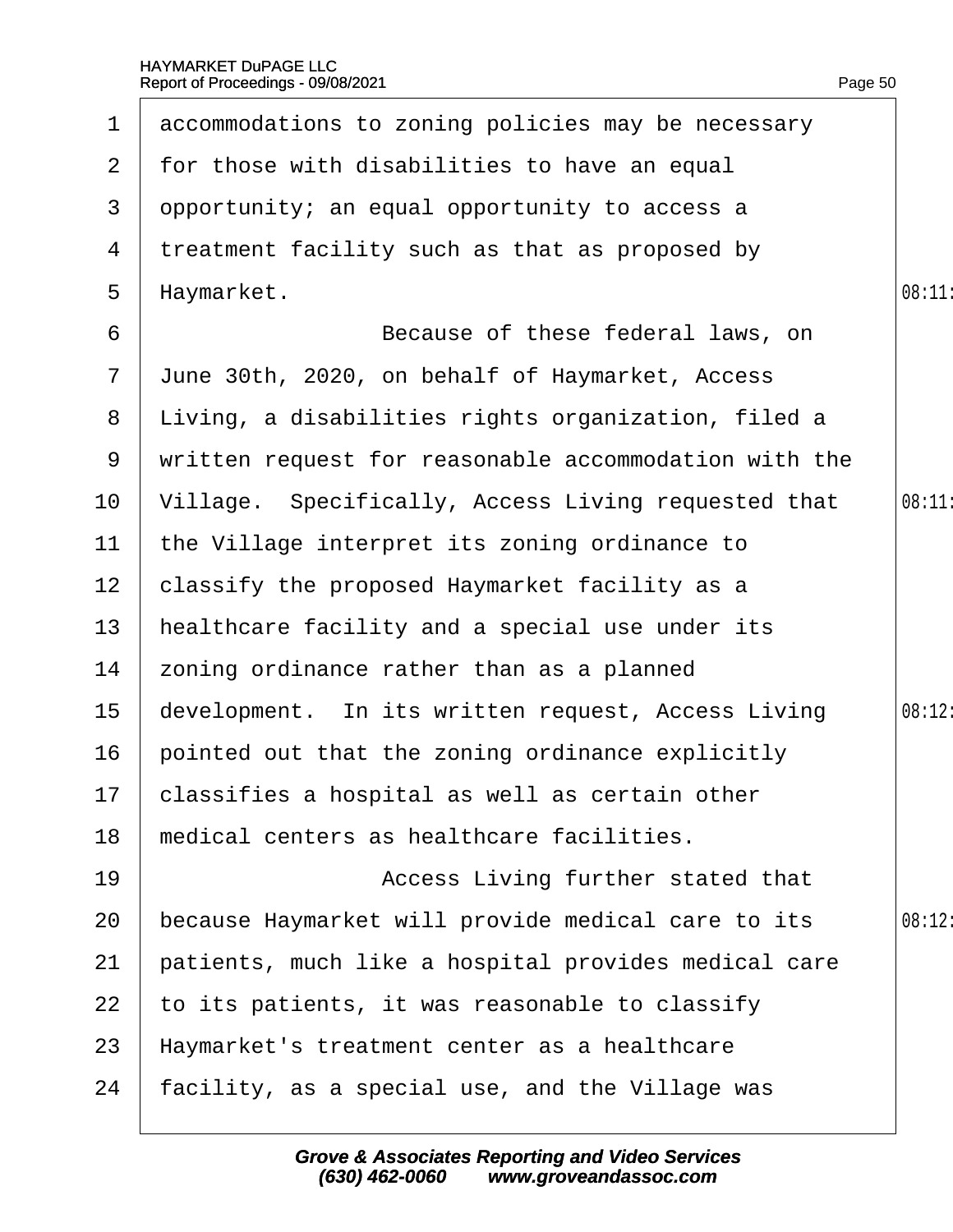1 obliged to do so as a reasonable accommodation. The

2  $\sqrt{ }$  illage denied this request. In doing so, the

| 3              | Village treated Haymarket's application differently   |       |
|----------------|-------------------------------------------------------|-------|
| 4              | than it would have treated an application for a       |       |
| 5              | hospital. This constitutes discrimination against     | 08:12 |
| 6              | people suffering from substance use disorder as       |       |
| $\overline{7}$ | dompared to people with other medical or psychiatric  |       |
| 8              | illnesses who receive treatment in a hospital, and    |       |
| 9              | this action violated the Federal Fair Housing Act and |       |
| 10             | the Americans with Disabilities Act.                  | 08:13 |
| 11             | A joint statement issued in 2016 by                   |       |
| 12             | the U.S. Department of Justice and U.S. Department of |       |
| 13             | Housing and Urban Development on the Fair Housing     |       |
| 14             | Act's application to local land use laws and          |       |
| 15             | practices speaks to this precise issue. In that       | 08:13 |
| 16             | joint statement, the two federal departments state it |       |
| 17             | is unlawful to refuse to provide reasonable           |       |
| 18             | accommodations to zoning policies when accommodations |       |
| 19             | may be necessary for those with disabilities to have  |       |
| 20             | equal opportunity to access treatment.                | 08:13 |
| 21             | Moreover, courts have held that                       |       |
| 22             | municipalities have violated the Fair Housing Act     |       |
| 23             | when recovery homes are denied permits as a result of |       |
| 24             | community protest. And, notably, courts have found    |       |
|                |                                                       |       |

Page 51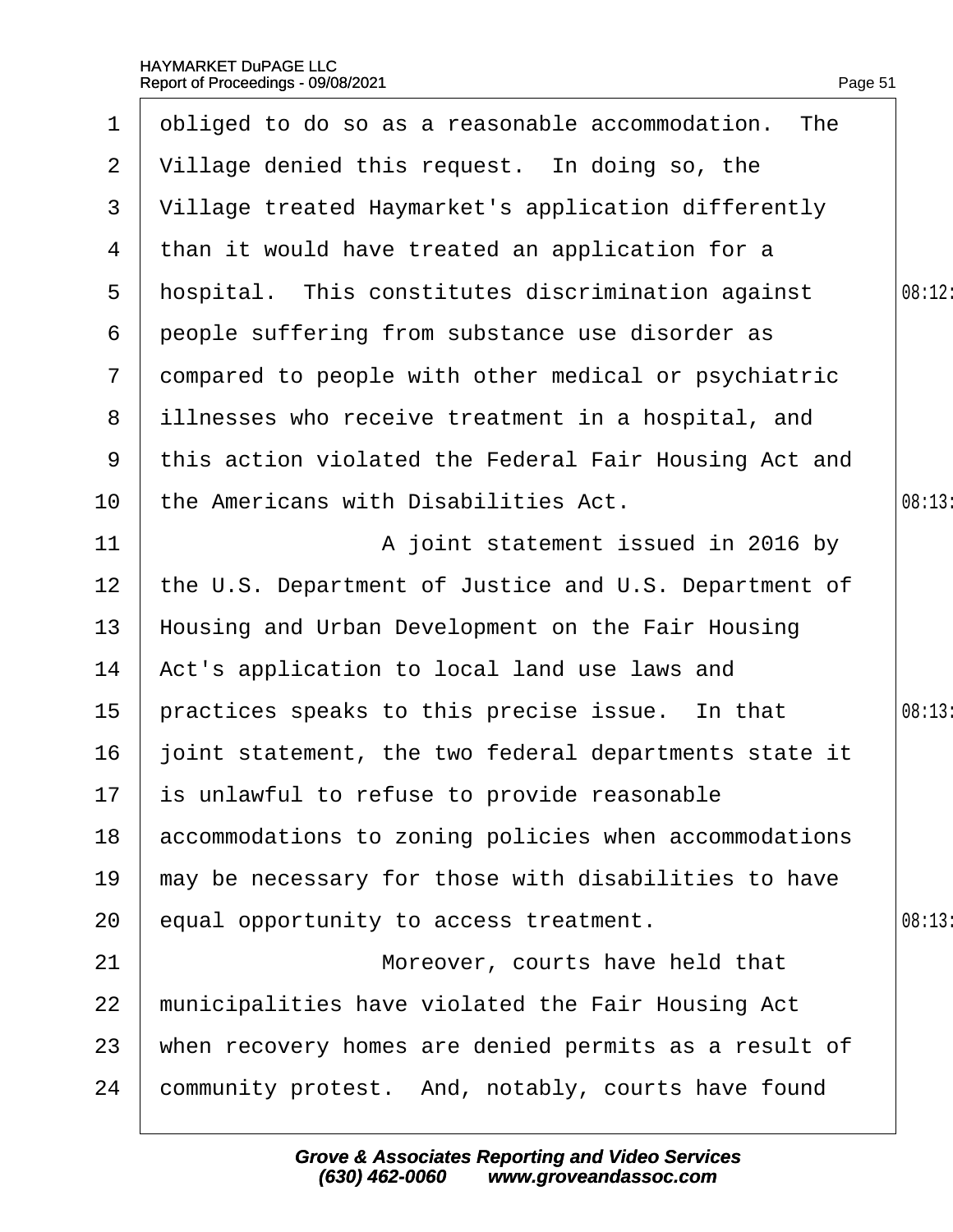| 1              | that when a municipality requires a more onerous        |        |
|----------------|---------------------------------------------------------|--------|
| $\mathbf{2}$   | zoning process for a facility or home that will serve   |        |
| 3              | or treat people with disabilities and does so due to    |        |
| 4              | their disabilities, such constitutes discrimination.    |        |
| 5              | In the previously referenced joint                      | 08:14: |
| 6              | statement, DOJ and HUD stated, a land use or zoning     |        |
| $\overline{7}$ | practice may be intentionally discriminatory even if    |        |
| 8              | there is no personal bias or animus on the part of      |        |
| 9              | individual government officials. Therefore, even if     |        |
| 10             | the Village's refusal to classify Haymarket as a        | 08:14: |
| 11             | healthcare facility was not rooted in animus against    |        |
| 12             | people in recovery, its refusal can still constitute    |        |
| 13             | intentional discrimination under federal law. The       |        |
| 14             | Village has an opportunity to correct this violation    |        |
| 15             | of federal law by approving the proposed healthcare     | 08:14: |
| 16             | facility, even as a planned development, to provide     |        |
|                | 17 treatment and recovery services to a protected class |        |
| 18             | of individuals.                                         |        |
| 19             | Now, I would now like to move on to                     |        |
| 20             | impact on EMS services. Mr. DiNolfo says that taking    | 08:15  |
| 21             | an oath doesn't require you to check your common        |        |
| 22             | sense at the door and we agree. But your oath           |        |
| 23             | doesn't require to you blindly -- to blindfold          |        |
| 24             | yourself to facts presented. What we ask you to do      |        |
|                |                                                         |        |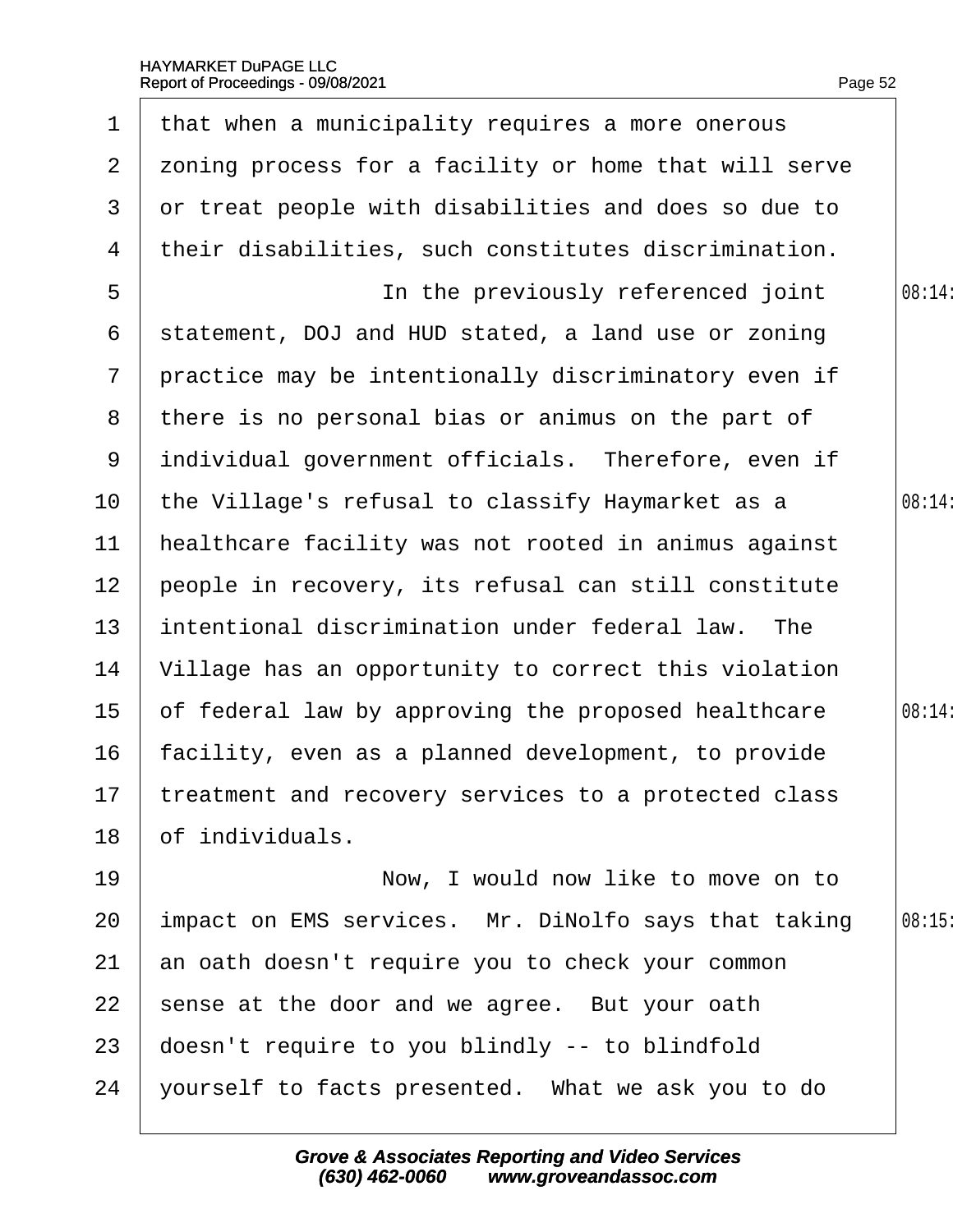$\overline{\phantom{a}}$ 

| $\mathbf 1$    | this evening is to use your common sense and          |        |
|----------------|-------------------------------------------------------|--------|
| $\mathbf{2}$   | thoughtfully evaluate the facts that I'm going to     |        |
| 3              | present on this issue. A fact that we should all      |        |
| 4              | agree on is that everyone in this room wants to       |        |
| 5              | ensure that EMS services are timely provided to       | 08:15  |
| 6              | Itasca residents and businesses, Haymarket's patients |        |
| $\overline{7}$ | and employees, and MABAS member communities.          |        |
| 8              | When Haymarket first approached the                   |        |
| 9              | Village about its zoning proposal, the Fire           |        |
| 10             | Protection District expressed concern that it only    | 08:16: |
| 11             | had one ambulance and that it could not handle the    |        |
| 12             | potential demand that was created by Haymarket.       |        |
| 13             | Itasca residents expressed concerns that there        |        |
| 14             | wouldn't be an ambulance available if an emergency    |        |
| 15             | arose and that its existing emergency services would  | 08:16: |
| 16             | be overwhelmed because Itasca is too small to have    |        |
|                | 17 adequate infrastructure to serve Haymarket's       |        |
| 18             | healthcare facility.                                  |        |
| 19             | Haymarket heard those comments and                    |        |
| 20             | initially offered to purchase a second ambulance for  | 08:16  |
| 21             | the Fire Protection District. In addition, Haymarket  |        |
| 22             | sought state grant funding to aid the Village.        |        |
| 23             | Itasca's Mayor Pruyn rejected these grant funds and   |        |
| 24             | the Fire Protection District rejected the offer of a  |        |
|                |                                                       |        |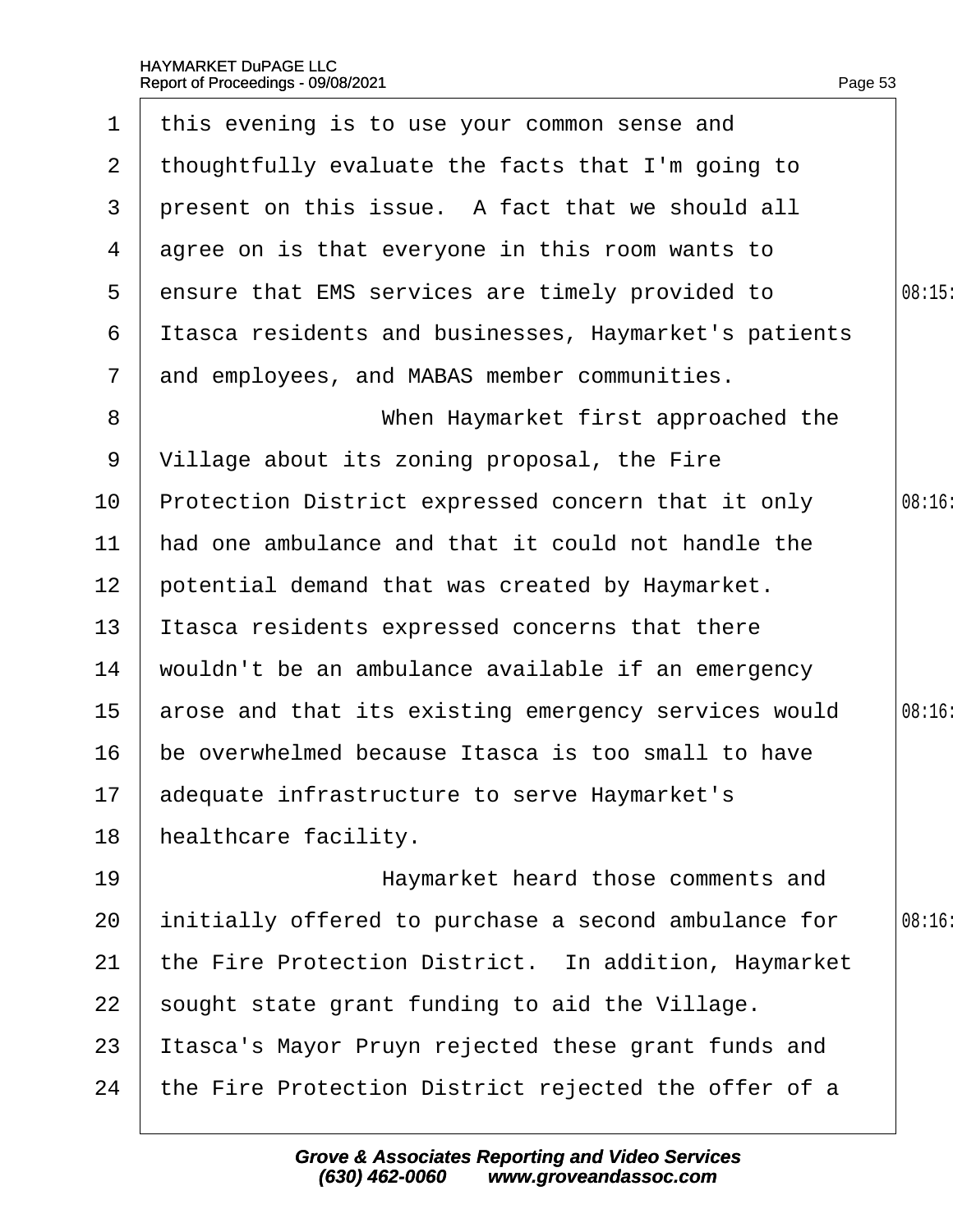| $\mathbf 1$     | second ambulance because the offer did not include     |        |
|-----------------|--------------------------------------------------------|--------|
| $\overline{2}$  | the funding to staff the ambulance.                    |        |
| 3               | Still wanting to be a responsive                       |        |
| 4               | dommunity partner, Haymarket entered into a contract   |        |
| 5               | with Elite Ambulance. It's the second largest          | 08:17: |
|                 | 6 ambulance provider in Illinois, and they asked that  |        |
|                 | 7 it handle its basic life support calls. Testimony    |        |
|                 | 8 was also provided that Elite has the capability to   |        |
|                 | 9 also handle advanced life support calls and critical |        |
|                 | 10 care transport calls. Now, Haymarket volunteered to | 08:17  |
| 11              | agree to a requirement that it contract with the       |        |
| 12 <sub>2</sub> | private ambulance service as a condition of approval   |        |
| 13 <sup>°</sup> | of its zoning. It also committed to hire an            |        |
| 14              | additional secondary ambulance company, if needed, to  |        |
| $15\,$          | handle call volume.                                    | 08:17: |
| 16              | Haymarket then went a step further,                    |        |
| 17 <sup>7</sup> | and they hired an expert in the fire safety issues to  |        |
| 18              | conduct due diligence to confirm that Elite has the    |        |
| 19              | capabilities, experience, and expertise to             |        |
| 20              | successfully serve this need. James Dominik, a         | 08:18: |
| 21              | former fire chief now with Polaris Safety Solutions,   |        |
| 22              | has 30 years experience working with the fire          |        |
| 23              | industry and with private ambulance companies both in  |        |
| 24              | Illinois and around the country. Mr. Dominik           |        |
|                 |                                                        |        |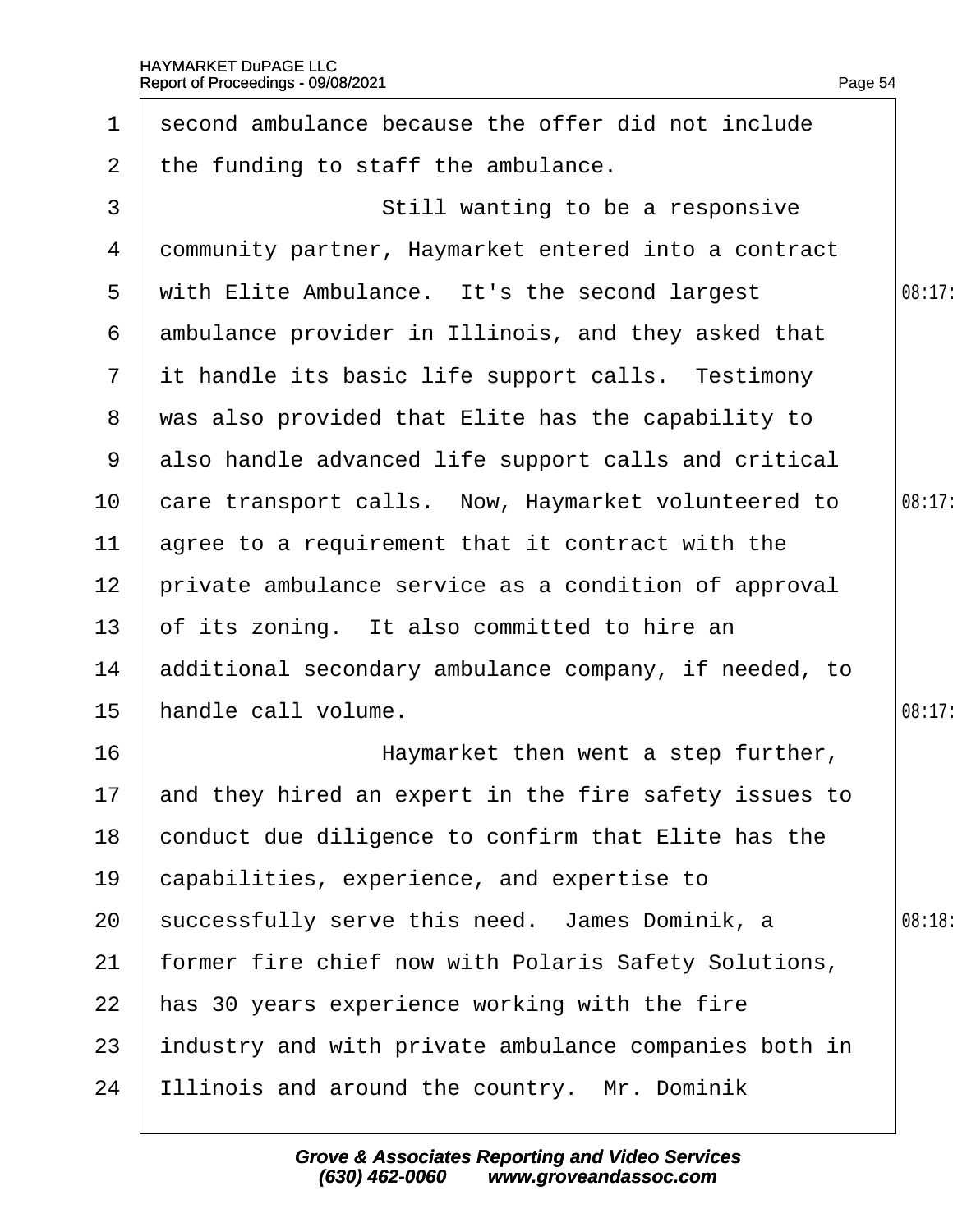| $\mathbf 1$    | testified that he spent considerable time working     |       |
|----------------|-------------------------------------------------------|-------|
| $\overline{2}$ | with Haymarket and Elite, based on his experience, 30 |       |
| 3              | years of experience in the field, to develop a        |       |
| 4              | program that they believe would work for both the     |       |
| 5              | district and for Haymarket patients and employees.    | 08:18 |
| 6              | Haymarket has gone to great lengths                   |       |
| $\mathbf{7}$   | to address the concerns expressed by the district and |       |
| 8              | Itasca residents. Since the spring of 2019, we have   |       |
| 9              | asked on numerous occasions to meet with the Fire     |       |
| 10             | Protection District to discuss these concerns and the | 08:18 |
| 11             | protocols that were developed between Elite and       |       |
| 12             | Haymarket so that we could review them with the       |       |
| 13             | district and revise them, if needed. The Fire         |       |
| 14             | Protection District has consistently refused to meet  |       |
| 15             | with Haymarket.                                       | 08:19 |
| 16             | There has been extensive discussion                   |       |
| 17             | about the number of EMS calls that Haymarket may      |       |
| 18             | generate. In addition to Haymarket hiring Jim         |       |
| 19             | Dominik through Polaris to look at this issue, the    |       |
| 20             | Fire Protection District hired Robert Moeller with    | 08:19 |
| 21             | Fitch & Associates to review Mr. Dominik findings.    |       |
| 22             | We are going to move on now to call                   |       |
| 23             | volume and mutual aid. Mr. Dominik performed a        |       |
| 24             | thorough study on the impact Haymarket could have on  |       |
|                |                                                       |       |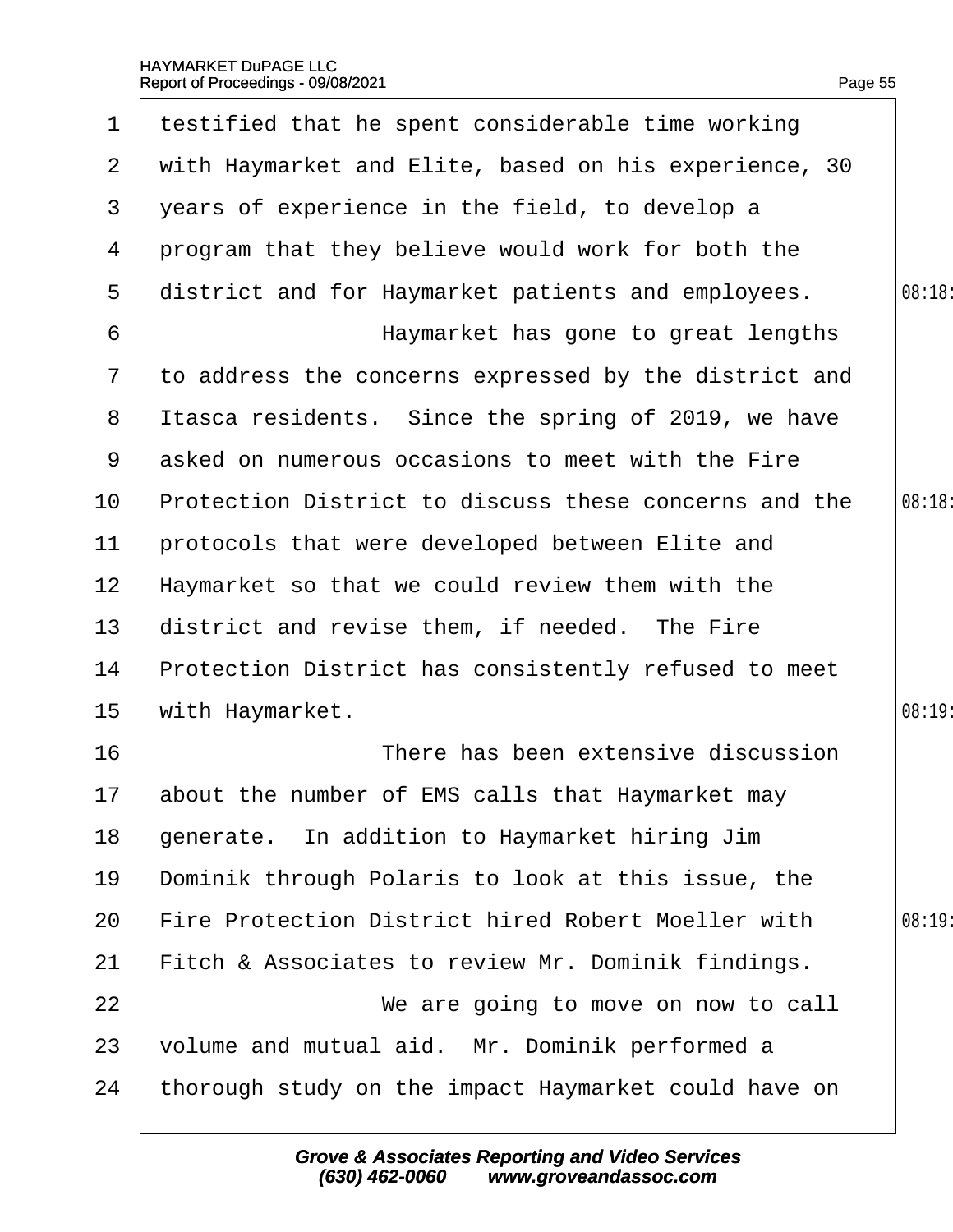|                 | Report of Proceedings - 09/08/2021                   | Page 56 |
|-----------------|------------------------------------------------------|---------|
| $\mathbf 1$     | the district's provision of EMS services.            |         |
| $\overline{2}$  | Mr. Dominik determined that the Fire Protection      |         |
| 3               | District currently responds to 2.2 EMS calls a day.  |         |
| 4               | That fact is unrebutted. Mr. Moeller relied in his   |         |
| 5               | report on that fact. In addition, per the report     | 08:19:  |
| 6               | issued by the office of the State Fire Marshal and   |         |
| $7\phantom{.}$  | submitted into evidence, from 2014 to 2018, the Fire |         |
| 8               | Protection District provided 48 to 60 percent more   |         |
| 9               | mutual aid to other communities than it receives.    |         |
| 10              | And I find it surprising to hear the district say    | 08:20:  |
| 11              | that information is incorrect, that it's wrong,      |         |
| 12 <sub>2</sub> | because that information, by state law, is required  |         |
| 13 <sup>2</sup> | to be provided by the district to the State Fire     |         |
| 14              | Marshal. So if the information is wrong, then they   |         |
| 15              | knowingly provided incorrect information to the      | 08:20:  |
| 16              | office of the State Fire Marshal.                    |         |
| 17              | The Polaris report established that                  |         |
| 18              | the Fire Protection District has one of the lowest   |         |
| 19              | call volumes in MABAS 12. It's based on data         |         |
| 20              | gathered from 2014 to 2018. This fact is also        | 08:20:  |
| 21              | unrebutted. This low call volume of 2.2 EMS calls    |         |
| 22              | per day includes the significant amount of time the  |         |
| 23              | district sends its manpower and equipment to other   |         |
| 24              | communities on mutual aid calls. Every time an       |         |
|                 |                                                      |         |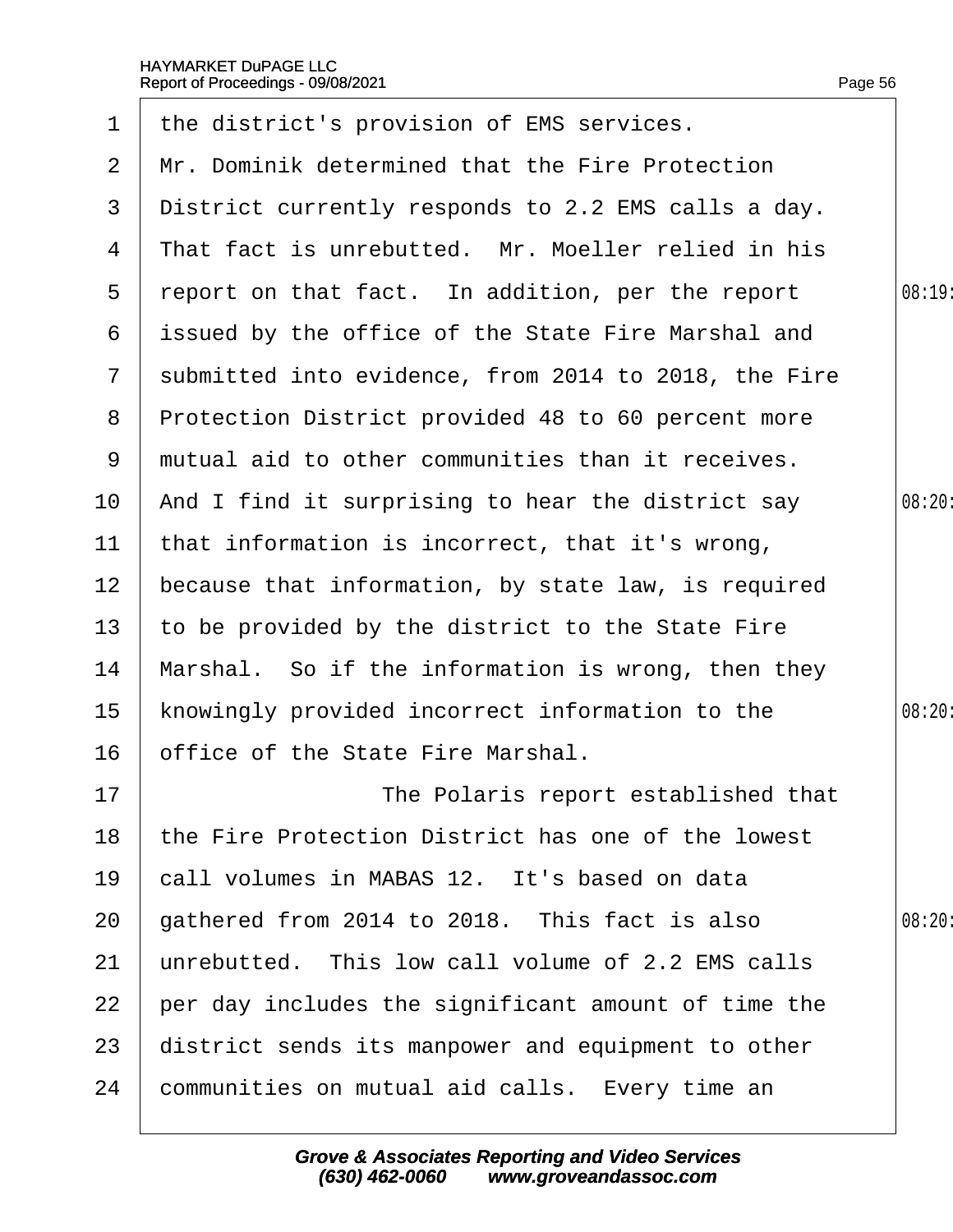|                 | 1 ambulance or a truck responds to a call in another  |        |
|-----------------|-------------------------------------------------------|--------|
|                 | 2 dommunity, there is one less vehicle available to   |        |
| 3               | respond to people in Itasca. This number, 48 to 60    |        |
|                 | 4 percent, is far higher than the 15 percent          |        |
| 5               | Mr. Moeller recommended in his testimony and higher   | 08:21: |
| 6               | than Chief Burke testified to.                        |        |
| $\overline{7}$  | On April 14th, 2021, Chief Burke                      |        |
|                 | 8 stated that, in his view, mutual aid given and      |        |
| 9               | received should be roughly equal. The Fire            |        |
| 10 <sup>°</sup> | Protection District provides as much mutual aid       | 08:21  |
| 11              | because it has the capacity to do so. Mr. Dominik     |        |
| 12 <sub>2</sub> | testified that in his expert opinion, Haymarket       |        |
| 13 <sup>°</sup> | DuPage will not unduly affect the Fire Protection     |        |
| 14              | District based on the low volume of calls the         |        |
| 15              | district responds to on a daily basis today.          | 08:22: |
| 16              | His opinion was based on the study                    |        |
|                 | 17 of 11 comparable treatment and recovery homes.     |        |
| 18              | Mr. Dominik testified that although the 11 comparable |        |
| 19              | treatment facilities are smaller in size than that    |        |
| 20              | proposed here in Itasca, they represent a broad range | 08:22: |
| 21              | of treatment centers which provide the same levels of |        |
| 22              | licensed services to the same population and thus     |        |
| 23              | provide the best sites to be studied indepth. In his  |        |
| 24              | opinion, opening the Haymarket facility will not      |        |
|                 |                                                       |        |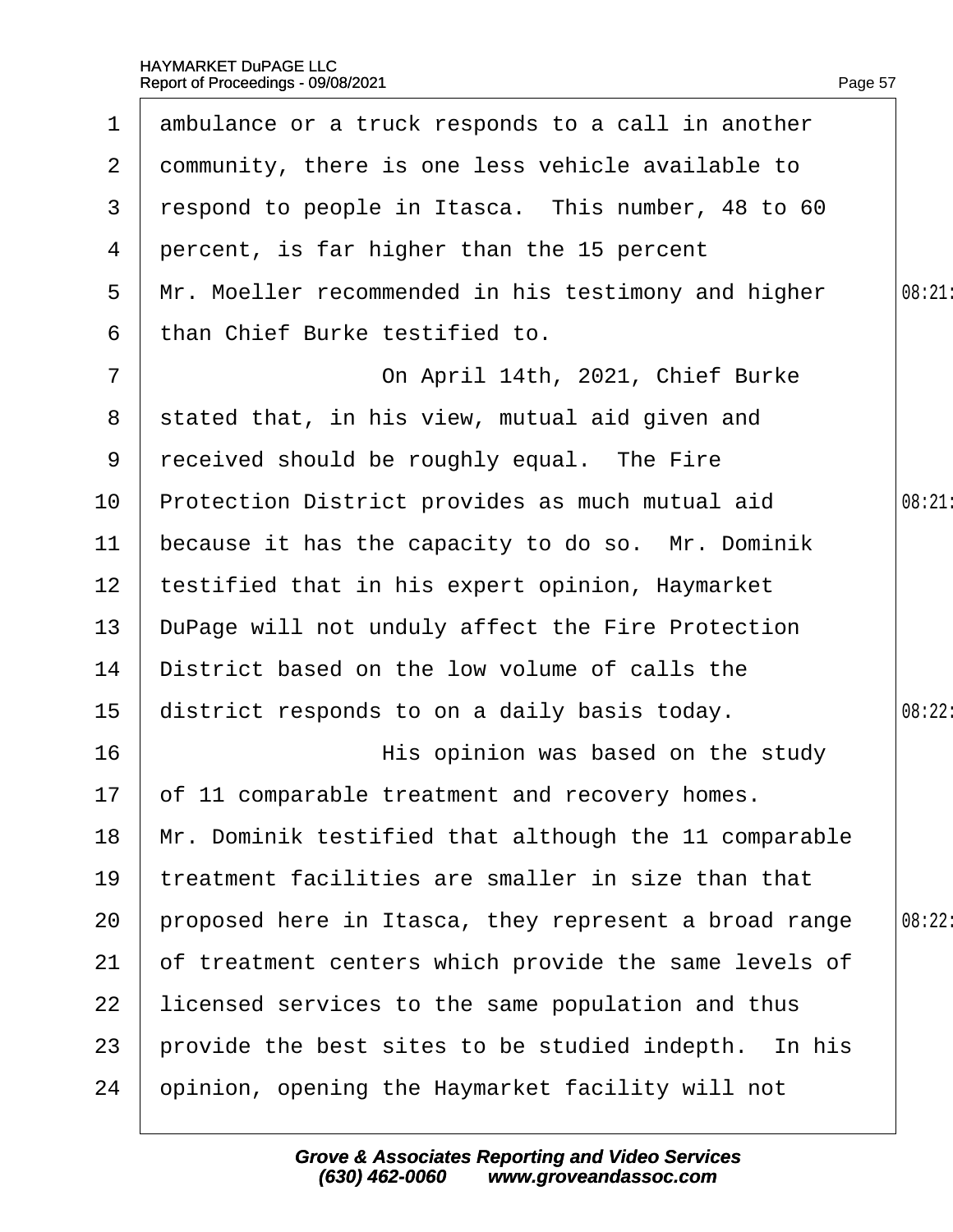| $\mathbf{1}$    | impact the Fire Protection District's reliability and |        |
|-----------------|-------------------------------------------------------|--------|
| $\mathbf{2}$    | timely response to Itasca residents and businesses.   |        |
| 3               | To provide additional protection is why Elite and     |        |
|                 | 4 another secondary ambulance company, if necessary,  |        |
| 5               | would be utilized.                                    | 08:23: |
| 6               | I would now like to address the                       |        |
|                 | 7 issue of concurrent calls. Mr. Dominik also         |        |
|                 | 8 addressed this concern. He testified that if two    |        |
| 9               | dalls come in at the same time, the district has both |        |
| 10 <sup>°</sup> | an ambulance and an engine that can respond to EMS    | 08:23  |
| 11              | calls. Both are ALS equipped and can provide the      |        |
| 12 <sup>7</sup> | same level of care. Moreover, the Itasca Fire         |        |
| 13 <sup>°</sup> | Protection District shares its chief with Wood Dale   |        |
| 14              | and the district also has intergovernmental           |        |
| 15 <sup>1</sup> | agreements with Wood Dale and Roselle that assure     | 08:23: |
| 16              | priority to each other's residents.                   |        |
| 17              | MABAS offers a statewide mutual aid                   |        |
| 18              | esponse system for fire, EMS, and specialized         |        |
| 19              | incident operational teams. MABAS provides            |        |
| 20              | assistance when an emergent situation or concurrent   | 08:24: |
| 21              | call arises. The MABAS system allows suburban         |        |
| 22              | departments to work together in a coordinated fashion |        |
| 23              | dedicating resources to a need that arises, just like |        |
| 24              | fire stations in larger cities do when trucks are     |        |
|                 |                                                       |        |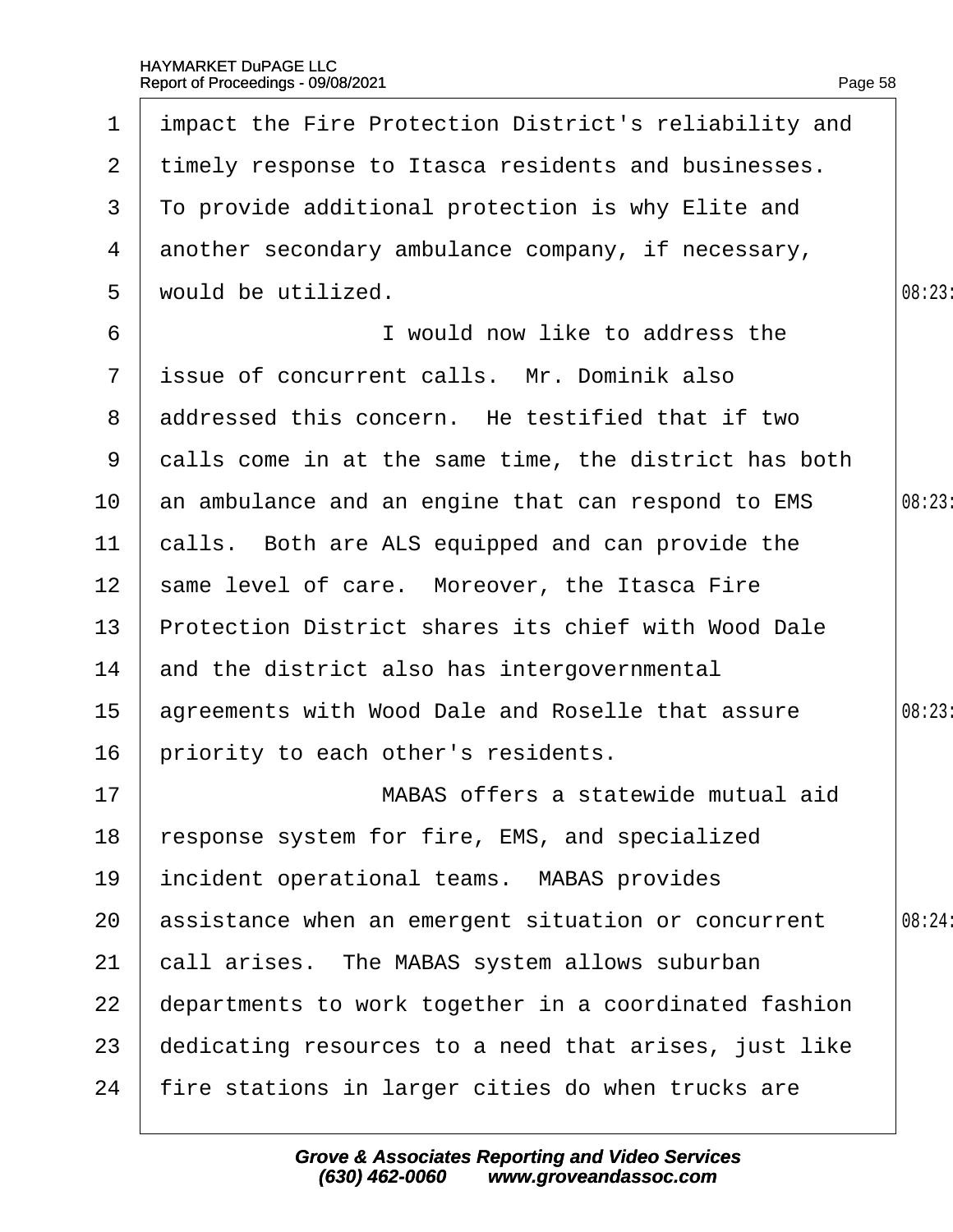| 1               | dispatched to areas, as needed, where assistance is     |        |
|-----------------|---------------------------------------------------------|--------|
| 2 <sup>1</sup>  | required. Another important fact that cannot be         |        |
| 3               | dverlooked is that Haymarket has contracted with        |        |
| 4               | Elite to provide BLS services. This, as well, should    |        |
| 5               | lessen the probability of concurrent calls.             | 08:24: |
| 6               | There seems to be confusion about                       |        |
| $\mathbf{7}$    | the services that Elite will provide. Elite will be     |        |
| 8               | dalled when a need for basic life support services is   |        |
| 9               | needed. By definition, a BLS incident does not          |        |
| 10 <sup>°</sup> | require an immediate response. Haymarket has            | 08:24: |
| 11              | testified that, based on its extensive experience,      |        |
| 12              | most of its calls in Chicago are BLS calls. In          |        |
| 13              | contrast, advanced life support services, ALS calls,    |        |
| 14              | are emergent in nature and therefore require a more     |        |
| 15              | immediate response. In those instance, if necessary,    | 08:25  |
| 16              | Haymarket will call 911 when those incidents arise,     |        |
|                 | 17 and the Fire Protection District will be called upon |        |
| 18              | to respond to the calls. It is the potential ALS        |        |
| 19              | call volume that was evaluated by Polaris for           |        |
| 20              | potential impact on the district. And, finally,         | 08:25  |
| 21              | let's not forget that Haymarket is a medical facility   |        |
| 22              | and will have trained personnel on site who can         |        |
| 23              | provide emergent healthcare until an ambulance can      |        |
| 24              | arrive. Based on these factors, Mr. Dominik stated      |        |
|                 |                                                         |        |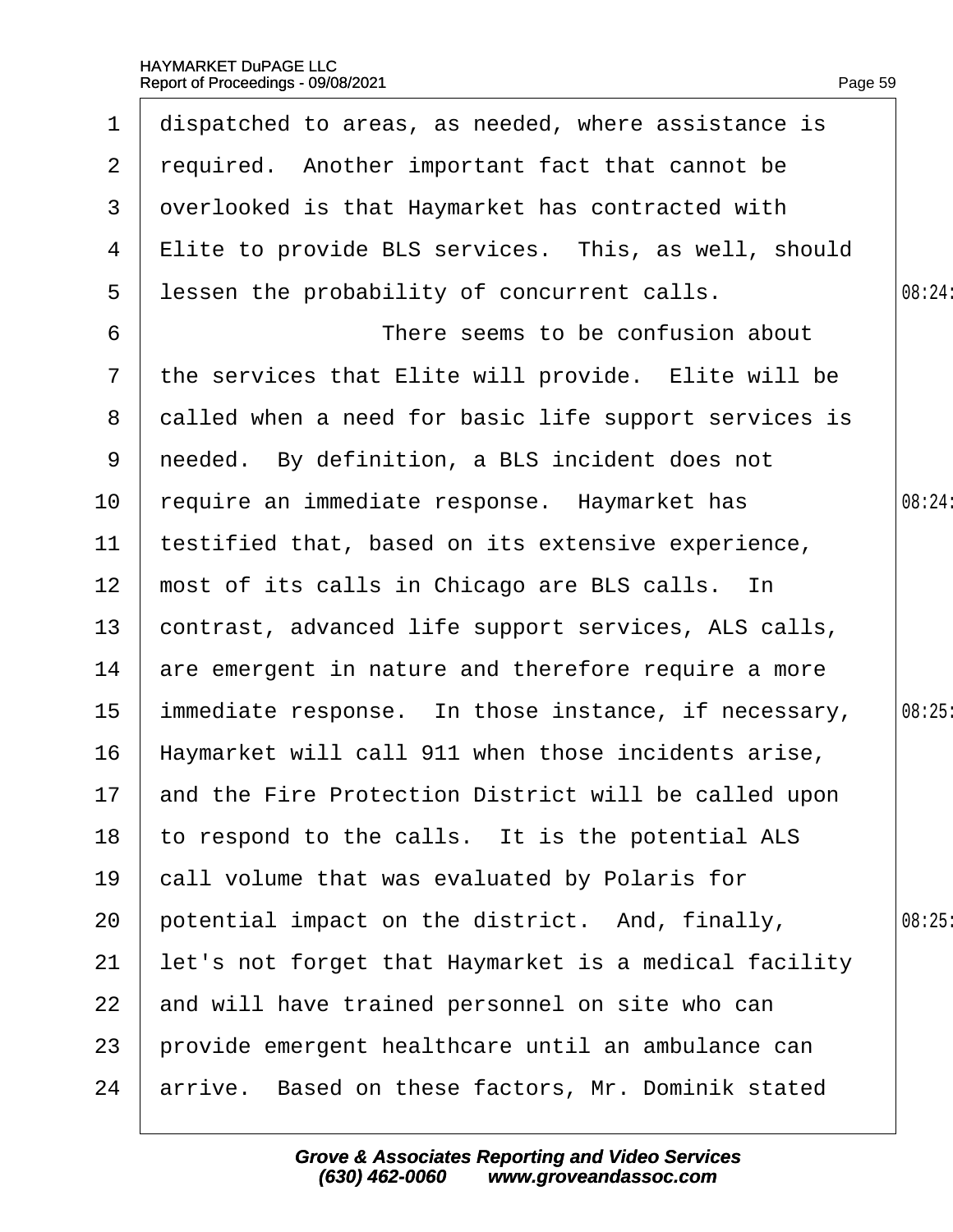| $\mathbf 1$     | that, in his expert opinion, the concurrent calls can |        |
|-----------------|-------------------------------------------------------|--------|
| $\overline{2}$  | be safely handled.                                    |        |
| 3               | So now we'll move on to capacity.                     |        |
| 4               | Mr. Dominik and Mr. Moeller agree that the fire       |        |
| 5               | district has the capacity today to handle the 379     | 08:26  |
| 6               | dalls per year that Mr. Moeller estimated could be    |        |
| $\overline{7}$  | generated by Haymarket DuPage. On page 12 of his      |        |
| 8               | report, Mr. Moeller, the expert for the fire          |        |
| 9               | district, wrote it is Fitch's assessment that         |        |
| 10              | currently the Itasca Fire Protection District has     | 08:26  |
| 11              | sufficient capacity to absorb the increased demands   |        |
| 12 <sub>2</sub> | from the proposed Haymarket project. Mr. Moeller      |        |
| 13              | reaffirmed this statement during his testimony on     |        |
| 14              | April 14th. Mr. Moeller further testified that no     |        |
| 15 <sub>2</sub> | hew staff or equipment would be required to meet this | 08:26  |
| 16              | hew call volume. Both experts agreed the Fire         |        |
|                 | 17 Protection District can handle the calls today.    |        |
| 18              | When Haymarket asked at what point                    |        |
| 19              | would Haymarket generate a need for more staff or     |        |
| 20              | equipment? What would be the tipping point? Neither   | 08:27: |
| 21              | Mr. Moeller nor Chief Burke could state if or even    |        |
| 22              | when this would happen. From their testimony, it      |        |
| 23              | appears that the Fire Protection District and Itasca  |        |
| 24              | residents believe that Haymarket is the tipping point |        |
|                 |                                                       |        |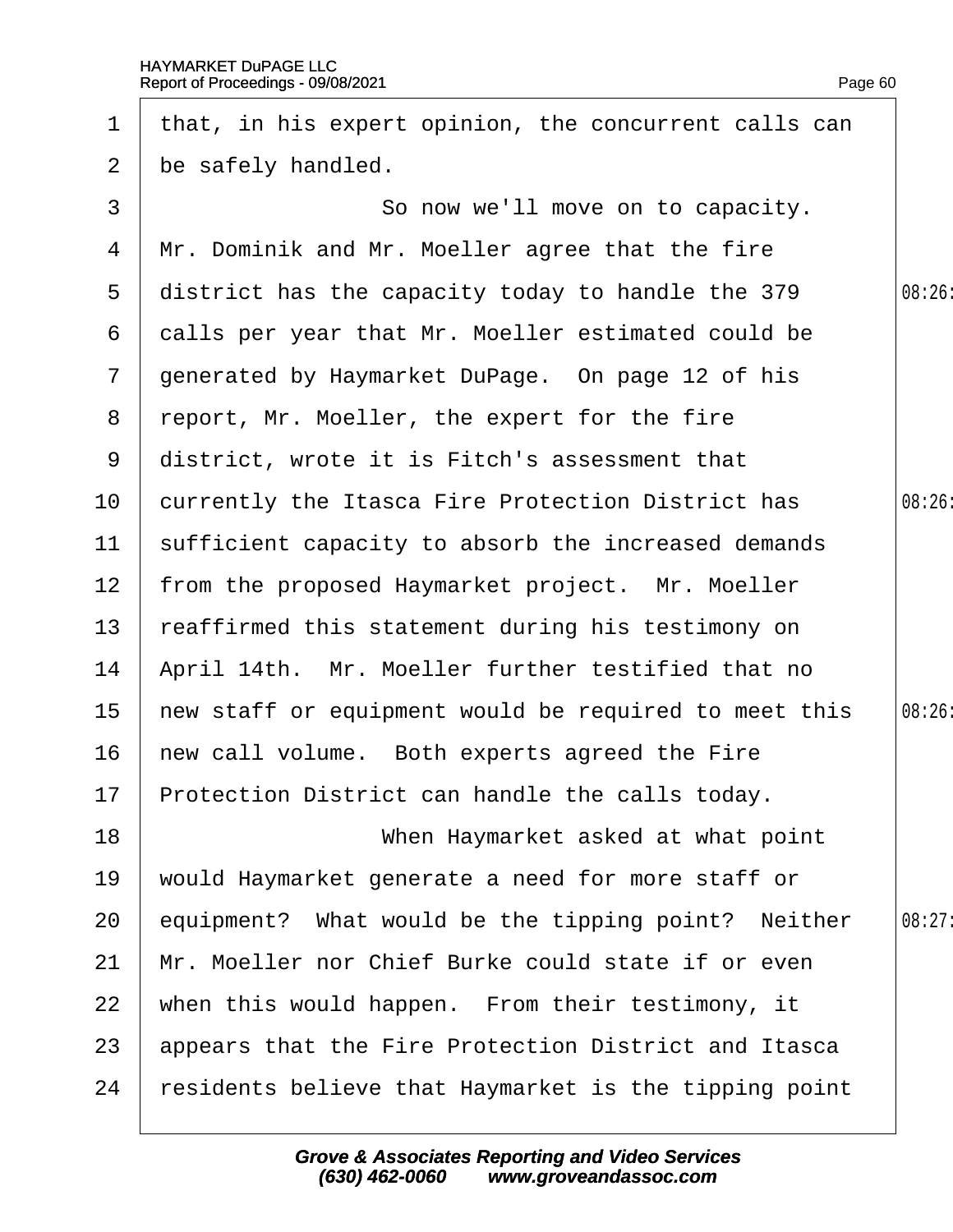| $\mathbf 1$     | for the fire protection's ability to serve the        |        |
|-----------------|-------------------------------------------------------|--------|
| 2 <sup>1</sup>  | district's businesses and residents, even when        |        |
| 3               | Haymarket is served by a private ambulance company.   |        |
| 4               | Haymarket questions the factual basis for this        |        |
| $5\overline{)}$ | assertion. Why is Haymarket the tipping point? And    | 08:27: |
| 6               | not, for example, the bridge development? The bridge  |        |
| $\overline{7}$  | development that the Village has approved.            |        |
| 8               | As demonstrated by the evidence                       |        |
| 9               | presented, the bridge development is going to         |        |
| 10              | eventually include these Class A spec industrial      | 08:27: |
| 11              | buildings that are three-quarters of a million square |        |
| 12 <sub>2</sub> | feet in size. They will be used for warehousing,      |        |
| 13              | distribution, light manufacturing, and logistics, and |        |
| 14              | the project also includes a 47,500 square foot        |        |
| 15              | commercial area including a gas station, a five-story | 08:28: |
| 16              | Holiday Inn, restaurants, and commercial space.       |        |
| 17              | In contrast, as you know, our                         |        |
| 18              | proposal only deals with one five-story former        |        |
| 19              | Holiday Inn and is much smaller in size. Yet, in the  |        |
| 20              | view of the public documents relative to the bridge   | 08:28: |
| 21              | development, it is clear the Fire Protection District |        |
| 22              | did not raise any concerns; any concerns relative to  |        |
| 23              | the impact the development would have on the          |        |
| 24              | district, and it did not require the developer to     |        |
|                 |                                                       |        |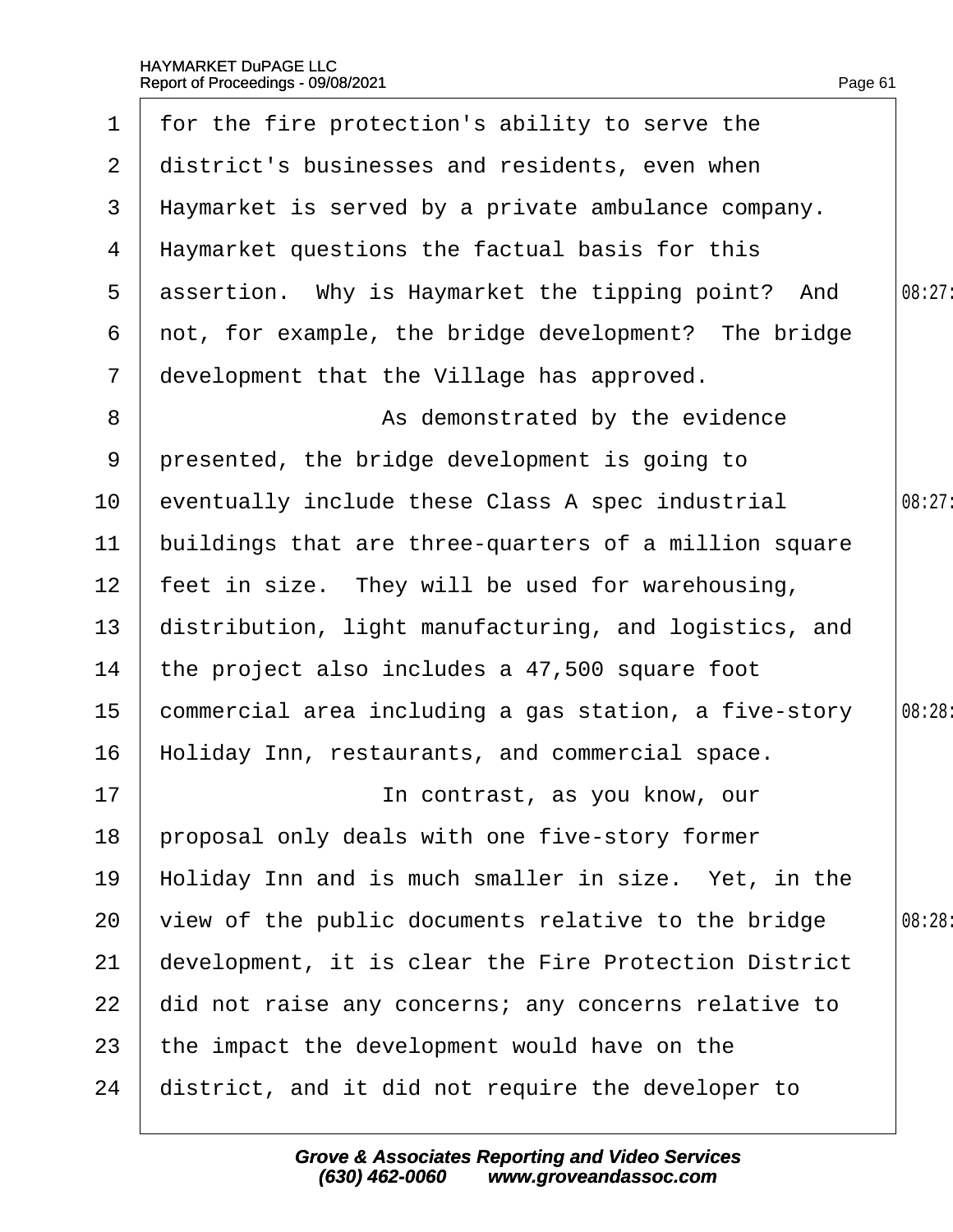| $\mathbf 1$     | perform a call volume analysis to determine if this     |        |
|-----------------|---------------------------------------------------------|--------|
| $\overline{2}$  | project would be the tipping point which would          |        |
| 3               | generate the need for additional equipment,             |        |
| 4               | additional personnel. In the case of the bridge         |        |
| $5\overline{)}$ | development, the Fire Protection District staff         | 08:28: |
| 6               | issued a one-page staff report and the project was      |        |
| $\overline{7}$  | approved with no further questions.                     |        |
| 8               | With regards to Haymarket, Chief                        |        |
| 9               | Burke testified it's not just a question of capacity,   |        |
| 10              | it's a question of impact. Mr. DiNolfo said that        | 08:29  |
| 11              | earlier tonight. It's not a question of capacity,       |        |
| 12 <sub>2</sub> | it's a question of impact. So let's look at another     |        |
| 13              | marker that is used to measure capacity and impact,     |        |
| 14              | which is unit-hour utilization. This is a measure       |        |
| 15              | used by fire departments around the country to          | 08:29: |
| 16              | determine when additional staff and equipment are       |        |
|                 | 17 heeded to ensure reliable and timely responses. This |        |
| 18              | goes directly to the question of what is the tipping    |        |
| 19              | point when additional personnel and equipment would     |        |
| 20              | be needed.                                              | 08:29  |
| 21              | On April 28th, Mr. Moeller testified                    |        |
| 22              | that unit-hour utilization is the amount of time an     |        |
| 23              | ambulance is tied up on a call. Mr. Moeller further     |        |
| 24              | testified that the national standard used by Fitch,     |        |
|                 |                                                         |        |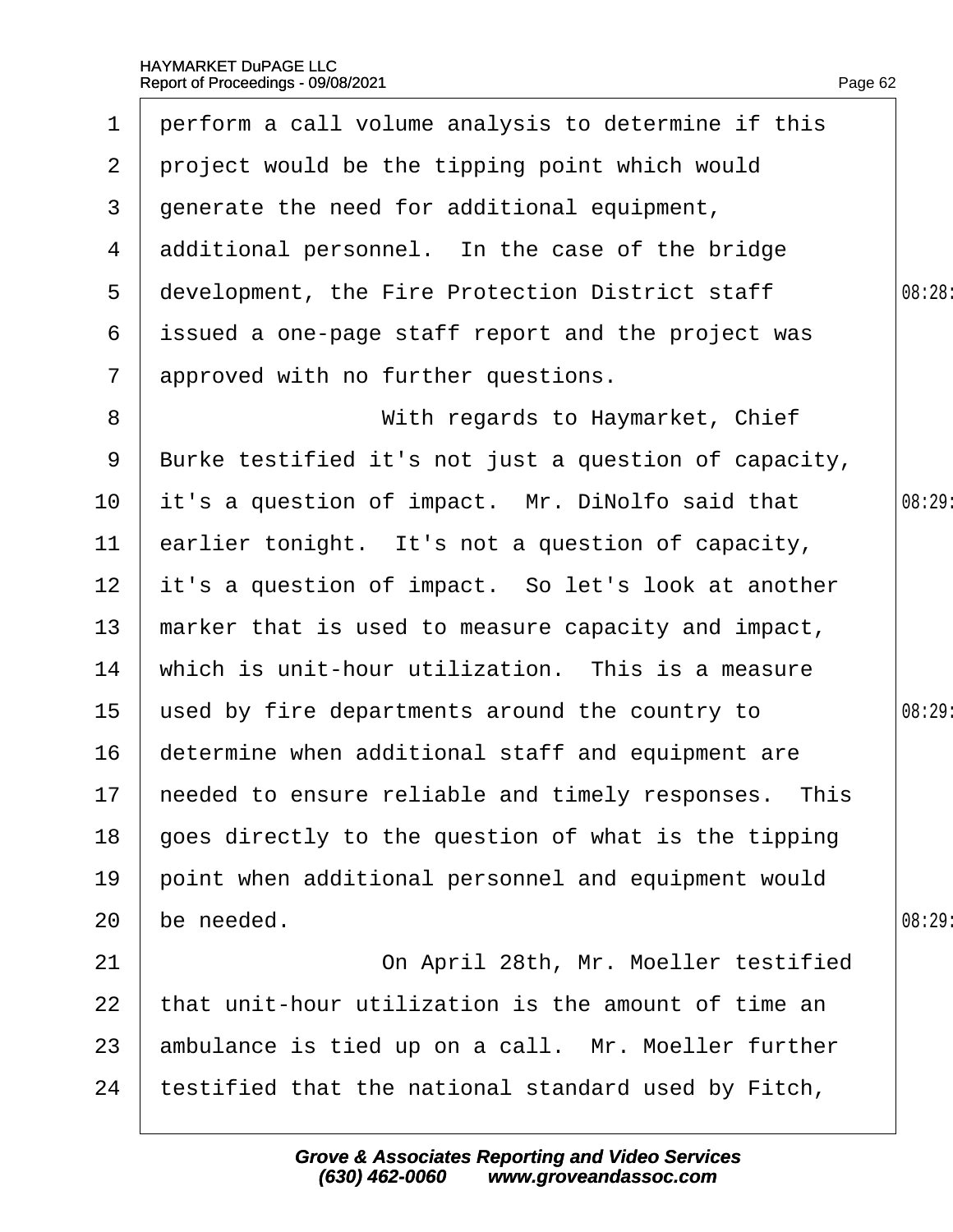| 1              | his company, and the International Association of      |        |
|----------------|--------------------------------------------------------|--------|
| $\mathbf{2}$   | Firefighters is that the fire department doesn't want  |        |
| 3              | to exceed a .3, which means having an ambulance tied   |        |
| 4              | up more than 30 percent of the time.                   |        |
| 5              | On August 4th, Mr. Dominik testified                   | 08:30: |
| 6              | that the Fire Protection District has a current        |        |
| $\overline{7}$ | unit-hour utilization of .1. Mr. Dominik stated that   |        |
|                | 8 the Fire Protection District would have to triple -- |        |
| 9              | that's triple -- the amount of calls it handles        |        |
| 10             | before it would get to the point where it would        | 08:30: |
| 11             | impact reliability and availability of EMS services    |        |
| 12             | to Itasca residents. Mr. Dominik went on to say that   |        |
| 13             | based on the various projections provided by experts   |        |
| 14             | for Haymarket and the fire district, the fire          |        |
| 15             | district has the capacity even if you apply the        | 08:31  |
| 16             | highest potential call volume, which in this case      |        |
|                | 17 Mr. Moeller testified is the highest potential call |        |
| 18             | volume of 379 calls or that 23-percent increase in     |        |
| 19             | calls. But if you look at the higher call volume of    |        |
| 20             | 379 calls, it would only change the unit-hour          | 08:31  |
| 21             | utilization from a .1 to a .15, and that is still      |        |
| 22             | half of .3 of the national standard. So even when we   |        |
| 23             | go with Mr. Moeller's numbers, under the unit-hour     |        |
| 24             | utilization, which is the standard used around the     |        |
|                |                                                        |        |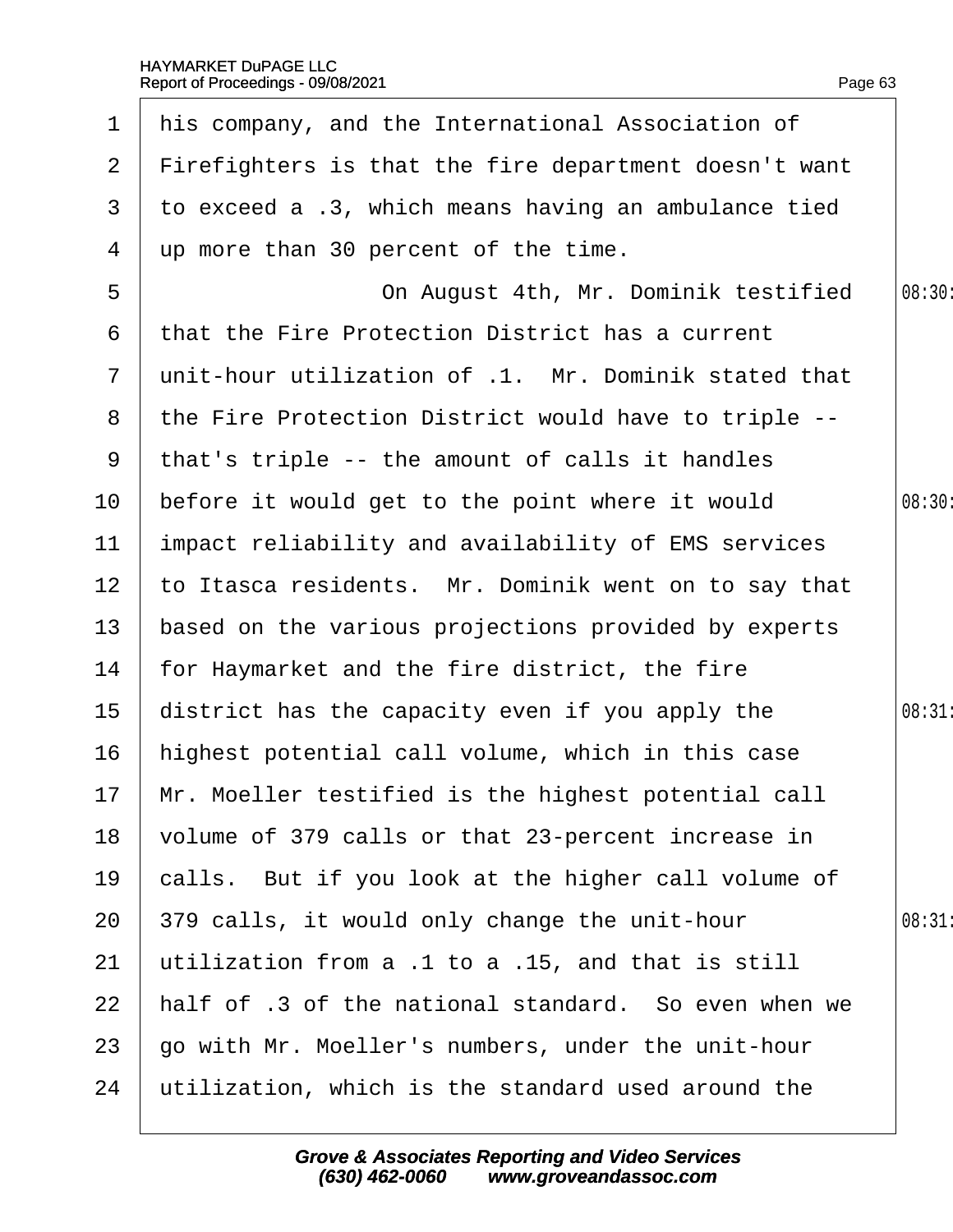| $\mathbf 1$     | dountry, it's still only .15, half of the national    |        |
|-----------------|-------------------------------------------------------|--------|
| $\overline{2}$  | standard. These facts are unrebutted.                 |        |
| 3               | When we look at the standard metrics                  |        |
| 4               | used by fire departments across the country to ensure |        |
| 5               | reliable and timely responses and apply it to the     | 08:32: |
| 6               | Fire Protection District's current capacities and     |        |
| $7\overline{ }$ | potential Haymarket demand, the numbers speak for     |        |
| 8               | themselves. There will be no adverse impact on        |        |
| 9               | Itasca and the residents.                             |        |
| 10              | Let's move on to the Polaris study.                   | 08:32: |
| 11              | Extensive testimony was provided by Mr. Dominik as to |        |
| 12 <sub>2</sub> | why Haymarket Chicago is not a reliable comparable in |        |
| 13 <sup>°</sup> | determining potential call volume at Haymarket        |        |
| 14              | DuPage. This is primarily due to different patient    |        |
| 15 <sub>1</sub> | types and different programs offered as well as to    | 08:32: |
| 16              | the unreliability of the CAD data provided, which was |        |
|                 | 17 relied upon by Mr. Moeller. Instead of using       |        |
| 18              | Haymarket Chicago as a comparable, Mr. Dominik        |        |
| 19              | performed a thorough study based on 11 comparable     |        |
| 20              | sites which included extensive due diligence with no  | 08:33  |
| 21              | limitations placed on his ability to study all        |        |
| 22              | elevant issues. The 11 sites provide the same         |        |
| 23              | licensed services; Levels 1, 2, 3.2, 3.7, and         |        |
| 24              | recovery homes. These are the same licensed services  |        |
|                 |                                                       |        |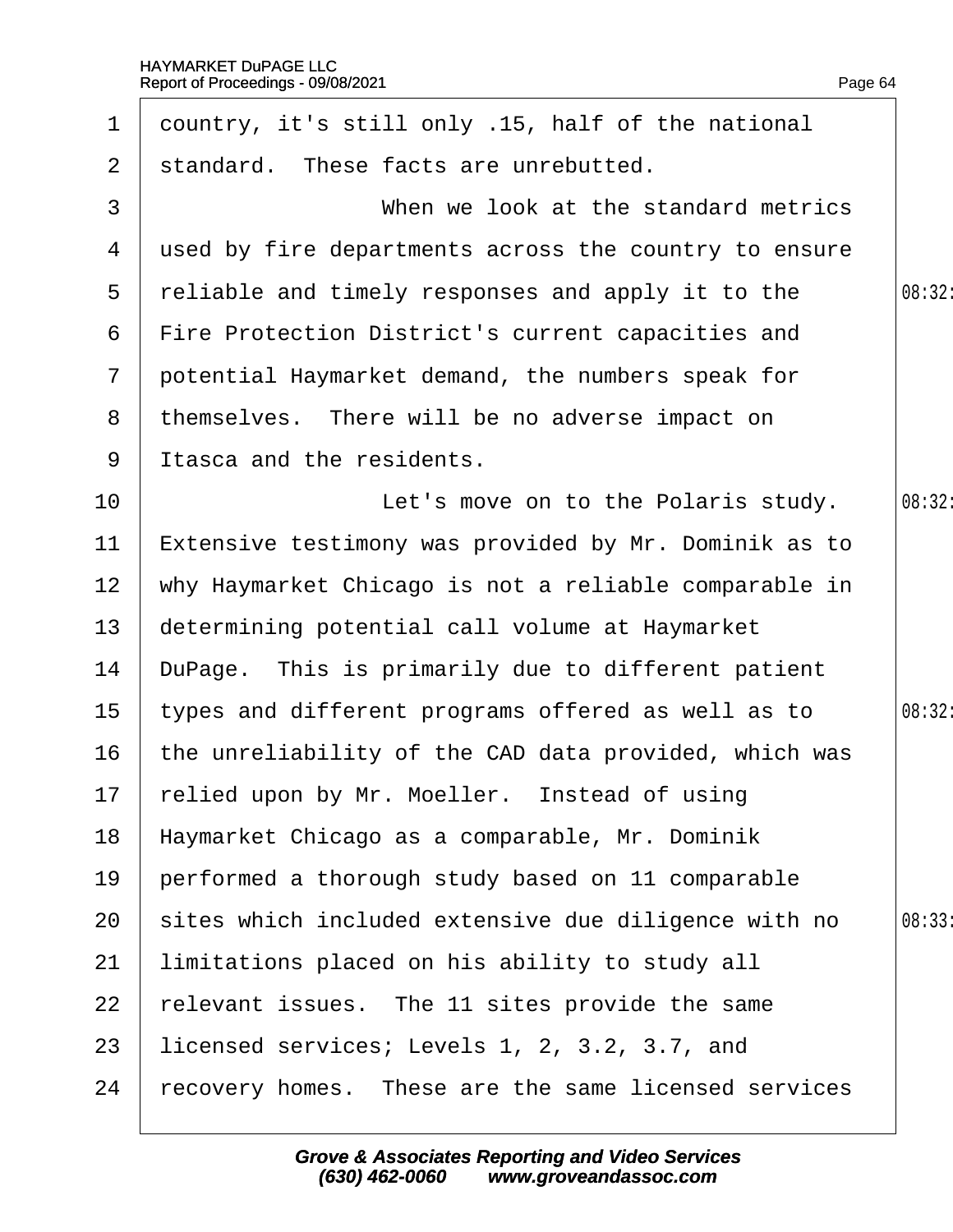| $\mathbf 1$    | to the same patient type as proposed at Haymarket     |        |
|----------------|-------------------------------------------------------|--------|
| $\overline{2}$ | DuPage.                                               |        |
| 3              | Mr. Moeller, on the other hand, was                   |        |
| 4              | given a very narrow scope of work; simply to review   |        |
| $5^{\circ}$    | the methodology and findings of Mr. Dominik's report  | 08:33  |
|                | 6 and to review call volumes generated by two senior  |        |
| $7\phantom{.}$ | housing facilities and a behavioral health hospital.  |        |
| 8              | These facilities don't even provide the same licensed |        |
| 9              | services as would be offered by Haymarket and do not  |        |
| 10             | provide a reliable basis for comparison.              | 08:33  |
| 11             | So I think this slide kind of                         |        |
| 12             | summarizes the scope of due diligence that Polaris    |        |
| 13             | reviewed. He studied call volumes, concurrent calls,  |        |
| 14             | mutual aid usage, unit-hour utilization, response     |        |
| 15             | times, historic growth patterns for the fire          | 08:34: |
| 16             | district, call volume data for 11 comparable sites,   |        |
| 17             | historic CAD data from Haymarket Chicago -- which     |        |
| 18             | also was the only item studied independently by       |        |
| 19             | Mr. Moeller -- EMS call volumes generated by          |        |
| 20             | Haymarket Chicago in 2018, and Elite Ambulance's      | 08:34: |
| 21             | operations and capabilities. Mr. Moeller's study was  |        |
| 22             | howhere near as thorough and Mr. Dominik, and when    |        |
| 23             | asked, Mr. Moeller stated that most of these items    |        |
| 24             | were not studied because they were outside the scope  |        |
|                |                                                       |        |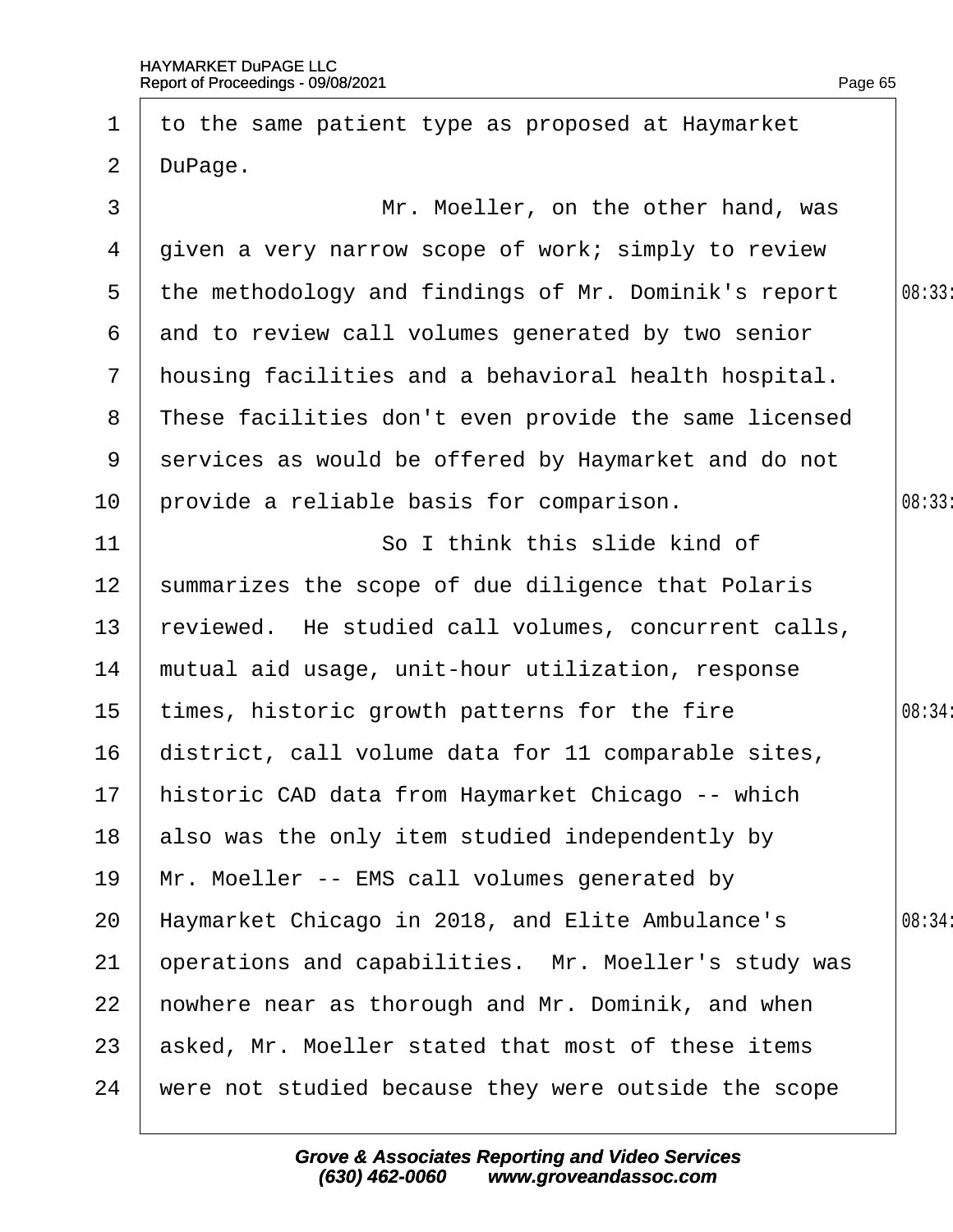| $\mathbf 1$      | of work given to him by the Fire Protection District.  |       |
|------------------|--------------------------------------------------------|-------|
| 2                | A number of statements have been                       |       |
| 3                | made about the number of calls made by Haymarket       |       |
| 4                | Chicago to the Chicago Fire Department; Haymarket      |       |
| 5                | dalls to the Chicago Fire Department for all calls,    | 08:35 |
| 6                | ALS and BLS alike. The Chicago Fire Department has     |       |
|                  | 7 never complained about the number of calls received  |       |
| 8                | from Haymarket in Chicago and, in fact, Haymarket has  |       |
|                  | 9 a very collaborative relationship with the Chicago   |       |
| 10               | Fire Department.                                       | 08:35 |
| 11               | Finally, there have been questions                     |       |
| 12               | raised about why Elite chose not to testify. In        |       |
| 13               | response, Elite issued a letter, which is in           |       |
| 14               | evidence, in which it states, we have made a business  |       |
| 15 <sub>15</sub> | decision not to participate in these proceedings so    | 08:35 |
| 16               | that the focus of Haymarket's zoning application can   |       |
|                  | 17 remain on Haymarket and the facts it is required to |       |
| 18               | set forth for zoning approval. Our decision has        |       |
| 19               | hothing to do with Haymarket nor with our ability to   |       |
| 20               | meet the ambulance needs of Haymarket should the       | 08:36 |
| 21               | zoning approvals be approved.                          |       |
| 22               | Elite did cooperate, however, as                       |       |
| 23               | testified to by Mr. Dominik, by meeting with him and   |       |
| 24               | allowing Mr. Dominik to assess their processes, their  |       |
|                  |                                                        |       |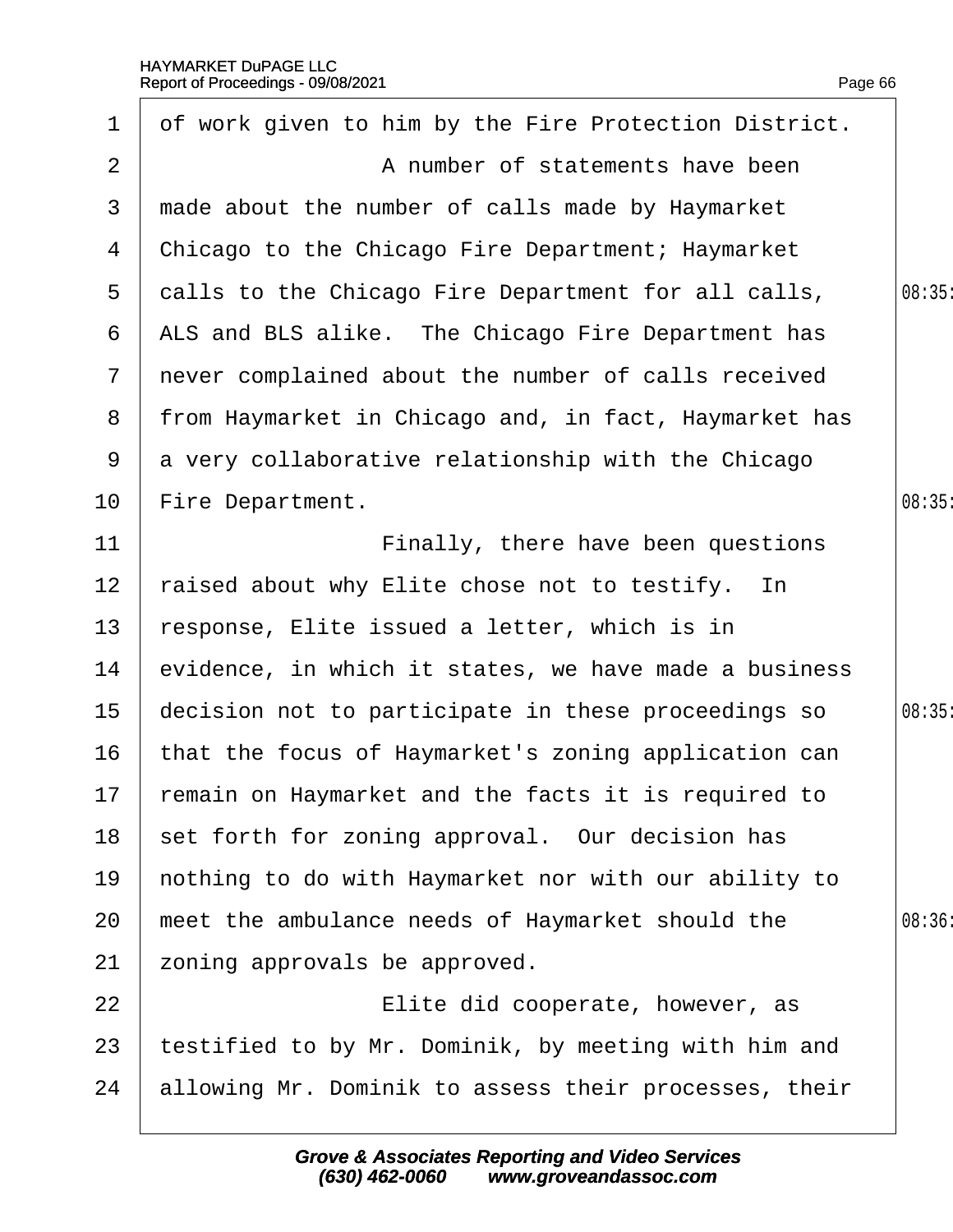| $\mathbf 1$           | technology, their expertise, how they would approach  |        |
|-----------------------|-------------------------------------------------------|--------|
| $\mathbf{2}^{\prime}$ | the Haymarket facility. And this allowed              |        |
| 3                     | Mr. Dominik, in his expert opinion, to opine that     |        |
| 4                     | Elite could successfully handle the Haymarket EMS     |        |
| $5\overline{)}$       | dalls.                                                | 08:36  |
| 6                     | So to conclude this issue,                            |        |
| $\overline{7}$        | Mr. Dominik used his 30 years of experience in the    |        |
| 8                     | fire and EMS fields, both nationally and              |        |
| 9                     | internationally, to do the intense study needed to    |        |
| 10                    | confirm that Haymarket will not adversely affect the  | 08:36  |
| 11                    | Fire Protection District and there will be no need to |        |
| 12 <sub>2</sub>       | add additional personnel or equipment. In fact,       |        |
| 13 <sup>°</sup>       | Polaris opined that the district could handle all ALS |        |
| 14                    | and BLS calls estimated by Fitch to be generated by   |        |
| 15                    | Haymarket even without factoring in the use of Elite. | 08:37: |
| 16                    | The facts speak for themselves, and the facts         |        |
|                       | 17 establish that Haymarket will not adversely affect |        |
| 18                    | the Fire Protection District or its ability to        |        |
| 19                    | continue to provide high quality services of EMS      |        |
| 20                    | services that it does today.                          | 08:37: |
| 21                    | So, Mr. Chairman, I was wondering if                  |        |
| 22                    | we could take a five-minute break if that would be    |        |
| 23                    | okay?                                                 |        |
| 24                    | CHAIRMAN DALY: That would be fine. Why don't          |        |
|                       |                                                       |        |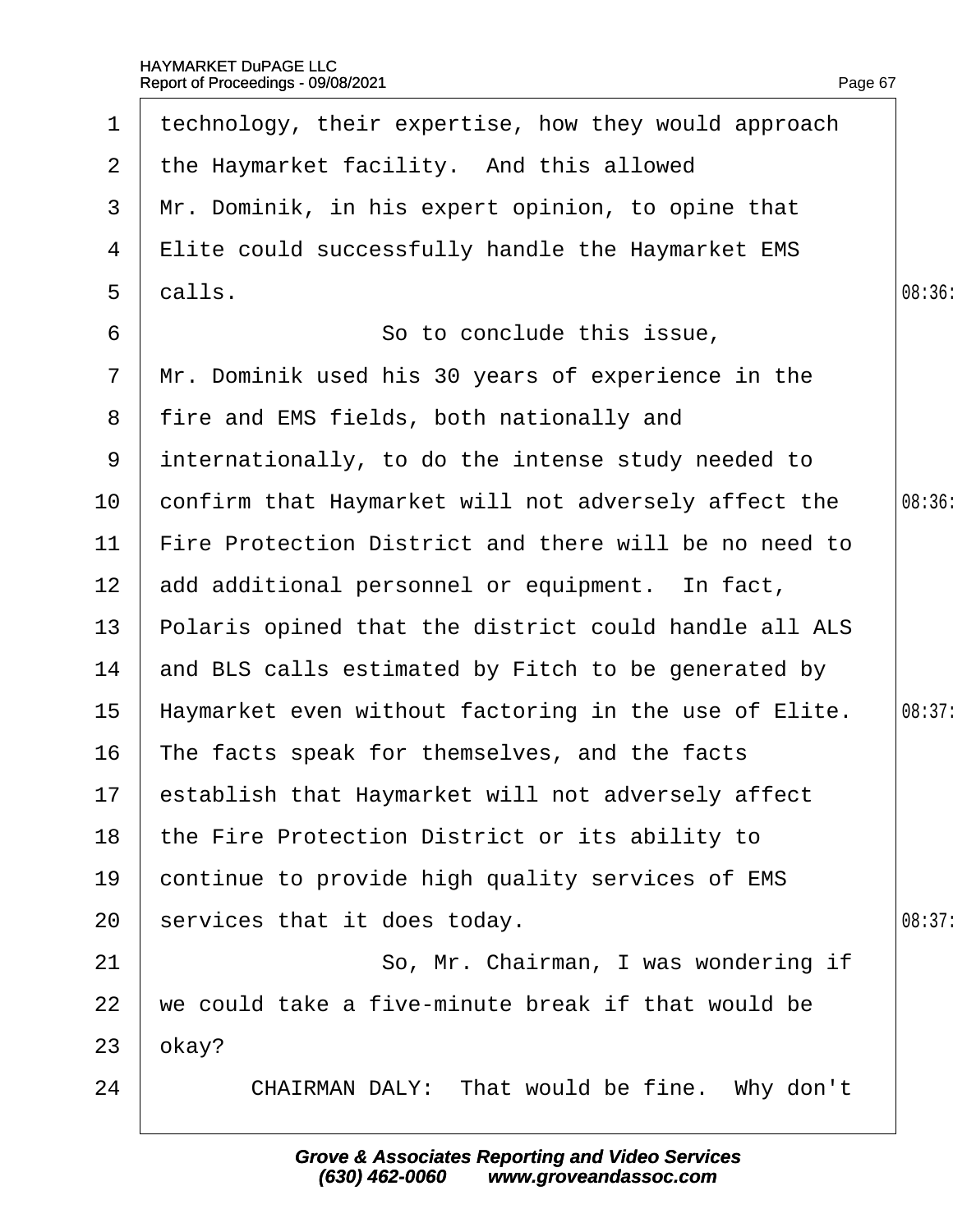| $\mathbf 1$     | we reconvene at 8:45. That gives us about                |        |
|-----------------|----------------------------------------------------------|--------|
| $\overline{2}$  | six-and-a-half, seven minutes.                           |        |
| 3               | MS. O'KEEFE: Thank you, sir.                             |        |
| 4               | (Recess taken.)                                          |        |
| 5               | CHAIRMAN DALY: Ms. O'Keefe, please continue.             | 08:44: |
| 6               | MS. O'KEEFE: Okay. So we will now move on to             |        |
| $7\phantom{.}$  | the economic impact on the taxing bodies. In 2019,       |        |
| 8               | in order to move forward with its plan to open a         |        |
| 9               | healthcare facility in Itasca, Haymarket proceeded       |        |
| 10 <sup>°</sup> | with the process of obtaining approval of a planned      | 08:45  |
| 11              | development. The code provides that as part of the       |        |
| 12 <sub>2</sub> | planned development process, the Plan Commission may     |        |
| 13              | require the tender of an economic impact statement.      |        |
| 14              | Now, the issue of economic impact has generated a lot    |        |
| 15 <sub>1</sub> | of discussion, as we have heard testimony from the       | 08:45  |
| 16              | Itasca Fire Protection District, the elementary          |        |
|                 | 17 School District No. 10, and the Village's director of |        |
| 18              | police as well as from Haymarket's own experts           |        |
| 19              | concerning the economic impact the facility may have     |        |
| 20              | on the taxing bodies.                                    | 08:45  |
| 21              | Let's begin by focusing on the                           |        |
| 22              | simple language of the Village code regarding            |        |
| 23              | economic impact. The Village code defines it as a        |        |
| 24              | tax impact study detailing the impact which the          |        |
|                 |                                                          |        |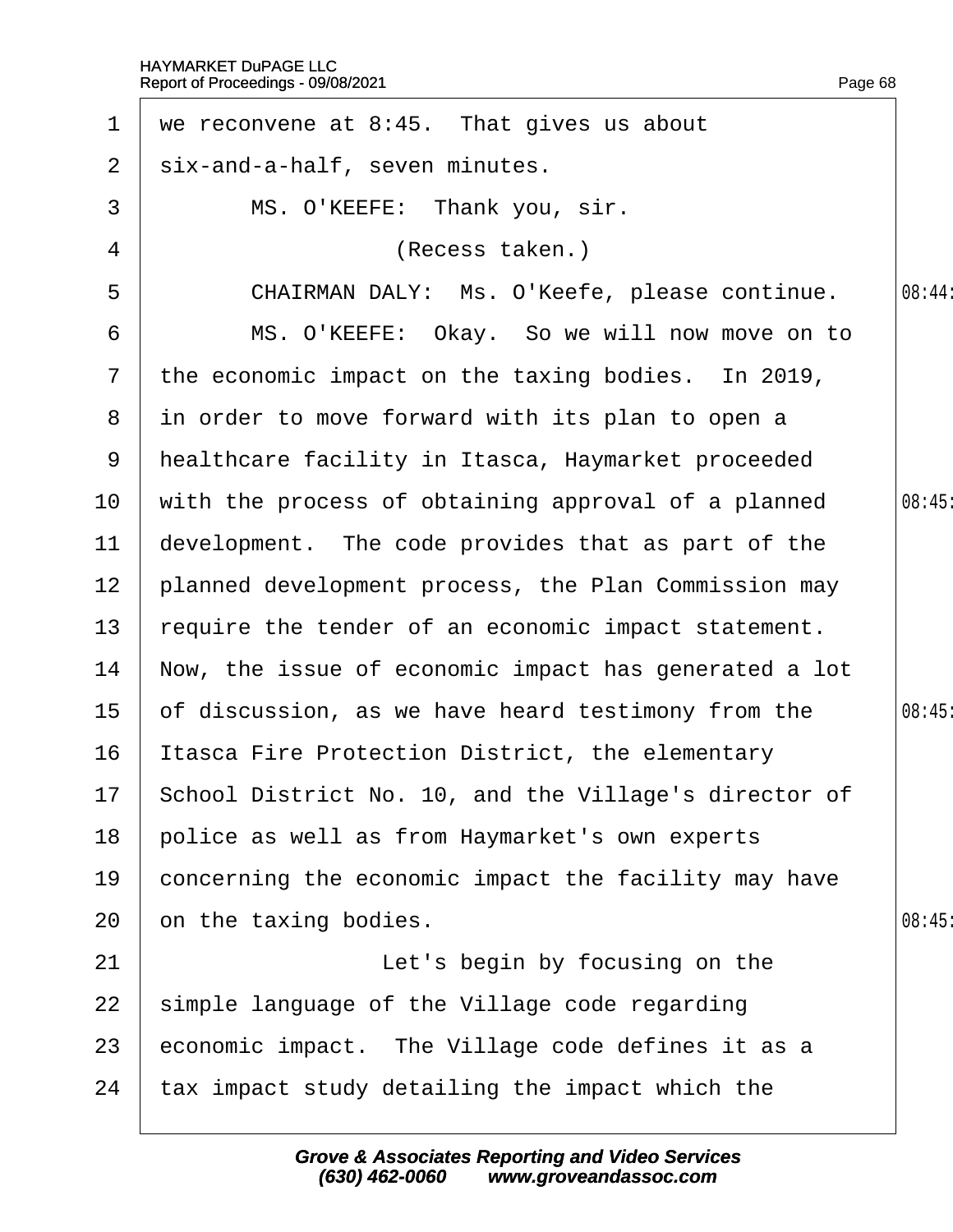| $\mathbf 1$     | planned development will have upon all taxing bodies. |        |
|-----------------|-------------------------------------------------------|--------|
| 2 <sup>1</sup>  | So the focus is required to be on the economic impact |        |
| 3               | that Haymarket will have on the taxing bodies. Here,  |        |
| 4               | the focus has been on the Village of Itasca, the Fire |        |
| 5               | Protection District, and the school district. Note    | 08:46  |
| 6               | that the code does not identify economic impact as    |        |
| $\mathbf{7}$    | one of the standards the applicant must meet for      |        |
| 8               | approval of a planned development or for a special    |        |
| 9               | use. This is information that can be used to inform   |        |
| 10              | the Plan Commission, no more, no less.                | 08:46: |
| 11              | So there's two components to this                     |        |
| 12 <sub>2</sub> | case to the economic impact issue. First, what would  |        |
| 13              | be the impact if Haymarket successfully obtains a     |        |
| 14              | property tax exemption as a result of its             |        |
| 15              | not-for-profit status. Second, what will be the       | 08:47: |
| 16              | impact on the taxing bodies themselves by the demand  |        |
|                 | 17 created by Haymarket.                              |        |
| 18              | So let's start with the property tax                  |        |
| 19              | ssue. Haymarket DuPage has testified that it          |        |
| 20              | intends to seek a property tax exemption for the      | 08:47: |
| 21              | property. Certain taxing bodies have indicated that   |        |
| 22              | they will challenge Haymarket's application for tax   |        |
| 23              | exempt status. From this, we should conclude that     |        |
| 24              | the tax exemption is not a done deal. If Haymarket    |        |
|                 |                                                       |        |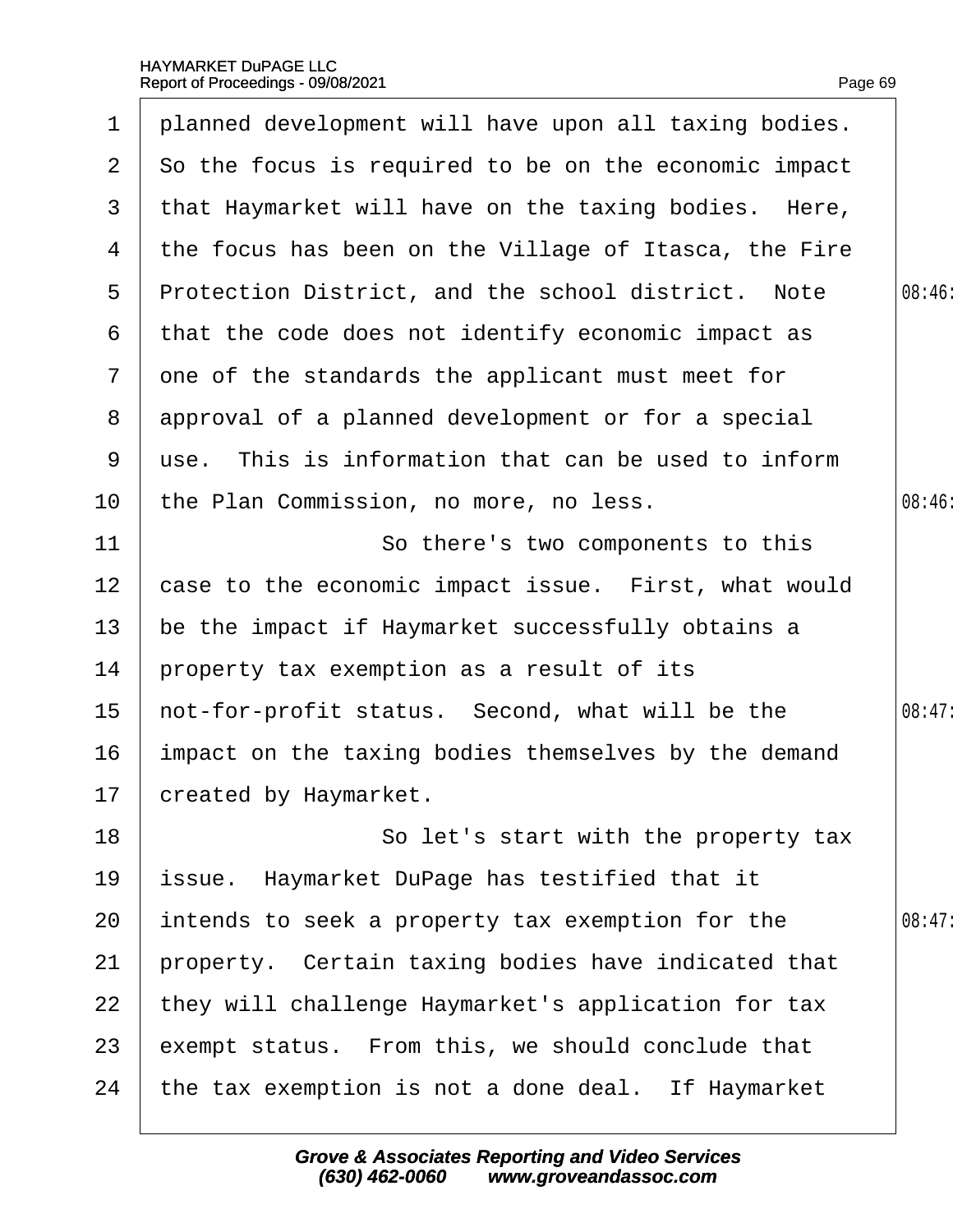| $\mathbf 1$     | is not successful in its application for tax exempt  |        |
|-----------------|------------------------------------------------------|--------|
| $\mathbf{2}$    | status, Haymarket will continue to pay the property  |        |
| 3               | taxes and this becomes a nonissue. If Haymarket is   |        |
| 4               | successful in its application, property taxes once   |        |
| 5               | paid will not be lost to the taxing bodies, as was   | 08:47  |
| 6               | incorrectly asserted by Sarah Ketchum, the Village's |        |
| $\overline{7}$  | expert.                                              |        |
| 8               | The fact is, that's not how the                      |        |
| 9               | property tax system in Illinois works. In reality,   |        |
| 10 <sub>1</sub> | If any one property owner in any one of these taxing | 08:48: |
| 11              | bodies secures an exemption from taxes, the tax      |        |
| 12 <sub>2</sub> | obligation of that person or entity is spread over   |        |
| 13 <sup>°</sup> | the remaining property owners within the taxing      |        |
| 14              | district boundaries. Haymarket's expert              |        |
| 15              | Dr. Merriman, who was a UIC professor and an expert  | 08:48  |
| 16              | in taxation, testified to this very fact and that    |        |
|                 | 17 evidence is unrebutted.                           |        |
| 18              | Relative to the illusory issue of                    |        |
| 19              | lost property taxes is a statement made in the staff |        |
| 20              | report issued back in 2019. Staff states that Itasca | 08:48: |
| 21              | has a limited tax base. In reality, Itasca has a     |        |
| 22              | very healthy tax base. Haymarket retained Aaron      |        |
| 23              | Gruen, an expert urban economist and attorney, who   |        |
| 24              | examined Itasca's underlying tax base and testified  |        |
|                 |                                                      |        |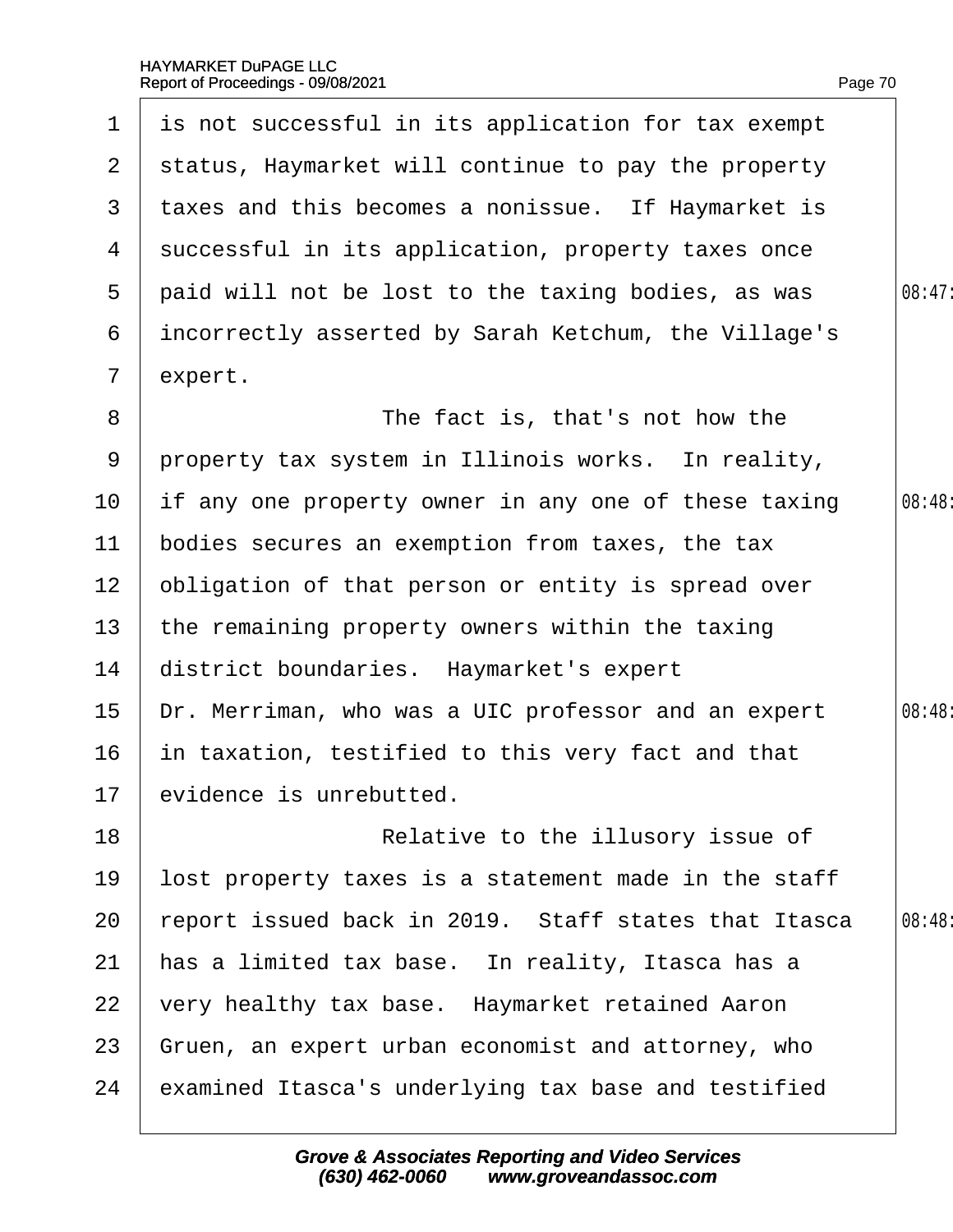|                       | 1 that based on the experience of the past five years, |        |
|-----------------------|--------------------------------------------------------|--------|
| $\mathbf{2}^{\prime}$ | the annual increase in EAV and the resulted increase   |        |
| 3                     | in property taxes that have been paid has more than    |        |
| 4                     | offset the impact on property taxes should the         |        |
| 5                     | Haymarket property be deemed tax exempt.               | 08:49  |
| 6                     | The district-wide tax base for the                     |        |
| $\mathbf{7}$          | Village is \$696 million. The total tax base for the   |        |
| 8                     | Fire Protection District is \$661 million. The         |        |
| 9                     | Haymarket property has an equalized assessed value of  |        |
| 10 <sup>°</sup>       | \$2.9 million, or just four-tenths of 1 percent of the | 08:49  |
| 11                    | total tax base of both the Village and the Fire        |        |
| 12 <sub>2</sub>       | Protection District. This tax base of the Village      |        |
| 13 <sup>°</sup>       | and the fire district increased by 19 percent, or      |        |
| 14                    | almost \$110 million, just between 2016 and 2020.      |        |
| 15                    | That is the equivalent of 36 Haymarket properties      | 08:50: |
| 16                    | being added to the tax base.                           |        |
| 17                    | This is why Mr. Gruen opined that                      |        |
| 18                    | Itasca's tax base is robust and growing and it's due   |        |
| 19                    | to the strong industrial and commercial sectors that   |        |
| 20                    | you have here in Itasca. Mr. Gruen testified that      | 08:50: |
| 21                    | the small negative fiscal impacts associated with the  |        |
| 22                    | proposed Haymarket planned development are negligible  |        |
| 23                    | compared to the growth of the EAV or tax base. While   |        |
| 24                    | Ms. Ketchum testified that Haymarket did not study     |        |
|                       |                                                        |        |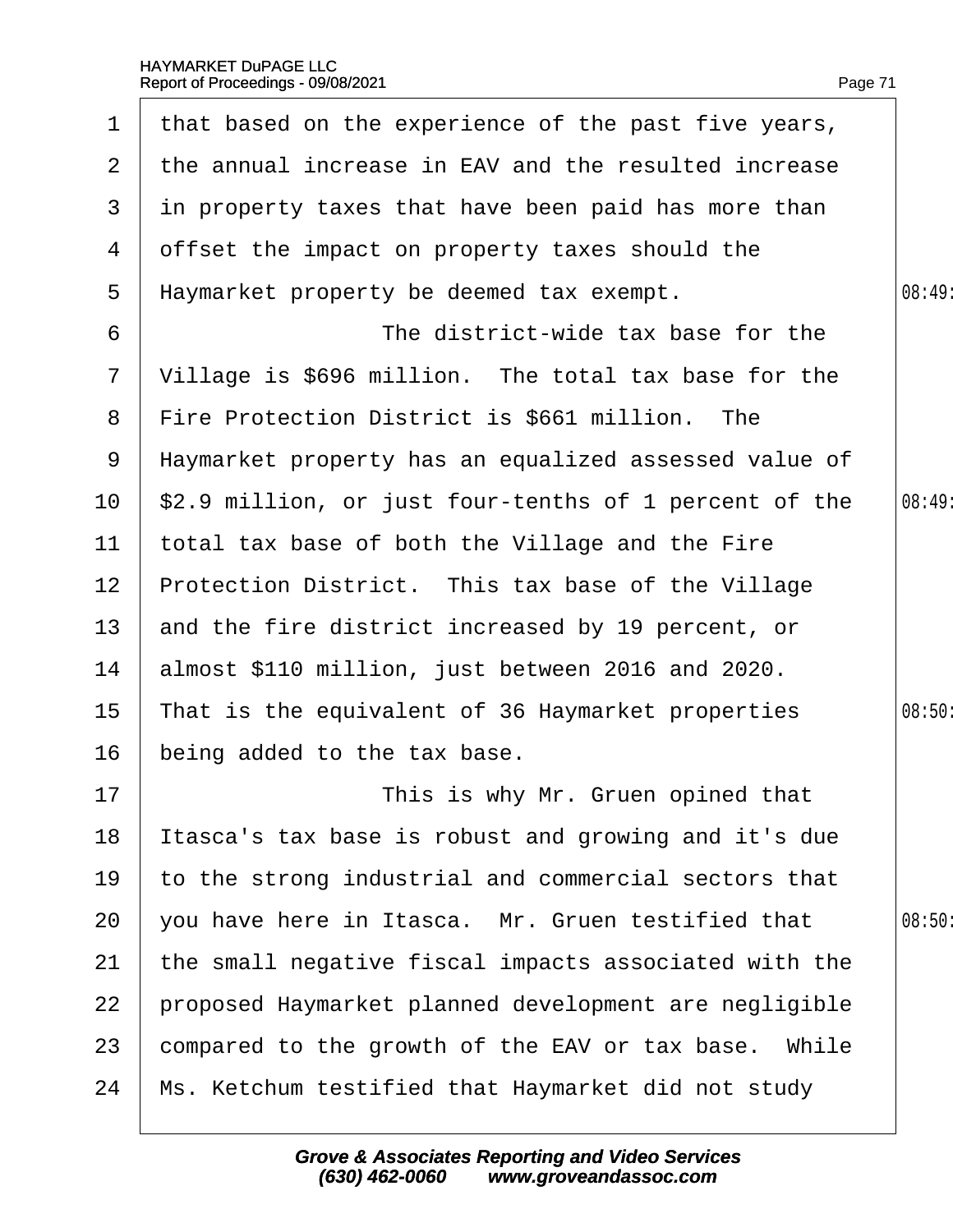|                  | 1 the impact of the project on the taxing bodies, that |        |
|------------------|--------------------------------------------------------|--------|
| $\mathbf{2}$     | statement is not true. In fact, Mr. Gruen examined     |        |
| 3                | each taxing body individually in his original report   |        |
| 4                | and through his rebuttal testimony given in July of    |        |
| 5                | 2021, and he determined there will be no adverse       | 08:51  |
| 6                | impact posed to any taxing body by a proposed          |        |
| $7\phantom{.}$   | property tax exemption.                                |        |
| 8                | There are two districts for which                      |        |
| 9                | the property currently generates more than half of     |        |
| 10               | percent of total property tax revenue from the         | 08:51  |
| 11               | Haymarket property. The first is Special Service       |        |
| 12 <sub>2</sub>  | Area No. 3. Haymarket has paid, and has stated for     |        |
| 13               | the record that it will continue to pay, the           |        |
| 14               | assessment for this special service area. School       |        |
| 15 <sub>15</sub> | District 10 is the only other district that            | 08:52: |
| 16               | represents more than half of 1 percent of total tax    |        |
| 17               | revenues.                                              |        |
| 18               | Given that Haymarket's contribution                    |        |
| 19               | is an estimated \$65,200 on an almost \$13 million     |        |
| 20               | budget, Mr. Gruen testified that any impact on the     | 08:52  |
| 21               | school district would be de minimus, particularly      |        |
| 22               | because we don't believe there will be any children    |        |
| 23               | residing on the property and there's no credible       |        |
| 24               | evidence of any child of a parent undergoing           |        |
|                  |                                                        |        |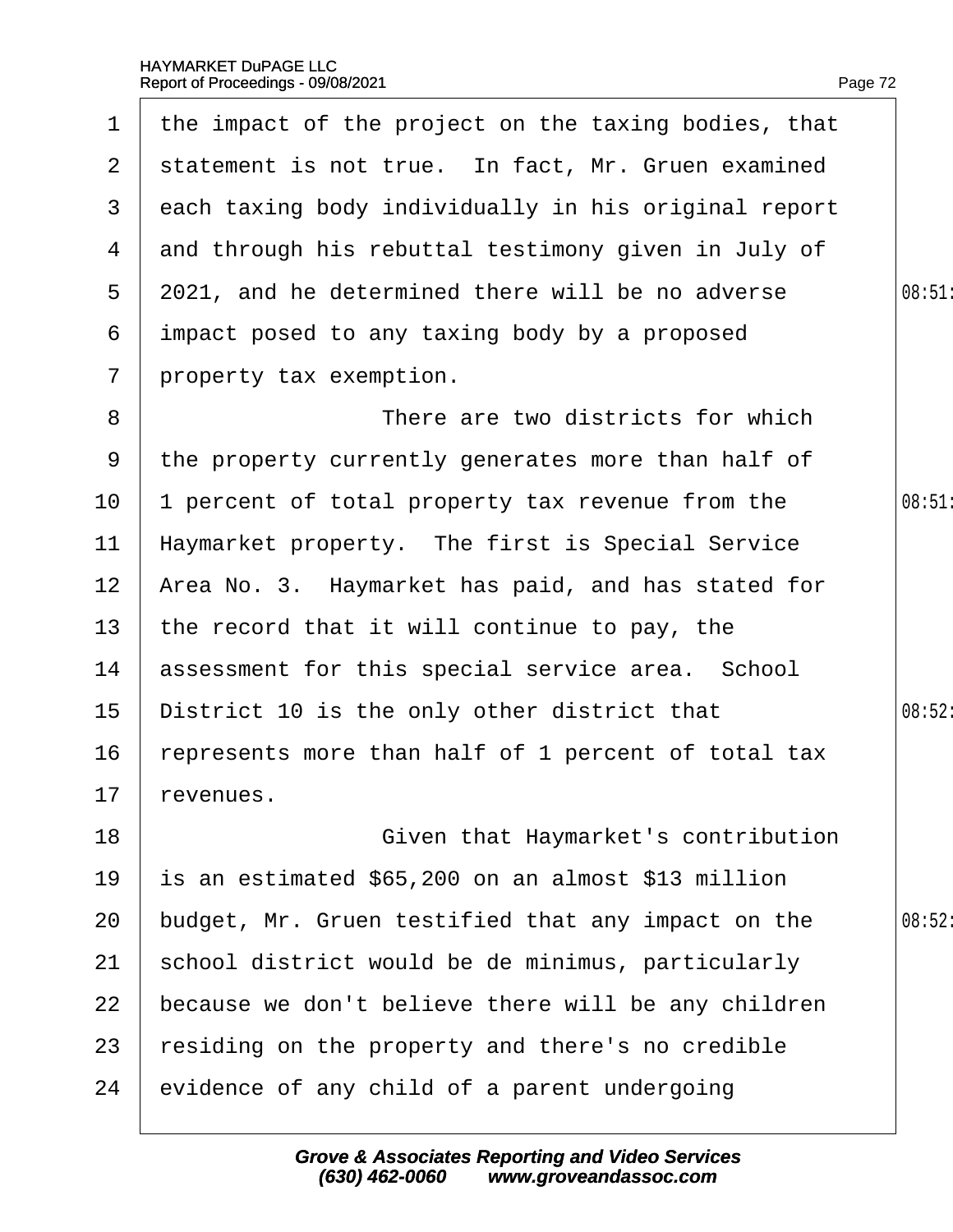| $\mathbf 1$     | treatment at Haymarket that they will secure          |        |
|-----------------|-------------------------------------------------------|--------|
| $\overline{2}$  | educational resources in the district, which we will  |        |
| 3               | discuss more fully in a moment.                       |        |
| 4               | At this time, let's just take a                       |        |
| 5               | moment to consider that Itasca's zoning code          | 08:52: |
| 6               | specifically provides for nonprofit uses in a B       |        |
| $\overline{7}$  | district. Built into the code is an understanding     |        |
|                 | 8 that tax exempt uses serve important societal needs |        |
| 9               | in Itasca and they should be permitted. Consider      |        |
| 10              | churches, hospitals, government uses. These are uses  | 08:53  |
| $11$            | that have been deemed eligible for exemption from     |        |
| 12 <sub>2</sub> | property taxes because each fulfills an important     |        |
| 13              | societal purpose. Should providers of life-saving     |        |
| 14              | treatment for those suffering from substance use and  |        |
| 15              | mental health disorders be treated any differently?   | 08:53  |
| 16              | As to this issue, you should be aware that Illinois   |        |
|                 | 17 case law clearly provides that zoning for a tax    |        |
| 18              | exempt use cannot be denied simply because a          |        |
| 19              | municipality wants a commercial taxable use on the    |        |
| 20              | property.                                             | 08:53  |
| 21              | Let's move on to economic impact.                     |        |
| 22              | So relative to economic impact, Village Consultant    |        |
| 23              | Sarah Ketchum insisted on evaluating the impact of    |        |
| 24              | the Haymarket project on the taxing bodies based on   |        |
|                 |                                                       |        |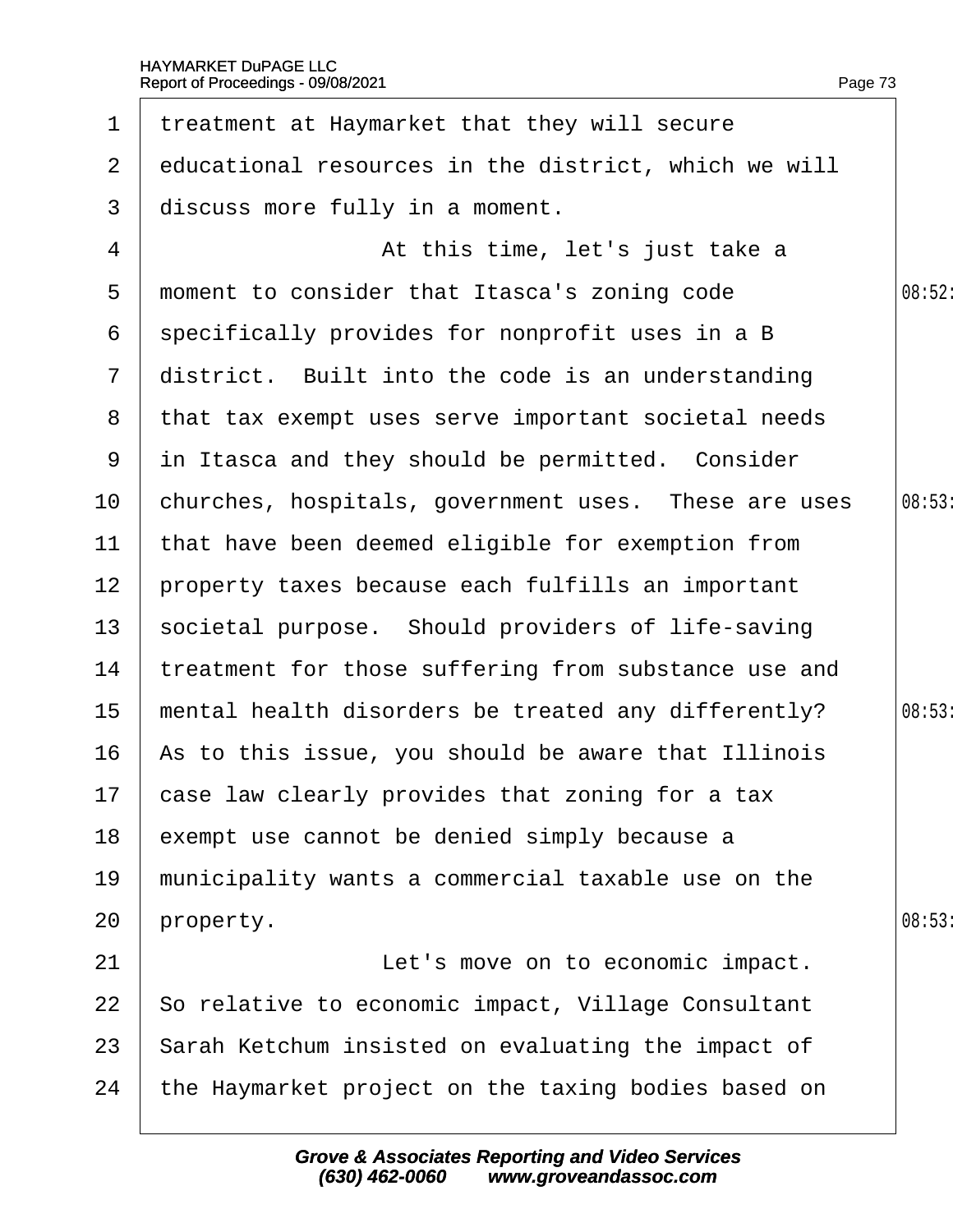$\Gamma$ 

 $\overline{\phantom{a}}$ 

| $\mathbf 1$     | the economic performance of the former Holiday Inn       |        |
|-----------------|----------------------------------------------------------|--------|
|                 | 2 hotel. Her report ignored the fact that Haymarket      |        |
| 3               | bought the property, the Holiday Inn has closed, and     |        |
| 4               | the Holiday Inn is not coming back. Ms. Ketchum's        |        |
| 5               | approach was flawed and inconsistent with the plain      | 08:54: |
| 6               | language of the zoning code, which defines economic      |        |
| 7 <sup>1</sup>  | impact to be a tax impact study detailing the impact     |        |
| 8               | which the planned development will have upon all         |        |
| 9               | taxing bodies.                                           |        |
| 10              | The code doesn't look backward. The                      | 08:54: |
| 11              | code looks forward. The code doesn't contemplate an      |        |
| 12 <sub>2</sub> | evaluation of past versus proposed uses. As              |        |
| 13 <sup>°</sup> | Mr. Gruen stated, looking back and extrapolating from    |        |
| 14              | a specific land use in the past that was not market      |        |
| 15              | responsive nor financially viable and using that as a    | 08:55  |
| 16              | basis to review a completely new and different land      |        |
|                 | 17 use is not a valid, reliable approach to evaluate the |        |
| 18              | impacts of a planned development.                        |        |
| 19              | In this case, looking back at an                         |        |
| 20              | unviable for-profit land use compared to a nonprofit     | 08:55  |
| 21              | use is not what the impact statement requires by its     |        |
| 22              | clear language. It requires the plan commission to       |        |
| 23              | consider the impact of the proposed project on the       |        |
| 24              | taxing bodies going forward. Mr. Gruen examined the      |        |
|                 |                                                          |        |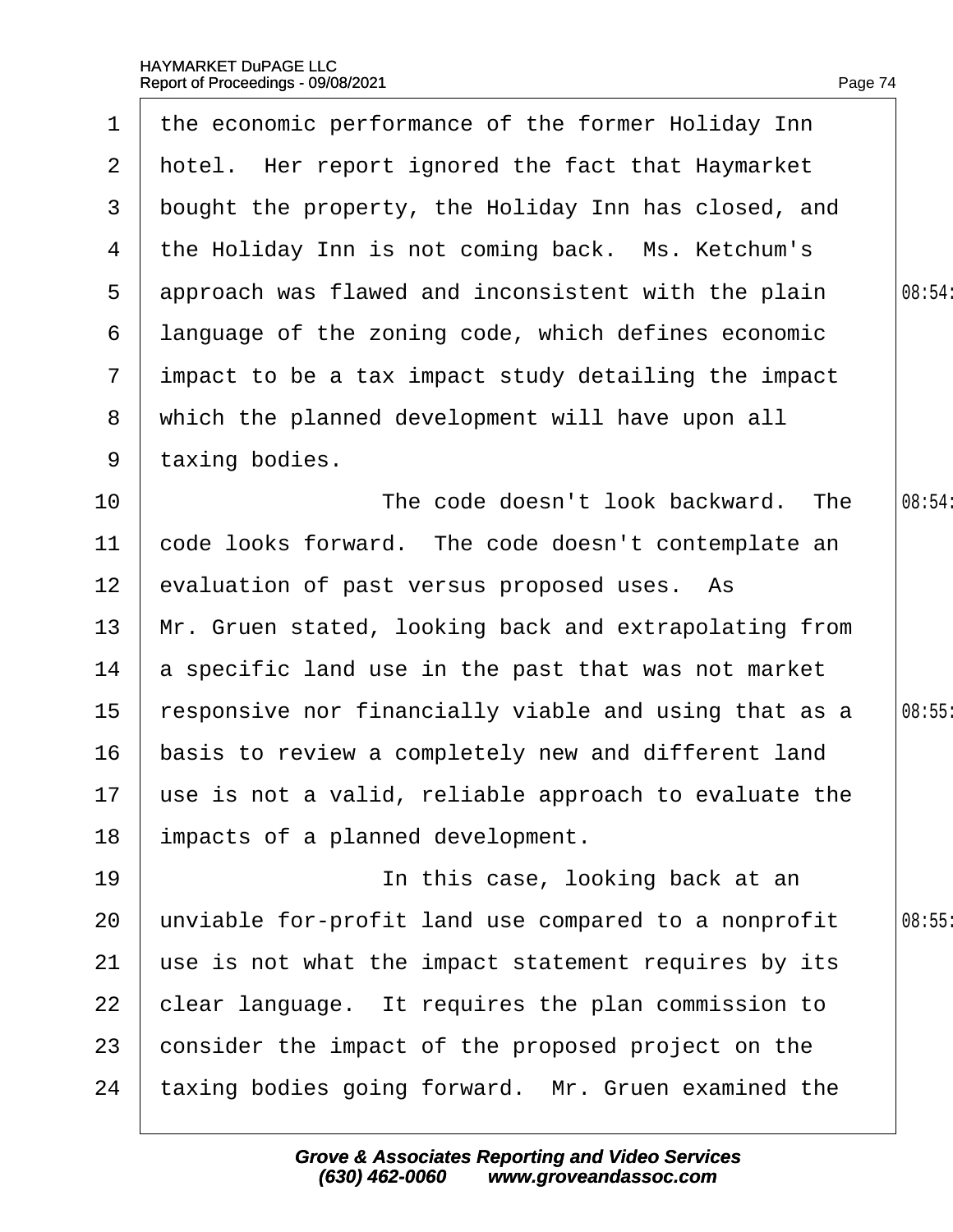| $\mathbf 1$           | economic impact of the proposed Haymarket DuPage on   |        |
|-----------------------|-------------------------------------------------------|--------|
| $\mathbf{2}^{\prime}$ | Itasca and DuPage County. His report determined that  |        |
| 3                     | the ongoing operation of DuPage -- Haymarket DuPage,  |        |
| 4                     | will generate direct impacts of 163 new high-paying   |        |
| 5                     | jobs with benefits with an annual payroll of 9.6      | 08:56  |
| 6                     | million. Indirect impacts will support an estimated   |        |
| $\overline{7}$        | 191 total jobs, both direct and indirect, and 10.6    |        |
| 8                     | million of total annual earnings, both direct and     |        |
| 9                     | indirect. Total annual output impact is estimated to  |        |
| 10                    | be 27.7 million in DuPage County.                     | 08:56  |
| 11                    | In addition, Dr. Lustig testified                     |        |
| 12 <sub>2</sub>       | that Itasca and local vendors will be given           |        |
| 13                    | preferential treatment in contracting and, in fact,   |        |
| 14                    | Haymarket is using Itasca and local vendors today.    |        |
| 15                    | Contrast this with an existing vacant building        | 08:57: |
| 16                    | creating no jobs or value for the Village. Evidence   |        |
|                       | 17 was introduced that the prior hotel use was not    |        |
| 18                    | financially viable. In fact, the hotel had struggled  |        |
| 19                    | for years, generating less and less money for the     |        |
| 20                    | Village. Ms. Ketchum did not disclose to the Plan     | 08:57: |
| 21                    | Commission a key fact; that a review of the hotel tax |        |
| 22                    | receipts showed that operation of a hotel use wasn't  |        |
| 23                    | sustainable on the property. Based on information     |        |
| 24                    | attached to the Ketchum report, hotel tax receipts    |        |
|                       |                                                       |        |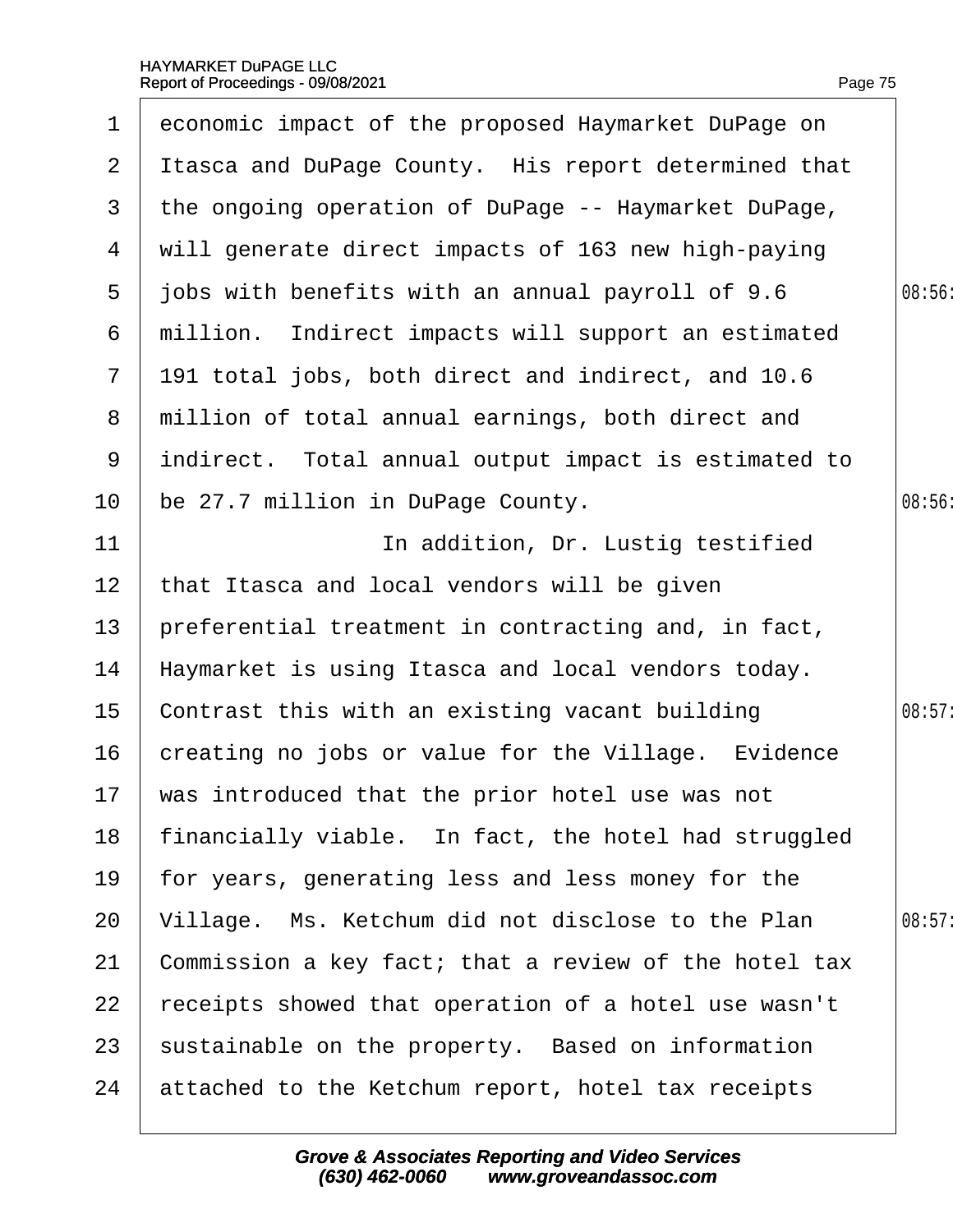| $\mathbf 1$     | dropped by more than 50 percent from 2014 through     |        |
|-----------------|-------------------------------------------------------|--------|
| 2 <sup>1</sup>  | 2018. The hotel hit hard times. At least, in part,    |        |
| 3               | because of a decision made by government officials    |        |
| 4               | years ago to locate I-290 further north, to locate    |        |
| 5               | the interchange further north.                        | 08:58: |
| 6               | When the hotel was built, it had no                   |        |
| $\overline{7}$  | direct access to the highway and it did not have a    |        |
| 8               | lot of competition. This began to adversely effect    |        |
| 9               | the Holiday Inn when the interchange was built north, |        |
| 10              | closer to Hamilton Lakes, and competing hotels were   | 08:58: |
| 11              | built. Expert testimony also identified additional    |        |
| 12 <sub>2</sub> | reasons why the property was not a good location for  |        |
| 13              | a hotel. Given the low traffic volumes on Irving      |        |
| 14              | Park Road and the limited access opportunities        |        |
| 15              | adjacent to the site, all of this made the commercial | 08:58: |
| 16              | viability of the hotel severely limited.              |        |
| 17              | Ms. Ketchum also ignored the                          |        |
| 18              | evidence that on April 26th, 2019, a full year before |        |
| 19              | the property was acquired by Haymarket, a             |        |
| 20              | representative of the owner informed Mayor Pruyn that | 08:58: |
| 21              | growth in the supply of hotels in the market area     |        |
| 22              | exceeded the demand for hotel rooms. The letter       |        |
| 23              | stated that this resulted in a diminishing demand for |        |
| 24              | the hotel. The representative continued, in order     |        |
|                 |                                                       |        |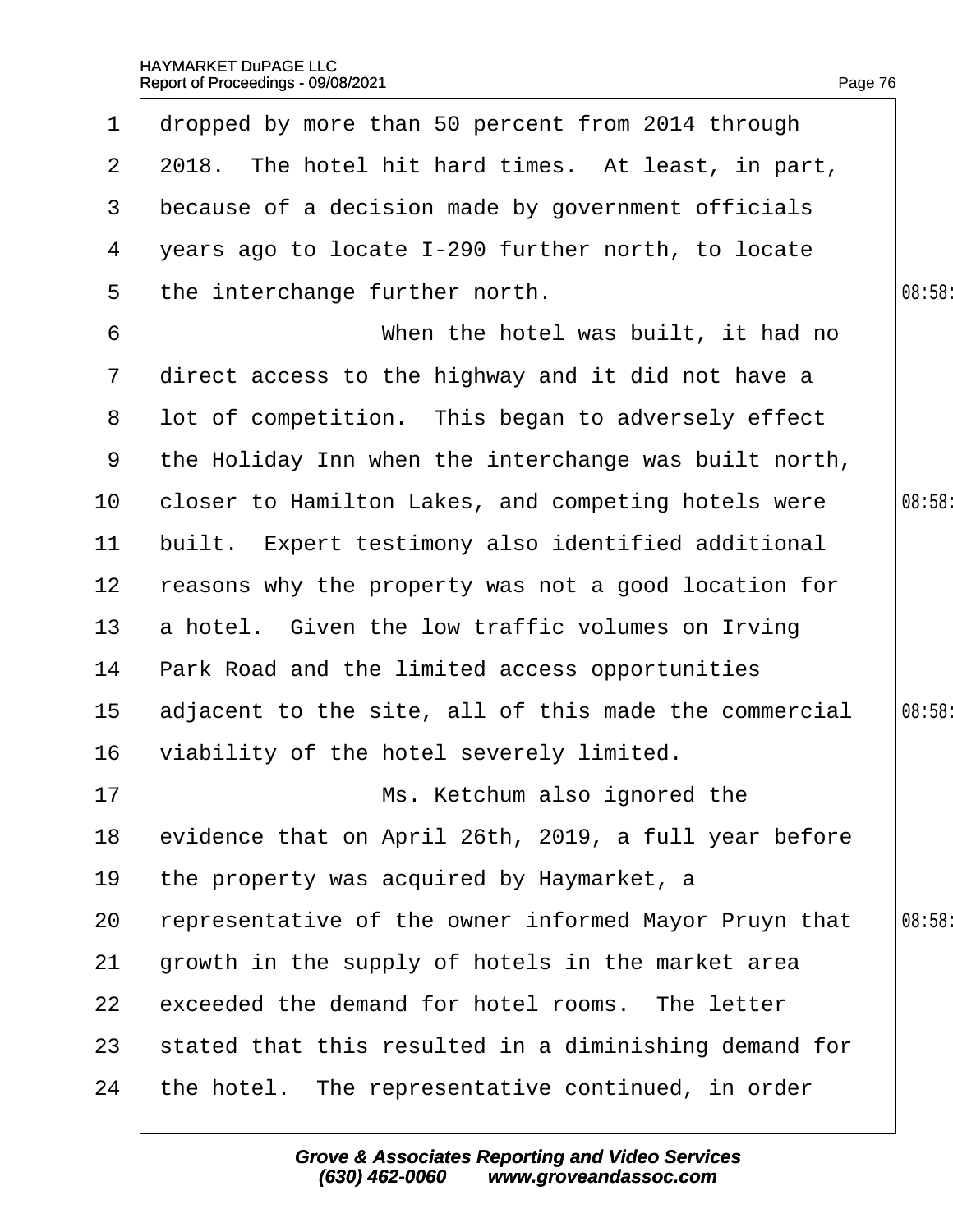|                 | 1 for us to secure a long-term extension of the Holiday |        |
|-----------------|---------------------------------------------------------|--------|
| $\overline{2}$  | Inn license agreement, a significant investment would   |        |
| 3               | be required to retain the Holiday Inn flag and the      |        |
| 4               | ROI is just not there to justify this infusion of       |        |
| $5^{\circ}$     | dapital. In fact, the hotel property was marketed       | 08:59  |
| 6               | for sale for two years and was not able to be sold as   |        |
| $7\overline{ }$ | a hotel use. This is just another indicator that a      |        |
| 8               | hotel is just not the highest and best use of the       |        |
| 9               | property.                                               |        |
| 10              | Relative to hotel use, however,                         | 08:59: |
| 11              | Itasca's going to benefit from the bridge               |        |
| 12 <sub>2</sub> | development, which includes a new Holiday Inn that is   |        |
| 13              | placed in a better location closer to the hotel         |        |
| 14              | market in the Village and closer to Hamilton Lakes.     |        |
| 15              | This Holiday Inn should provide an additional source    | 09:00: |
| 16              | of revenue to offset those that were generated by the   |        |
|                 | 17 prior Holiday Inn on Irving Park Road.               |        |
| 18              | So let's move on to the potential                       |        |
| 19              | economic impact on the taxing bodies themselves by      |        |
| 20              | the demand created by Haymarket. As part of its         | 09:00  |
| 21              | assignment, Haymarket asked Mr. Gruen to prepare a      |        |
| 22              | fiscal impact study of the proposed use. While          |        |
| 23              | Mr. Gruen addressed the project's potential impact on   |        |
| 24              | each individual taxing body, his testimony and report   |        |
|                 |                                                         |        |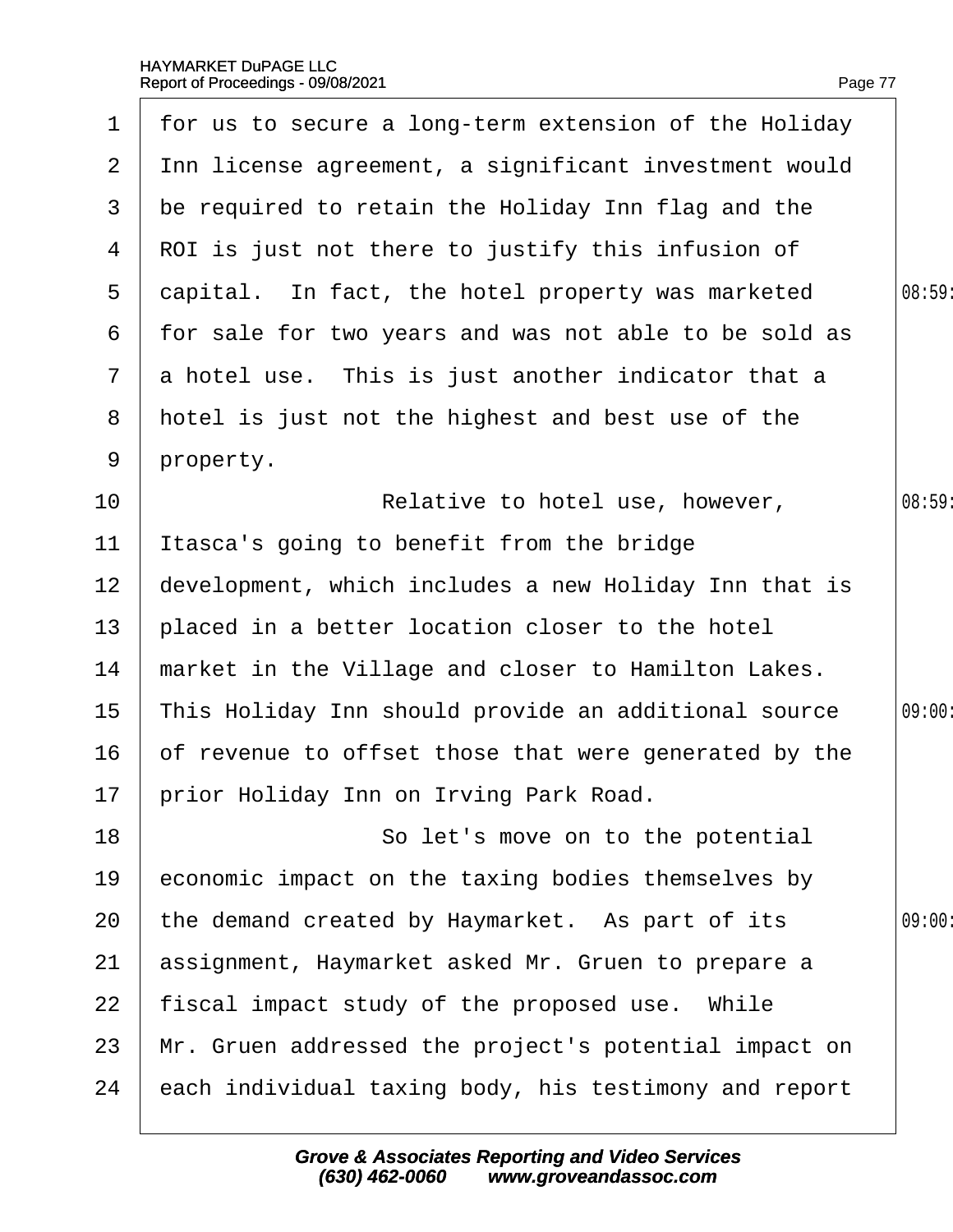| $\mathbf 1$     | focused primarily on the taxing bodies that have         |        |
|-----------------|----------------------------------------------------------|--------|
| $\mathbf{2}$    | argued they would be directly impacted by the project    |        |
| 3               | to estimate the net annual fiscal impact. The            |        |
| 4               | Village's general fund, the Fire Protection District,    |        |
| 5               | and the school district.                                 | 09:01  |
| 6               | With regards to the Village's                            |        |
| $\overline{7}$  | general fund, which funds police and general             |        |
| 8               | administrative costs, Mr. Gruen testified that the       |        |
| 9               | dost of the project would be less than one-tenth to      |        |
| 10              | two-tenths of 1 percent -- that's one-tenth to           | 09:01  |
| $11$            | two-tenths of 1 percent -- of the total Itasca           |        |
| 12 <sub>2</sub> | general fund budget in the year 2018 to 2019. He         |        |
| 13              | concluded that this would have a de minimus impact on    |        |
| 14              | this fund.                                               |        |
| 15              | With regards to the budget for the                       | 09:01  |
| 16              | Fire Protection District, Mr. Gruen looked at two        |        |
|                 | 17 different scenarios both based on the Polaris report. |        |
| 18              | First, he reviewed the original Polaris report, which    |        |
| 19              | studied the 11 comparable sites which Mr. Dominik has    |        |
| 20              | testified is the most likely projection, and he          | 09:02: |
| 21              | determined that the potential cost of the healthcare     |        |
| 22              | facility to Itasca in that case would be                 |        |
| 23              | approximately \$3.36 to \$4.72 per Itasca resident.      |        |
| 24              | Next Mr. Gruen addressed the Polaris addendum. This      |        |
|                 |                                                          |        |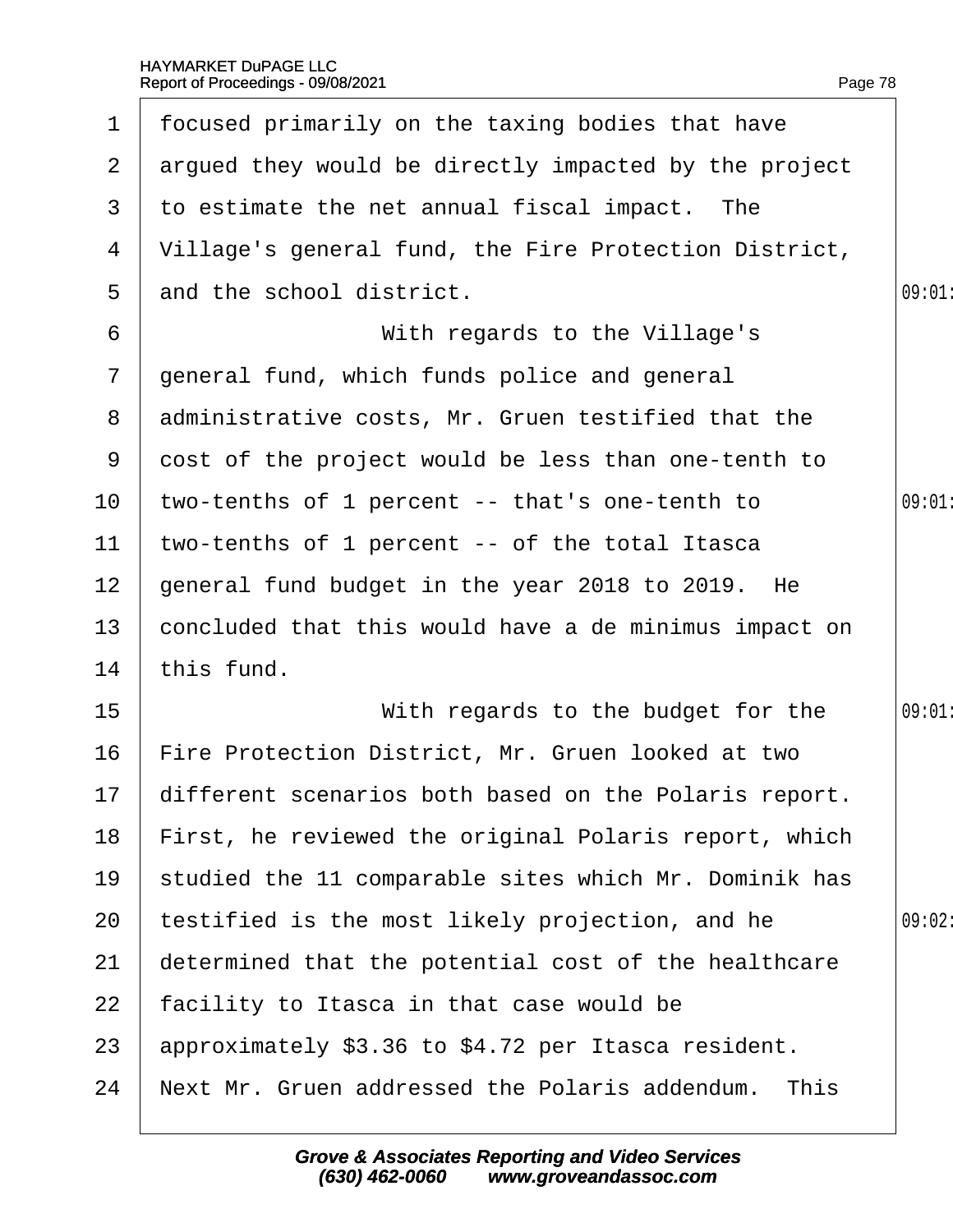| $\mathbf 1$     | analyzed the impact of the 303 ambulance calls that      |        |
|-----------------|----------------------------------------------------------|--------|
| 2 <sup>1</sup>  | were referenced in Haymarket's internal records for      |        |
| 3               | its Chicago facility in 2018. Mr. Gruen estimated        |        |
| 4               | that this higher number of EMS calls plus fire           |        |
| $5^{\circ}$     | service calls would result in an estimated cost to       | 09:02: |
| 6               | Itasca of approximately \$8.47 per resident.             |        |
| $\mathbf{7}$    | Mr. Gruen opined that the higher call volume scenario    |        |
| 8               | would not result in an undue burden.                     |        |
| 9               | It is very important to note that                        |        |
| 10              |                                                          | 09:03  |
|                 | Mr. Gruen took a very conservative approach in his       |        |
| 11              | analysis, because he calculated district revenues        |        |
| 12 <sub>2</sub> | based on collections from 2018, which included           |        |
| 13 <sup>°</sup> | service fees recovered of approximately \$329 a call,    |        |
| 14              | rather than the 2100 BLS/ALS service fee that was        |        |
| 15              | charged at the time. Since preparing the original        | 09:03  |
| 16              | report in late April of this year, the Fire              |        |
|                 | 17 Protection District adopted an ordinance which raised |        |
| 18              | the ALS/BLS service fee per call to \$5,390, which is    |        |
| 19              | more than double.                                        |        |
| 20              | On August 4th of this year, Chief                        | 09:03  |
| 21              | <b>Burke testified that the Fire Protection District</b> |        |
| 22              | approved a fee increase for EMS calls to allow the       |        |
| 23              | district to qualify for federal ground emergency         |        |
| 24              | medical transport monies. Chief Burke testified          |        |
|                 |                                                          |        |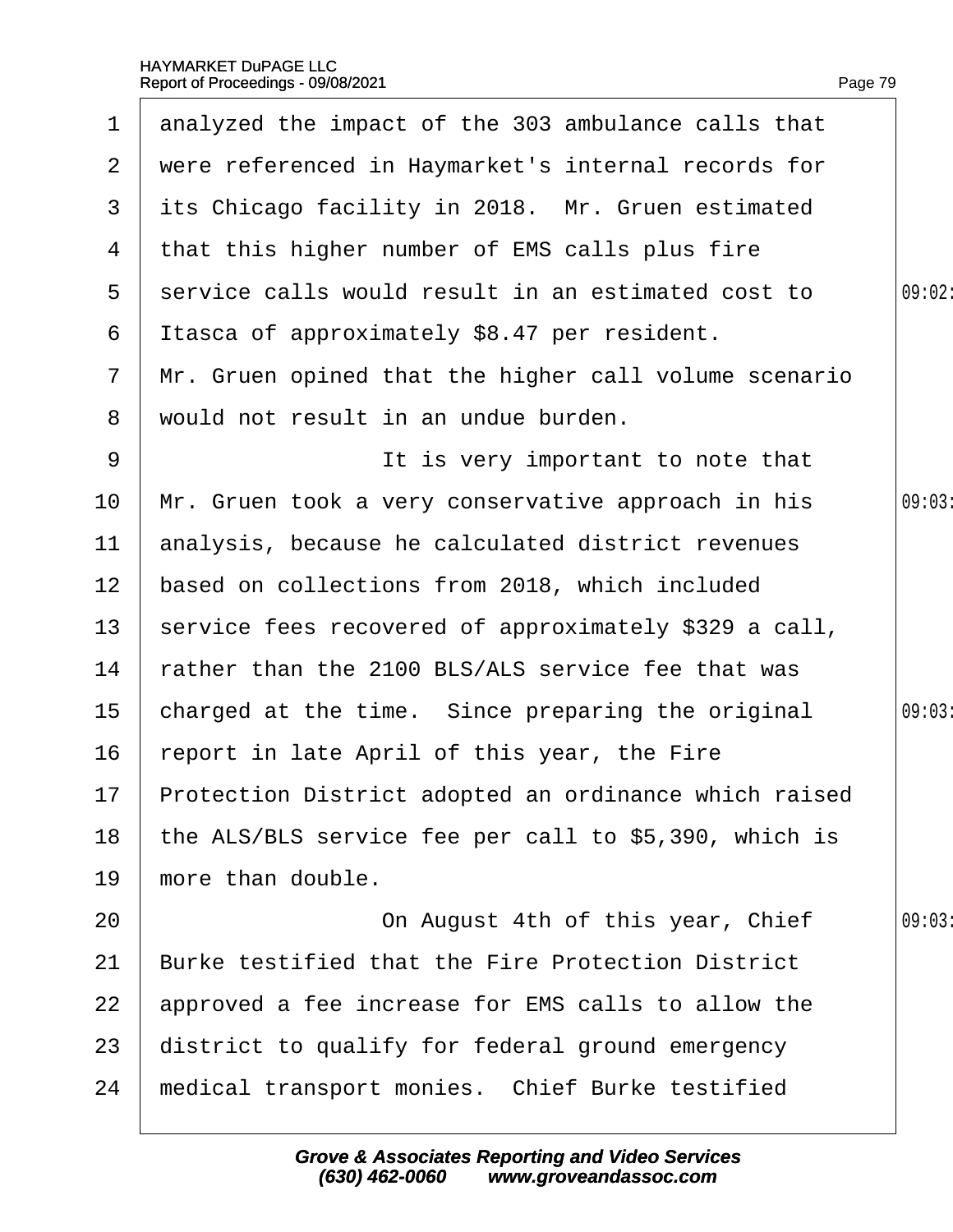|                | 1 that, quote, "in order for you to collect that      |        |
|----------------|-------------------------------------------------------|--------|
| $\mathbf{2}$   | federal money, you have to assign or through          |        |
| 3              | drdinance assign that particular fee structure to all |        |
| 4              | of your ambulance calls. The federal money are        |        |
| 5              | medicaid funds that we typically, over the years,     | 09:04: |
| 6              | didn't get much money for, so these are medicaid      |        |
| $7\phantom{.}$ | funds. Additional funds that we can collect from the  |        |
| 8              | federal government. The second part of your question  |        |
| 9              | was do we keep all of that money or collect all of    |        |
| 10             | that money? No, the state of Illinois takes 50        | 09:04: |
| 11             | percent of what we collect from that federal          |        |
| 12             | program," closed quote.                               |        |
| 13             | As Chief Burke explained in his                       |        |
| 14             | testimony, of these medicaid funds, the state of      |        |
| 15             | Illinois will be entitled to receive one-half of the  | 09:04: |
| 16             | monies, but the remaining 2,695 on each call the      |        |
| 17             | district responds to will still be considerably       |        |
| 18             | higher than the \$329 in fees that was used in        |        |
| 19             | Mr. Gruen's estimate. Given that many of Haymarket's  |        |
| 20             | patients will be eligible for medicaid dollars, the   | 09:05  |
| 21             | higher fee revenue that will be generated by          |        |
| 22             | providing emergency services to Haymarket patients    |        |
| 23             | will help offset any costs generated by Haymarket.    |        |
| 24             | Also when discussing the fiscal                       |        |
|                |                                                       |        |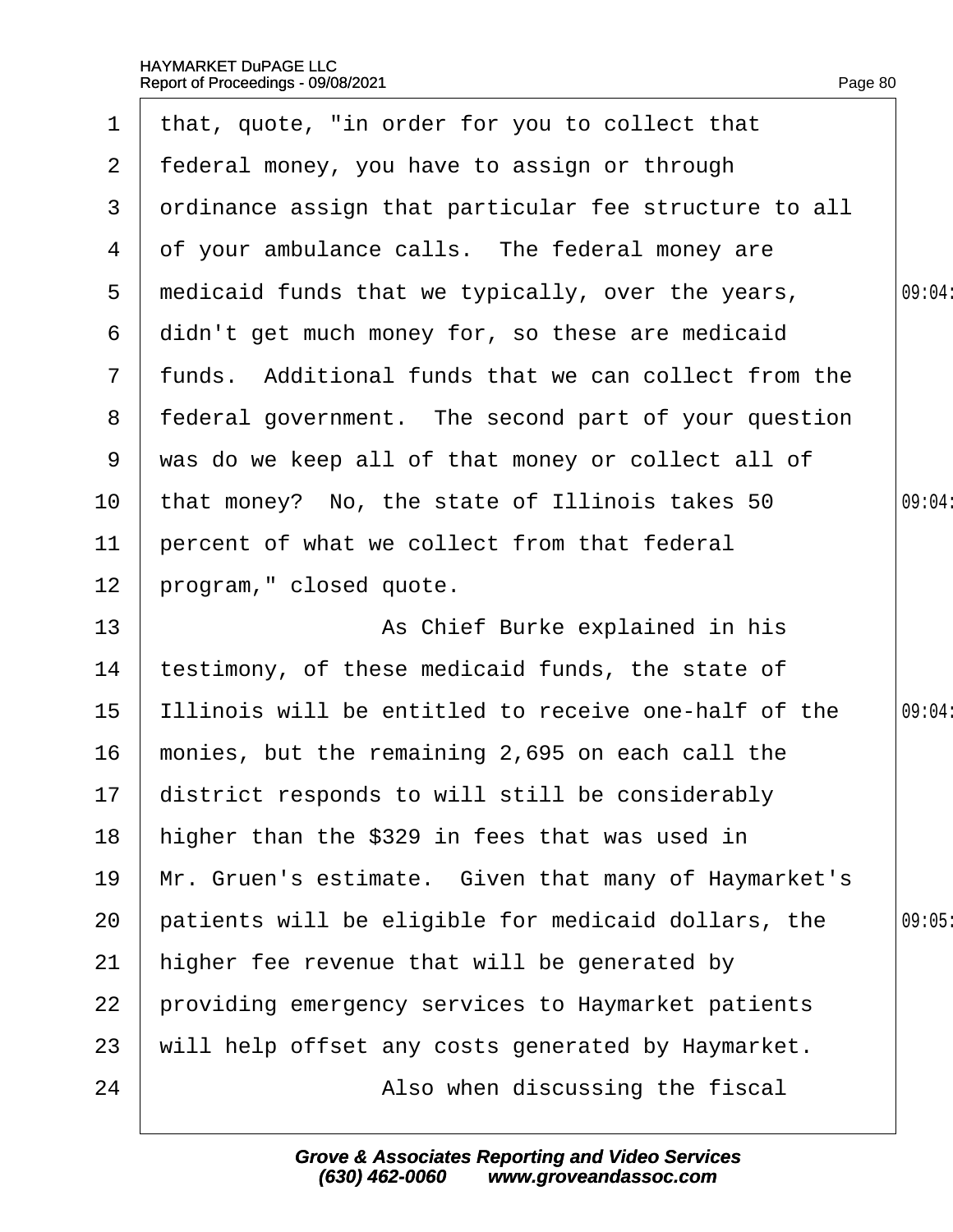| $\mathbf 1$     | impact on the Fire Protection District, the Plan         |       |
|-----------------|----------------------------------------------------------|-------|
| $\overline{2}$  | Commission cannot ignore the testimony of Jim Dominik    |       |
| 3               | and Robert Moeller, who both testified that the Fire     |       |
| 4               | Protection District has sufficient capacity to           |       |
| 5               | respond to Haymarket demands without the need for        | 09:05 |
| 6               | additional resources. Call volume to the Fire            |       |
| $\mathbf{7}$    | Protection District would have to triple before it       |       |
| 8               | would have an impact on capacity.                        |       |
| 9               | With this in mind, there will be no                      |       |
| 10 <sup>°</sup> | heed for the 750,000 cost that was referred to           | 09:06 |
| 11              | tonight and testified to by Chief Burke for the          |       |
| 12 <sub>2</sub> | acquisition of a second ambulance. In addition, the      |       |
| 13              | Plan Commission cannot ignore the fact that Haymarket    |       |
| 14              | has contracted with Elite to meet the majority of EMS    |       |
| 15              | calls emanating from the healthcare facility.            | 09:06 |
| 16              | With regards to economic impact on                       |       |
|                 | 17 the Village's police department, the data produced by |       |
| 18              | the Wood Dale Police Department confirmed the low        |       |
| 19              | call volumes handled by the Itasca Police Department.    |       |
| 20              | Director O'Connor testified as to his department's       | 09:06 |
| 21              | ability to handle his call load with minimal need to     |       |
| 22              | feach out for assistance from neighboring police. He     |       |
| 23              | testified they have the capacity and they don't need     |       |
| 24              | help from their neighbors. In addition to the EMS        |       |
|                 |                                                          |       |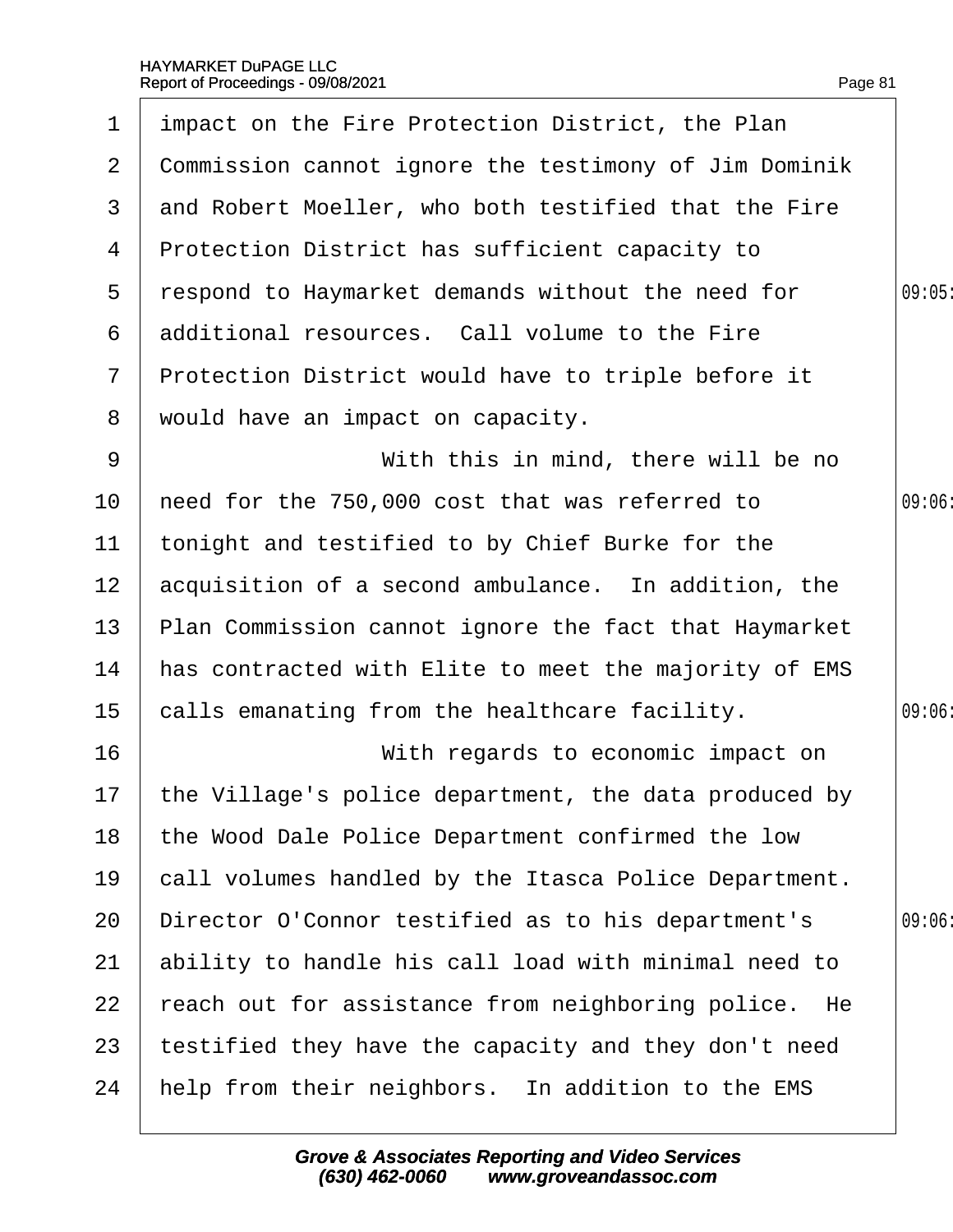| $\mathbf 1$     | data that we just discussed, Mr. Dominik determined   |        |
|-----------------|-------------------------------------------------------|--------|
| $\mathbf{2}$    | that Elite's response to the BLS calls generated by   |        |
| 3               | Haymarket will lessen the number of calls to the Fire |        |
| 4               | Protection District, which will translate to an equal |        |
| 5               | decrease in calls to the police department which      | 09:07: |
| 6               | responds to the scene whenever the Fire Protection    |        |
| $\overline{7}$  | District responds to an EMS call.                     |        |
| 8               | Even with higher call volumes --                      |        |
| 9               | even with the higher call volume assumptions          |        |
| 10              | considered in the Polaris addendum and using the      | 09:07: |
| 11              | higher cost estimates for the Village's general fund, |        |
| 12 <sup>2</sup> | Mr. Gruen estimated that the combined estimated net   |        |
| 13              | impact for both the Village and the Fire Protection   |        |
| 14              | District would equate to \$10.51 per resident. These  |        |
| 15 <sub>1</sub> | facts led Mr. Gruen to conclude there would be no     | 09:07: |
| 16              | adverse fiscal impact posed to the general fund or    |        |
|                 | 17 the Fire Protection District.                      |        |
| 18              | Now I would like to move on to the                    |        |
| 19              | fiscal impact on schools. Ms. Smith argued this       |        |
| 20              | evening that there was no credible evidence presented | 09:08  |
| 21              | by Haymarket relative to impact on the school         |        |
| 22              | district by children of Haymarket patients or         |        |
| 23              | Haymarket patients themselves. In response, we must   |        |
| 24              | point out that the school district provided no        |        |
|                 |                                                       |        |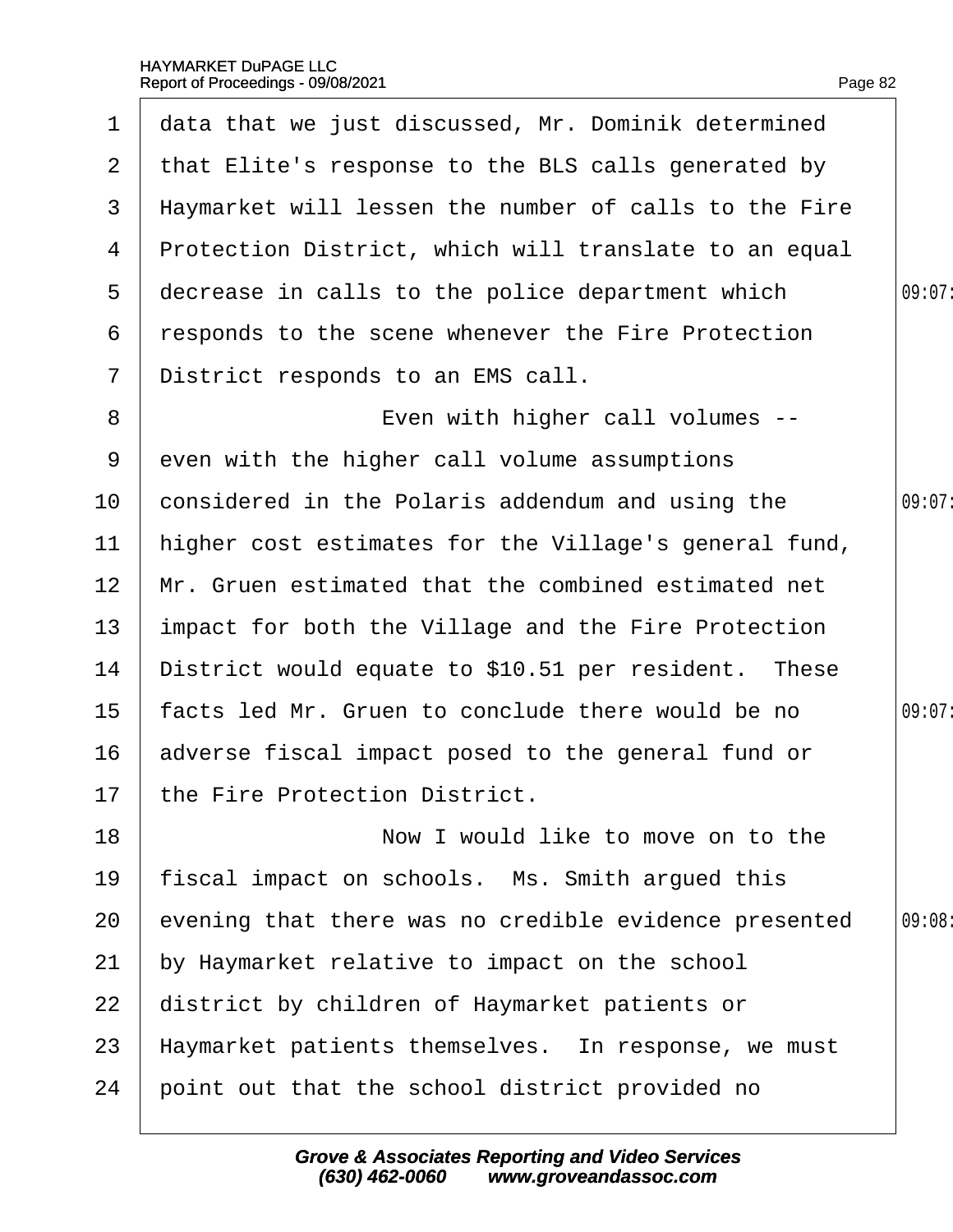|                 | 1 dredible evidence that any student will come to an   |        |
|-----------------|--------------------------------------------------------|--------|
|                 | 2 Itasca school as a result of Haymarket. The school   |        |
| 3               | district's economic impact concerns are twofold,       |        |
|                 | 4 neither of which are accurate nor supported by       |        |
| 5               | evidence.                                              | 09:08: |
| 6               | First, the school district                             |        |
| $7\overline{ }$ | highlights the potential loss in property taxes        |        |
|                 | 8 should Haymarket DuPage secure tax exempt status.    |        |
| 9               | This issue has been previously discussed. The          |        |
| 10 <sub>1</sub> | Haymarket will suffer no loss of property tax          | 09:09  |
| 11              | revenue. Second, the school district's testimony       |        |
| 12 <sub>2</sub> | centered on the possibility that it could be required  |        |
| 13 <sup>°</sup> | to provide educational resources at its own cost to a  |        |
| 14              | Haymarket patient -- to a child of a Haymarket         |        |
| 15 <sub>1</sub> | patient. This testimony was presented even while the   | 09:09  |
| 16              | district did not and actually cannot state with any    |        |
|                 | 17 certainty that even one child of a Haymarket DuPage |        |
| 18              | patient will seek to secure an education in the        |        |
| 19              | district.                                              |        |
| 20              | Haymarket has voluntarily withdrawn                    | 09:09  |
| 21              | from its proposed Itasca facility a mother and child   |        |
| 22              | program. A program which initially prompted school     |        |
| 23              | district concerns predicated on whether early          |        |
| 24              | intervention would be required for any of these        |        |
|                 |                                                        |        |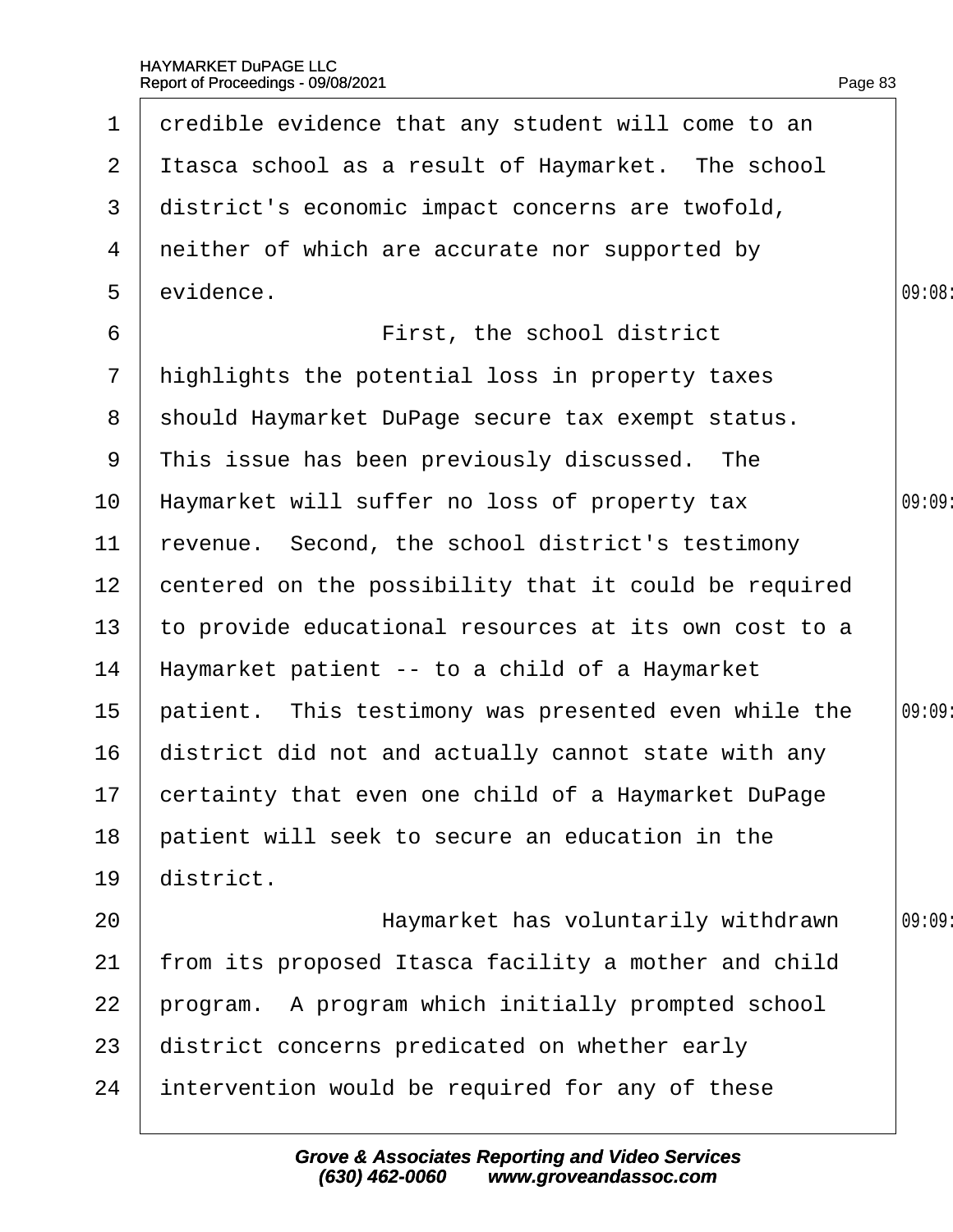| $\mathbf 1$    | children. Haymarket had hoped that this voluntary     |        |
|----------------|-------------------------------------------------------|--------|
| $\overline{2}$ | change in programming would satisfy the district.     |        |
| 3              | Haymarket shouldn't be penalized for making this      |        |
| 4              | offer to remove the program. It was actually an       |        |
| 5              | example of them trying to be a good partner.          | 09:10: |
| 6              | However, even without the mother and child program,   |        |
| $\overline{7}$ | the school district persists in raising the specter   |        |
| 8              | of costs which could be associated with educating a   |        |
| 9              | child whose parent seeks treatment at Haymarket.      |        |
| 10             | In response, here are some facts                      | 09:10: |
| 11             | that Haymarket would like you to keep in mind.        |        |
| 12             | First, the school district has adopted written        |        |
| 13             | policies in keeping with Illinois law relative to its |        |
| 14             | obligation to provide educational resources to        |        |
| 15             | disabled children and those who are homeless. These   | 09:10: |
| 16             | policies do not come with a caveat that an education  |        |
|                | 17 will only be provided to those who can or will pay |        |
| 18             | for the education provided. So why now does the       |        |
| 19             | school district object to Haymarket by tying the      |        |
| 20             | district's legal obligations to children of Haymarket | 09:11  |
| 21             | patients to their potential lack of ability to pay    |        |
| 22             | for those services?                                   |        |
| 23             | Second, the school district has                       |        |
| 24             | stated concerns relative to the economic impact of    |        |
|                |                                                       |        |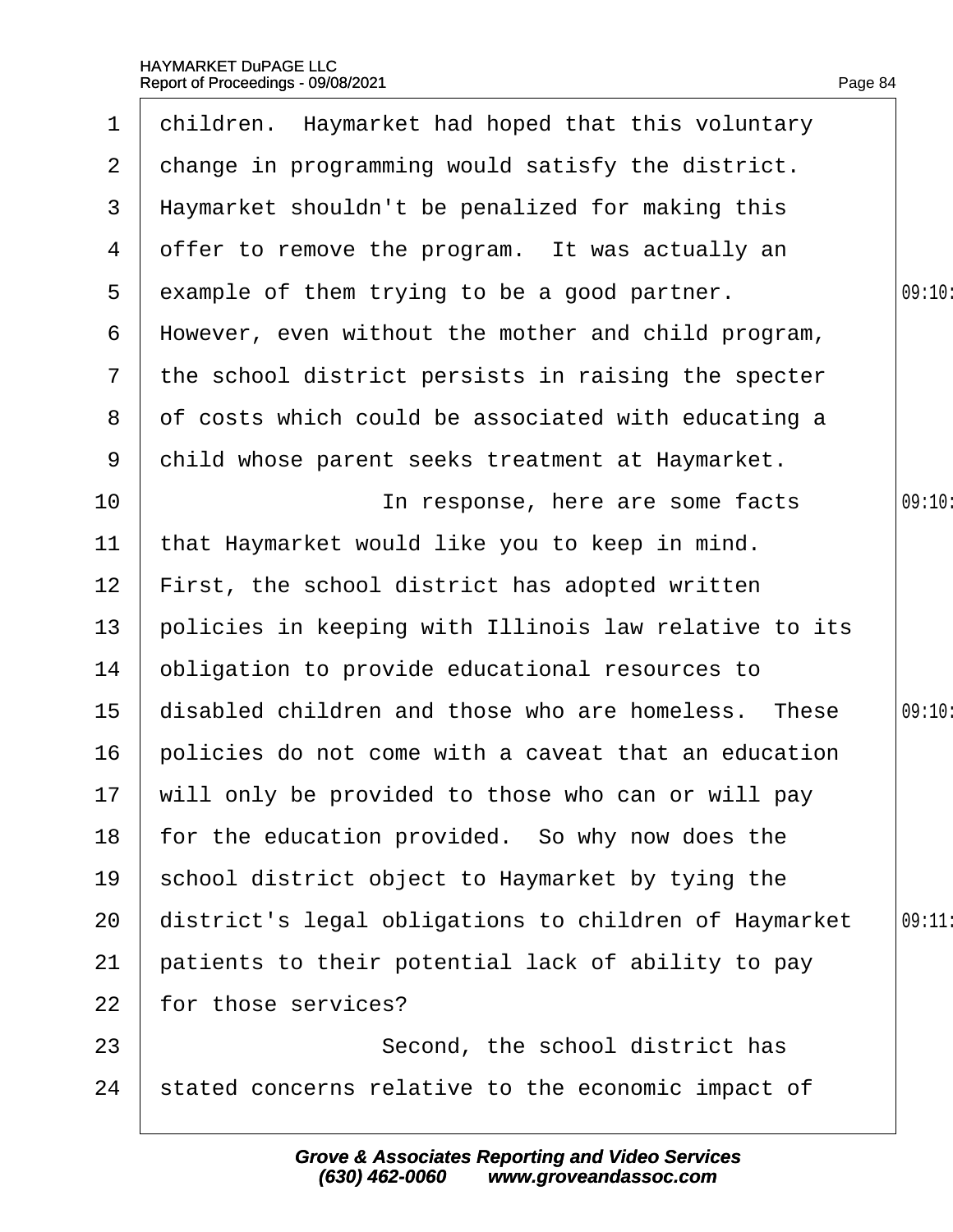| $\mathbf 1$     | being obligated to educate a child deemed homeless       |        |
|-----------------|----------------------------------------------------------|--------|
| 2 <sup>1</sup>  | whose parent is in Haymarket for treatment. We           |        |
| 3               | disagree, respectfully, with Ms. Smith's                 |        |
|                 | 4 interpretation of the Illinois School Code. Under      |        |
| 5               | Illinois law, because children will not be residing      | 09:11: |
| 6               | with parents at Haymarket DuPage, the school district    |        |
| $7\phantom{.}$  | will not be impacted. The Illinois School Code --        |        |
| 8               | and the actual citation is                               |        |
| 9               | $105$ ilcs5/10-230.12(b)(a)(1) states the residence of a |        |
| 10              | person who has legal custody of the pupil is deemed      | 09:12: |
| 11              | to be the residence of the pupil. Legal custody, for     |        |
| 12 <sub>2</sub> | purposes of the school code, is defined as follows.      |        |
| 13              | It's either custody exercised by a natural or            |        |
| 14              | adoptive parent with whom the pupil resides or           |        |
| 15 <sub>1</sub> | custody exercised by an adult who demonstrates that,     | 09:12: |
| 16              | in fact, he or she has assumed and exercises legal       |        |
|                 | 17 responsibility for the pupil and provides the pupil   |        |
| 18              | with a regular, fixed nighttime abode for purposes       |        |
| 19              | other than to have access to the educational programs    |        |
| 20              | of the district. A parent or other person who is not     | 09:13  |
| 21              | residing with a child does not have legal custody for    |        |
| 22              | the purposes of the school code.                         |        |
| 23              | From this, it should be fairly clear                     |        |
| 24              | that Haymarket DuPage and the children of its            |        |
|                 |                                                          |        |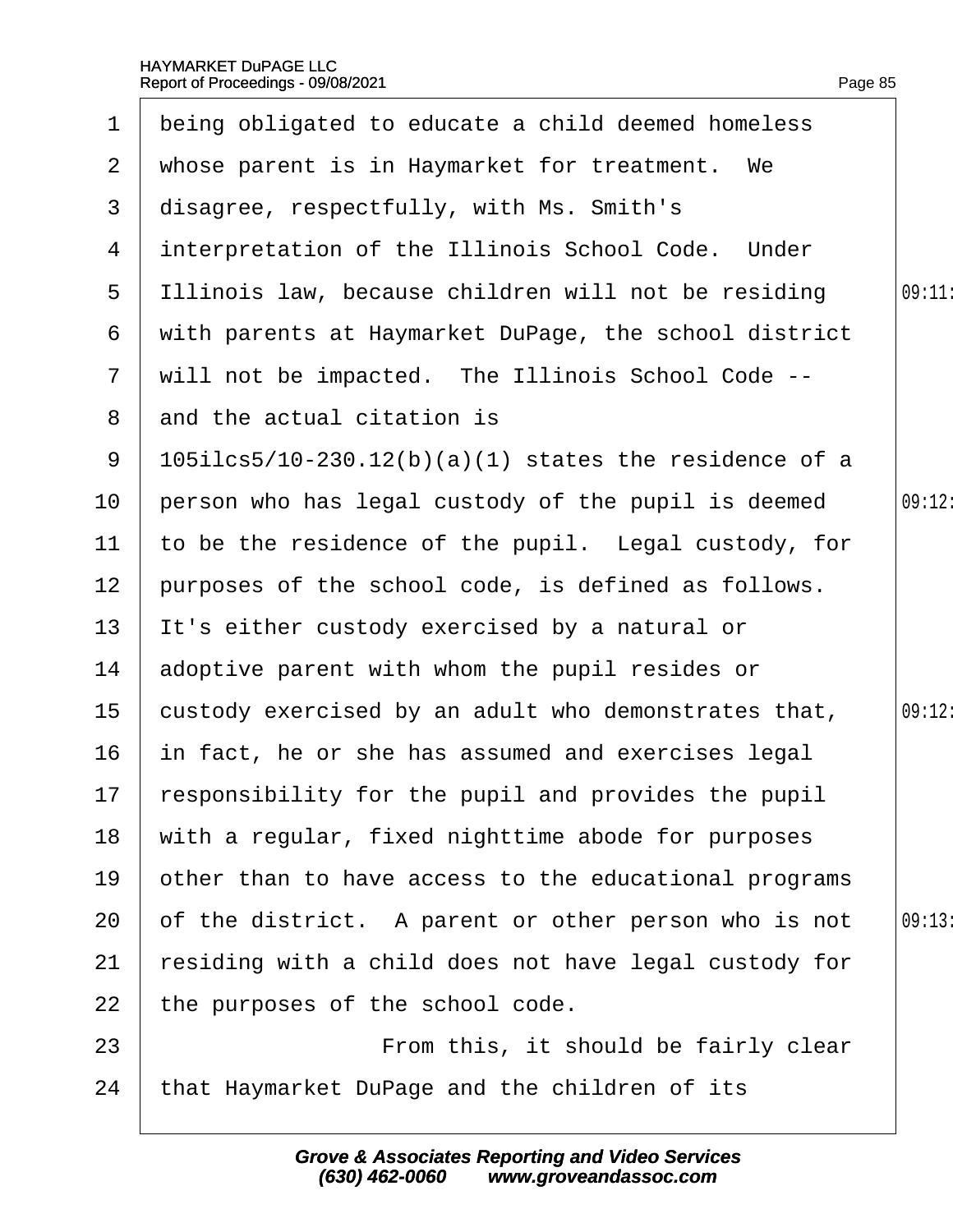| $\mathbf 1$     | patients will not create a negative economic impact   |        |
|-----------------|-------------------------------------------------------|--------|
| $\overline{2}$  | on the school district. Moreover, in the event        |        |
| 3               | School District 10 is required to provide educational |        |
| 4               | resources to a disabled or a homeless child, there is |        |
| 5               | state and federal funding available for assistance.   | 09:13: |
| 6               | School District 10 also made the                      |        |
| $\overline{7}$  | pitch for supposed economic impact on the high school |        |
| 8               | district should a patient at Haymarket be between the |        |
| 9               | ages of 18 and 22 and have an IEP. This assertion is  |        |
| 10              | particularly confounding to Haymarket. As Dr. Lustig  | 09:13  |
| 11              | testified, when patient's come to Haymarket, first    |        |
| 12 <sub>2</sub> | and foremost they are seeking help to simply stay     |        |
| 13              | alive, not to secure an education in keeping with an  |        |
| 14              | IEP.                                                  |        |
| 15              | So now I would like to end this                       | 09:14: |
| 16              | section and discuss the general economic impact.      |        |
|                 | 17 This is a point that has been addressed by several |        |
| 18              | people who have direct experience with substance use  |        |
| 19              | disorders, including Lisa Deanna Brennan, who grew up |        |
| 20              | less than a mile from here in Elk Grove Village and   | 09:14: |
| 21              | eloquently shared with us her experience as a child   |        |
| 22              | of parents who could not access treatment and         |        |
| 23              | eventually died of overdoses. I was amazed by her     |        |
| 24              | grace when she discussed the kindness of her teachers |        |
|                 |                                                       |        |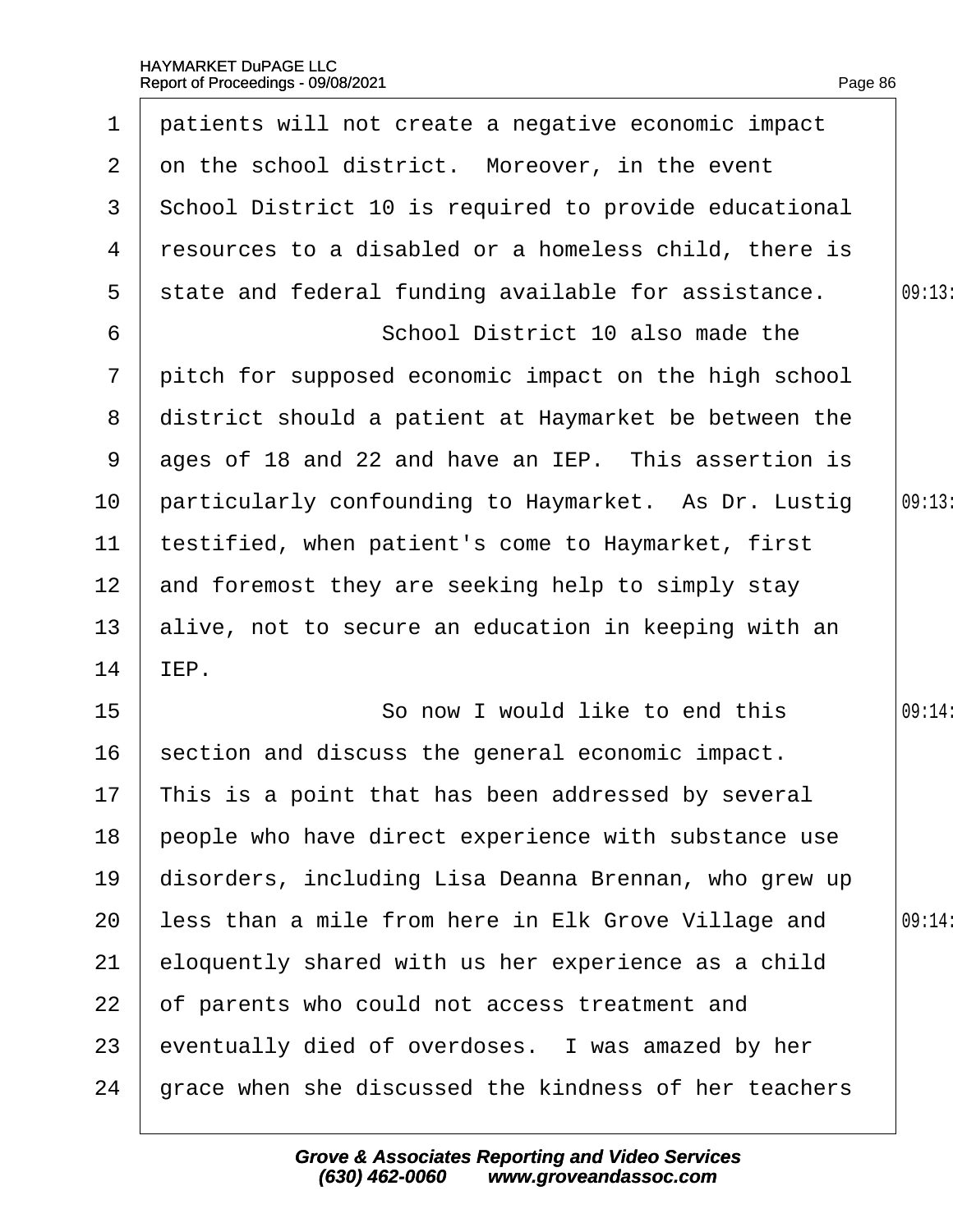|                       | 1 and the generosity of government programs which      |       |
|-----------------------|--------------------------------------------------------|-------|
| $\mathbf{2}^{\prime}$ | eventually allowed her and her sister to lead happy,   |       |
| 3                     | successful lives. She discussed the societal cost      |       |
| 4                     | arising from substance abuse that the general public   |       |
|                       | 5 Has to bear. She testified, quote, "it sounds like a | 09:15 |
| 6                     | lot of you are worried about the resources that go     |       |
| $7\phantom{.}$        | into Haymarket, but I promise you you are already      |       |
| 8                     | paying those bills. My mother was arrested for drugs   |       |
| 9                     | and incarcerated for six months when my sister and I   |       |
| 10                    | were only seven years old. That's when we received     | 09:15 |
| 11                    | what was then called welfare. We never had our own     |       |
| 12 <sub>2</sub>       | home. We had no health insurance so we went to the     |       |
| 13                    | emergency room for treatment, which raised the         |       |
| 14                    | medical bills for us all.                              |       |
| 15                    | "My sister and I attended seven                        | 09:15 |
| 16                    | different schools before we graduated. Teachers        |       |
|                       | 17 parented us and the school paid for our lunches,    |       |
| 18                    | extracurricular activities, and field trips.           |       |
| 19                    | Emergencies happened. We called ambulances that we     |       |
| 20                    | could not pay for. We couldn't pay our utility         | 09:16 |
| 21                    | bills. We went to college. We got Pell grants and      |       |
| 22                    | scholarships. Those are all community and taxpayer     |       |
| 23                    | resources that we all pay for when we can't eradicate  |       |
| 24                    | drug substance use disorder in our communities. We     |       |
|                       |                                                        |       |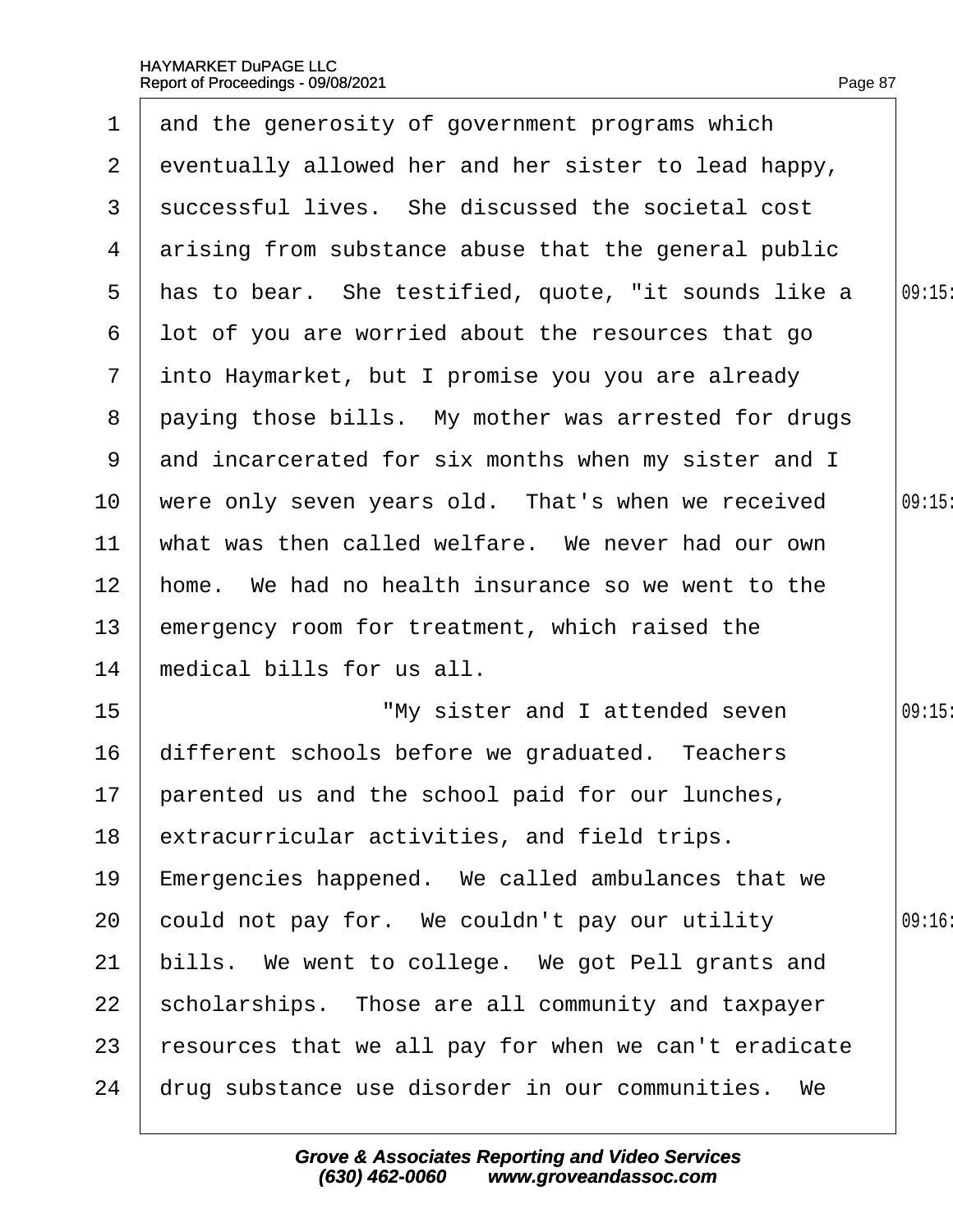| $\mathbf 1$  | are all paying those bills right now. Effective     |        |
|--------------|-----------------------------------------------------|--------|
| $\mathbf{2}$ | treatment, such as provided by Haymarket, can help  |        |
| 3            | eliminate these societal costs."                    |        |
| 4            | This powerful testimony says it all.                |        |
| $5^{\circ}$  | Residents of Itasca, the county, and the state of   | 09:16  |
| 6            | Illinois are already paying a high cost associated  |        |
| $\mathbf{7}$ | with those suffering from substance use disorder.   |        |
| 8            | Treatment, as we have heard over and over again, is |        |
| 9            | the key to solving the problems, even financial     |        |
| 10           | problems, associated with those suffering from      | 09:16  |
| 11           | substance use disorder.                             |        |
| 12           | Mr. Chairman, it's very hard to talk                |        |
| 13           | with this mask. Could I take another five-minute    |        |
| 14           | break? It gets harder as time goes on.              |        |
| 15           | CHAIRMAN DALY: Yeah, that's fine.                   | 09:17: |
| 16           | MS. O'KEEFE: Okay. Thank you.                       |        |
| 17           | CHAIRMAN DALY: Why don't we reconvene at            |        |
| 18           | 9:22.                                               |        |
| 19           | MS. O'KEEFE: Thank you, sir.                        |        |
| 20           | (Recess taken.)                                     | 09:17: |
| 21           | <b>CHAIRMAN DALY: Please continue.</b>              |        |
| 22           | MS. O'KEEFE: Now I would like to move on to         |        |
| 23           | the last section of this testimony. And it deals    |        |
| 24           | with the special use standards that have to be met. |        |
|              |                                                     |        |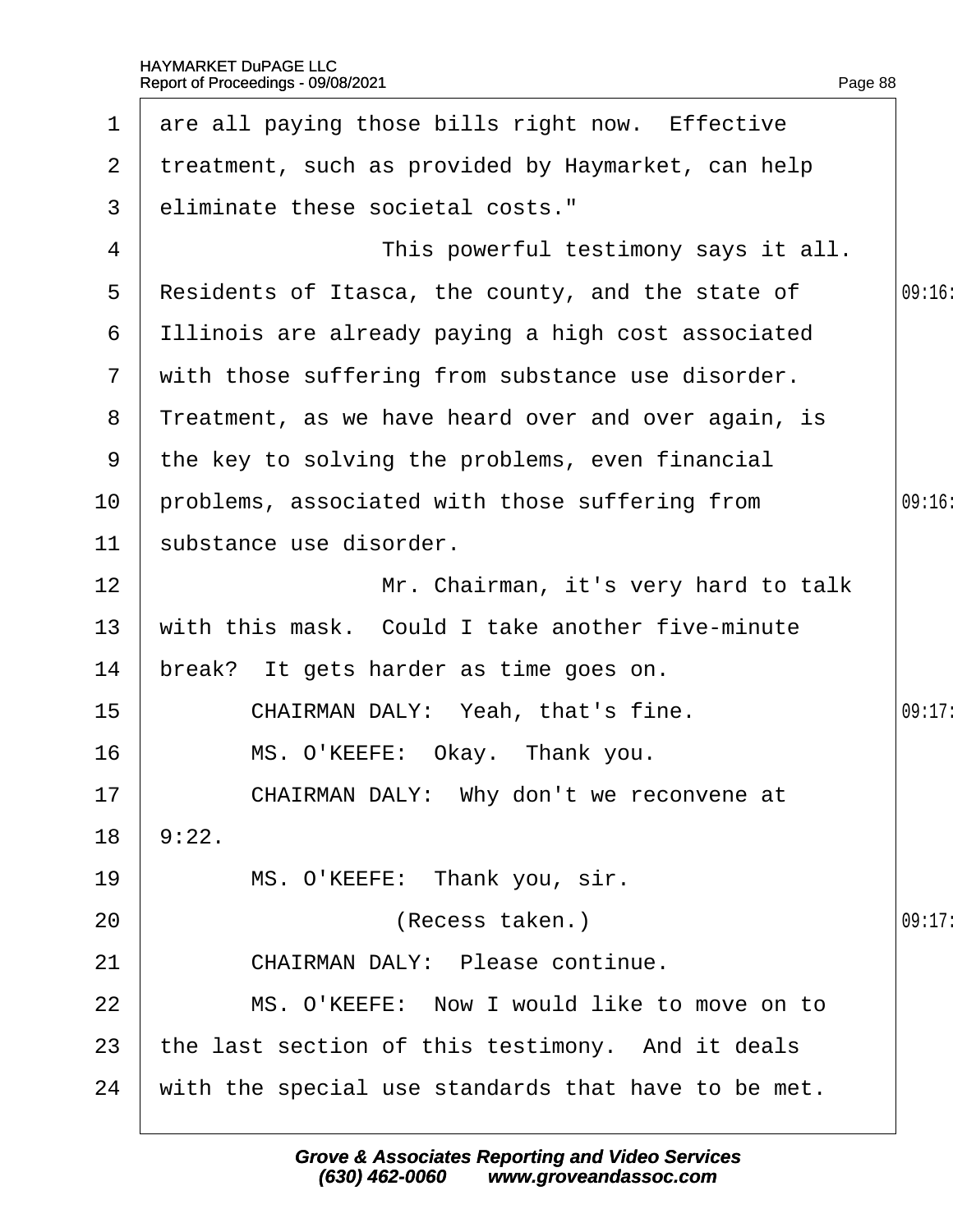| $\mathbf 1$     | There are three. The first is that the special use    |        |
|-----------------|-------------------------------------------------------|--------|
| $\overline{2}$  | has to be deemed necessary for the public location at |        |
| 3               | that convenience. Second, it has to be so             |        |
| 4               | designated, located, and proposed to be operated such |        |
| 5               | that the public health, safety, and welfare will be   | 09:22: |
| 6               | protected. And the third is that it will not cause    |        |
| $7\phantom{.}$  | substantial injury to the value of property in the    |        |
| 8               | neighborhood and basically has to conform with the    |        |
| 9               | underlying zoning.                                    |        |
| 10              | So this section is going to focus on                  | 09:22  |
| 11              | each standard, but I'm also going to take the liberty |        |
| 12 <sub>2</sub> | of tying it to the findings that the Plan Commission  |        |
| 13              | will be required to make when it makes a              |        |
| 14              | recommendation in this case. We'll start with the     |        |
| 15              | first standard, which is the proposed use is deemed   | 09:22: |
| 16              | hecessary for the public convenience at this          |        |
|                 | 17 location, and there are two findings that the Plan |        |
| 18              | Commission will have to make.                         |        |
| 19              | The first is that the approval of                     |        |
| 20              | the special use is in the public interest and is not  | 09:22  |
| 21              | solely for the interest of the applicant, and,        |        |
| 22              | secondly, the proposed use at that particular         |        |
| 23              | location requested is necessary or desirable to       |        |
| 24              | provide a service or a facility which is in the       |        |
|                 |                                                       |        |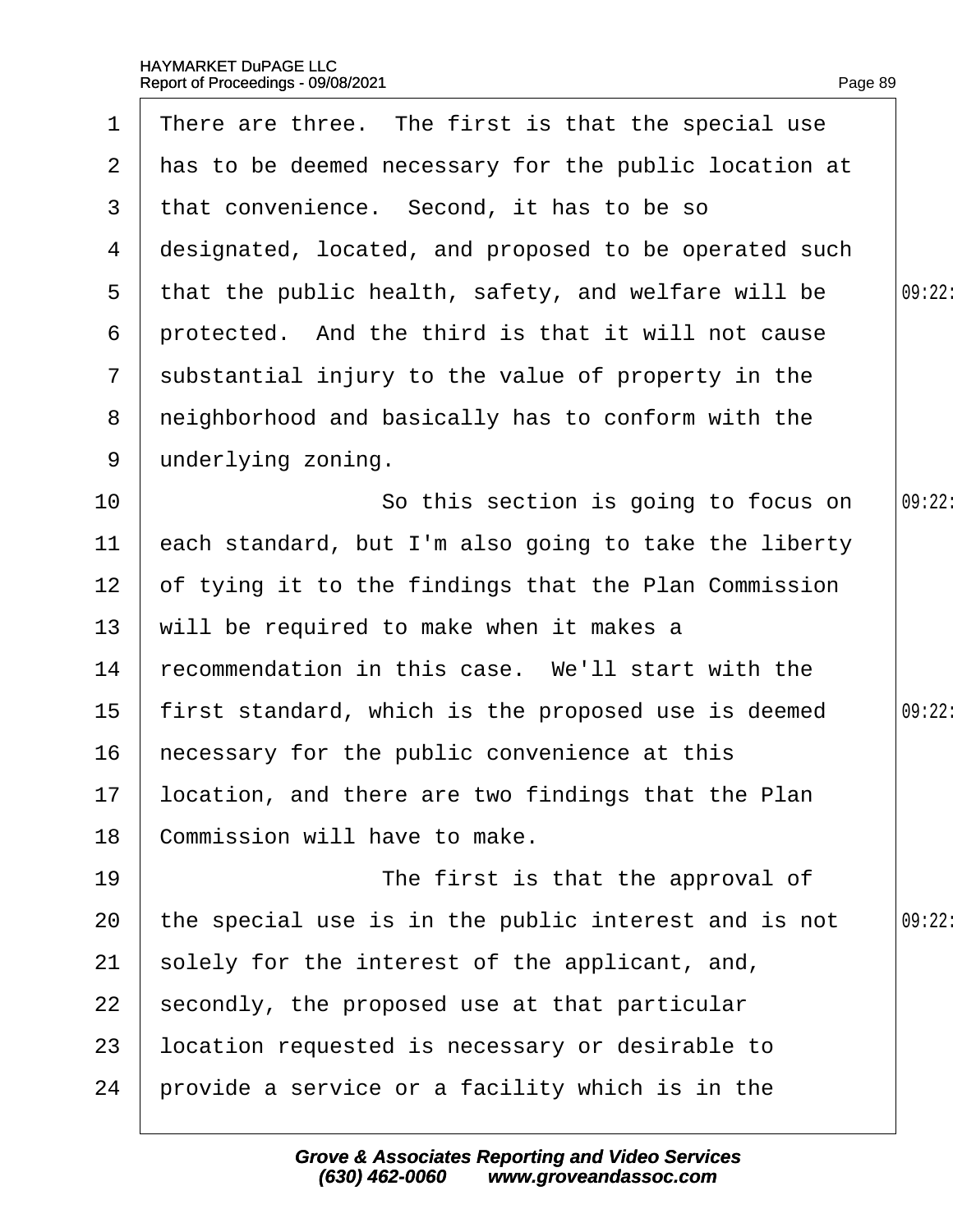| 1              | interest of public convenience and will contribute to |        |
|----------------|-------------------------------------------------------|--------|
| $\overline{2}$ | the general welfare of the neighborhood or community. |        |
| 3              | The staff report dated September                      |        |
| 4              | 2019 stated that Haymarket had not adequately         |        |
| 5              | demonstrated the need for the proposed facility at    | 09:23  |
| 6              | the subject site. Haymarket has introduced            |        |
| $\mathcal{I}$  | significant evidence to demonstrate that the opioid   |        |
| 8              | epidemic is everywhere. Not a state, county, or town  |        |
| 9              | in the U.S. has escaped the ravages of this epidemic. |        |
| 10             | In 2020, in DuPage County there were a record 112     | 09:23  |
| 11             | deaths due to overdoses with 193 saves provided by    |        |
| 12             | the county's Narcan program.                          |        |
| 13             | Through its treatment of suburban                     |        |
| 14             | patients at its Chicago facility, Haymarket became    |        |
| 15             | aware of a lack of treatment options in DuPage and    | 09:24: |
| 16             | the collar counties. Haymarket's Itasca facility      |        |
|                | 17 seeks to bridge the gap and offer the continuum of |        |
| 18             | care that is desperately needed while continuing to   |        |
| 19             | conduct its current operation at its Chicago          |        |
| 20             | location. Despite public rumor to the contrary, if    | 09:24: |
| 21             | this project is approved, Haymarket intends to        |        |
| 22             | continue to operate its Chicago facility and patients |        |
| 23             | in the Chicago facility will not be transferred to    |        |
| 24             | Itasca, which is approximately a 50-mile roundtrip.   |        |
|                |                                                       |        |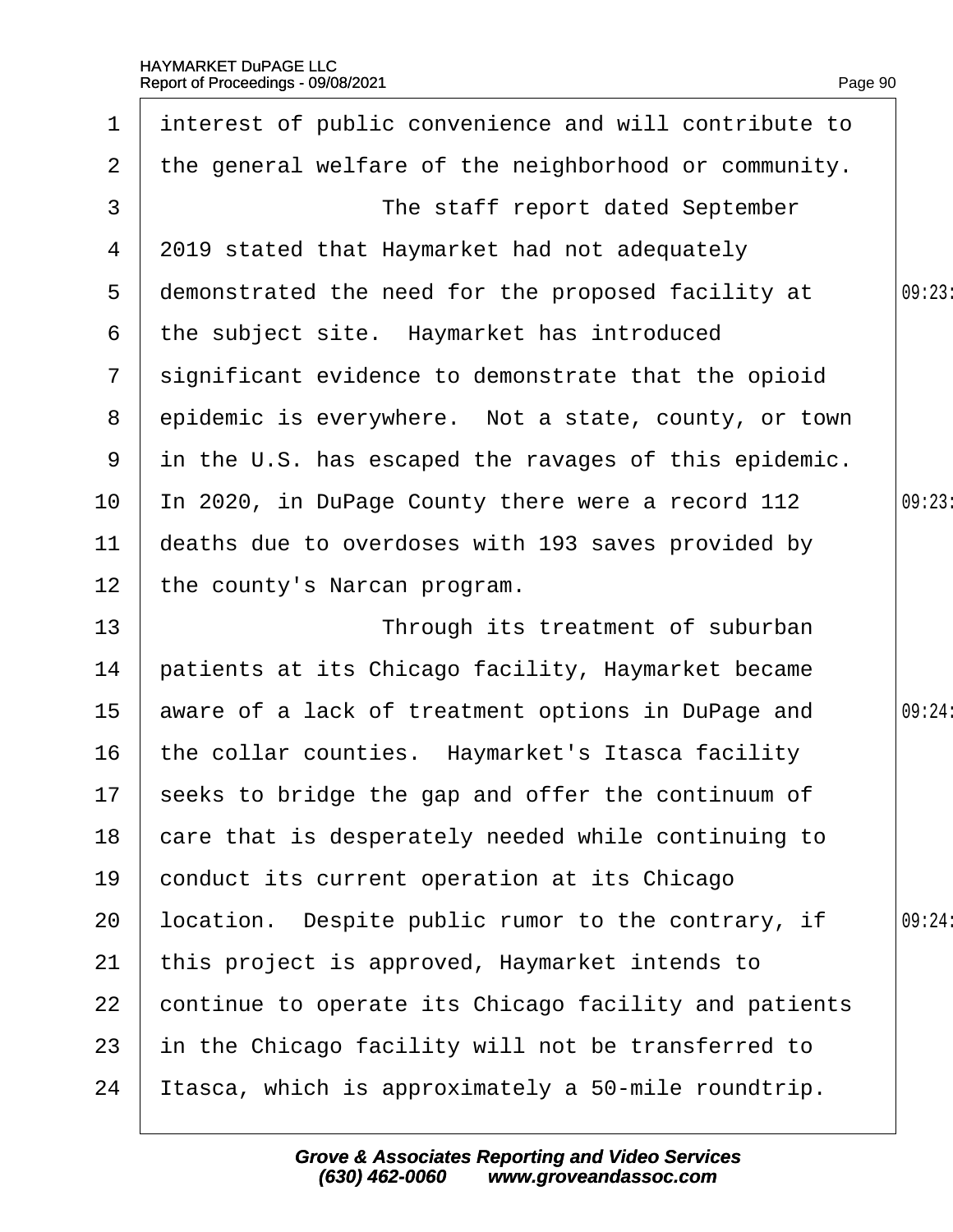|                 | Report of Proceedings - 09/08/2021                   | Page 91 |
|-----------------|------------------------------------------------------|---------|
| $\mathbf 1$     | Unrebutted evidence establishes a                    |         |
| $\overline{2}$  | lack of treatment beds in the DuPage and the collar  |         |
| 3               | dounties. The DuPage Health Coalition reported that  |         |
| 4               | in 2018 57,000 residents in DuPage went without the  |         |
| 5               | recovery services they needed, and the DuPage County | 09:24:  |
| 6               | Board of Health issued a resolution supporting the   |         |
| $7\overline{ }$ | reed for increased access to substance use disorder  |         |
| 8               | treatment in DuPage County.                          |         |
| 9               | The Village staff report attempts to                 |         |
| 10              | hegate the need for the healthcare facility, stating | 09:25   |
| 11              | that there were 40 treatment facilities located      |         |
| 12 <sub>2</sub> | within 10 miles of Itasca. Haymarket's team reviewed |         |
| 13              | every facility referenced in the staff report and    |         |
| 14              | provided evidence that the facilities highlighted by |         |
| 15              | the Village staff are primarily DUI counseling and   | 09:25   |
| 16              | putpatient clinics. They are not the residential     |         |
| 17              | treatment and recovery home beds so desperately      |         |
| 18              | heeded in the western suburbs.                       |         |
| 19              | As reported by the Kisiel                            |         |
| 20              | evaluation, based on the national survey on drug use | 09:25   |
| 21              | and health and an inventory of state licensed        |         |
| 22              | facilities located within 10 miles of the Haymarket  |         |
| 23              | property, there are only 179 residential treatment   |         |
| 24              | beds and eight recovery home beds available. The     |         |
|                 |                                                      |         |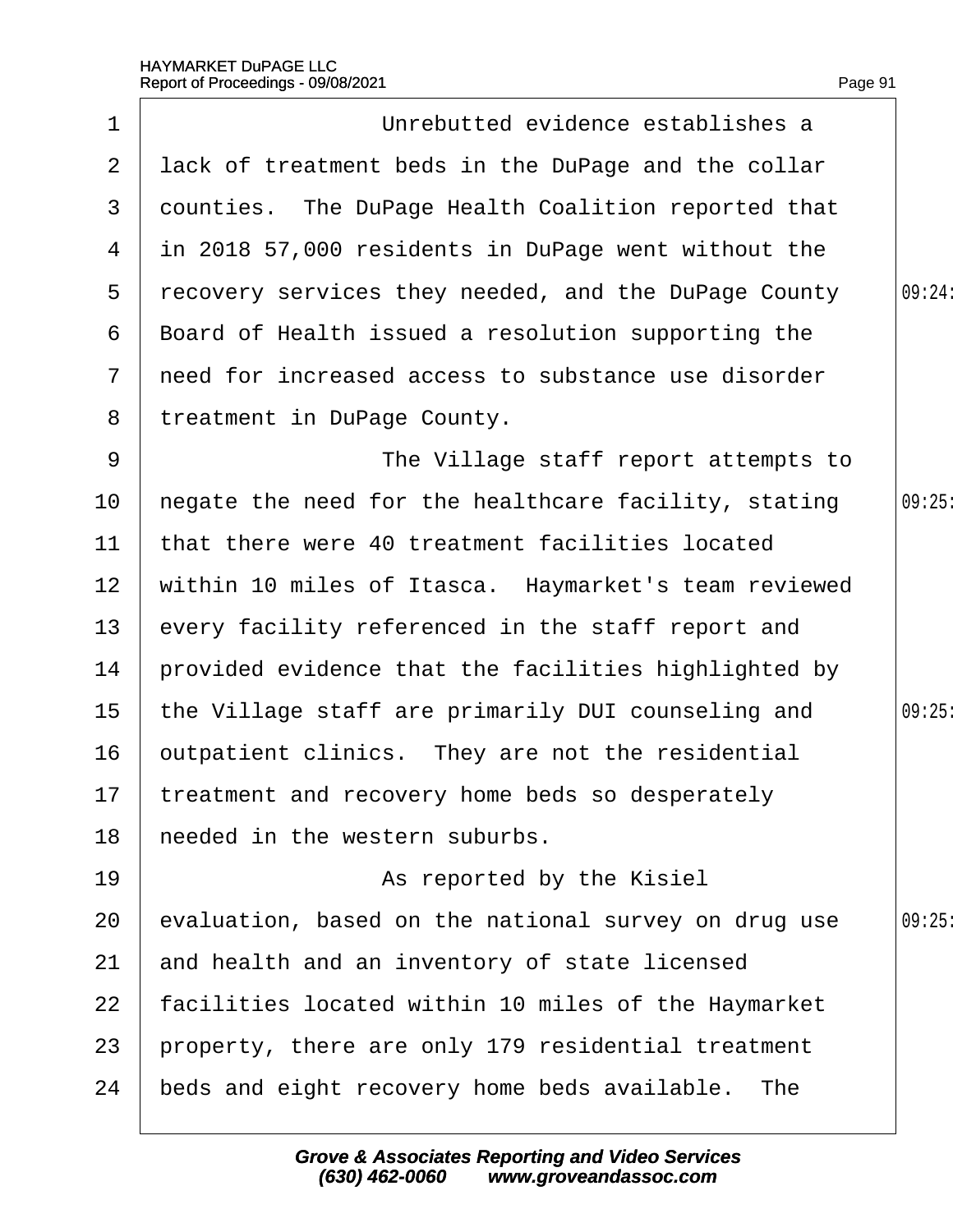| 1              | data indicates there's a shortage of 433 treatment      |        |
|----------------|---------------------------------------------------------|--------|
| $\mathbf{2}$   | beds and over 1800 recovery home beds within 10 miles   |        |
| 3              | of Itasca. This is a need that Haymarket will seek      |        |
| 4              | to address.                                             |        |
| 5              | Evidence has also been introduced                       | 09:26  |
| 6              | that there's a serious need for services for            |        |
| $7\phantom{.}$ | residents whose personal or family resources have       |        |
| 8              | been exhausted. The public comments have indicated      |        |
|                | 9 How expensive treatment can be and that cost can be a |        |
| 10             | serious barrier to treatment. Haymarket will meet       | 09:26: |
| 11             | the demand of this population, because Haymarket's      |        |
| 12             | doors are open to all without any ability to pay.       |        |
| 13             | Dr. Daniel Sullivan, chief physician                    |        |
| 14             | executive of Edwards Elmhurst Health, testified that    |        |
| 15             | patients are being released from the emergency room     | 09:27: |
| 16             | to the streets because of a lack of available           |        |
| 17             | inpatient treatment options. Haymarket has testified    |        |
| 18             | there is a need for treatment in the western suburbs    |        |
| 19             | because there are patients who refuse to travel to      |        |
| 20             | Chicago for treatment. Residents must often leave       | 09:27: |
| 21             | the county to secure care, despite the fact they        |        |
| 22             | prefer treatment located near their homes and support   |        |
| 23             | systems. Dr. Lustig testified that family support is    |        |
| 24             | critical to the success of treatment. While             |        |
|                |                                                         |        |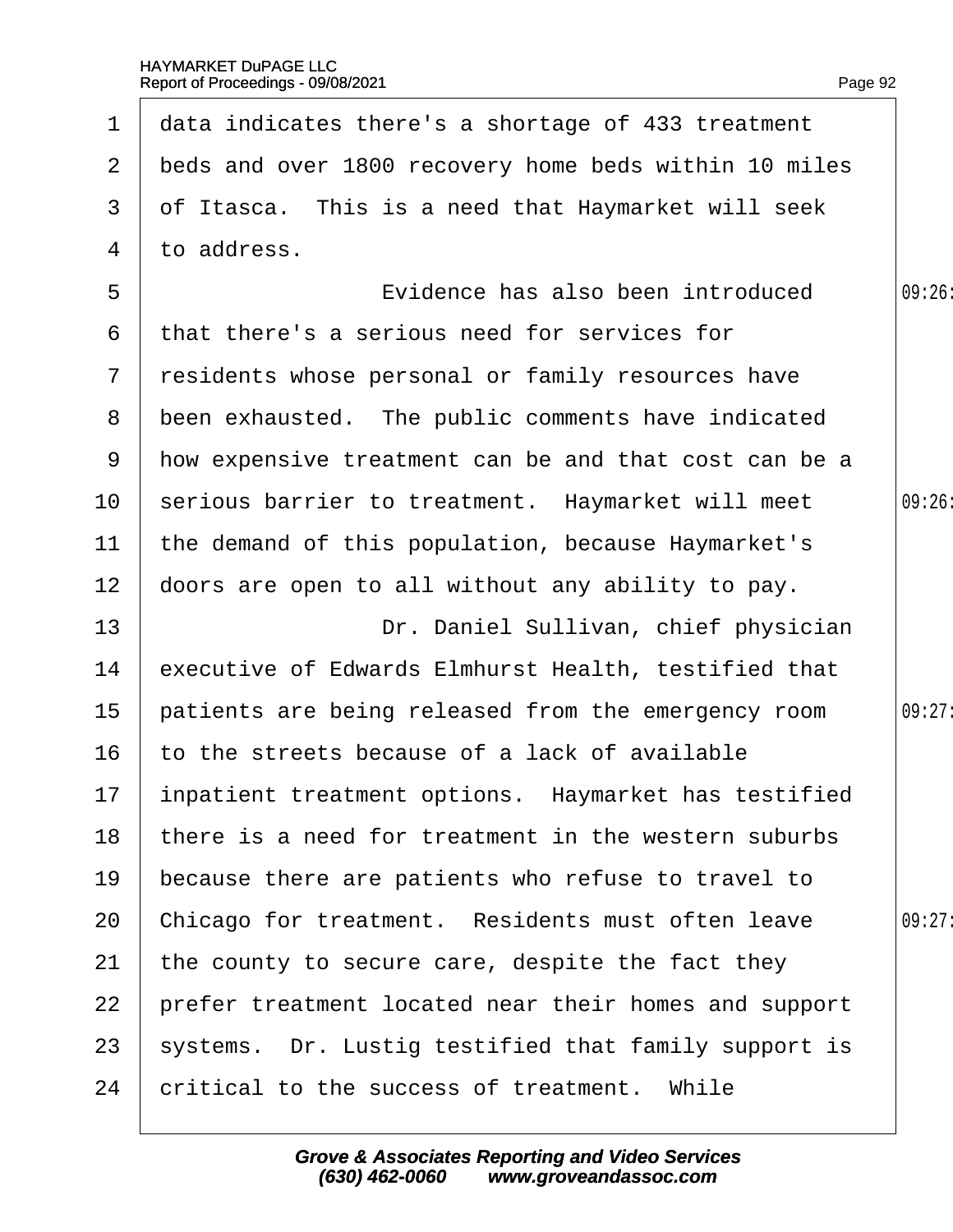| 1               | Haymarket DuPage's proposed 96 treatment beds and 144  |        |
|-----------------|--------------------------------------------------------|--------|
| $\mathbf{2}$    | recovery home beds won't solve the shortage, it will   |        |
| 3               | provide an option for people to go for inpatient       |        |
| 4               | treatment closer to home in DuPage and the collar      |        |
| 5               | dounties. Dr. Sullivan provided strong testimony       | 09:27: |
| 6               | regarding the collaboration the hospital currently     |        |
| $\overline{7}$  | has with Haymarket and the benefits of future          |        |
| 8               | dollaboration should this healthcare facility open in  |        |
| 9               | Itasca.                                                |        |
| 10              | The Village staff report stated that                   | 09:28: |
| 11              | If clients and residents are driven or bussed to the   |        |
| 12 <sub>2</sub> | site, then the location of the facility in Itasca is   |        |
| 13              | not necessary for convenience. This conclusion         |        |
| 14              | ignores Illinois case law, which provides that the     |        |
| 15              | term "necessary," as used in zoning ordinance          | 09:28: |
| 16              | requirements for special uses does not mean            |        |
|                 | 17 absolutely necessary but has been construed to mean |        |
| 18              | expedient or reasonably convenient to the public       |        |
| 19              | welfare. To satisfy this factual requirement,          |        |
| 20              | Haymarket must demonstrate that the community will     | 09:28  |
| 21              | derive at least some benefit from the proposed use     |        |
| 22              | for it to be deemed necessary. Clearly, Haymarket      |        |
| 23              | has born this burden of proof.                         |        |
| 24              | Itasca and its residents                               |        |
|                 |                                                        |        |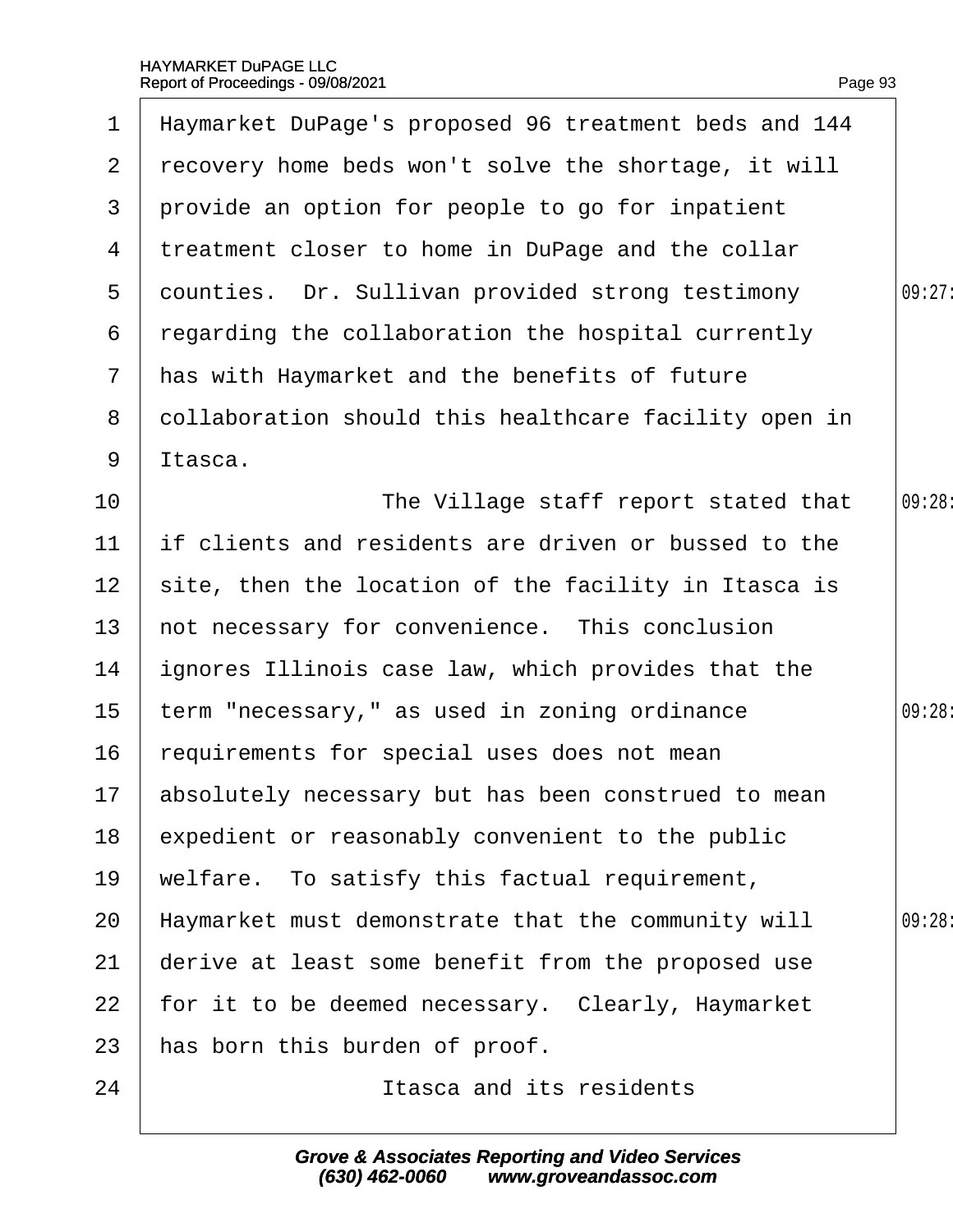|                 | 1 unfortunately are not immune from the effects of the    |        |
|-----------------|-----------------------------------------------------------|--------|
| $\overline{2}$  | opioid epidemic, as acknowledged by many Itasca           |        |
| 3               | residents during the public comment period. Director      |        |
| 4               | <b>Q'Connor and Chief Burke both testified that their</b> |        |
| $5^{\circ}$     | first responders respond to overdoses within the          | 09:29  |
| 6               | Village boundaries, while Director O'Connor estimated     |        |
|                 | 7 there's eight to 10 overdoses per year. Every person    |        |
| 8               | suffering from an overdose touches an Itasca family,      |        |
| 9               | neighbors on the block who see the EMS responders         |        |
| 10              | come, sometimes repeatedly, to the same address, and      | 09:29: |
| 11              | their friends in the greater Itasca community.            |        |
| 12 <sub>2</sub> | As the Kisiel report states, there                        |        |
| 13              | are 25 AA and one NA location located within five         |        |
| 14              | miles of Itasca, with another three AA and three NA       |        |
| 15              | located just outside the five-mile boundary. Of           | 09:29: |
| 16              | these sites, three are located in Itasca. These are       |        |
|                 | 17 another direct indication of need for this healthcare  |        |
| 18              | facility in this Village. Haymarket's proposed            |        |
| 19              | healthcare facility will meet the need in Itasca and      |        |
| 20              | that's shown in DuPage and the collar counties,           | 09:30: |
| 21              | because treatment will be convenient and open to all      |        |
| 22              | 24 hours a day, seven days a week, 365 days a year,       |        |
| 23              | regardless of an individual's ability to pay.             |        |
| 24              | Now we'll go to the second standard;                      |        |
|                 |                                                           |        |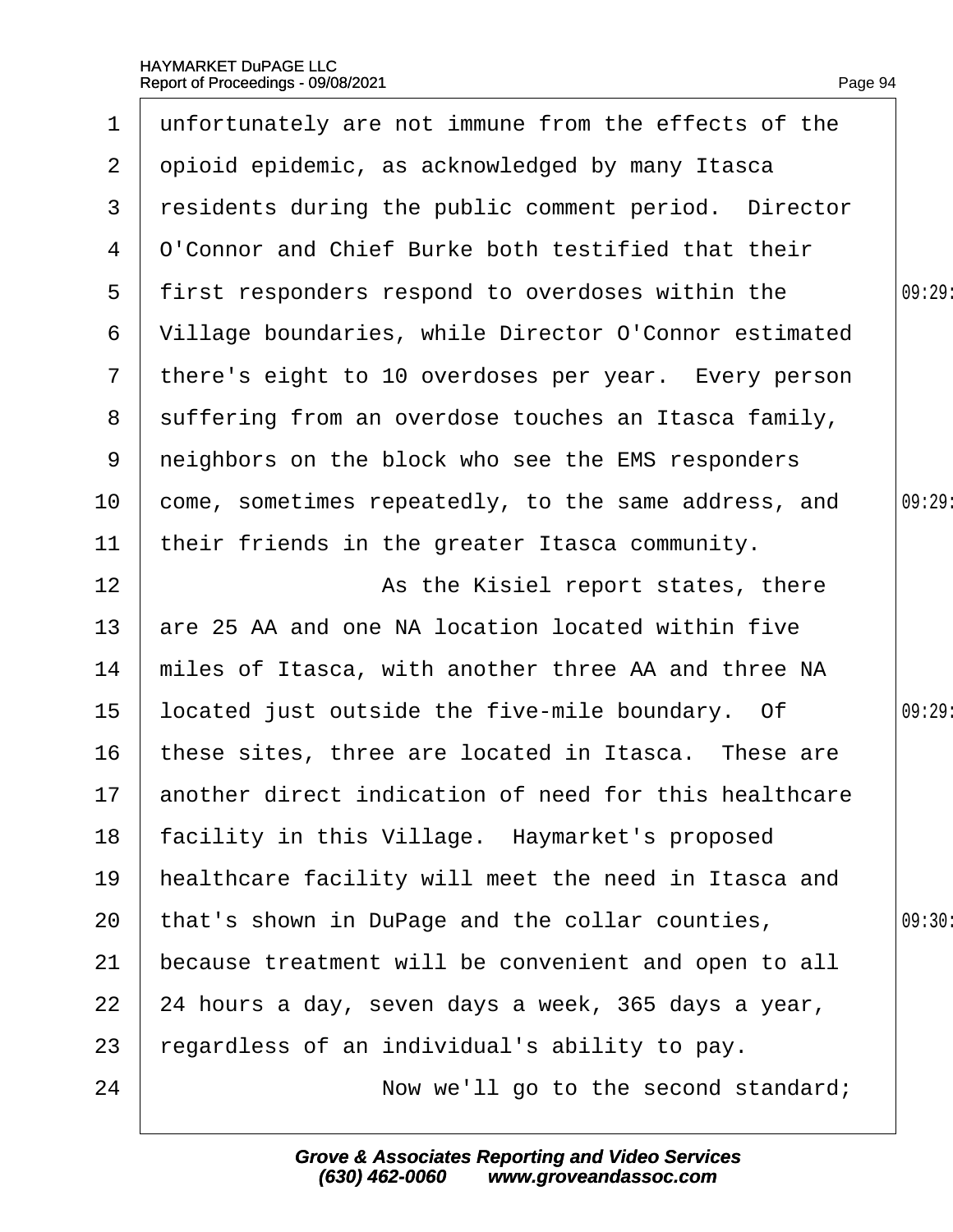| $\mathbf 1$     | is so designated, located, and proposed to be         |        |
|-----------------|-------------------------------------------------------|--------|
| $\overline{2}$  | operated such that the public health, safety, and     |        |
| 3               | welfare will be protected. And the findings that you  |        |
| 4               | all will be asked to consider is that such uses will  |        |
| 5               | not, under the circumstances of this particular case, | 09:30: |
| 6               | be detrimental to the health, safety, morals, or      |        |
| $\overline{7}$  | general welfare of persons residing or working in the |        |
| 8               | vicinity or injurious to property values or           |        |
| 9               | improvements in the vicinity.                         |        |
| 10 <sup>°</sup> | So let's start by opening up and                      | 09:31  |
| 11              | looking at the proposed operator, Haymarket DuPage,   |        |
| 12 <sub>2</sub> | LLC. It's a limited liability company established by  |        |
| 13              | Haymarket Center. It will be licensed by the state    |        |
| 14              | of Illinois. The proposed healthcare facility has     |        |
| 15              | the support of the Illinois Department of Human       | 09:31  |
| 16              | Services, Division of Substance Use Prevention and    |        |
|                 | 17 Recovery. Haymarket center is accredited by CARF   |        |
| 18              | International, the Commission on the Accreditation of |        |
| 19              | <b>Rehabilitation Facilities.</b>                     |        |
| 20              | Mr. Ellenbecker apparently thinks                     | 09:31  |
| 21              | having a DuPage County politician testify in support  |        |
| 22              | of Haymarket is required. There's no such             |        |
| 23              | requirement. Rather than make this a political        |        |
| 24              | question, Haymarket presented the resolution of the   |        |
|                 |                                                       |        |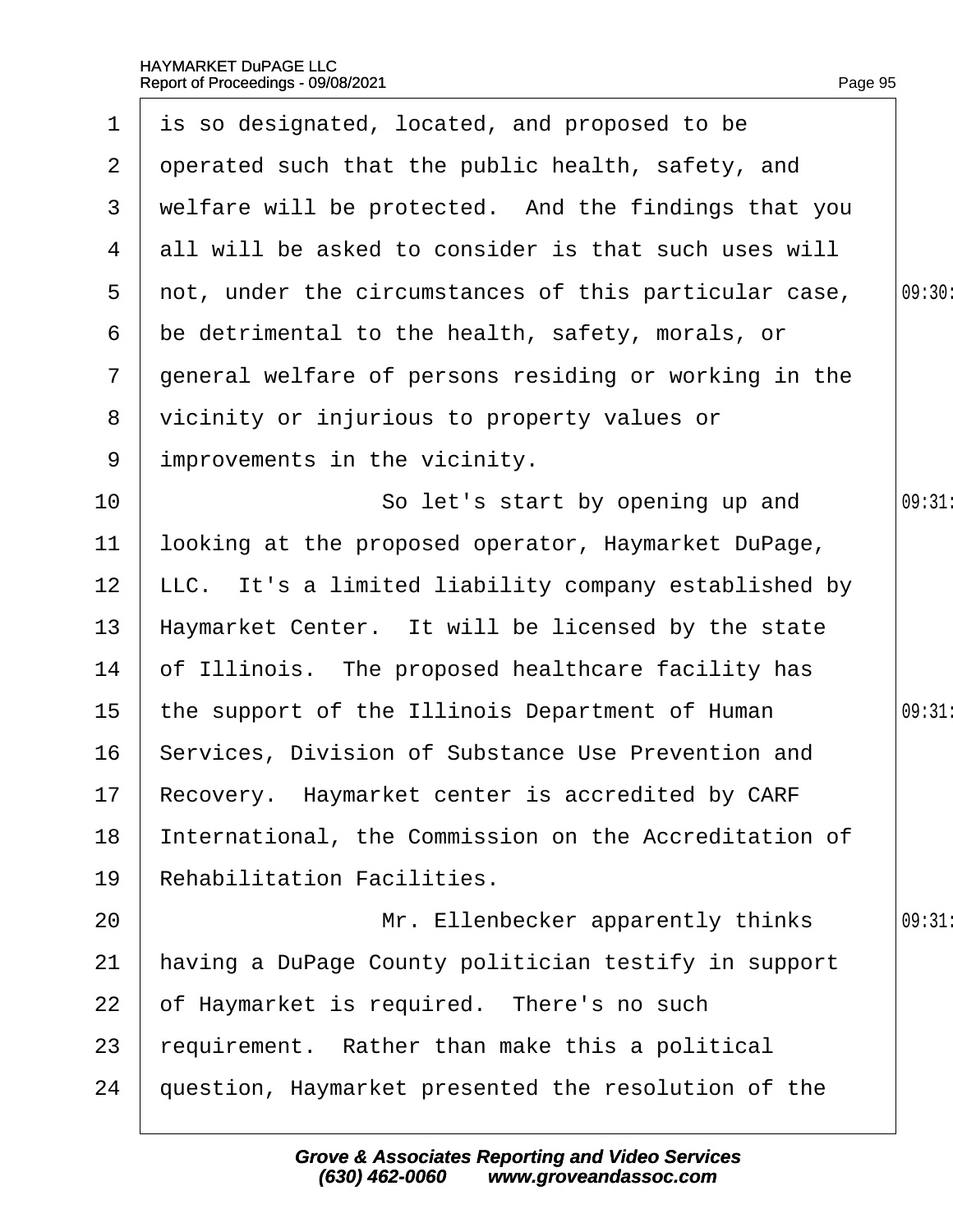| $\mathbf 1$     | DuPage County Board of Health supporting this         |        |
|-----------------|-------------------------------------------------------|--------|
| $\mathbf{2}$    | facility. It has presented the evidence of support    |        |
| 3               | of healthcare providers that this facility is needed. |        |
| 4               | These individuals are neither politicians, but we     |        |
| 5               | think you should listen to them. When you look at     | 09:32: |
| 6               | this list of support, these are some of the top       |        |
| $\mathbf{7}$    | healthcare providers and treatment providers in the   |        |
| 8               | state, and they have spoken about their strong        |        |
| 9               | support for Haymarket DuPage in Itasca. This          |        |
| 10              | includes Edward Elmhurst Health, Northwestern         | 09:32: |
| 11              | Medicine at Central DuPage, Loyola Medicine, Rush,    |        |
| 12 <sub>2</sub> | Cook County Health, NAMI DuPage, DuPage County        |        |
| 13              | Medical Society, the Illinois Association for         |        |
| 14              | Behavioral Health, Illinois Primary Healthcare        |        |
| 15              | Association, Rosecrance, Erie Family Health Center,   | 09:32: |
| 16              | Northern Illinois Recovery Center, Thresholds,        |        |
|                 | 17 Serenity House, Metropolitan Family Services, The  |        |
| 18              | Gateway Foundation, The Kenneth Young Center, and the |        |
| 19              | National Council For Behavioral Health.               |        |
| 20              | I point out all these groups because                  | 09:33  |
| 21              | they represent the best hospitals and the best        |        |
| 22              | substance use providers in the region, and they all   |        |
| 23              | stand behind Haymarket and they support this          |        |
| 24              | facility. This reflects recognition by leaders in     |        |
|                 |                                                       |        |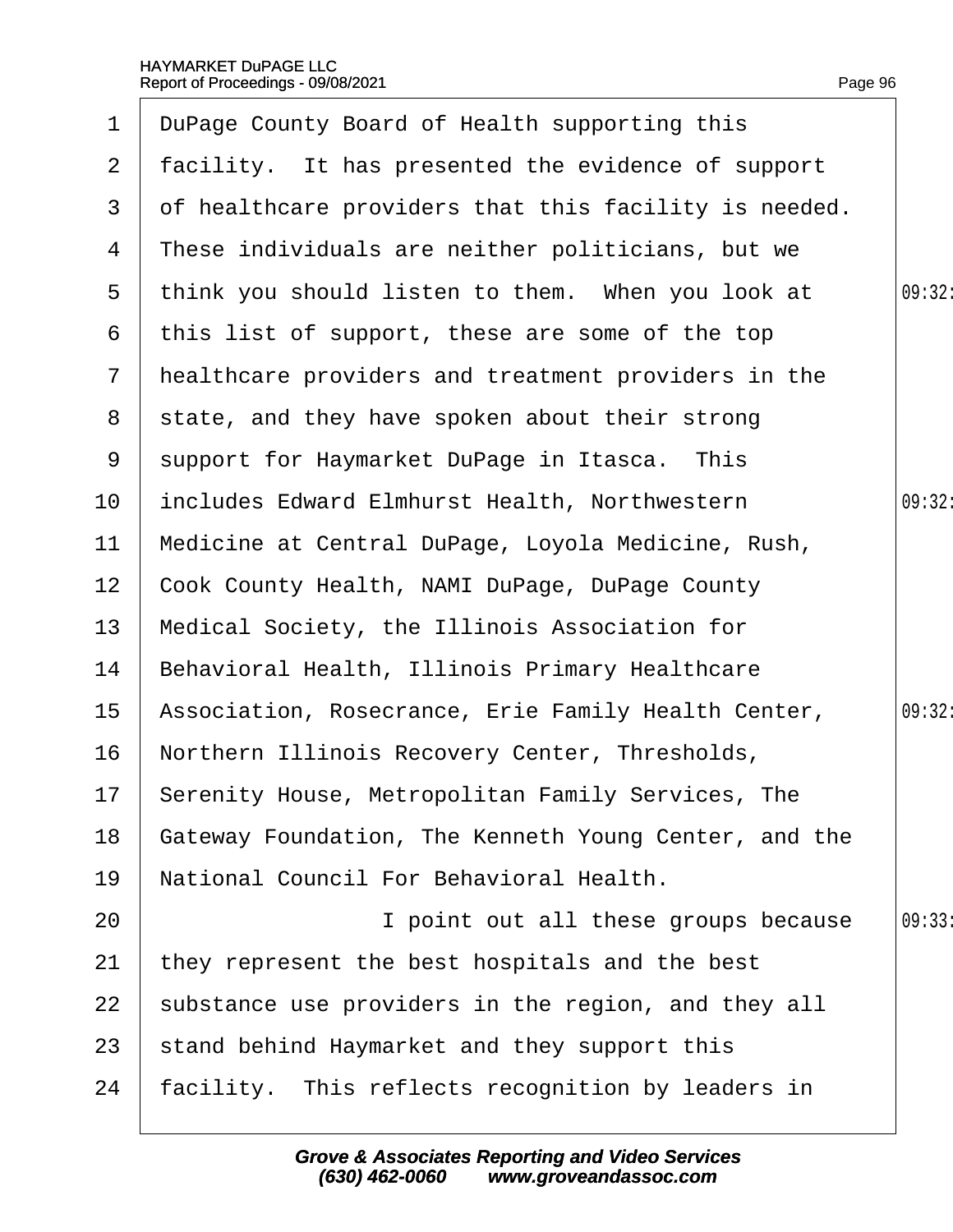| $\mathbf 1$    | the healthcare community of the need for the high     |        |
|----------------|-------------------------------------------------------|--------|
| $\overline{2}$ | quality services to be provided by an experienced     |        |
| 3              | provider such as Haymarket.                           |        |
| 4              | In addition to the DuPage County                      |        |
| 5              | Board of Health resolution, the DuPage County Hope    | 09:33  |
| 6              | ¶ask Force supports this project and Haymarket's role |        |
| $\overline{7}$ | as a new partner to combat the opioid crisis.         |        |
| 8              | Haymarket DuPage is supported by the National Safety  |        |
| 9              | Council and the League of Women Voters of Roselle,    |        |
| 10             | Bloomingdale, and other league chapters in the local  | 09:33  |
| 11             | area.                                                 |        |
| 12             | The National Safety Council's letter                  |        |
| 13             | of support submitted into the record is particularly  |        |
| 14             | interesting to note. As stated on their website, the  |        |
| 15             | National Safety Council is America's leading          | 09:34: |
| 16             | honprofit safety advocate and has been for over a     |        |
|                | 17 hundred years. Its focus is on eliminating the     |        |
| 18             | leading causes of preventable death. As you know,     |        |
| 19             | their national headquarters is just down the street   |        |
| 20             | from the Haymarket facility in the Springlake         | 09:34: |
| 21             | Business Park and it supports Haymarket Itasca.       |        |
| 22             | Let's look at some key points made                    |        |
| 23             | in their letter. First, it's critical that this plan  |        |
| 24             | be debated using the latest facts and data rather     |        |
|                |                                                       |        |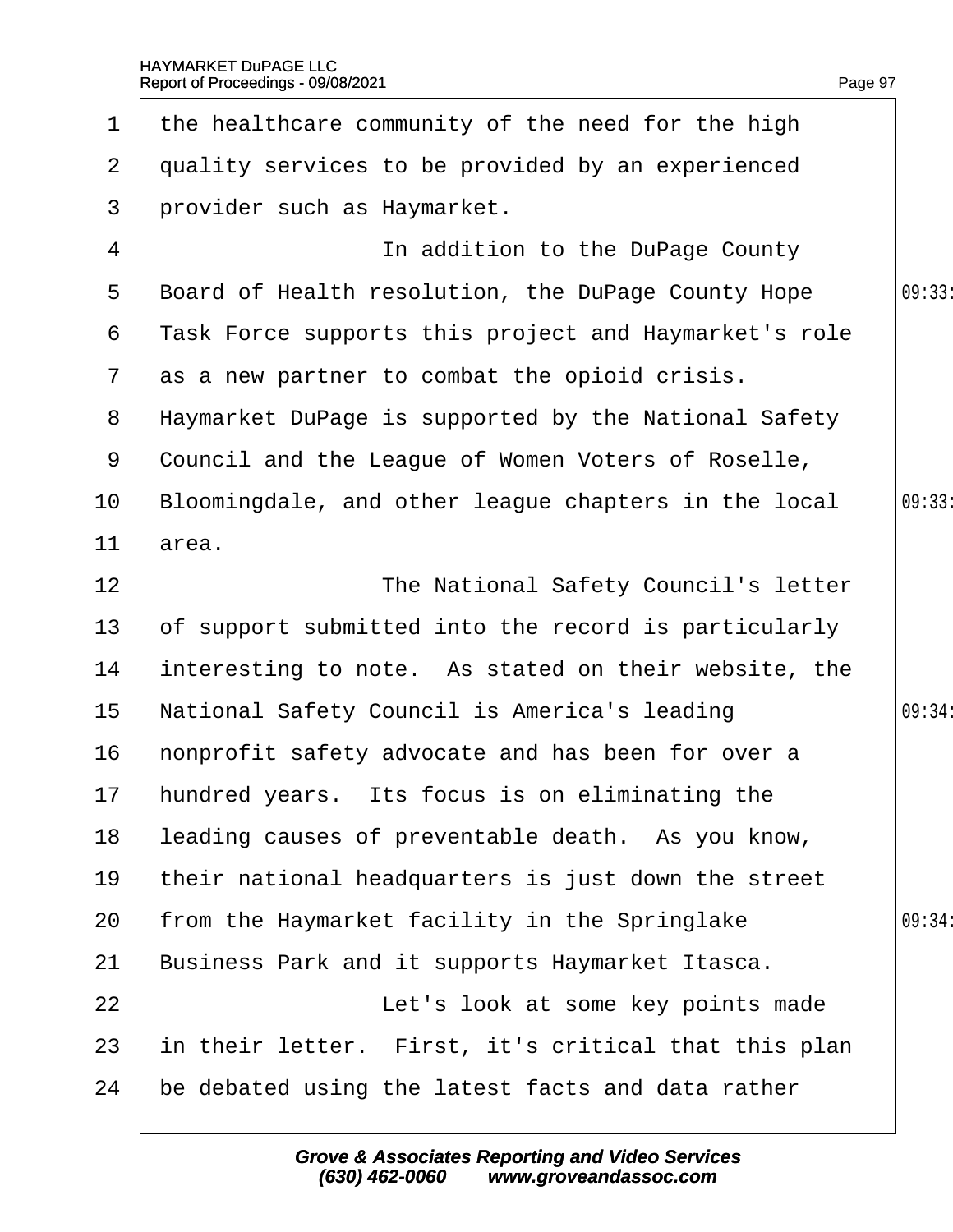| 1                | than hyperbolic or misleading information. They        |        |
|------------------|--------------------------------------------------------|--------|
| $\overline{2}$   | point out the counties with treatment facilities       |        |
| 3                | experience drops in drug-induced mortality rates.      |        |
| 4                | They discuss increasing access to treatment can help   |        |
| 5                | I bwer certain crime rates and that communities with   | 09:34: |
| 6                | treatment centers can benefit financially.             |        |
| $\overline{7}$   | The average cost of operating a                        |        |
| 8                | facility is 1.1 million, and communities can save 1.2  |        |
| 9                | to 2.9 million each year because of reductions in      |        |
| 10               | crime. They confirm that less than 10 percent of       | 09:35  |
| 11               | people with substance use disorders have access to     |        |
| 12 <sup>2</sup>  | treatment, and they state, to save lives, we must      |        |
| 13               | approach substance use disorder the same way we        |        |
| 14               | approach all chronic illnesses and that means          |        |
| 15 <sub>15</sub> | expanding access to proven treatment options. It's     | 09:35  |
| 16               | hard to imagine that the National Safety Council       |        |
|                  | 17 would be supportive of a project that would provide |        |
| 18               | an unsafe condition in its own backyard.               |        |
| 19               | Haymarket has the support of its                       |        |
| 20               | Chicago neighbors, including their alderman, Walter    | 09:35  |
| 21               | Burnett, the Chicago Police Department, and the        |        |
| 22               | Randolph Fulton Market Association. Their letters of   |        |
| 23               | support provide evidence of Haymarket's record of      |        |
| 24               | being a strong operator and good neighbor in the West  |        |
|                  |                                                        |        |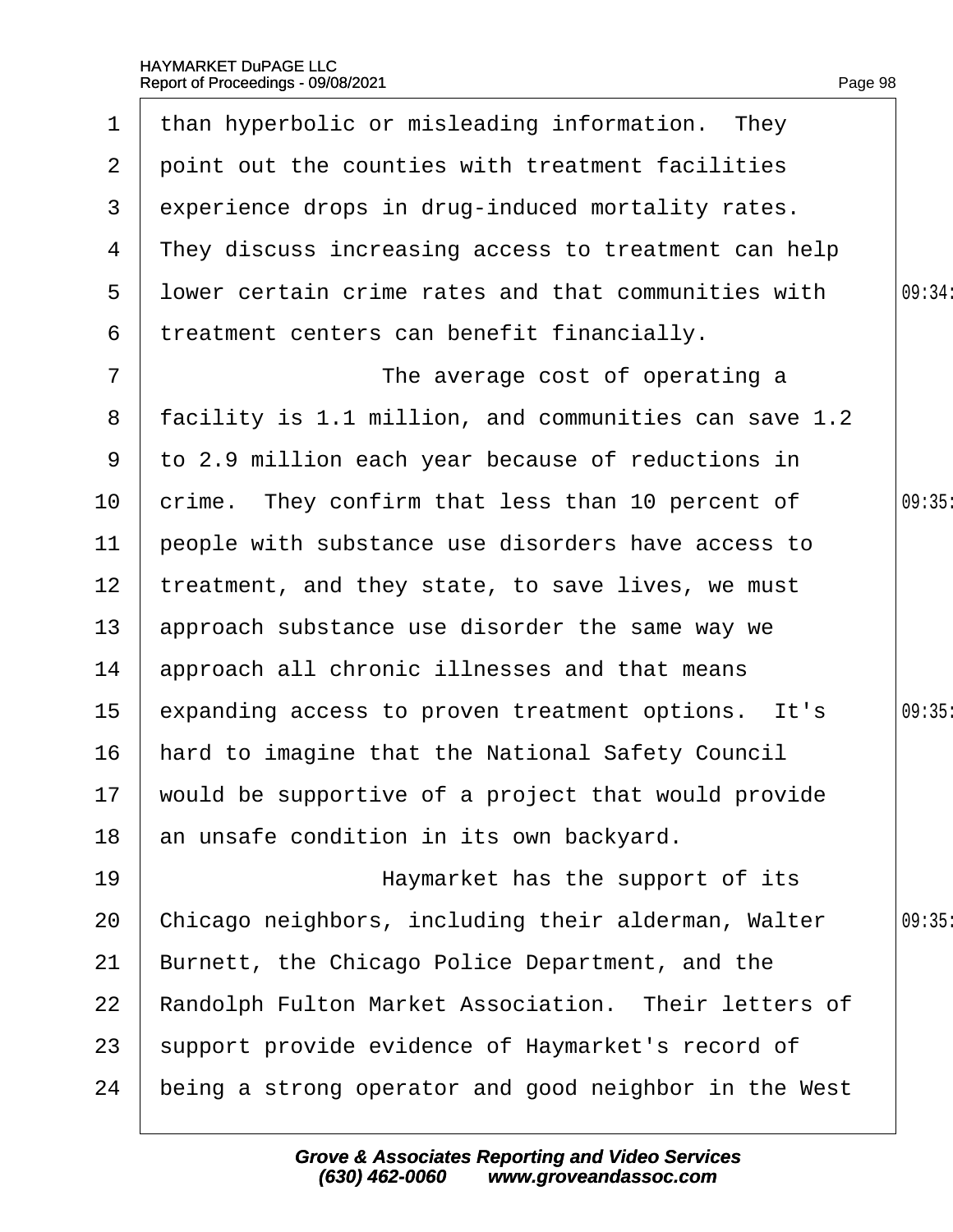| 1               | Lloop. A late addition to the record was a letter     |        |
|-----------------|-------------------------------------------------------|--------|
| 2 <sup>1</sup>  | from Alderman Tunney referenced by Mr. Ellenbecker.   |        |
| 3               | He's an alderman in the Lakeview neighborhood in      |        |
| 4               | Chicago. In 2015, he considered a similar project to  |        |
| 5               | Haymarket Itasca when Rosecrance applied for a        | 09:36: |
| 6               | special-use permit to open a recovery home in an      |        |
| $\overline{7}$  | dutpatient clinic. It was a smaller project, but it   |        |
| 8               | was very different in that it was located directly    |        |
| 9               | dontiguous to condominiums and 16 feet away, across   |        |
| 10              | an alley, from single-family luxury homes.            | 09:36: |
| 11              | Alderman Tunney wrote that he had                     |        |
| 12 <sup>2</sup> | serious reservations about the project given the      |        |
| 13              | strong community opposition, but since it opened five |        |
| 14              | years ago, Alderman Tunney stated that Rosecrance has |        |
| 15              | been a good neighbor, responsive to residents, and    | 09:36  |
| 16              | participates in the community. He also stated that    |        |
|                 | 17 he's had no objections from the neighbors, many of |        |
| 18              | whom strongly opposed the project during the approval |        |
| 19              | process. He finishes his letter stating that he's     |        |
| 20              | aware of Haymarket Center and its reputation as a     | 09:37: |
| 21              | highly regarded substance use disorder treatment      |        |
| 22              | facility. This provides valuable incites as to what   |        |
| 23              | happens once a project is approved, built, and        |        |
| 24              | operating. Many of the concerns originally raised     |        |
|                 |                                                       |        |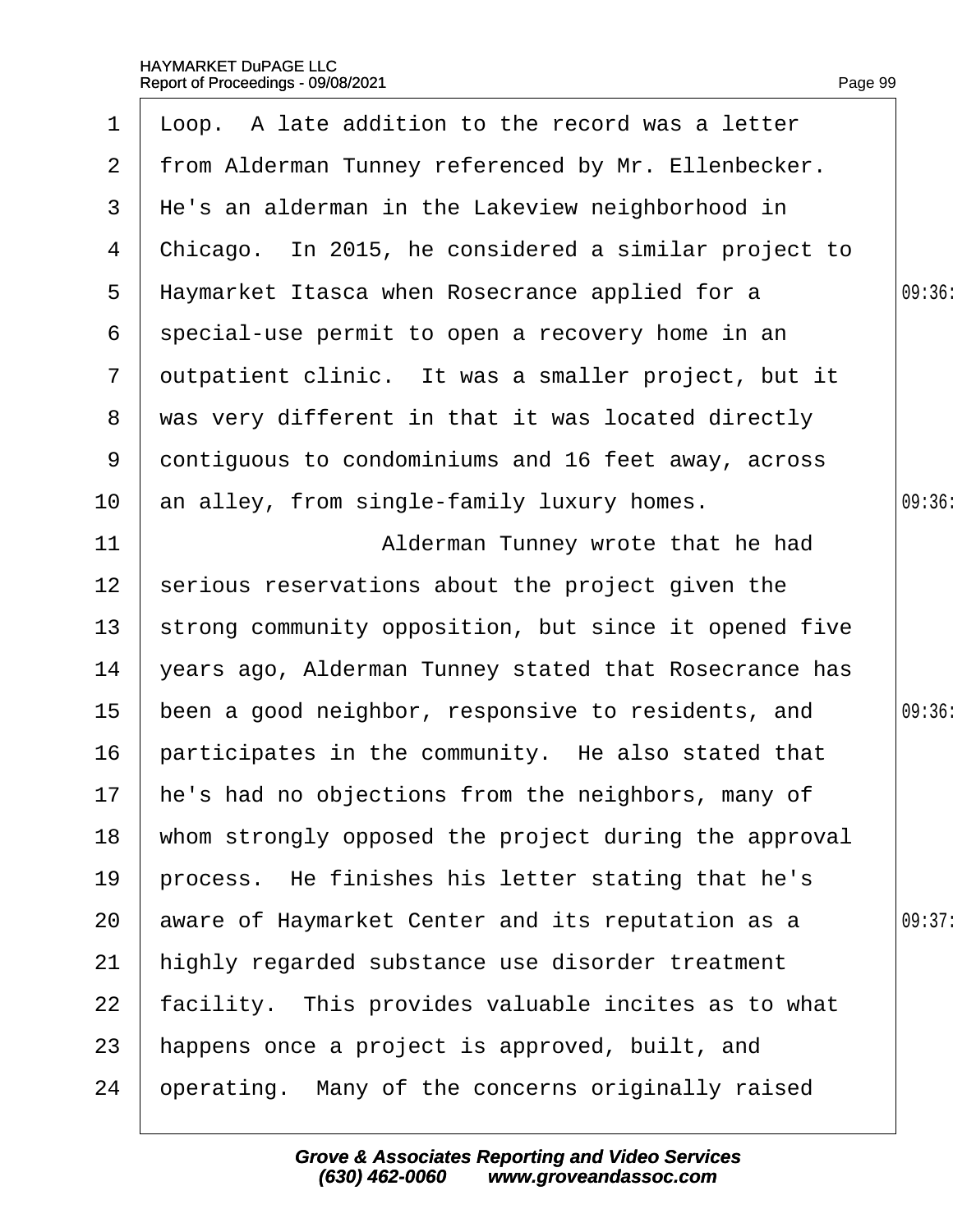| $\mathbf 1$     | don't come to fruition.                                |        |
|-----------------|--------------------------------------------------------|--------|
| 2               | Roger Romanelli's letter is                            |        |
| 3               | particularly informative. He's the executive           |        |
| 4               | director of the Randolph Fulton Market Association     |        |
| $5^{\circ}$     | who has worked with Haymarket Chicago for 20 years.    | 09:37: |
| 6               | He states that no Haymarket clients that he's aware    |        |
| $\overline{7}$  | of has ever been involved in any crime in the          |        |
| 8               | dommunity. He points out that there's a Chicago        |        |
| 9               | public library 1500 feet from Haymarket and the        |        |
| 10              | Chicago Children's Theater and a Montessori school     | 09:37: |
| 11              | are nearby and they've had no problems. It states,     |        |
| 12 <sub>2</sub> | Haymarket is an overwhelming force for public safety,  |        |
| 13              | reducing taxes paid into the criminal justice system   |        |
| 14              | and helping family members across Illinois recover     |        |
| 15              | and flourish.                                          | 09:38  |
| 16              | So why does Haymarket have such                        |        |
|                 | 17 strong support for its proposed facility? First and |        |
| 18              | foremost is because its peers agree that Haymarket     |        |
| 19              | can help address the urgent need for treatment beds    |        |
| 20              | to address the opioid epidemic. It's because of        | 09:38: |
| 21              | Haymarket's 46-year track record of providing a        |        |
| 22              | continuum of care of high quality, evidence-based      |        |
| 23              | treatment to those suffering from substance use        |        |
| 24              | disorder. Haymarket serves 12,000 patients annually,   |        |
|                 |                                                        |        |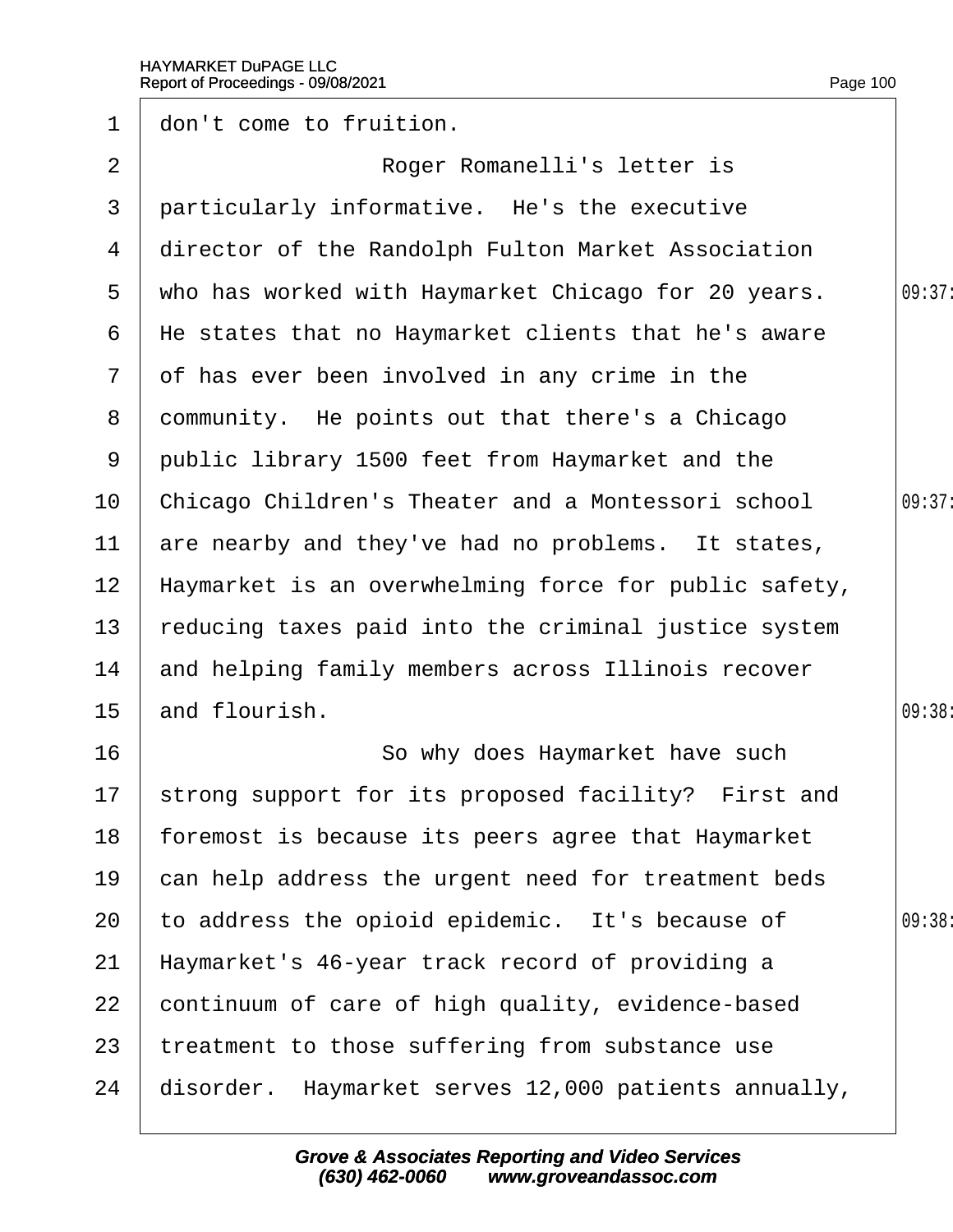|                 | 1 is one of the larger providers of substance use        |        |
|-----------------|----------------------------------------------------------|--------|
| 2 <sup>7</sup>  | disorder and behavioral health services in Illinois.     |        |
| 3               | Its team is made up of trained, licensed medical         |        |
| 4               | professionals, and its operations are governed by        |        |
| 5               | strict rules and protocols overseen by a licensed        | 09:39  |
| 6               | medical director.                                        |        |
| $\overline{7}$  | While Mr. Ellenbecker produced a                         |        |
|                 | 8 witness to question the treatment provided by          |        |
|                 | 9 Haymarket Center, the witness was woefully             |        |
| 10 <sub>1</sub> | unqualified to do more than pass along patient gossip    | 09:39: |
| 11              | as he testified that he has no knowledge of how          |        |
| 12 <sub>2</sub> | Haymarket Center operates and no experience with         |        |
| 13 <sup>°</sup> | recovery homes, which will constitute 60 percent of      |        |
| 14              | the beds at Haymarket DuPage. In fact, the only          |        |
| 15 <sub>1</sub> | credible evidence submitted supported Haymarket's        | 09:39: |
| 16              | experience in the field and its ability to provide       |        |
|                 | 17 excellent treatment to those suffering from substance |        |
| 18              | use and mental health disorders.                         |        |
| 19              | Significant evidence was introduced                      |        |
| 20              | about the proposed operation of the facility.            | 09:39  |
| 21              | Haymarket's residents go through a significant           |        |
| 22              | evaluation process to ensure that the patients can       |        |
| 23              | receive the required course of care. Haymarket does      |        |
| 24              | not admit violent patients or sex offenders at its       |        |
|                 |                                                          |        |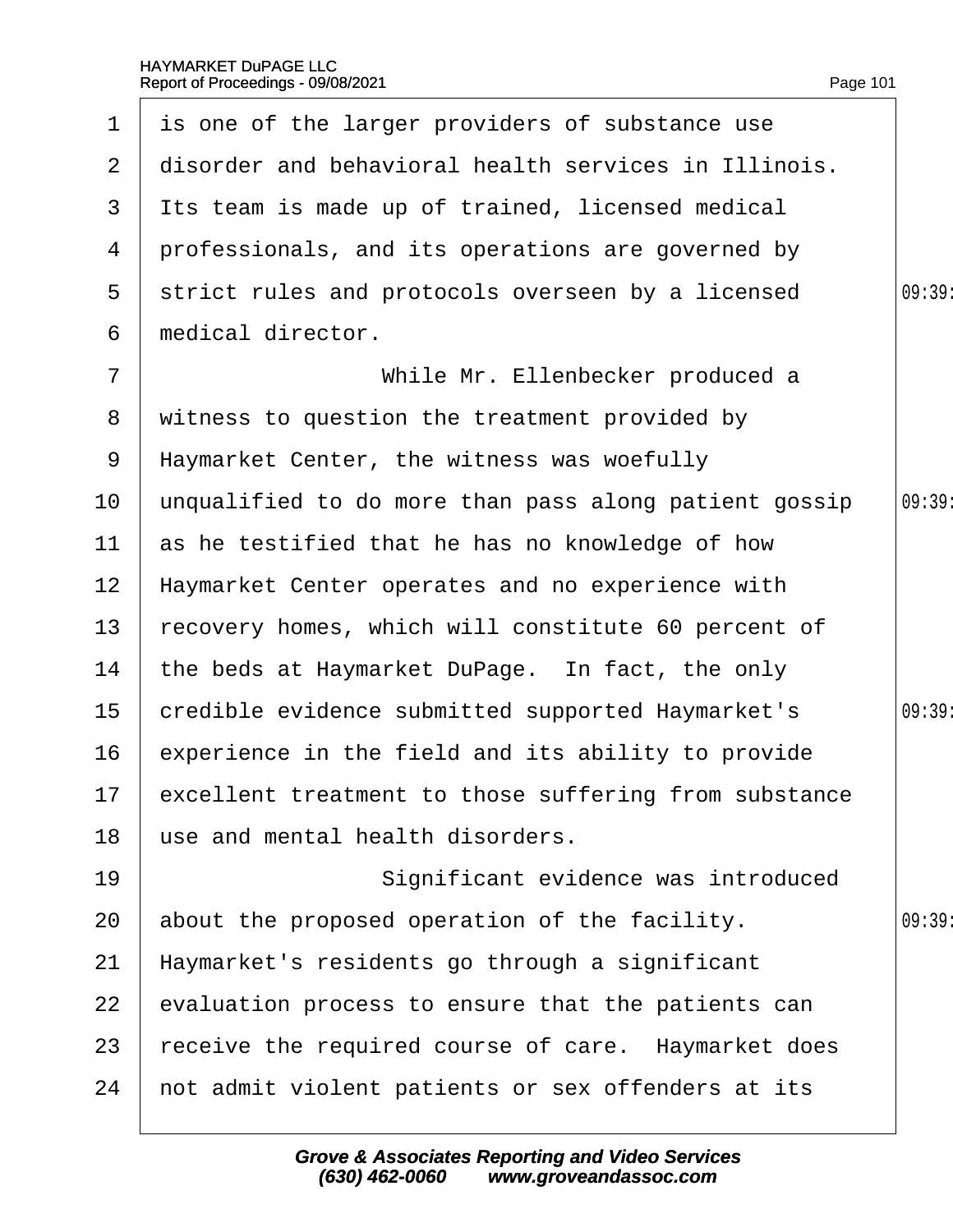| $\mathbf 1$     | Chicago facility, and it will not admit these        |        |
|-----------------|------------------------------------------------------|--------|
| $\overline{2}$  | individuals in Itasca. In addition, clients          |        |
| 3               | suffering from severe mental health disorders will   |        |
| 4               | not be served in Itasca but will be served at        |        |
| 5               | Haymarket Chicago. There will be 24 hour, seven day  | 09:40: |
| 6               | a week on-site security and regular drug screenings  |        |
| $\mathbf{7}$    | and searches will be conducted.                      |        |
| 8               | Testimony has been provided that                     |        |
| 9               | patients will be dropped off by families, friends,   |        |
| 10              | Ubers, take public transit, or be picked up by       | 09:40  |
| 11              | Haymarket themselves. Clients will receive           |        |
| 12 <sub>2</sub> | individualized plans of treatment with agreed-upon   |        |
| 13              | schedules and will not be able to leave the facility |        |
| 14              | without prior approval. Toward the end of a          |        |
| 15              | patient's time in a recovery home, the patient will  | 09:40: |
| 16              | be encouraged to find a job or participate in job    |        |
|                 | 17 training or potentially GED programs offered by   |        |
| 18              | Haymarket. Haymarket will have at least five vans to |        |
| 19              | transport clients to those jobs, doctors'            |        |
| 20              | appointments, and to address shopping needs.         | 09:41  |
| 21              | This is a voluntary program. People                  |        |
| 22              | are there because they want to get treatment. They   |        |
| 23              | want to get help. If a patient decides to leave,     |        |
| 24              | Haymarket will attempt a clinical intervention to    |        |
|                 |                                                      |        |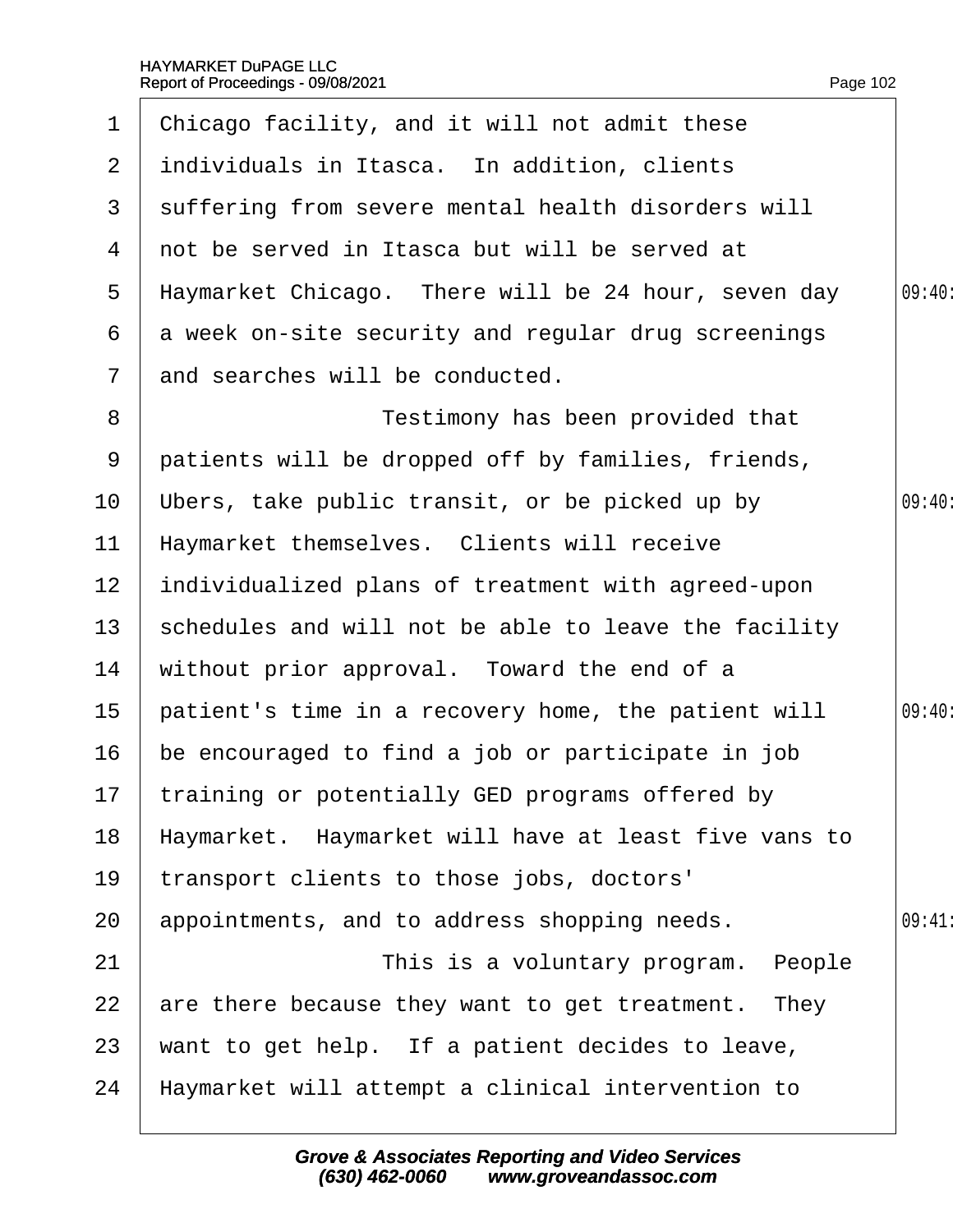| $\mathbf 1$     | donvince them to continue treatment. If a patient     |        |
|-----------------|-------------------------------------------------------|--------|
| 2 <sup>1</sup>  | dontinues to decide to leave, Haymarket will offer    |        |
| 3               | transportation to family, friends, or alternate       |        |
| 4               | treatment. Patients will not be discharged to the     |        |
| 5               | street.                                               | 09:41  |
| 6               | Let's shift our focus from Haymarket                  |        |
| $7\overline{ }$ | and its operation to its impact from the perspective  |        |
| 8               | of planning and zoning principles and the potential   |        |
| 9               | impact of the use on its neighbors in the Itasca      |        |
| 10 <sup>1</sup> | community. The Village's staff report stated that     | 09:42: |
| 11              | proposed mixed-use development with a residential     |        |
| 12 <sub>2</sub> | component is inconsistent with the underlying zoning  |        |
| 13 <sup>°</sup> | and comprehensive plan. First, it is important to     |        |
| 14              | hote that Illinois case law provides that the zoning  |        |
| 15 <sub>1</sub> | code controls decisions on a project, a comprehensive | 09:42: |
| 16              | plan does not.                                        |        |
| 17              | Second, experts disagreed with the                    |        |
| 18              | staff report, testifying that this is not a mixed-use |        |
| 19              | facility because there's no residential component.    |        |
| 20              | It's a healthcare facility in which patients stay an  | 09:42: |
| 21              | estimated 28 days for inpatient treatment and, on     |        |
| 22              | average, 90 days for recovery homes. The patients     |        |
| 23              | will not be in this facility unless they have a       |        |
| 24              | diagnosed substance use disorder. Mr. Kisiel          |        |
|                 |                                                       |        |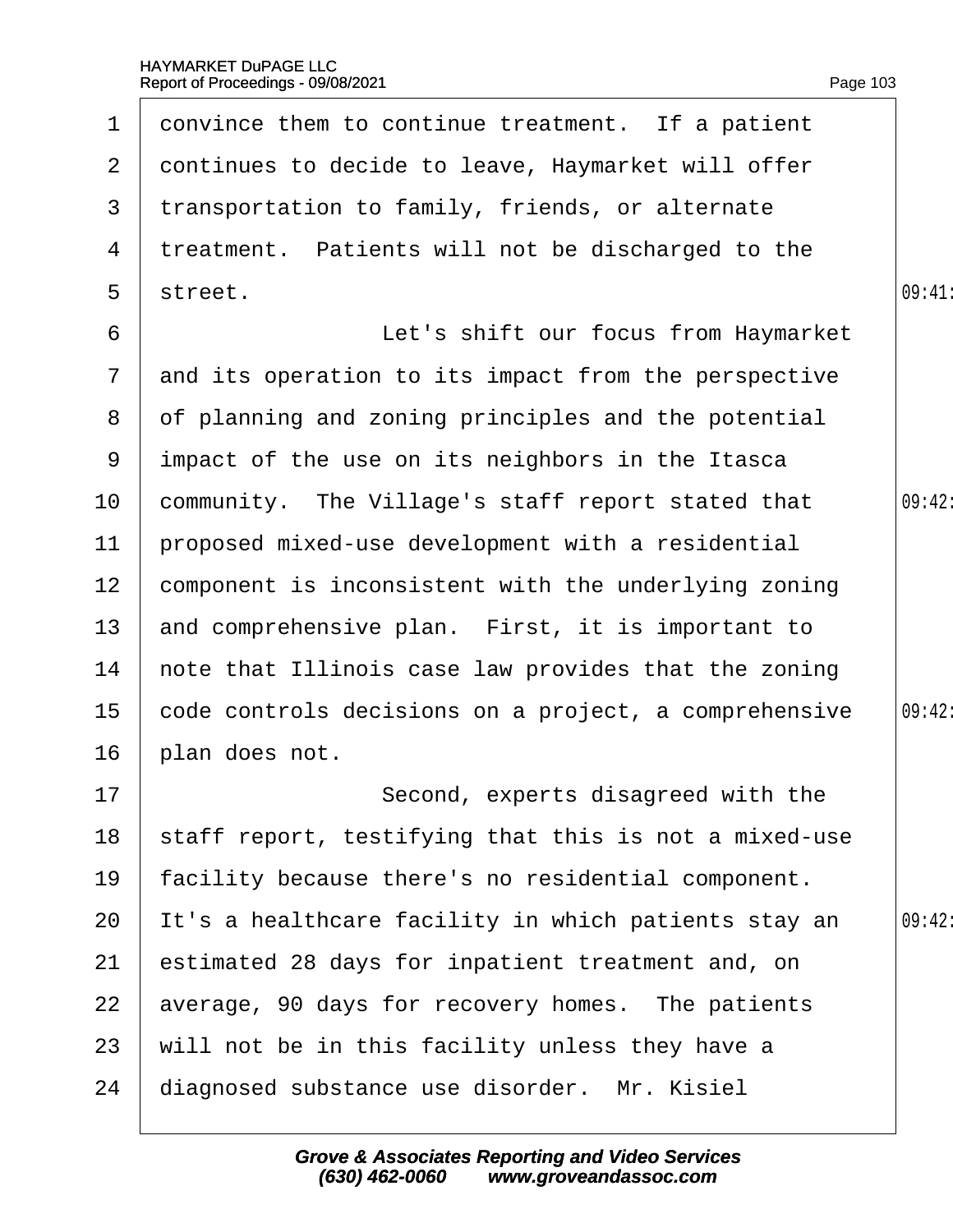| 1               | provided extensive testimony through his detailed     |        |
|-----------------|-------------------------------------------------------|--------|
| $\mathbf{2}$    | report and testimony that the proposed healthcare     |        |
| 3               | facility is consistent with the underlying B-2 zoning |        |
| 4               | and, for that matter, the Village of Itasca's         |        |
| 5               | domprehensive plan. There's no basis for the staff's  | 09:43  |
| 6               | position on this issue, and it flies in direct        |        |
| $\overline{7}$  | dontradiction to Illinois case law, which provides    |        |
| 8               | that a special use is a type of property use that is  |        |
| 9               | deemed compatible with the other uses in the zoning   |        |
| 10 <sup>°</sup> | district and is expressly permitted within a zoning   | 09:43  |
| 11              | district by the controlling zoning ordinance so long  |        |
| 12 <sub>2</sub> | as the use meets the special use standards outlined   |        |
| 13              | in the code.                                          |        |
| 14              | Testimony was provided that a number                  |        |
| 15              | of not-for-profit uses are permitted in the Itasca    | 09:43  |
| 16              | zoning code in a B-2 district. The staff report       |        |
| 17              | ignored these uses. The staff report further states   |        |
| 18              | that the subject property is a prime commercial       |        |
| 19              | property which is planned for regional corridor       |        |
| 20              | commercial developments intended to preserve areas of | 09:44: |
| 21              | the Village for intensive commercial land uses.       |        |
| 22              | Case law in Illinois is clear, a                      |        |
| 23              | decision to deny a use because it would be tax exempt |        |
| 24              | is specifically prohibited because it would result in |        |
|                 |                                                       |        |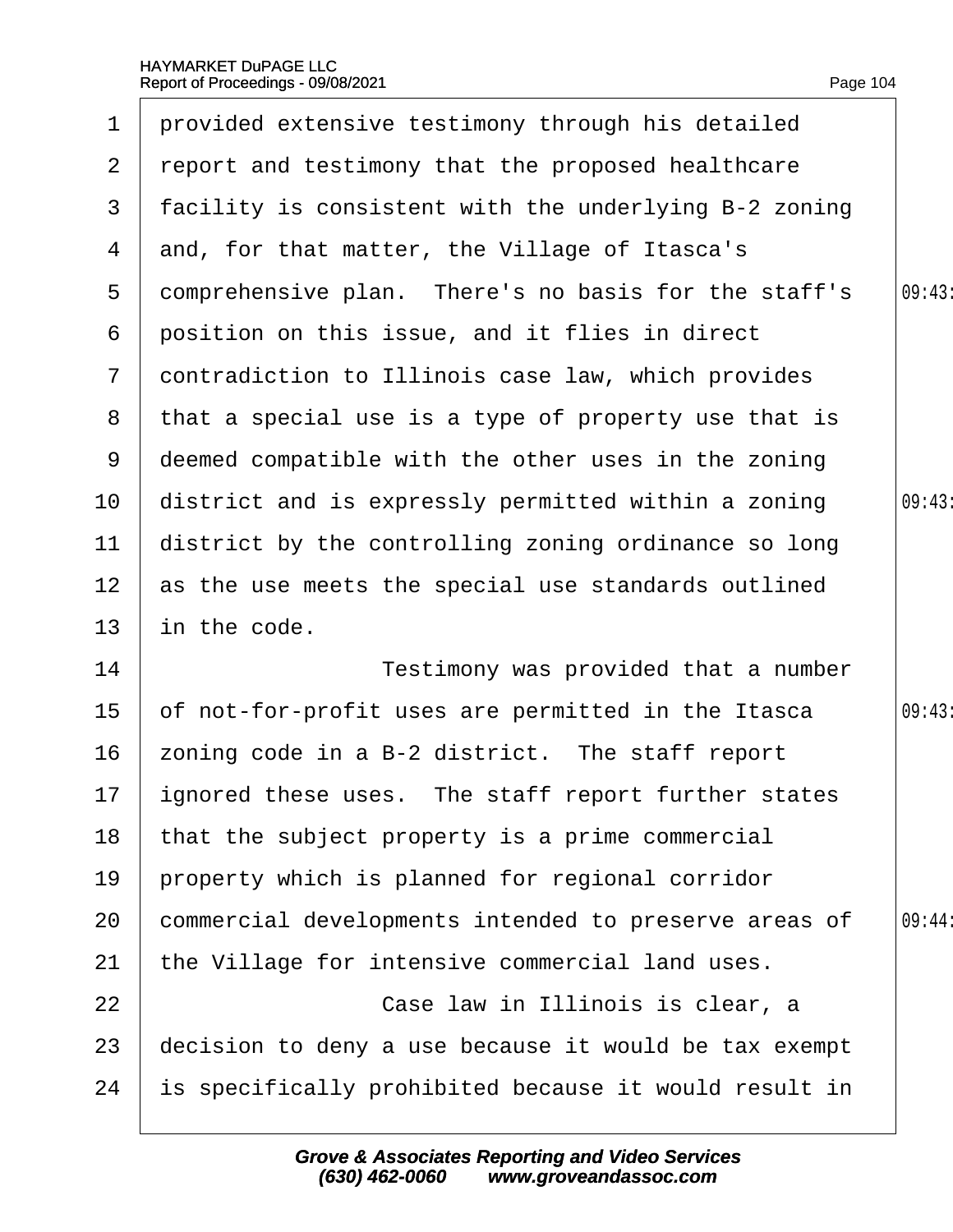$\overline{\phantom{a}}$ 

| $\mathbf 1$     | an effective rezoning of the property by excluding    |        |
|-----------------|-------------------------------------------------------|--------|
| $\mathbf{2}$    | nonprofit uses, which are currently allowed in the    |        |
| 3               | B-2 district, and would do so without following the   |        |
| 4               | appropriate process for rezoning the property. If     |        |
| 5               | the Village board wishes to unconditionally remove    | 09:44: |
| 6               | all noncommercial uses from the B-2 district, it must |        |
| $\mathbf{7}$    | amend the zoning ordinance to reflect that intent,    |        |
| 8               | and it must do so according to the amendment          |        |
| 9               | procedures set forth in the zoning ordinance.         |        |
| 10              | The staff report states there's                       | 09:45  |
| 11              | limited available land in Itasca for commercial       |        |
| 12 <sub>2</sub> | development and that the retention of commercially    |        |
| 13              | viable properties that do exist in the Village is of  |        |
| 14              | critical importance. The Kisiel report rebutted this  |        |
| 15              | assertion that there's limited commercial land        | 09:45  |
| 16              | available by including a discussion of available land |        |
| 17 <sub>2</sub> | for development, such as the 34 acres available in    |        |
| 18              | Hamilton Lakes, and particularly those areas that     |        |
| 19              | will be affected when the Elgin O'Hare western bypass |        |
| 20              | opens and provides additional highway access to       | 09:45  |
| 21              | tasca. This will create a number of development       |        |
| 22              | uses at the northern end of the Village.              |        |
| 23              | The staff report also discusses the                   |        |
| 24              | impact of the proposed use on the path of development |        |
|                 |                                                       |        |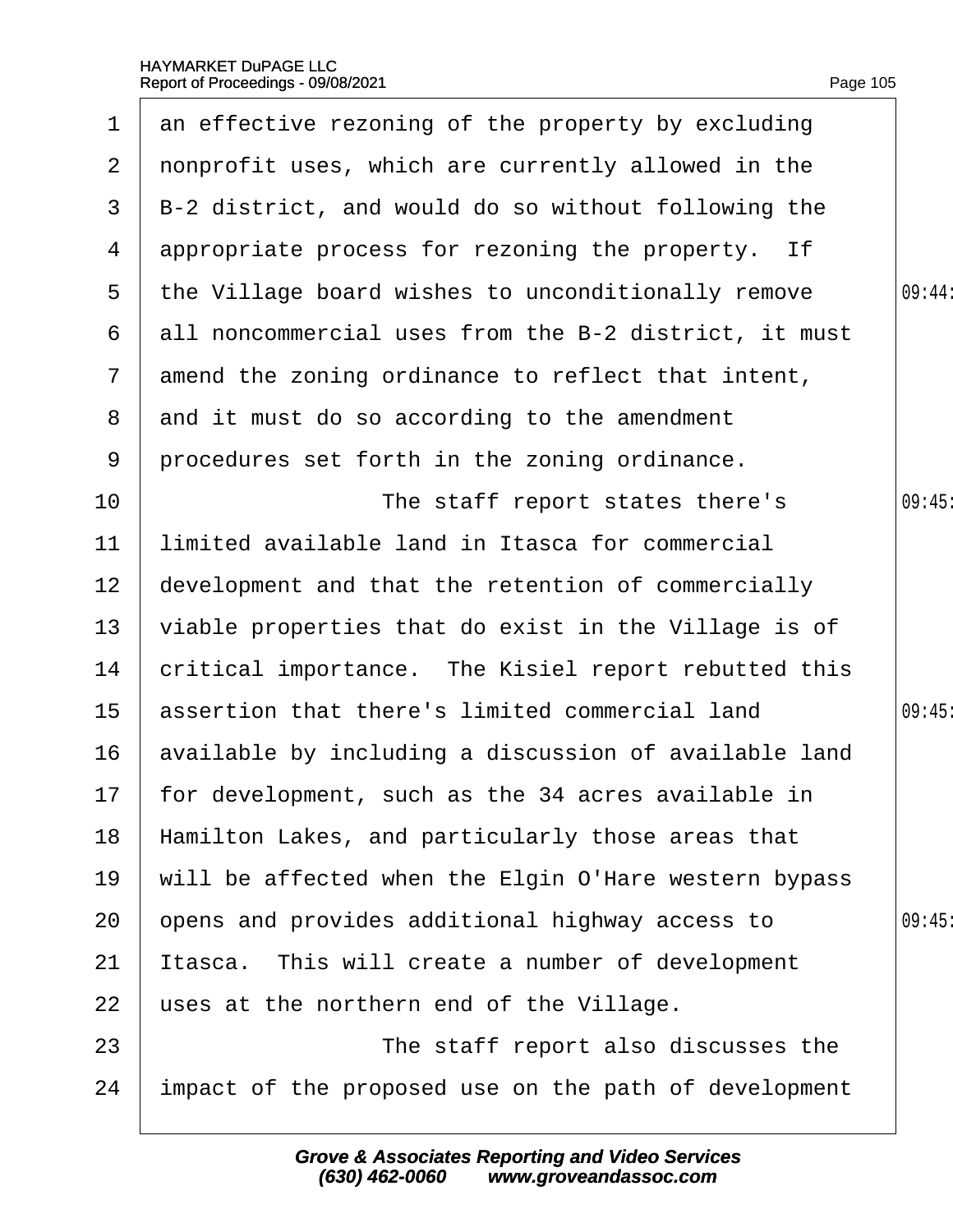|                       | 1 in Itasca. Mr. Kisiel and Mr. Polach offered expert |       |
|-----------------------|-------------------------------------------------------|-------|
| $\mathbf{2}^{\prime}$ | testimony that the proposed healthcare is consistent  |       |
| 3                     | with the surrounding commercial and light industrial  |       |
| 4                     | uses, and there will be no adverse impact on the path |       |
| 5                     | of development in the immediate area or in Itasca's   | 09:46 |
| 6                     | downtown.                                             |       |
| $\overline{7}$        | There also was extensive testimony                    |       |
| 8                     | provided that there will be no adverse impact on the  |       |
| 9                     | residential uses located within the Village,          |       |
| 10                    | particularly given their distance from the proposed   | 09:46 |
| 11                    | Haymarket facility and the buffer provided by I-290   |       |
| 12 <sub>2</sub>       | and the business park. The proposed development will  |       |
| 13 <sup>°</sup>       | result in the rehabilitation of a vacant building     |       |
| 14                    | with extensive landscaping being provided to improve  |       |
| 15 <sub>1</sub>       | the aesthetics of the area and it will meet the       | 09:46 |
| 16                    | landscaping requirements mandated by the staff        |       |
|                       | 17 report. The building suits Haymarket's needs with  |       |
| 18                    | limited internal renovations required.                |       |
| 19                    | Mr. Kisiel testified that given                       |       |
| 20                    | there will be no changes to the existing building and | 09:46 |
| 21                    | its operations will be located on the interior of the |       |
| 22                    | building, there will be no impact on light, air,      |       |
| 23                    | hoise, emissions, or vibrations. And there will be a  |       |
| 24                    | fenced-in patio for use by their patients.            |       |
|                       |                                                       |       |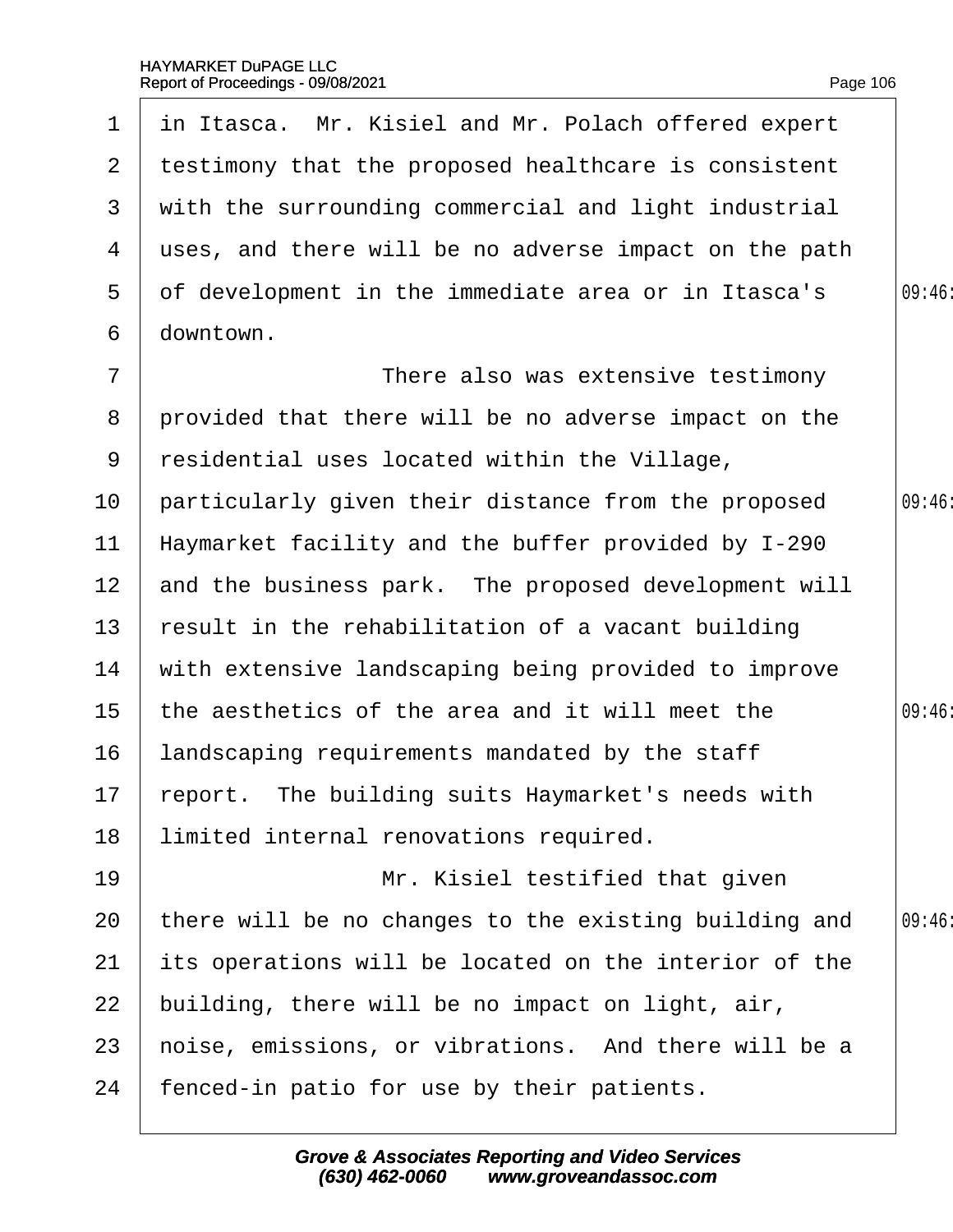| $\mathbf 1$     | Mr. Abouna, a traffic expert with KLOA, confirmed     |        |
|-----------------|-------------------------------------------------------|--------|
| 2 <sup>1</sup>  | there will be sufficient on-site parking,             |        |
| 3               | particularly because most of the patients will not be |        |
| 4               | allowed to have cars. Traffic generation will be      |        |
| 5               | less than the prior hotel use and will not pose an    | 09:47: |
| 6               | issue to traffic conditions in the area.              |        |
| $\overline{7}$  | In conclusion, there was extensive                    |        |
| 8               | unrebutted expert testimony introduced that the       |        |
| 9               | operation of Haymarket DuPage will not pose a risk to |        |
| 10              | the public health, safety, or welfare. The property   | 09:47  |
| 11              | will not cause a substantial injury to the value of   |        |
| 12 <sub>2</sub> | other property in the neighborhood in which its       |        |
| 13              | located. Mr. Polach, an MAI appraiser with 30 years   |        |
| 14              | of experience, provided extensive testimony and an    |        |
| 15              | indepth report demonstrating that the project will    | 09:48: |
| 16              | not have an adverse impact on property values in      |        |
|                 | 17 Itasca and the neighborhood in which its located.  |        |
| 18              | Mr. Polach's major findings include                   |        |
| 19              | there will be a minimal impact on property values due |        |
| 20              | to the physical characteristics of the site,          | 09:48  |
| 21              | including separation from adjoining properties by 290 |        |
| 22              | and Irving Park Road. The surrounding zoning is       |        |
| 23              | compatible. He did detailed studies of similar uses,  |        |
| 24              | which indicated that the proposed use of the subject  |        |
|                 |                                                       |        |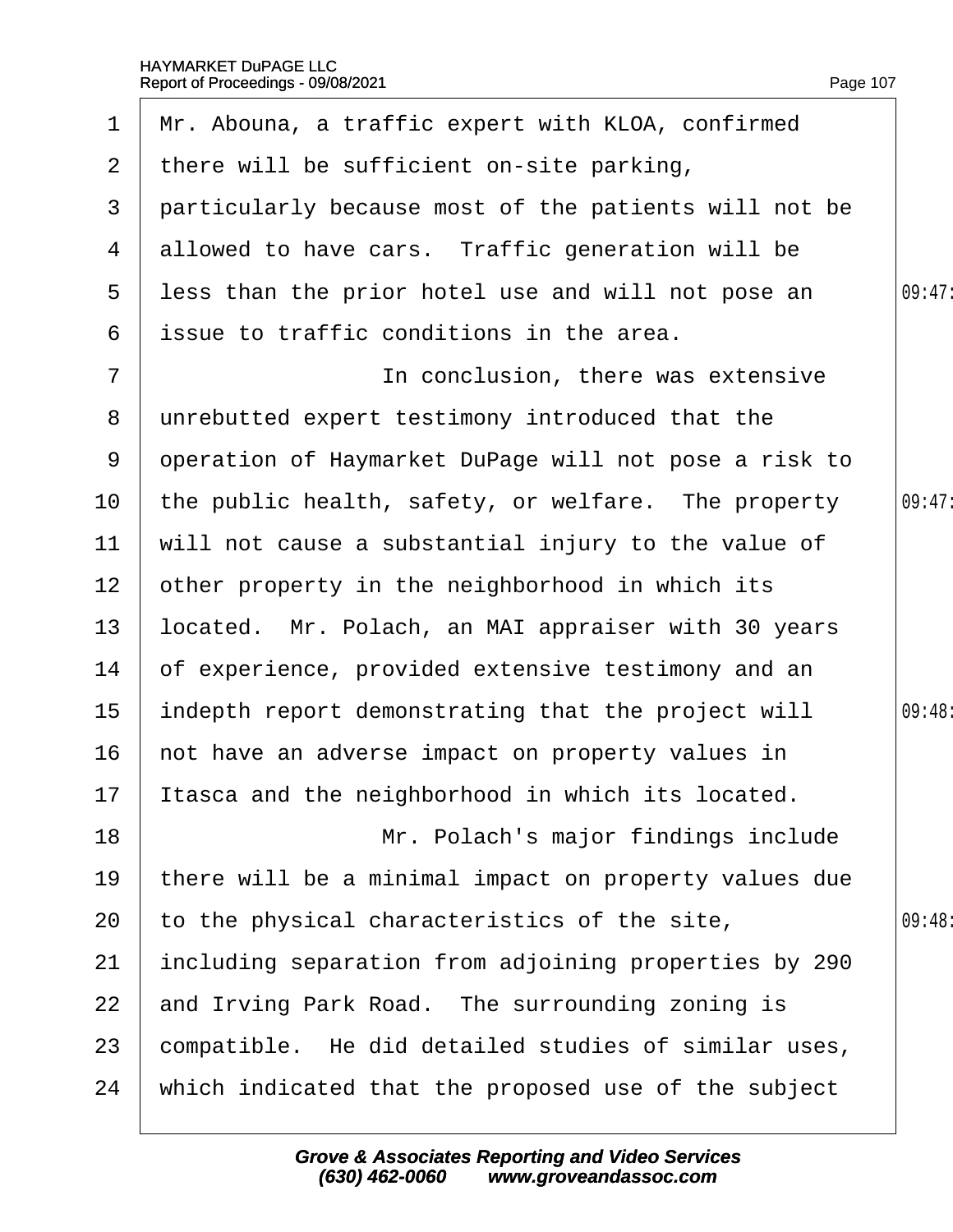<span id="page-108-0"></span>

| 1               | property would have no impact on the existing         |       |
|-----------------|-------------------------------------------------------|-------|
| 2               | residential uses which are located a substantial      |       |
| 3               | distance from the subject property and are separated  |       |
| 4               | by the major roadways and business park. A review of  |       |
| 5               | similar uses in the area and market data research     | 09:48 |
| 6               | indicated no significant impact on property values    |       |
| $7\phantom{.}$  | would result from the proposed use. And as evidenced  |       |
| 8               | by the existing uses within the subject area, the     |       |
| 9               | property will not impede the normal and orderly       |       |
| 10 <sup>°</sup> | development and improvement of surrounding property   | 09:49 |
| 11              | for permitted uses.                                   |       |
| 12              | Mr. Polach summarized his findings                    |       |
| 13              | by stating that our experience in performing impact   |       |
| 14              | studies indicates no impact on property values as a   |       |
| 15              | result of the proposed use of the subject property.   | 09:49 |
| 16              | And there was no expert rebuttal testimony provided   |       |
|                 | 17 challenging these findings.                        |       |
| 18              | So now we're just going to go to the                  |       |
| 19              | last finding, which you'll have to read, which        |       |
| 20              | basically discusses the project's compliance with     | 09:49 |
| 21              | underlying zoning. The proposed use complies with     |       |
| 22              | the underlying zoning except for the relief sought    |       |
| 23              | for the side yard setback and building height for the |       |
| 24              | existing building and those are grandfathered in      |       |
|                 |                                                       |       |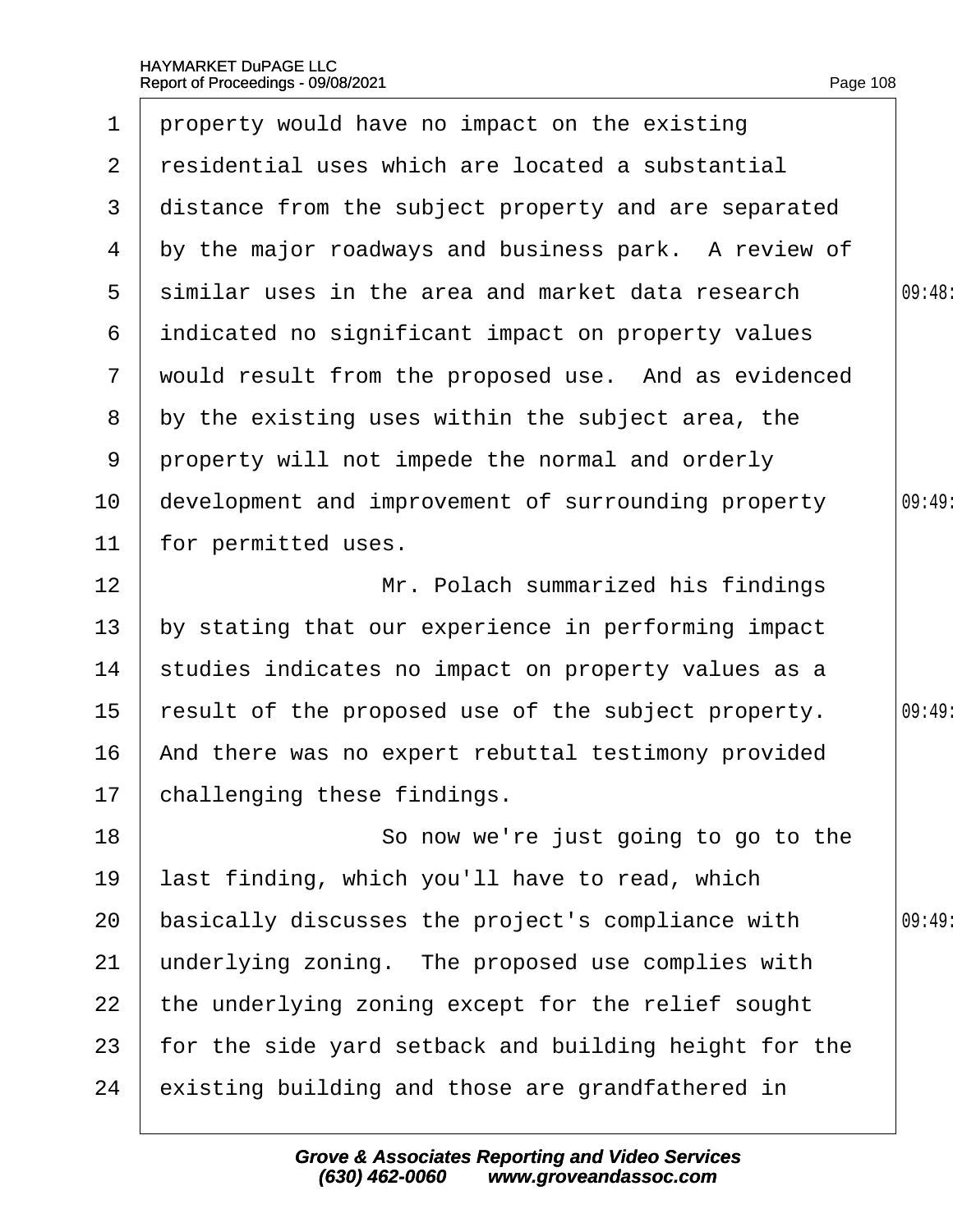<span id="page-109-0"></span>

| $\mathbf 1$     | under the terms of the ordinance. The building is     |        |
|-----------------|-------------------------------------------------------|--------|
| $\mathbf{2}$    | far less dense than permitted by the B-2. The staff   |        |
| 3               | report indicated that the combined 240 treatment and  |        |
| 4               | recovery home rooms are less than two-thirds, 63      |        |
| 5               | percent less, than the maximum allowed. In addition,  | 09:50: |
| 6               | the gross floor area of the site results in a floor   |        |
| $\overline{7}$  | area ratio of .3, which is less than the maximum .6   |        |
| 8               | allowed in the B-2 district. The building requires    |        |
| 9               | the building be -- the code requires the building be  |        |
| 10              | set back 50 feet from street right-of-way, and it's   | 09:50: |
| 11              | setback 282 feet from Irving Park Road and 78 feet    |        |
| 12 <sub>2</sub> | from I-290. The project complies with all parking     |        |
| 13              | and loading as mandated in the staff report despite   |        |
| 14              | the fact that 90 percent of the patients will not     |        |
| 15              | have a car.                                           | 09:50: |
| 16              | So now we're coming to an end. I've                   |        |
| 17 <sub>2</sub> | got a couple more minutes, though. Now we're going    |        |
| 18              | to quickly address the planned development and site   |        |
| 19              | plan review standards. In the end, the Village staff  |        |
| 20              | determined that Haymarket was only required to comply | 09:51  |
| 21              | with a limited number of the planned development      |        |
| 22              | standards due to their recognition that most were not |        |
| 23              | applicable to this use. Mr. Kisiel and his            |        |
| 24              | evaluation report prepared an extensive analysis of   |        |
|                 |                                                       |        |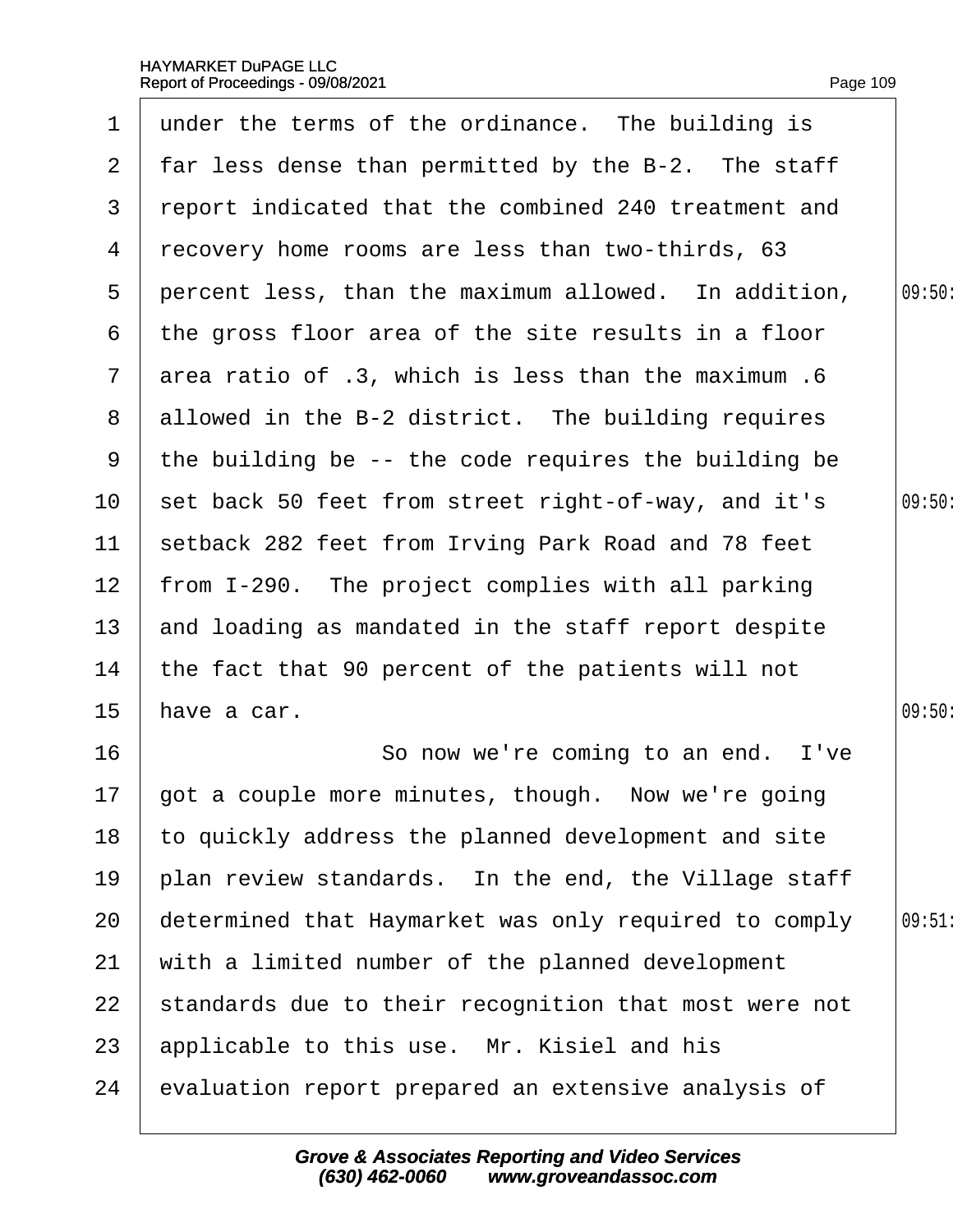<span id="page-110-0"></span>

| $\mathbf 1$    | each applicable planned development standard and      |        |
|----------------|-------------------------------------------------------|--------|
| $\overline{2}$ | opined that the Haymarket project complies with each  |        |
| 3              | applicable standard for a planned development.        |        |
| 4              | In the interest of time, I would                      |        |
| 5              | refer you to pages 41 to 47 of his evaluation report, | 09:51  |
| 6              | which addresses these standards indepth. The issues   |        |
| $\overline{7}$ | related to the planned development standards were     |        |
| 8              | addressed fully and largely are covered by the        |        |
| 9              | testimony -- by the closing statement that you've     |        |
| 10             | heard this evening.                                   | 09:51  |
| 11             | With regards to the standards for                     |        |
| 12             | site plan review, they have not been discussed as     |        |
| 13             | fully. Once again, Mr. Kisiel in his evaluation       |        |
| 14             | report conducted an extensive analysis of each        |        |
| 15             | individual standard and opined that the Haymarket     | 09:52: |
| 16             | project complies with all the required standards for  |        |
|                | 17 site plan review. I refer to you pages 48 to 52 of |        |
| 18             | the evaluation report, which addresses these          |        |
| 19             | standards indepth. Also in the interest of time, I'm  |        |
| 20             | going to skip the summary that he did layout with     | 09:52: |
| 21             | regard to site plan review, but it does summarize it  |        |
| 22             | in a very brief fashion.                              |        |
| 23             | Now I would like to just move on to                   |        |
| 24             | the Fair Housing Act and Americans with Disabilities  |        |
|                |                                                       |        |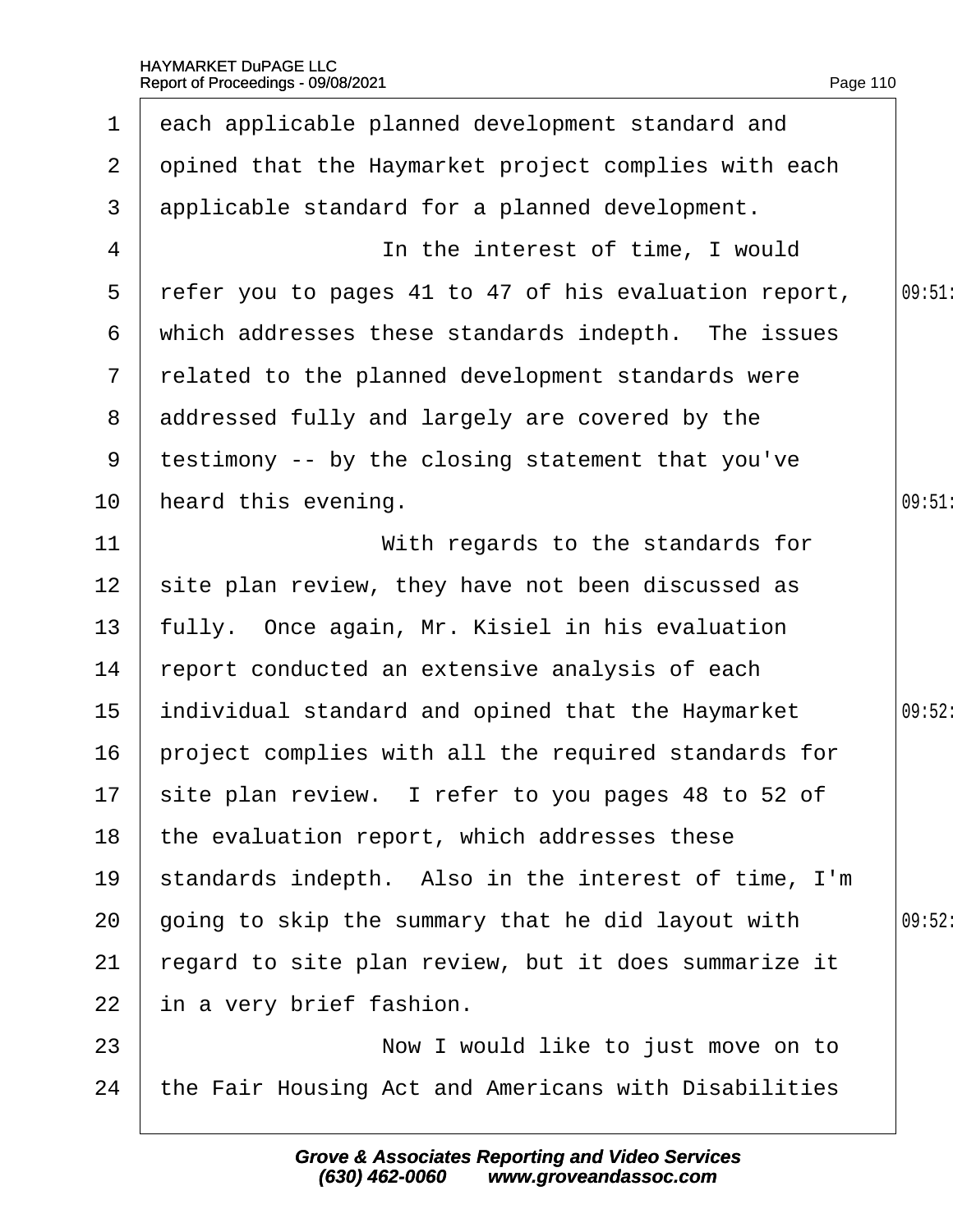<span id="page-111-0"></span>

| 1               | Act. We believe the zoning standards have been met.   |        |
|-----------------|-------------------------------------------------------|--------|
| $\overline{2}$  | The case has been made. But there is an additional    |        |
| 3               | aspect of the case you can't forget. Haymarket will   |        |
| 4               | serve people with disabilities. A class of people     |        |
| 5               | protected by the Fair Housing Act and the Americans   | 09:52: |
| 6               | with Disabilities Act. Because of this, the Village   |        |
| $\overline{7}$  | has a responsibility to accommodate this population.  |        |
| 8               | If Haymarket's proposal is                            |        |
| 9               | reasonable and necessary, the Village is obliged to   |        |
| 10 <sup>°</sup> | approve it, provided that Haymarket's application     | 09:53  |
| 11              | does not present an undue burden or fundamental       |        |
| 12 <sup>2</sup> | alteration to the Village. This is a higher           |        |
| 13              | threshold than is used for typical zoning cases.      |        |
| 14              | I just spent an hour and a half                       |        |
| 15              | explaining why Haymarket's application is reasonable, | 09:53  |
| 16              | why the treatment center is necessary to save lives,  |        |
|                 | 17 and why Haymarket will not burden the Village or   |        |
| 18              | fundamentally alter its operations. But if you still  |        |
| 19              | harbor some concern that Haymarket will in some way   |        |
| 20              | burden the Village or alter its operations, remember  | 09:53  |
| 21              | that such is not the standard here under federal law. |        |
| 22              | Because of the civil rights protections at stake,     |        |
| 23              | Haymarket would have to present an undue burden or a  |        |
| 24              | fundamental alteration for the Village to deny its    |        |
|                 |                                                       |        |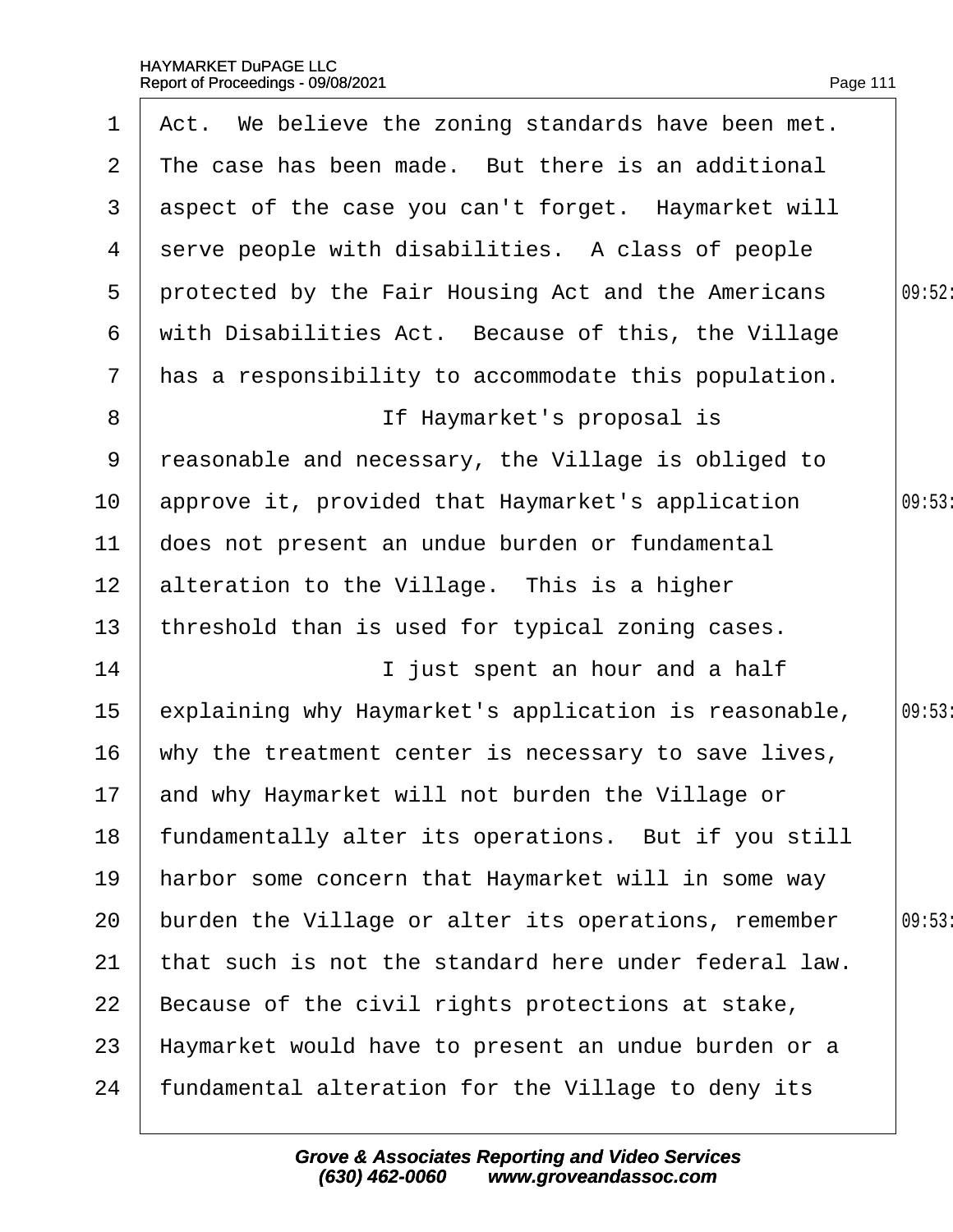<span id="page-112-0"></span>

| 1              | application. And this is a high threshold, which is      |        |
|----------------|----------------------------------------------------------|--------|
| $\overline{2}$ | not the case here.                                       |        |
| 3              | So in conclusion, a repeated theme                       |        |
| 4              | has been that Itasca's a small town and it doesn't       |        |
| 5              | have the resource to handle this type of facility.       | 09:54: |
| 6              | Population-wise Itasca may appear to be a small town,    |        |
| $\mathcal{I}$  | but it has the attributes and amenities of a much        |        |
| 8              | larger community. It attracts 18,000 people daily to     |        |
| 9              | go to work. It has an equalized assessed value of        |        |
| 10             | close to \$700 million. It has major regional            | 09:54: |
| 11             | developments like Hamilton Lakes, a large mixed-use      |        |
| 12             | development like the bridge development, and five        |        |
| 13             | hotels. Itasca may not be as large as Naperville,        |        |
| 14             | but it has the infrastructure to support this use as     |        |
| 15             | proposed and designed. Itasca is a regional              | 09:54: |
| 16             | employment hub with a diverse tax base. Furthermore,     |        |
|                | 17 it's a wonderful community in which to live and raise |        |
| 18             | a family and that won't change with the addition of      |        |
| 19             | Haymarket DuPage.                                        |        |
| 20             | Throughout this process, Haymarket                       | 09:55  |
| 21             | has had the burden of proof to demonstrate the           |        |
| 22             | compliance with the special use planned development      |        |
| 23             | and site plan review standards. Haymarket has met        |        |
| 24             | this burden and made a case based on proven facts,       |        |
|                |                                                          |        |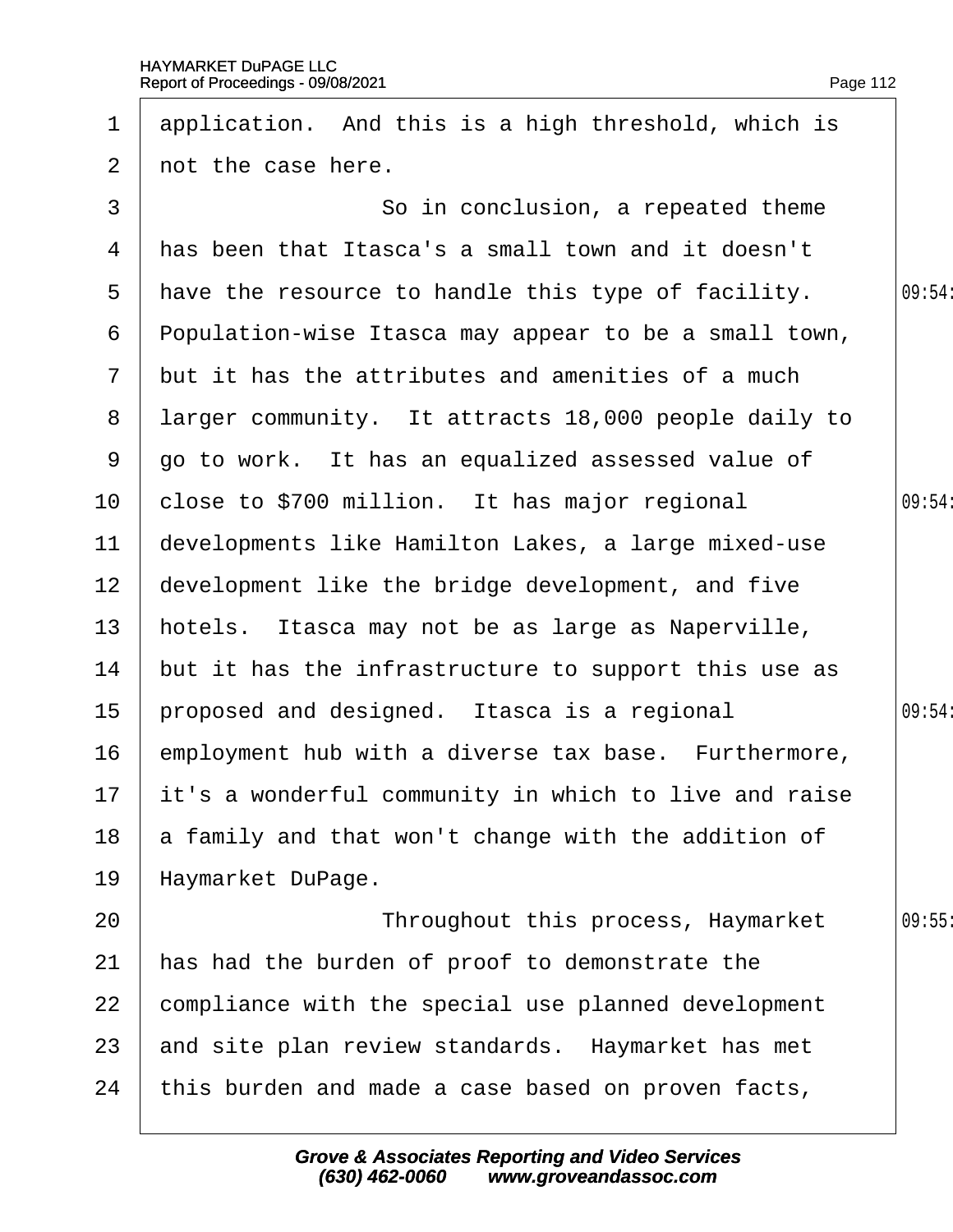<span id="page-113-0"></span>

| 1                 | evidence, and extensive testimony. We understand the    |        |
|-------------------|---------------------------------------------------------|--------|
| $\mathbf{2}$      | doncerns that have been raised by Itasca residents,     |        |
| 3                 | but decisions cannot be based on hypotheticals that     |        |
| 4                 | may arise in the future, unsupported statements, and    |        |
| 5                 | speculation. Let's return to the National Safety        | 09:55  |
| 6                 | Council letter which states that its critical this      |        |
| $\overline{7}$    | plan be debated using the latest facts and data.        |        |
| 8                 | The Village and opposition experts                      |        |
| 9                 | have raised issues of concern, but Haymarket has        |        |
| 10                | addressed these concerns and introduced evidence and    | 09:55  |
| 11                | created a legal record made up of five expert           |        |
| $12 \overline{ }$ | reports, a hundred-plus exhibits, and dozens of hours   |        |
| 13                | of testimony to fully address each issue and            |        |
| 14                | demonstrate compliance with every legal standard.       |        |
| 15                | I want to refer your attention to                       | 09:56: |
| 16                | October 2019 when Cheryl Potts, executive director of   |        |
|                   | 17 the Kennedy Forum, testified about a ground-breaking |        |
| 18                | 2016 report issued by the former U.S. Surgeon           |        |
| 19                | General. This report stated that one in seven people    |        |
| 20                | will develop a substance use disorder in their          | 09:56  |
| 21                | lifetime. That is a staggering statistic; one in        |        |
| 22                | seven. Ms. Potts stated that she works with older       |        |
| 23                | and younger adults, mothers, daughters, sons, CEOs,     |        |
| 24                | business owners, lawyers, police officers, and so       |        |
|                   |                                                         |        |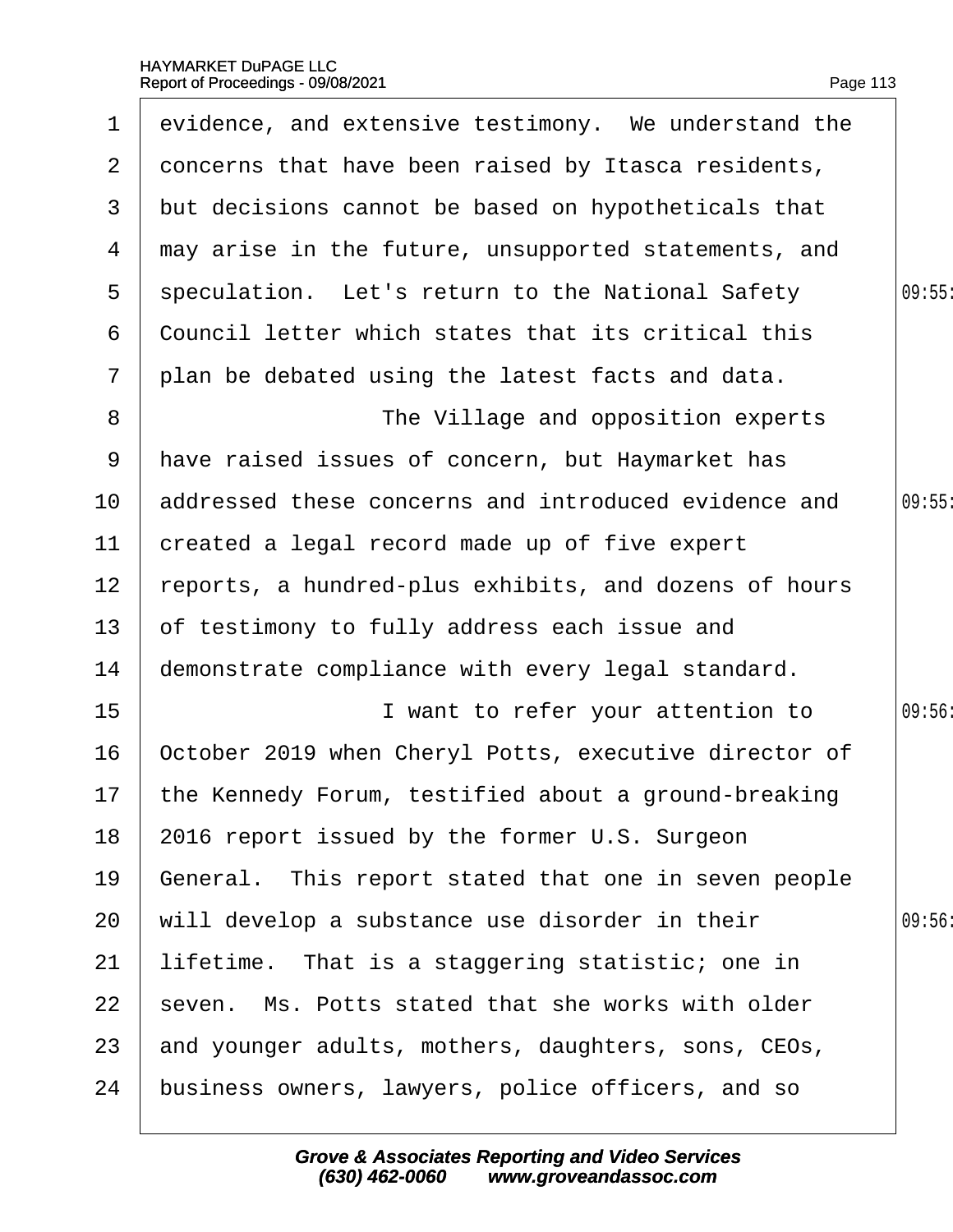<span id="page-114-0"></span>

| 1               | many others who share the common experience of        |        |
|-----------------|-------------------------------------------------------|--------|
| $\overline{2}$  | addiction, and she stated these individuals live      |        |
| 3               | among us, they are our family, our friends, and our   |        |
| 4               | neighbors. Last year alone, 112 people living in      |        |
| 5               | DuPage County died of an overdose. They were young    | 09:56  |
| 6               | and old, men and women, mothers and fathers, sons and |        |
| $\overline{7}$  | daughters, your friends, your neighbors.              |        |
| 8               | You've heard time and time again                      |        |
| 9               | that treatment is needed but just not here. We        |        |
| 10              | believe that Haymarket has met its burden of proof;   | 09:57: |
| 11              | that Haymarket's application for zoning relief        |        |
| 12 <sub>2</sub> | complies with the standards required for approval of  |        |
| 13              | a special-use permit for a planned development and    |        |
| 14              | site plan review. This vote represents an incredible  |        |
| 15              | opportunity to change thousands of lives and help     | 09:57: |
| 16              | countless families. You have an important decision    |        |
|                 | 17 to make as to whether to grant greater access to a |        |
| 18              | comprehensive substance use and mental health         |        |
| 19              | treatment center operated by a provider with decades  |        |
| 20              | of experience saving lives.                           | 09:57: |
| 21              | We ask the Plan Commission to please                  |        |
| 22              | approve our application, and we thank you for your    |        |
| 23              | time.                                                 |        |
| 24              | CHAIRMAN DALY: Thank you, Ms. O'Keefe, for            |        |
|                 |                                                       |        |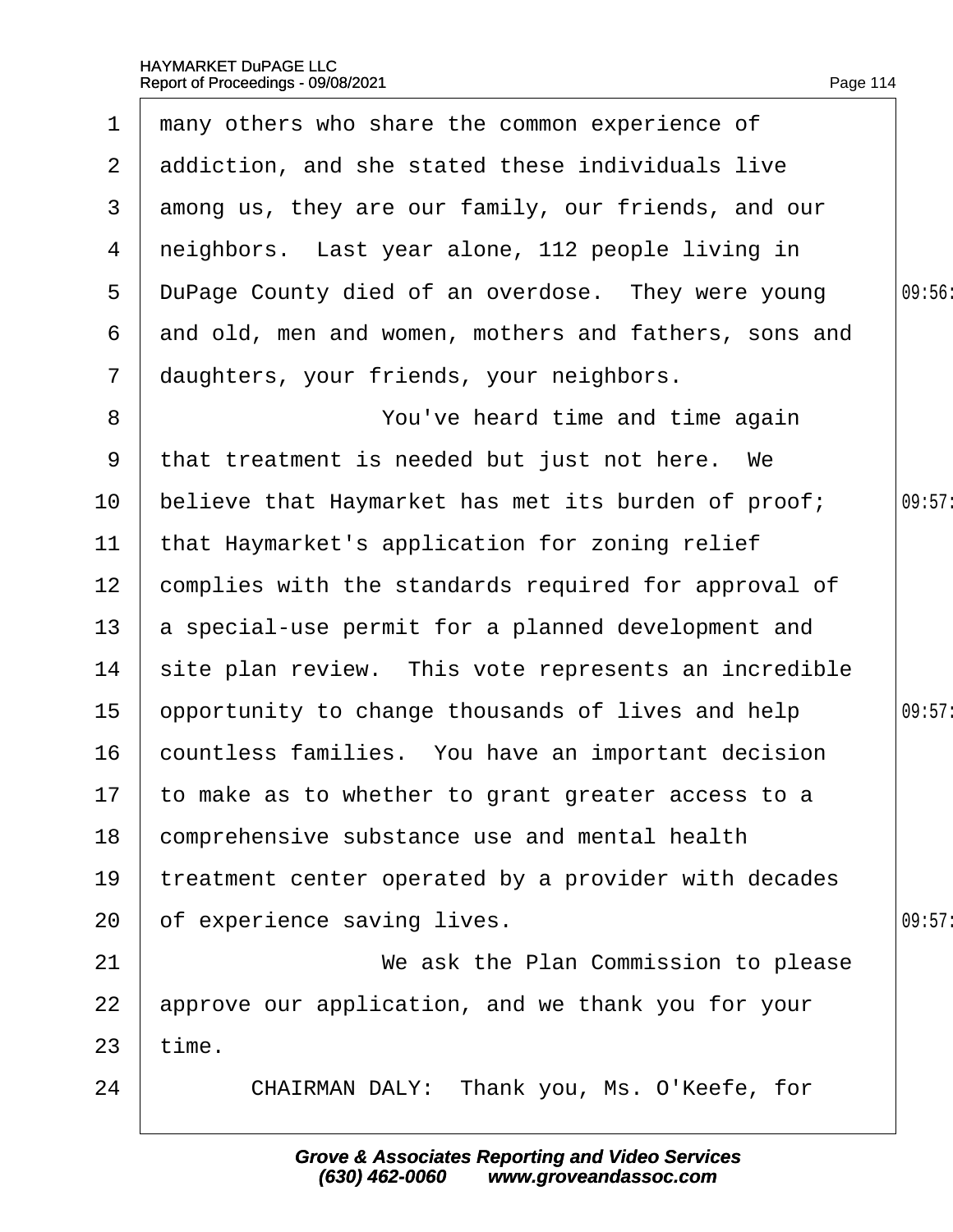<span id="page-115-0"></span>

| 1              | your closing arguments this evening. At this time, I |        |  |  |  |
|----------------|------------------------------------------------------|--------|--|--|--|
| $\overline{2}$ | would like to entertain a motion to continue this    |        |  |  |  |
| 3              | public hearing until September 22nd, at which time   |        |  |  |  |
| 4              | the Plan Commission will review and deliberate over  |        |  |  |  |
| 5              | the findings of fact.                                | 09:58  |  |  |  |
| 6              | <b>COMMISSIONER HOLMES: So moved.</b>                |        |  |  |  |
| $\overline{7}$ | <b>COMMISSIONER CARELLO: Second.</b>                 |        |  |  |  |
| 8              | CHAIRMAN DALY: We have a motion and a second.        |        |  |  |  |
| 9              | Would the secretary please call the vote.            |        |  |  |  |
| 10             | MR. KHAN: Commissioner Carello.                      | 09:58  |  |  |  |
| 11             | <b>COMMISSIONER CARELLO: For.</b>                    |        |  |  |  |
| 12             | MR. KHAN: Commissioner Drummond.                     |        |  |  |  |
| 13             | <b>COMMISSIONER DRUMMOND: For.</b>                   |        |  |  |  |
| 14             | MR. KHAN: Commissioner Holmes.                       |        |  |  |  |
| 15             | <b>COMMISSIONER HOLMES: For.</b>                     | 09:58: |  |  |  |
| 16             | MR. KHAN: Commissioner Ray.                          |        |  |  |  |
| 17             | <b>COMMISSIONER RAY: For.</b>                        |        |  |  |  |
| 18             | MR. KHAN: Commissioner Russo.                        |        |  |  |  |
| 19             | <b>COMMISSIONER RUSSO: For.</b>                      |        |  |  |  |
| 20             | MR. KHAN: Chairman Daly.                             | 09:58  |  |  |  |
| 21             | CHAIRMAN DALY: For. This meeting is now              |        |  |  |  |
| 22             | continued until September 22nd, same location, 7:00  |        |  |  |  |
| 23             | p.m. At this time, I would ask for a motion to       |        |  |  |  |
| 24             | adjourn.                                             |        |  |  |  |
|                |                                                      |        |  |  |  |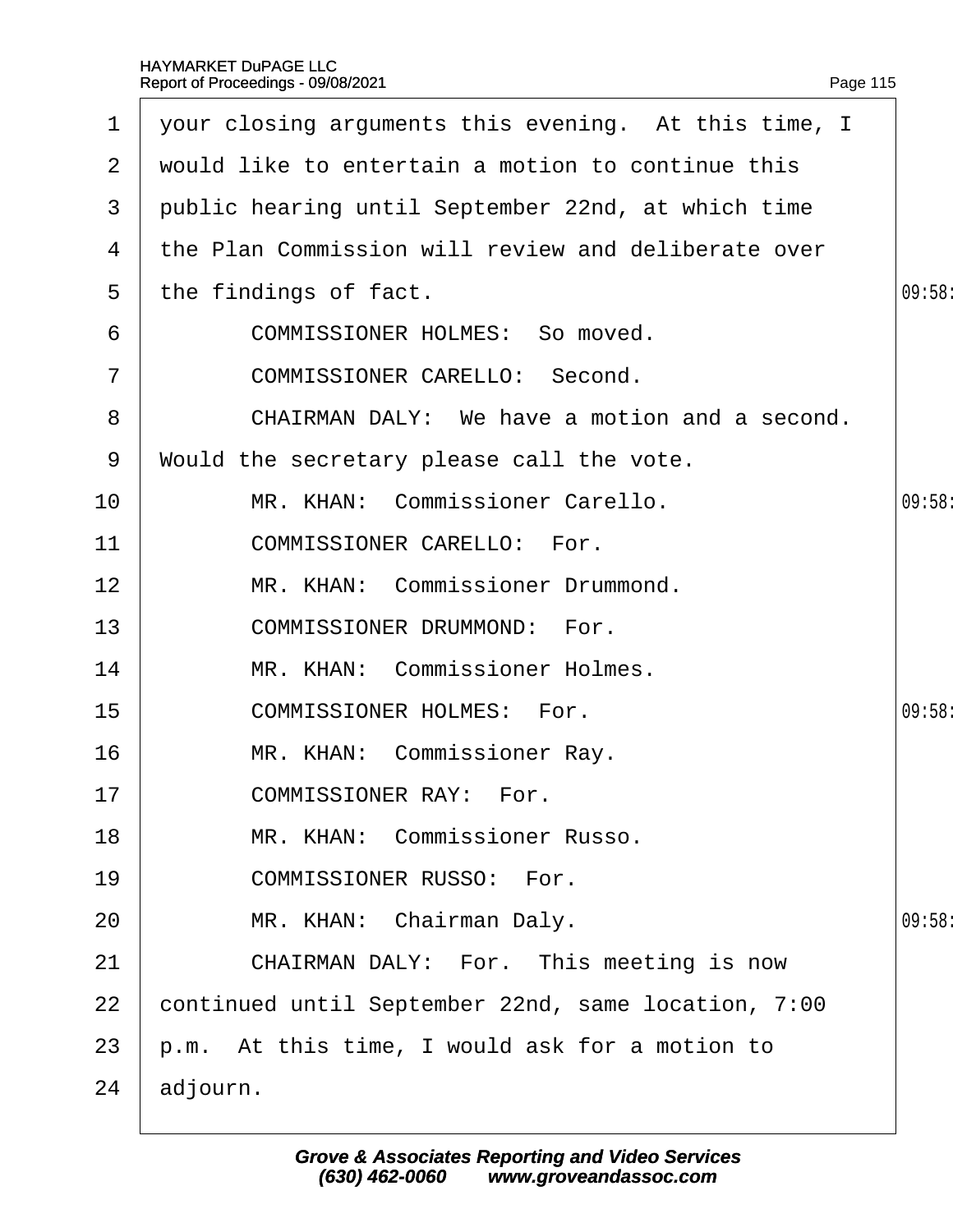<span id="page-116-0"></span>

| $\mathbf{1}$    | <b>COMMISSIONER HOLMES: So moved.</b>           |        |
|-----------------|-------------------------------------------------|--------|
| 2               | <b>COMMISSIONER CARELLO: Second.</b>            |        |
| 3               | CHAIRMAN DALY: There's a motion and a second.   |        |
| 4               | Mo, would you please call the vote.             |        |
| 5               | MR. KHAN: Commissioner Carello.                 | 09:58: |
| 6               | <b>COMMISSIONER CARELLO: For.</b>               |        |
| $\overline{7}$  | MR. KHAN: Commissioner Drummond.                |        |
| 8               | <b>COMMISSIONER DRUMMOND: For.</b>              |        |
| 9               | MR. KHAN: Commissioner Holmes.                  |        |
| 10 <sup>°</sup> | <b>COMMISSIONER HOLMES: For.</b>                | 09:58  |
| 11              | MR. KHAN: Commissioner Ray.                     |        |
| 12              | <b>COMMISSIONER RAY: For.</b>                   |        |
| 13              | MR. KHAN: Commissioner Russo.                   |        |
| 14              | <b>COMMISSIONER RUSSO: For.</b>                 |        |
| 15              | MR. KHAN: Chairman Daly.                        | 09:58: |
| 16              | <b>CHAIRMAN DALY: For. Motion carries. Good</b> |        |
| 17              | evening, everyone.                              |        |
| 18              | *<br>$\star$                                    |        |
| 19              |                                                 |        |
| 20              |                                                 |        |
| 21              |                                                 |        |
| 22              |                                                 |        |
| 23              |                                                 |        |
| 24              |                                                 |        |
|                 |                                                 |        |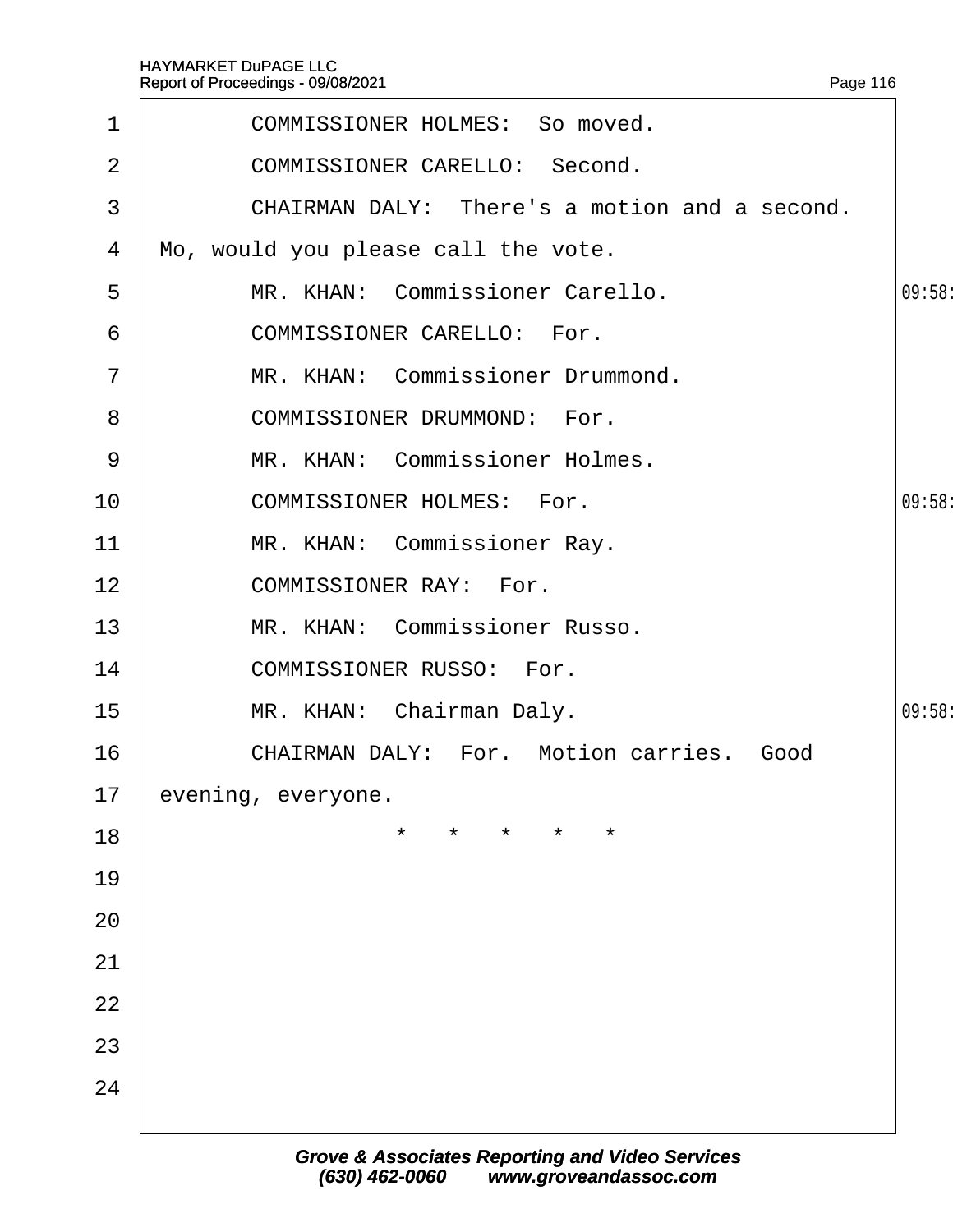- 1 STATE OF ILLINOIS **1**
- SS.<br>2 COUNTY OF DU I COUNTY OF DU PAGE )
- 3 | I, Lynette J. Neal, CSR. No. 84-004363, RPR,
- 4 do hereby certify that I reported in shorthand the
- 5 proceedings had at the hearing of the above-entitled
- 6 dause and that the foregoing Report of Proceedings,
- 7 Pages 1 through 117, inclusive, is a true, correct,
- 8 and complete transcript of my shorthand notes taken
- 9 at the time and place aforesaid.
- 10 **I** I further certify that I am not counsel for
- 11 hor in any way related to any of the parties to this
- 12 suit, nor am I in any way, directly or indirectly
- 13 interested in the outcome thereof.
- $14$  This certification applies only to those
- 15 transcripts, original and copies, produced under my
- 16 direction and control; and I assume no responsibility
- 17 for the accuracy of any copies which are not so
- 18 **produced**.

21

22

24

- 19 | IN WITNESS WHEREOF I have hereunto set my hand
- 20 this 24th day of September, 2021.
- 23 **Certified Shorthand Reporter**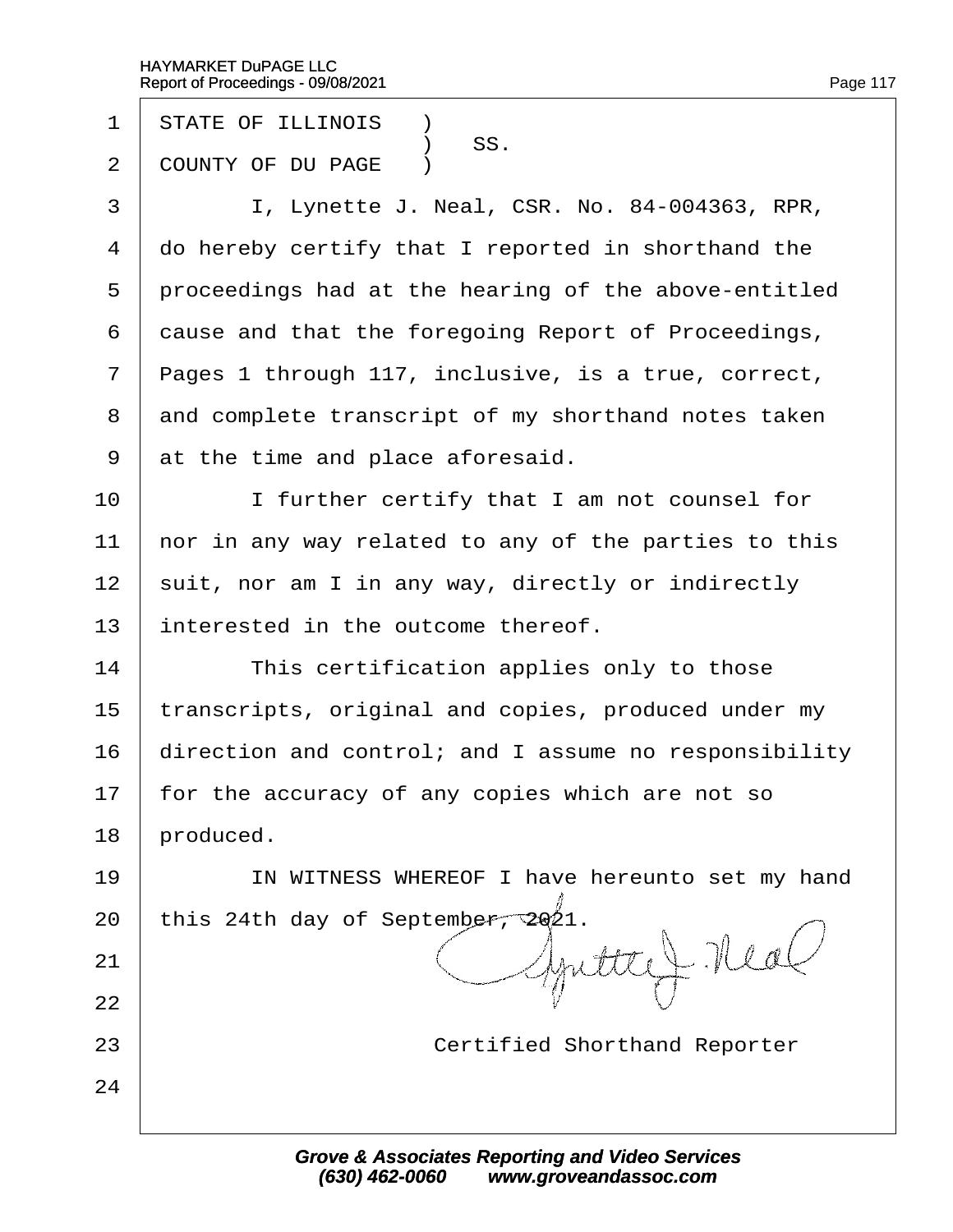Index: \$10.51..860

|                                       | 14.11(7)(A) $7:5$                                | 14:10 86:9                        | 41 110:5             |
|---------------------------------------|--------------------------------------------------|-----------------------------------|----------------------|
| \$                                    | 144 93:1                                         | 22-year-olds 11:4 20:14           | 42 40:13             |
| \$10.51 82:14                         | <b>14th</b> 57:7 60:14                           | 22nd 115:3,22                     | 43 40:5,10           |
| $$110$ 71:14                          | 15 25:15 57:4 63:21 64:1                         | 23-percent 22:12,13               | 433 92:1             |
| \$13 72:19                            | 1500 100:9                                       | 23:9 26:1 28:10 63:18             | 44 39:18 40:10       |
| $$2.9$ 71:10                          | 16 29:2 99:9                                     | 24 9:2 10:1 94:22 102:5           | 46 20:5 45:21        |
| \$27,945.56 14:8                      | <b>16-bed</b> 42:14                              | 240 109:3                         | 46-year 100:21       |
| \$3.36 78:23                          | 163 75:4                                         | 242-bed 23:18 28:8                | 47 110:5             |
| \$329 79:13 80:18                     | 179 91:23                                        | 244 29:2 33:12                    | 47,500 61:14         |
| \$4.72 78:23                          | 18 7:17 11:3,17 12:24                            | 25 14:12 94:13                    | 48 56:8 57:3 110:17  |
| \$5,390 79:18                         | 14:10 20:14 34:19,24<br>86:9                     | 25,000 14:1,2                     | 4th 63:5 79:20       |
| \$500,000 38:20                       | 18,000 112:8                                     | 25th 4:6                          |                      |
| \$65,200 72:19                        | 1800 92:2                                        | 26th 76:18                        | 5                    |
| \$661 71:8                            | 19 42:11 71:13                                   | 27.7 75:10                        | 5,000 13:23          |
| \$696 71:7                            | 19-014 4:6,23                                    | 28 103:21                         | 50 76:1 80:10 109:10 |
| \$729:15                              | 191 75:7                                         | 282 109:11                        | 50,000 14:12         |
| \$700 112:10                          | 193 90:11                                        | 28th 62:21                        | <b>50-mile</b> 90:24 |
| \$750,000 26:17,20                    |                                                  | 290 107:21                        | 52 110:17            |
| \$8.47 79:6                           | $\mathbf 2$                                      | 3                                 | 57,000 91:4          |
| \$9,311 14:6                          | 2 64:23                                          |                                   |                      |
|                                       | 2,695 80:16                                      | 3 7:6 8:19 63:3,22 72:12<br>109:7 | 6                    |
| 1                                     | 2.2 56:3,21                                      | <b>3.2</b> 64:23                  | 6 109:7              |
| 1 5:2 7:6 63:7,21 64:23               | 2.9 98:9                                         | 3.7 64:23                         | 6-year-old 8:19      |
| 71:10 72:10,16 78:10,11               | 20 100:5                                         | 30 47:21 54:22 55:2 63:4          | 60 56:8 57:3 101:13  |
| 1,500 13:23                           | 2014 56:7,20 76:1                                | 67:7 107:13                       | 63 42:19 109:4       |
| 1.1 98:8                              | 2015 99:4                                        | 30-plus 46:6                      |                      |
| 1.2 98:8                              | 2016 51:11 71:14 113:18                          | 303 79:1                          | 7                    |
| 10 68:17 72:15 86:3,6                 | 2018 56:7,20 65:20 76:2                          | 30th 50:7                         | 700 26:17            |
| 91:12,22 92:2 94:7 98:10<br>10.6 75:7 | 78:12 79:3,12 91:4                               | 32 39:11,13                       | 750,000 81:10        |
| 100 37:15                             | 2019 16:4 31:5 34:19                             | 34 105:17                         | 78 109:11            |
| 105ilcs5/10-230.12(b)(                | 42:21 47:1,3 55:8 68:7<br>70:20 76:18 78:12 90:4 | 36 71:15                          | 7:00 115:22          |
| $a)(1)$ 85:9                          | 113:16                                           | 365 94:22                         | <b>7th</b> 18:17     |
| 11 57:17,18 64:19,22                  | 2020 50:7 71:14 90:10                            | 379 28:4 42:10,17 60:5            |                      |
| 65:16 78:19                           | 2021 4:2 57:7 72:5                               | 63:18,20                          | 8                    |
| 112 90:10 114:4                       | 2100 79:14                                       | 4                                 | 800K 37:6            |
| 12 56:19 60:7                         | 21st 14:16                                       |                                   | 860 4:8 5:5 45:7     |
| 12,000 100:24                         | 22 7:17 11:18 12:24                              | 40 91:11                          |                      |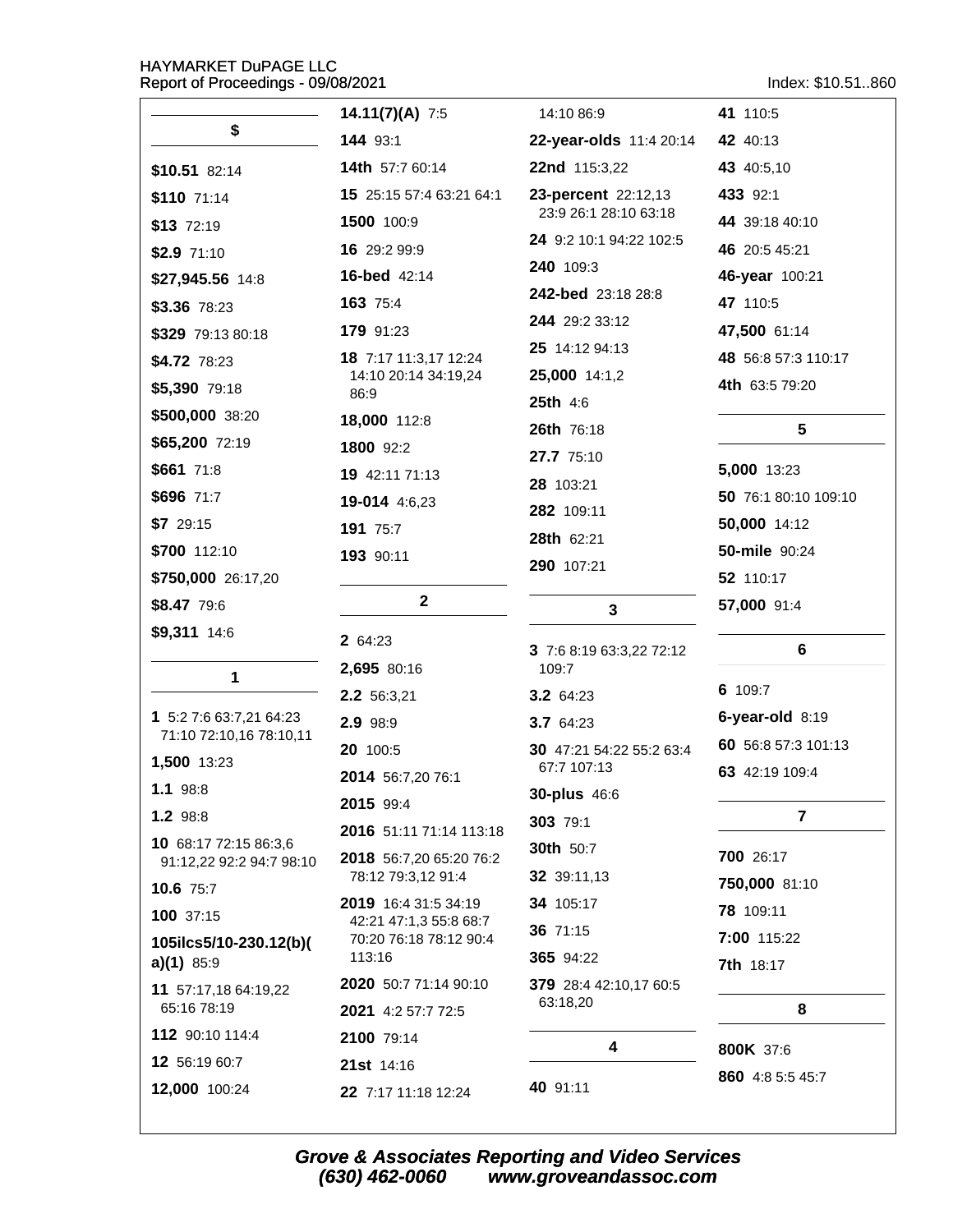| 8:00 43:19                                                | accommodation 49:11                      | 24 97:4 99:1 102:2 109:5                           | <b>afford</b> 34:6 49:16                                               |
|-----------------------------------------------------------|------------------------------------------|----------------------------------------------------|------------------------------------------------------------------------|
| 8:45 68:1                                                 | 50:9 51:1                                | 112:18                                             | after 16:15,23 28:7 34:24                                              |
| 8th 4:2                                                   | accommodations<br>49:14,16,23 50:1 51:18 | additional 7:13,21 8:1<br>12:19 14:14,23 15:2 28:4 | 37:18 46:18                                                            |
| 9                                                         | according 14:9 42:9,19<br>105:8          | 54:14 58:3 62:3,4,16,19<br>67:12 76:11 77:15 80:7  | again 9:12,24 10:7,19<br>13:16,19 15:3 18:22 20:5<br>88:8 110:13 114:8 |
| 9.6 75:5                                                  | accountant 32:1                          | 81:6 105:20 111:2<br>address 7:11 15:23 17:3       | against 32:24 51:5                                                     |
| 90 25:1,2,7 30:15 103:22<br>109:14                        | accreditation 33:6<br>36:24 95:18        | 21:22 25:15 30:6 46:19<br>55:7 58:6 92:4 94:10     | 52:11<br>age 7:17 8:19 12:22,24                                        |
| 911 59:16                                                 | accredited 95:17                         | 100:19,20 102:20 109:18<br>113:13                  | 16:18                                                                  |
| 96 93:1                                                   | accrediting 40:20                        | addressed 30:1 58:8                                | <b>ages 86:9</b>                                                       |
| 9:22 88:18                                                | accurate 23:7 83:4                       | 77:23 78:24 86:17 110:8                            | ago 45:21 76:4 99:14                                                   |
| 9th 47:3                                                  | accusations 19:8                         | 113:10                                             | agree 22:1 52:22 53:4                                                  |
|                                                           | accused 45:12                            | addresses 39:1 110:6,<br>18                        | 54:11 60:4 100:18<br>agreed 12:22,23 13:3,10                           |
| A                                                         | accusing 18:15                           | addressing 30:3 42:2                               | 17:14 60:16                                                            |
| AA 94:13,14                                               | acknowledge 16:15                        | adequate 53:17                                     | agreed-upon 102:12                                                     |
| <b>Aaron 70:22</b>                                        | acknowledged 38:24<br>94:2               | adequately 90:4                                    | <b>agreement</b> 17:8,22 27:3<br>77:2                                  |
| aback $18:14$                                             | acknowledging 16:23                      | adjacent 76:15                                     | agreements 58:15                                                       |
| ability 61:1 64:21 66:19<br>67:18 81:21 84:21 92:12       | acquired 76:19                           | adjoining 107:21                                   | aid 53:22 55:23 56:9,24                                                |
| 94:23 101:16                                              | acquisition 81:12                        | adjourn 115:24                                     | 57:8,10 58:17 65:14                                                    |
| able 11:22 35:1 77:6                                      | <b>acres</b> 105:17                      | administrative 78:8                                | <b>aim</b> 19:16                                                       |
| 102:13                                                    | across 38:6 64:4 99:9                    | admission 33:10                                    | air 36:2 106:22                                                        |
| <b>abode</b> 85:18                                        | 100:14                                   | admit 101:24 102:1                                 | alderman 33:8,11 98:20                                                 |
| Abouna 107:1                                              | <b>Act</b> 49:12,13 51:9,10,22           | admitted 6:21 13:9                                 | 99:2,3,11,14                                                           |
| <b>about</b> 7:9 8:10 10:6,7,11                           | 110:24 111:1,5,6                         | adopted 79:17 84:12                                | <b>Alexian 35:9,11</b>                                                 |
| 12:2 14:11 20:18 25:21,<br>22, 23, 24 26: 22 27: 5, 7, 14 | <b>Act's 51:14</b>                       | adoptive 85:14                                     | alike 66:6                                                             |
| 31:23 32:9,14 33:8 37:13                                  | action 51:9                              | adult 11:9,16 85:15                                | alive 86:13                                                            |
| 39:9 40:9,12,16 41:3<br>53:9 55:17 59:6 66:3,7,           | actions 46:2                             | adults 113:23                                      | allay 36:19 39:6                                                       |
| 12 68:1 87:6 96:8 99:12                                   | activities 87:18                         | advanced 54:9 59:13                                | alleged 23:24                                                          |
| 101:20 113:17                                             | actual 85:8                              | adverse 64:8 72:5 82:16                            | alley 99:10                                                            |
| absolutely 93:17                                          | actually 24:8,20 26:5<br>83:16 84:4      | 106:4,8 107:16                                     | allow 44:1 79:22                                                       |
| absorb 60:11<br>abuse 32:11 87:4                          | adaptive 48:20 49:5                      | adversely 44:14 67:10,<br>17 76:8                  | allowed 67:2 87:2 105:2<br>107:4 109:5,8                               |
| access 11:12 20:15                                        | add 67:12                                | advertisement 34:14                                | allowing 66:24                                                         |
| 49:17 50:3,7,10,15,19                                     | added 71:16                              | advocate 97:16                                     | allows 58:21                                                           |
| 51:20 76:7,14 85:19<br>86:22 91:7 98:4,11,15              | addendum 78:24 82:10                     | aesthetics 106:15                                  | almost 30:8 44:21 71:14                                                |
| 105:20 114:17                                             | addiction 114:2                          | affect 57:13 67:10,17                              | 72:19                                                                  |
| accessory 5:4                                             | <b>addition</b> 48:16 53:21              | affected 105:19                                    | alone 30:4 114:4                                                       |
| accommodate 111:7                                         | 55:18 56:5 75:11 81:12,                  |                                                    | along 15:20 101:10                                                     |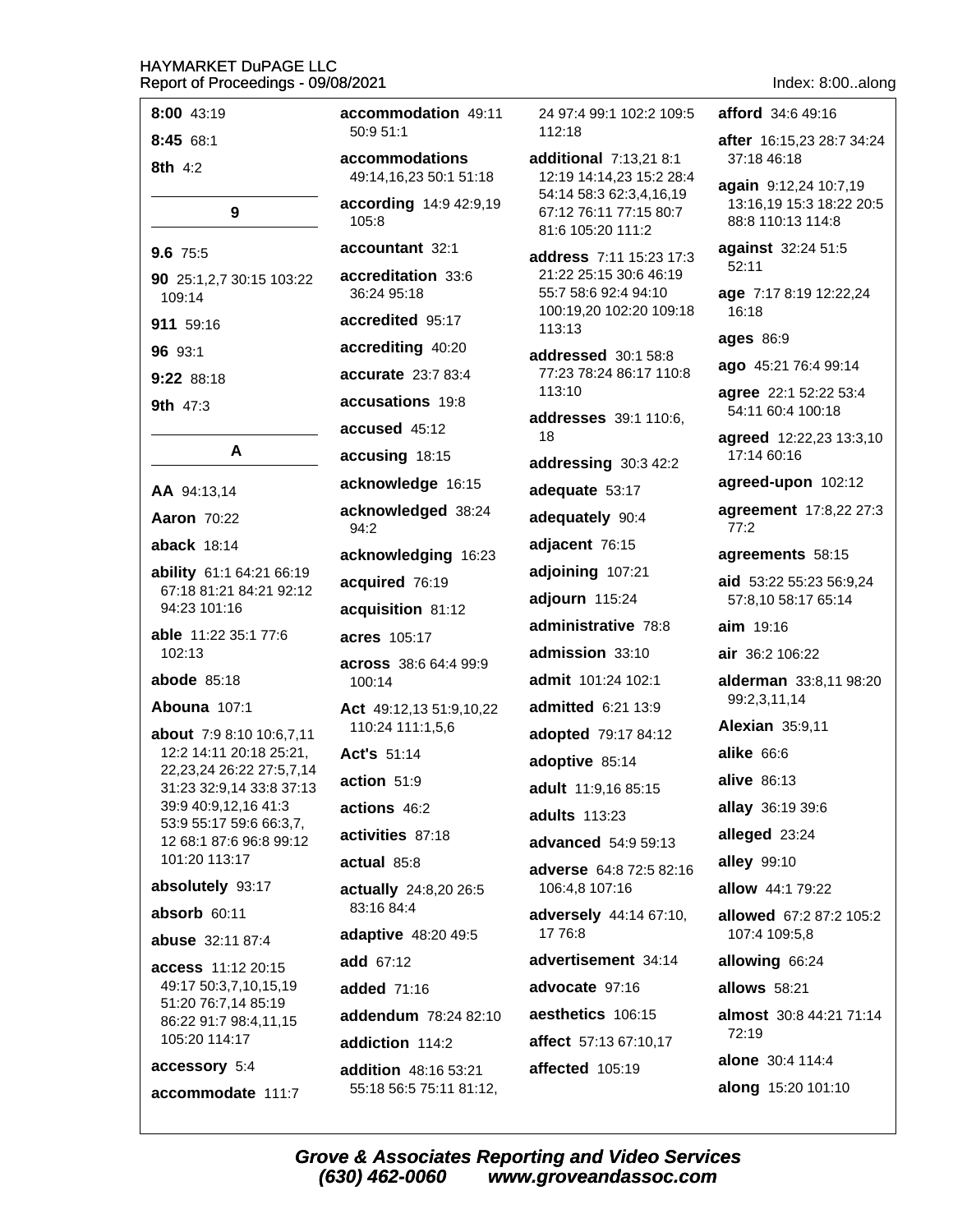| <u>NENNIL NI LINGEAIHING - NAINOITNTI</u>            |                                                 |                                            | THUEX. ALEAUYDAS                                |
|------------------------------------------------------|-------------------------------------------------|--------------------------------------------|-------------------------------------------------|
| already 35:21,23 37:14                               | appears 60:23                                   | 108:5,8 109:6,7                            | 102:24                                          |
| 87:7 88:6                                            | apple $21:24$                                   | areas 36:16 59:1 104:20                    | attempts 91:9                                   |
| ALS 58:11 59:13,18 66:6<br>67:13                     | applicable 49:4 109:23                          | 105:18                                     | attended 87:15                                  |
| <b>ALS/BLS 79:18</b>                                 | 110:1,3<br>applicant 69:7 89:21                 | argued 78:2 82:19<br>argument 22:21 24:2,3 | attention 21:4,7 28:16<br>113:15                |
| alter 111:18,20                                      | application 29:20 30:5                          | arguments 6:2,24 20:22                     | attorney 70:23                                  |
| alteration 111:12,24                                 | 40:3,12 42:24 46:8 49:8                         | 27:14 28:19 115:1                          | attorneys 6:23 44:3                             |
| alternate 103:3                                      | 51:3,4,14 66:16 69:22<br>70:1,4 111:10,15 112:1 | arise 59:16 113:4                          | attracts 112:8                                  |
| amazed 86:23                                         | 114:11,22                                       | arises 58:21,23                            | attributes 112:7                                |
| ambulance 23:17,22                                   | applications 28:23                              | arising 87:4                               | <b>August</b> 4:6 63:5 79:20                    |
| 24:17 25:2,8,13,18 26:2,<br>7,8,10,12,15,16,20 27:2, | applied 99:5                                    | arose 53:15                                | authorized 45:9                                 |
| 4 37:11 53:11,14,20                                  | apply 23:14 27:19 49:3                          | arranged 48:8                              | automatic 10:9                                  |
| 54:1,2,5,6,12,14,23 57:1<br>58:4,10 59:23 61:3 62:23 | 63:15 64:5                                      | arrested 87:8                              | availability 63:11                              |
| 63:3 66:20 79:1 80:4                                 | appointments 102:20                             | arrive 25:2 59:24                          | available 53:14 57:2                            |
| 81:12                                                | Appraisal 47:21                                 | aspect 30:7 111:3                          | 86:5 91:24 92:16 105:11,                        |
| Ambulance's 65:20                                    | appraiser 107:13                                | asserted 70:6                              | 16,17                                           |
| ambulances 87:19<br><b>amend</b> 105:7               | appreciative 44:7<br>approach 67:1 74:5,17      | assertion 61:5 86:9<br>105:15              | average 13:22,24 14:6,8<br>30:13,15 98:7 103:22 |
| amendment 105:8                                      | 79:10 98:13,14                                  | assess $66:24$                             | avoid 22:19 23:2                                |
| amenities 112:7                                      | approached 53:8                                 | assessed 71:9 112:9                        | avoiding 30:3                                   |
| America's 97:15                                      | appropriate 7:24 105:4                          | assessing 18:8                             | aware 73:16 90:15 99:20                         |
| <b>Americans</b> 49:13 51:10                         | appropriately 18:12                             | assessment 60:9 72:14                      | 100:6                                           |
| 110:24 111:5                                         | 19:23 20:11                                     | <b>asset</b> 33:12                         | away 20:17 39:13 42:13,<br>22 99:9              |
| among 114:3                                          | approval 5:2 29:16,17<br>46:10 47:4 48:23 54:12 | assign $80:2,3$                            |                                                 |
| amount 42:12 56:22<br>62:22 63:9                     | 66:18 68:10 69:8 89:19<br>99:18 102:14 114:12   | assignment 77:21                           | B                                               |
| analysis 13:3 62:1                                   | approvals 66:21                                 | assistance 58:20 59:1<br>81:22 86:5        | <b>B-2</b> 5:4 104:3,16 105:3,6<br>109:2,8      |
| 79:11 109:24 110:14                                  | approve 15:6 30:5                               | associated 9:1 10:1                        | <b>back</b> 13:1 21:10 31:4                     |
| analyze 22:14                                        | 111:10 114:22                                   | 71:21 84:8 88:6,10                         | 34:19,20 47:1 70:20                             |
| analyzed 79:1                                        | approved 8:8 23:19<br>61:7 62:7 66:21 79:22     | <b>Associates</b> 47:20 55:21              | 74:4,13,19 109:10                               |
| animus 52:8,11                                       | 90:21 99:23                                     | Association 63:1 96:13,                    | backward 74:10                                  |
| annual 71:2 75:5,8,9<br>78:3                         | approving 52:15                                 | 15 98:22 100:4                             | backyard 98:18                                  |
| annually 100:24                                      | approximately 78:23                             | assume 17:3 26:5                           | <b>Baldwin</b> 21:16 38:21,23                   |
| another 34:19 57:1 58:4                              | 79:6,13 90:24                                   | assumed 85:16                              | <b>band</b> $14:3,4$                            |
| 59:2 62:12 77:7 88:13                                | April 18:17 57:7 60:14<br>62:21 76:18 79:16     | assumptions 82:9                           | <b>bantered</b> 23:21                           |
| 94:14,17                                             | apropos 18:22                                   | assurance 44:13                            | bar 32:4                                        |
| apparently 95:20                                     | area 12:17 40:16 43:4                           | assure 58:15                               | <b>barrier</b> 17:20 92:10                      |
| appealed 47:10                                       | 61:15 72:12,14 76:21                            | attached 75:24                             | <b>bars</b> 38:6                                |
| appearing 28:17                                      | 97:11 106:5,15 107:6                            | attempt 21:12 23:20                        | <b>base</b> 33:20 41:4 70:21,                   |
|                                                      |                                                 |                                            |                                                 |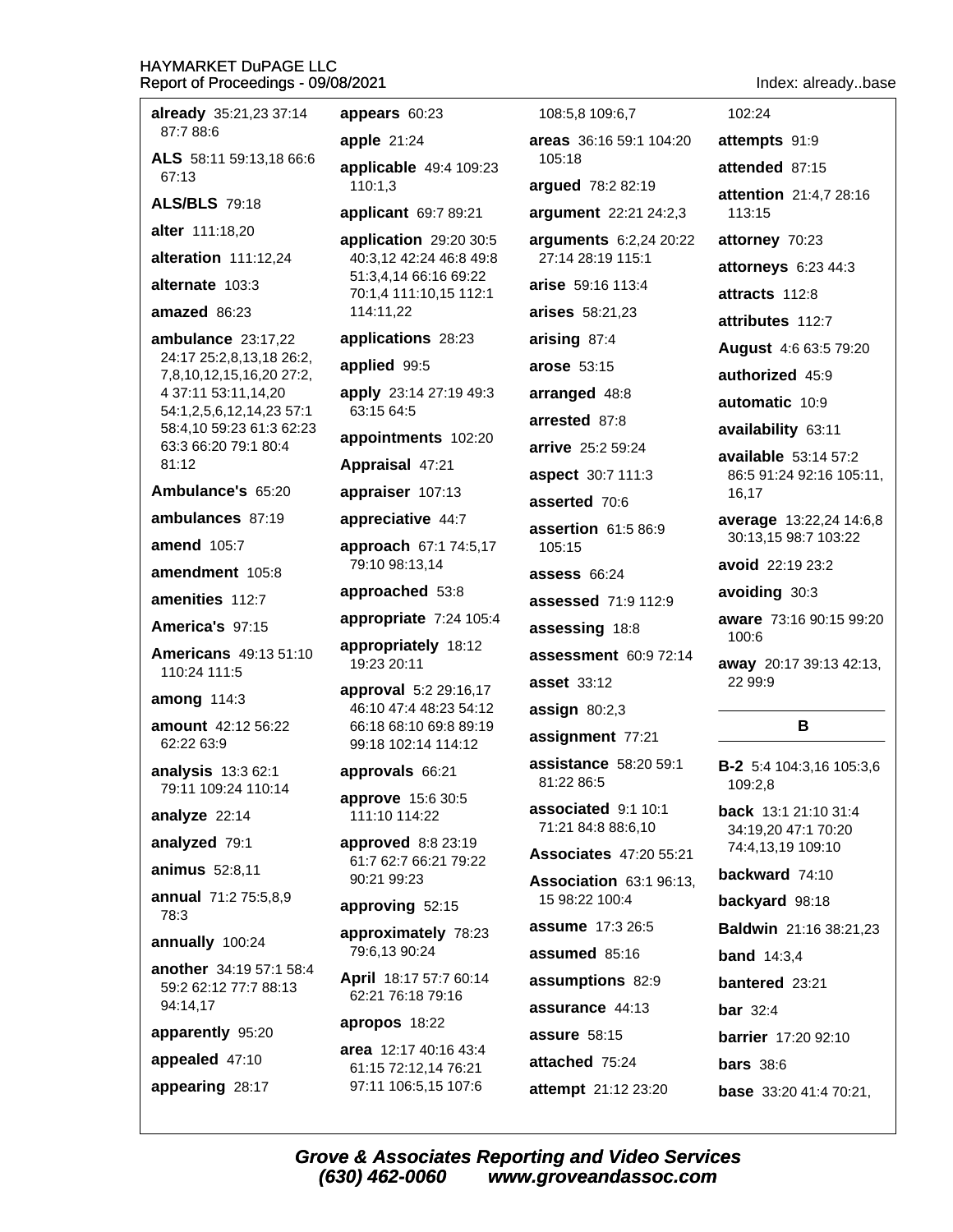22,24 71:6,7,11,12,16, 18.23 112:16 **based** 8:7 9:24 11:2 13:3 18:21 19:3 36:10 37:9 40:24 47:7 55:2 56:19 57:14,16 59:11,24 63:13 64:19 71:1 73:24 75:23 78:17 79:12 91:20 112:24 113:3 bases  $9:12$ **basic** 54:7 59:8 basically  $34:1340:22$ 89:8 108:20 **basis** 9:5 12:4 13:9 30:4 42:18 57:15 61:4 65:10 74:16 104:5 bathrooms 48:10 bear  $87:5$ **beds** 29:2 33:12 47:8 91:2,17,24 92:2 93:1,2 100:19 101:14 **before** 4:5,22 6:1 8:3 22:4 28:17 29:12,14,15 31:15 34:20,22 35:20 36:12 37:11 38:19 63:10 76:18 81:7 87:16 **began** 47:1 76:8 begin 6:1,23 44:2 68:21 beginning 21:10 29:21 behalf 50:7 behavioral 49:18 65:7 96:14,19 101:2 **benefit** 31:23 32:5 43:5 77:11 93:21 98:6 **benefits** 75:5 93:7 **Benes** 10:1 13:20 15:16 16:12 18:23 19:7 **Benes' 8:24 14:9 bet** 34:14

bias  $52:8$ 

**bills** 87:8,14,21 88:1

**bites** 21:24 blank  $27:8$ 

blindfold 52:23

blindly 52:23

**block** 37:10 94:9

Bloomingdale 35:15 97:10

**BLS** 59:4,9,12 66:6 67:14 82:2

# **BLS/ALS** 79:14

**board** 30:5 31:14 47:12 91:6 96:1 97:5 105:5

**bodies** 38:17 68:7,20 69:1,3,16,21 70:5,11 72:1 73:24 74:9,24 77:19 78:1

**body** 37:1 40:21 72:3,6 77:24

boilerplate 34:13

**born** 93:23

**bottom** 28:2

bought 29:15,17 74:3

boundaries  $70:1494:6$ 

boundary 94:15

**brass**  $35:10$ 

**break** 43:17 67:22 88:14

Brennan 86:19

bricks  $40:13$ 

**bridge** 61:6,9,20 62:4 77:11 90:17 112:12

briefly 15:10

**bring 12:24** 

brings  $11:15$ 

**broad** 10:4 57:20

Brothers 35:9

brought 8:4 31:22 32:17  $33:1$ 

**budget** 72:20 78:12,15

**buffer** 106:11

**building** 40:12,15 48:12, 15,20 49:5 75:15 106:13, 17,20,22 108:23,24 109:1,8,9

# buildings 61:11

**built** 73:7 76:6.9.11  $99.23$ 

bunch  $40:13$ 

burden 7:23 14:23 15:4, 8 36:18 43:12 46:14 79:8 93:23 111:11,17,20,23 112:21,24 114:10

# burdens 43:12

**Burke** 22:9 24:21.23 26:15 27:6,15 34:15 35:3 57:6,7 60:21 62:9 79:21, 24 80:13 81:11 94:4

burned 36:23

**Burnett 98:21** 

**bus** 38:12

**buses** 38:10.14

**business** 4:22 5:4 39:2. 19,20,23 66:14 97:21 106:12 108:4 113:24

**businesses** 45:1 53:6 58:2 61:2

bussed 93:11

**bust** 29:3

**Butler** 35:17 36:4

buy 37:11

bypass  $105:19$ 

 $\mathbf{C}$ 

 $CAD 64.1665.17$ 

calculate 22:24

#### calculated 22:16 79:11

call 4:3.9 5:11 6:8 7:7 18:20 25:9 54:15 55:22 56:19,21 57:1 58:21 59:16,19 60:16 62:1,23 63:16,17,19 64:13 65:6, 13, 16, 19 79: 7, 13, 18 80:16 81:6,19,21 82:7,8, 9 115:9 116:4

called 11:16 23:10 36:2 59:8,17 87:11,19

calls 22:12,17 23:5,18

Index: based..CEOS

26:1.2 28:5.10 54:7.9.10 55:17 56:3.21.24 57:14 58:7,9,11 59:5,12,13,18 60:1,6,17 63:9,18,19,20 65:13 66:3.5.7 67:5.14 79:1,4,5,22 80:4 81:15 82:2,3,5

capabilities 23:24 24:11,13 54:19 65:21

#### capability 54:8

#### capacities 64:6

capacity 25:21,23 57:11 60:3,5,11 62:9,11,13 63:15 81:4,8,23

#### capital 77:5

car 109:15

care 41:4 50:20,21 54:10 58:12 90:18 92:21 100:22 101:23

Carello 4:10.11 5:9.12 13 6:9,10 115:7,10,11 116:2,5,6

CARF 33:5,7 95:17

carries 5:23 6:20 116:16

carry 43:11

cars 107:4

cart 29:12 35:20

case 4:5,23 6:4,22 17:6 44:5 62:4 63:16 69:12 73:17 74:19 78:22 89:14 93:14 95:5 103:14 104:7, 22 111:2,3 112:2,24

cases 111:13

#### categories 8:8 13:19

caveat  $84:16$ 

center 42:11 50:23 95:13,17 96:15,16,18 99:20 101:9,12 111:16 114:19

centered 83:12

centers 50:18 57:21 98:6

Central 96:11

CEOS 113:23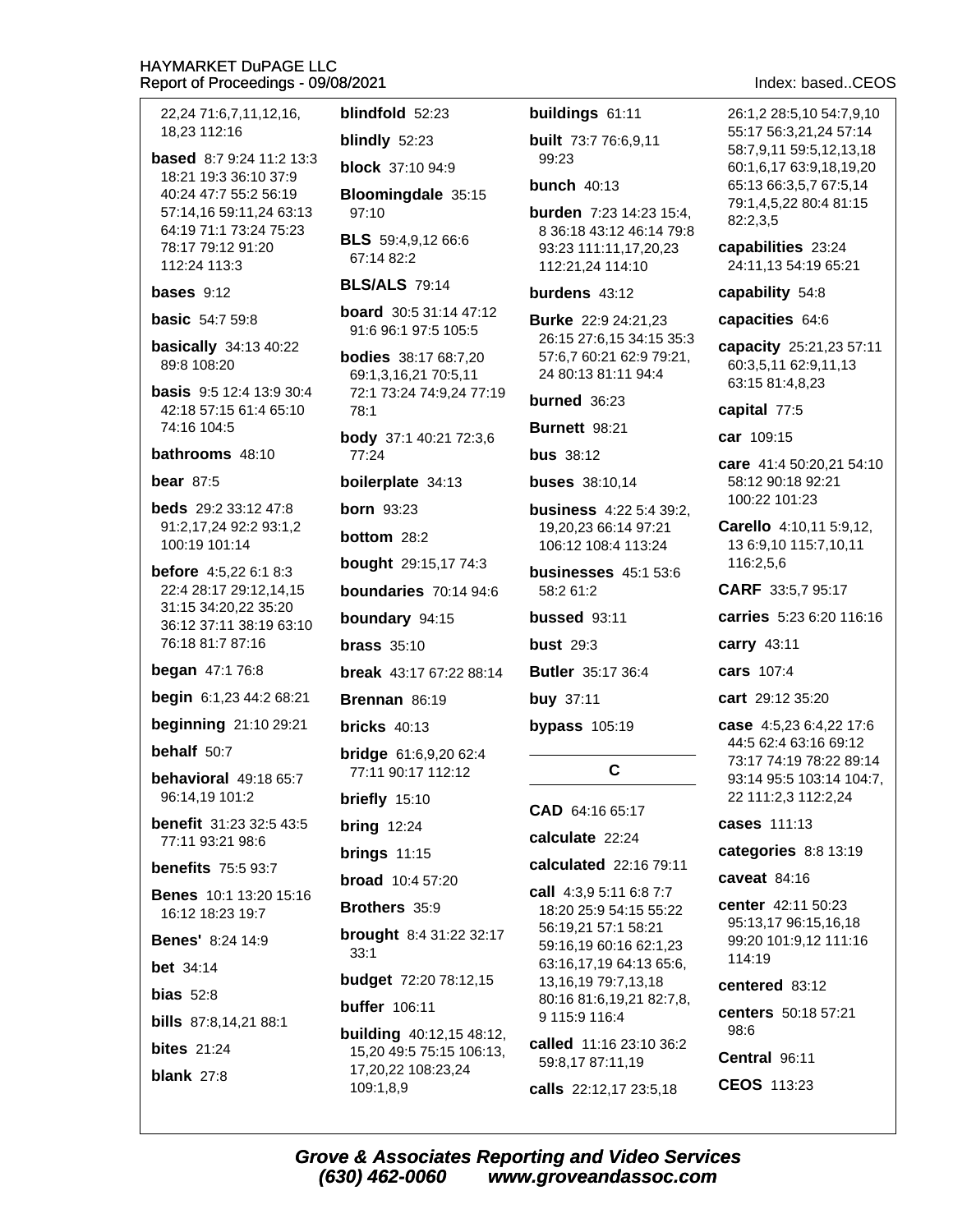| certain 50:17 69:21 98:5                                 | <b>Children's 100:10</b>                       | code 9:21 45:10 48:2,6,                                    | committed 54:13                                 |
|----------------------------------------------------------|------------------------------------------------|------------------------------------------------------------|-------------------------------------------------|
| certainty 83:17                                          | <b>chose 66:12</b>                             | 14 68:11,22,23 69:6<br>73:5,7 74:6,10,11 85:4,7,           | common 23:13,14 24:7                            |
| certified 30:10,11                                       | chronic 98:14                                  | 12,22 103:15 104:13,16                                     | 27:19 28:8 44:19 52:21<br>53:1 114:1            |
| CFO 34:18                                                | churches 73:10                                 | 109:9                                                      | communities 45:2 53:7                           |
| <b>Chairman</b> 4:1,20,21                                | circumstances 95:5                             | collaborate 16:24                                          | 56:9,24 87:24 98:5,8                            |
| 5:10,22,23 6:7,19,20<br>20:21,24 28:18,21 43:14,         | citation 85:8                                  | collaboration 14:21<br>17:5 93:6,8                         | <b>community</b> 5:4 7:14,23                    |
| 18,21,24 67:21,24 68:5                                   | cited 34:1                                     | collaborative 66:9                                         | 11:2,10,12 17:19,24<br>19:4,11,15 40:8,10 44:15 |
| 88:12,15,17,21 114:24<br>115:8,20,21 116:3,15,16         | cities 58:24                                   | collar 32:16 35:16 36:15                                   | 51:24 54:4 57:2 87:22                           |
| challenge 69:22                                          | citizens 28:14 44:13                           | 38:15 39:12 40:4 42:12                                     | 90:2 93:20 94:11 97:1<br>99:13,16 100:8 103:10  |
| challenged 42:1                                          | city 22:19 23:2 33:9,13                        | 90:16 91:2 93:4 94:20                                      | 112:8,17                                        |
| challenging 108:17                                       | civil 111:22                                   | collect 80:1,7,9,11                                        | companies 54:23                                 |
| change 63:20 84:2                                        | claim 30:10                                    | collections 79:12                                          | company 36:2 54:14<br>58:4 61:3 63:1 95:12      |
| 112:18 114:15                                            | claiming 39:22                                 | college 87:21                                              |                                                 |
| changed 18:2 21:15                                       | class 5:2 49:22 52:17                          | collision 26:2<br>combat 97:7                              | comparable 23:7,8<br>27:24 32:23 34:2 57:17,    |
| changes 106:20                                           | 61:10 111:4                                    | combined 82:12 109:3                                       | 18 64:12,18,19 65:16<br>78:19                   |
| chapters 97:10                                           | classification 49:8                            |                                                            | comparables 34:1                                |
| characteristics 107:20                                   | classified 16:19                               | comment 94:3                                               | compare 32:20,21 41:16                          |
| charged 79:15                                            | classifies 50:17                               | commentary 20:6                                            |                                                 |
| check 23:13 52:21                                        | classify 50:12,22 52:10                        | <b>comments</b> 22:6 53:19<br>92:8                         | compared 51:7 71:23<br>74:20                    |
| checked 26:9                                             | clear 9:6 22:5,9,23 26:23<br>61:21 74:22 85:23 | commercial 61:15,16                                        | comparison 65:10                                |
| <b>Cheryl</b> 113:16                                     | 104:22                                         | 71:19 73:19 76:15                                          | compatible 104:9                                |
| Chicago 10:8 22:19                                       | cleared 26:8                                   | 104:18,20,21 105:11,15<br>106:3                            | 107:23                                          |
| 23:2 33:13 39:9 45:24<br>59:12 64:12,18 65:17,20         | clearly 73:17 93:22                            | commercially 105:12                                        | competing 76:10                                 |
| 66:4,5,6,8,9 79:3 90:14,                                 | clients 20:5 93:11 100:6                       | commission 4:3,5,22                                        | competition 76:8                                |
| 19,22,23 92:20 98:20,21<br>99:4 100:5,8,10 102:1,5       | 102:2,11,19                                    | 19:5 24:15 33:6 35:3                                       | complained 66:7                                 |
| chief 22:9 24:21,23                                      | clinic 99:7                                    | 36:4 40:6 44:2 47:11<br>68:12 69:10 74:22 75:21            | complete 48:10                                  |
| 26:15 27:6,15 34:15 35:3                                 | clinical 102:24                                | 81:2,13 89:12,18 95:18<br>114:21 115:4                     | completely 74:16                                |
| 54:21 57:6,7 58:13 60:21<br>62:8 79:20,24 80:13          | clinics 91:16                                  | <b>Commissioner</b> 4:10,                                  | complex 17:1 19:3<br>48:19                      |
| 81:11 92:13 94:4                                         | close 6:4 112:10                               | 11, 12, 13, 14, 15, 16, 17, 18,                            | complexities 16:16,23                           |
| child 8:10,12,15 9:4,15,<br>20 17:3,7 72:24 83:14,       | closed 74:3 80:12                              | 19 5:8,9,12,13,14,15,16,<br>17, 18, 19, 20, 21 6: 5, 6, 9, | compliance 46:23                                |
| 17,21 84:6,9 85:1,21                                     | closer 76:10 77:13,14<br>93:4                  | 10, 11, 12, 13, 14, 15, 16, 17,                            | 108:20 112:22 113:14                            |
| 86:4,21                                                  | closest 35:9                                   | 18 37:13 115:6,7,10,11,<br>12, 13, 14, 15, 16, 17, 18, 19  | complies 46:9 108:21                            |
| child-find 8:22 13:22                                    | closing 6:1,23 20:22                           | 116:1,2,5,6,7,8,9,10,11,                                   | 109:12 110:2,16 114:12                          |
| children 7:13,18 8:16,20<br>9:23 12:3,7,8,23 13:3        | 21:10 28:19 43:15 110:9                        | 12,13,14                                                   | comply 109:20                                   |
| 16:18,19 17:15,17,20                                     | 115:1                                          | commissioners 7:4                                          | component 48:5<br>103:12,19                     |
| 18:5, 10, 11, 16 19:5 72: 22<br>82:22 84:1,15,20 85:5,24 | co-op 14:1<br>Coalition 91:3                   | commit 37:12                                               | components 69:11                                |
|                                                          |                                                | commitment 46:3                                            |                                                 |
|                                                          |                                                |                                                            |                                                 |

Index: certain..components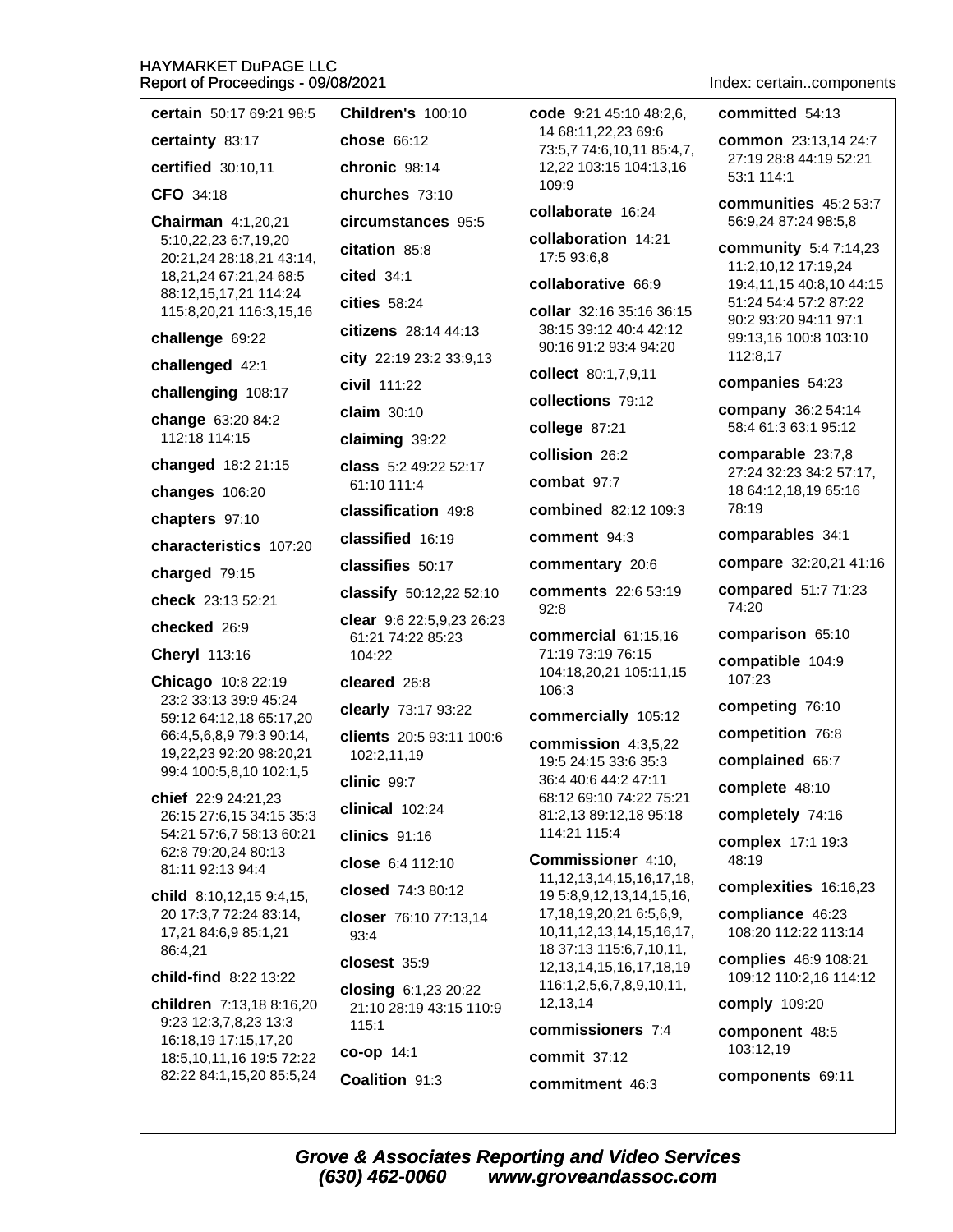comprehensive 103:13.15 104:5 114:18 concern 42:2 53:10 58:8 111:19 113:9 concerns 17:4,10 18:19 19:2 22:6,10 53:13 55:7, 10 61:22 83:3,23 84:24 99:24 113:2,10 conclude 24:16 67:6 69:23 82:15 concluded 12:18 78:13 concludes 20:19 conclusion 12:15 13:2 16:1 23:15 93:13 107:7 112:3 concurrent 58:7,20 59:5 60:1 65:13 condition 25:6 54:12 98:18 conditions 49:21 107:6 condo 37:6 condominiums 99:9 conducive 38:8 41:24 conduct 54:18 90:19 conducted 102:7 110:14 confirm 54:18 67:10 98:10 confirmed 26:6 37:3,23 81:18 107:1 confirming 40:22 conform 89:8 confounding 86:10 confusion 59:6 connect 20:8 connected 9:14 consequential 10:20 conservative 79:10 conservatively 28:6

considerable 55:1

considerably 80:17

consideration 44:4 considered 15:17 49:21  $82.10994$ consistent 104:3 106:2 consistently 55:14 consists 48:7 constitute 52:12 101:13 **constitutes** 10:5 51:5  $52:4$ construction 48:18 49:6 construed 93:17 Consultant 73:22 contemplate 74:11 contemplated 49:6 contiguous 99:9 contingent 8:11 continue 10:17 67:19 68:5 70:2 72:13 88:21 90:22 103:1 115:2 **continued** 4:6 18:17 76:24 115:22 continues 103:2 continuing 11:6 90:18 continuum 90:17 100:22 contract 54:4,11 contracted 59:3 81:14 contracting 75:13 contradiction 104:7 contrary 7:22 11:21 13:11 15:5 19:1 90:20 contrast 59:13 61:17 75:15 contribute 30:23 43:8  $90.1$ contribution 72:18 controlling 104:11 **controls** 103:15 convenience 30:22 43:7 89:3,16 90:1 93:13

convenient 93:18 94:21 conveyed 16:8 convince 32:18 103:1 Cook 96:12 cooperate 66:22 coordinated 58:22 correct 22:13 52:14 correspondence 16:14  $47:2$ corridor 104:19 corrosive 45:1 cost 12:18 13:1,18,21, 22,24 14:6,7,8 78:9,21 79:5 81:10 82:11 83:13 87:3 88:6 92:9 98:7 **costs** 14:13 78:8 80:23 84:8 88:3 Council 96:19 97:9,15 98:16 113:6 council's 29:16 97:12 Counsel 18:17 counseling 91:15 counsels 6:2 **counties** 32:16 35:16 36:15 38:15 39:12 40:5 42:12 90:16 91:3 93:5 94:20 98:2 countless 114:16 country 54:24 62:15 64:1,4 county 31:13,14,18,20 35:24 36:19 39:22 40:1 42:10,18 75:2,10 88:5 90:8,10 91:5,8 92:21 95:21 96:1,12 97:4,5

Index: comprehensive..daughters

covering 27:15

**COVID 44:6** create 23:9 86:1 105:21

created 44:6 53:12 69:17 77:20 113:11

creating 75:16

credible 11:21 12:10 22:2 72:23 82:20 83:1 101:15

crime 98:5.10 100:7

criminal 100:13

cripple 22:21

crisis 97:7

critical 15:17 54:9 92:24 97:23 105:14 113:6

cross-examination 12:1.21 32:9 33:4 37:7 38:4.18.24

cross-examined 24:10

current 63:6 64:6 90:19

custody 85:10,11,13,15,  $21$ 

# D

daily 57:15 112:8

Dale 27:3,4 58:13,15 81:18

**Daly** 4:1,20,21 5:10,22, 23 6:7,19,20 20:21 28:18,21 43:14,18,21 67:24 68:5 88:15,17,21 114:24 115:8,20,21 116:3,15,16

**Daniel 92:13** 

data 22:19,20,23 23:3 27:24 28:3 34:15.18.24 38:21,22 39:1 56:19 64:16 65:16,17 81:17 82:1 92:1 97:24 108:5  $113:7$ 

date 16:11

dated 47:3 90:3

daughters 113:23 114:7

114:5

county's 90:12

couple 109:17

court 47:13,16

courts 47:12 51:21,24

cover 15:9,10 26:24

covered 34:9 110:8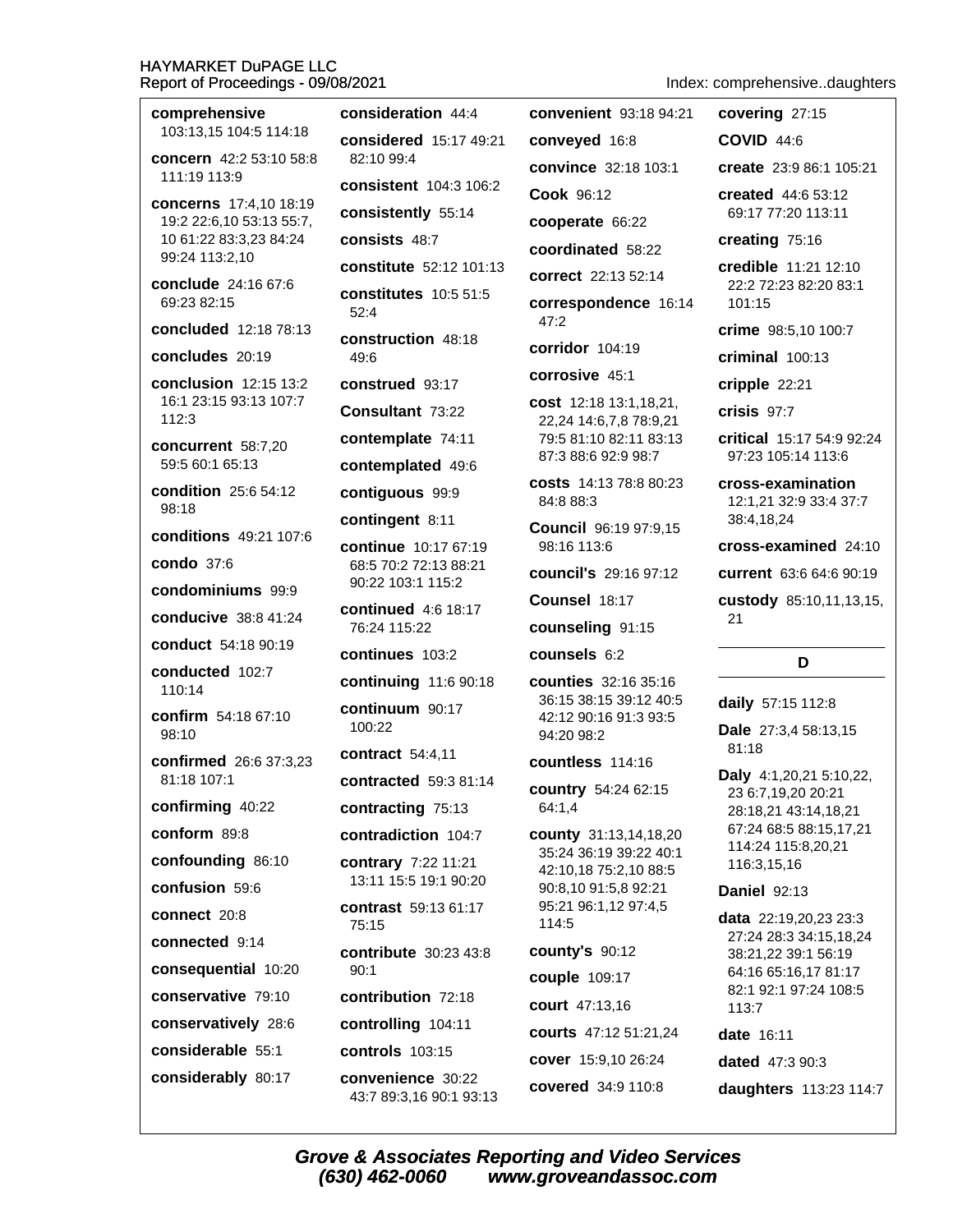| <b>day</b> 46:4 56:3,22 94:22<br>102:5       | d                             |
|----------------------------------------------|-------------------------------|
| day-to-day 27:1                              | d<br>$\overline{\phantom{a}}$ |
| days 21:3,20 25:15                           | í                             |
| 30:14,15 94:22 103:21,<br>22                 | d٥<br>ļ                       |
| de 72:21 78:13                               | d٥                            |
| deal 69:24                                   | å                             |
| dealing 26:3                                 | d                             |
| dealings 24:21                               | d                             |
| deals 61:18 88:23                            | d                             |
| <b>dealt</b> 24:22                           | d                             |
| Deanna 86:19                                 | d                             |
| death 97:18                                  |                               |
| deaths 90:11                                 | ì                             |
| debated 97:24 113:7                          | d٥<br>å                       |
| decades 114:19                               | d                             |
| decide 36:10 103:2                           | ļ                             |
| decides 36:10 102:23                         | d                             |
| deciding 37:17                               | d                             |
| decision 12:12 17:2                          | d                             |
| 33:20 40:9,11 66:15,18<br>76:3 104:23 114:16 | d                             |
| decisions 36:9 103:15<br>113:3               | d٥<br>å                       |
| declare 4:21                                 | d٥                            |
| decrease 82:5                                | d                             |
| dedicated 44:4                               | ļ                             |
| dedicating 58:23                             | d                             |
| deemed 71:5 73:11                            | d                             |
| 85:1,10 89:2,15 93:22<br>104:9               | d                             |
| deeply 44:6                                  | d                             |
| defined 48:2 85:12                           | d                             |
| <b>defines</b> 48:6 68:23 74:6               | 6                             |
| definition 10:4 59:9                         | d٥                            |
| deliberate 115:4                             |                               |
| demand 25:15 53:12                           |                               |
| 64:7 69:16 76:22,23<br>77:20 92:11           | d<br>f                        |

**emands** 60:11 81:5 emonstrate 43:1.5 46:3 90:7 93:20 112:21  $113.14$ emonstrated 61:8  $90:5$ emonstrates 46:8.22 85:15 emonstrating 107:15 enied 51:2.23 73:18 ense 109:2 eny 104:23 111:24 epartment 35:12 36:18 51:12 63:2 66:4,5, 6,10 81:17,18,19 82:5 95:15 98:21 epartment's 26:24 81:20 epartments 51:16 58:22 62:15 64:4 erive 93:21 erived 18:5 esignated 89:4 95:1 esigned 26:24 48:8 112:15 esirable 30:20 31:17 89:23 esire 9:7 esperately 90:18 91:17 **etail** 33:18 etailed 104:1 107:23 etailing 68:24 74:7 etermination 47:6,11, 15 etermine 8:23 46:13 62:1.16 etermined 9:18 13:5,8 29:13 48:22 49:1 56:2 72:5 75:2 78:21 82:1 109:20 etermining 29:14 64:13

detox 33:14 detract  $43:8$ detrimental 15:19 28:11,13 30:24 35:5 42:4  $95:6$ develop 55:3 113:20 developed 55:11 developer 61:24 development 5:1 7:16 29:22,24 30:2,7 46:11, 16,20 47:4,24 48:24 49:2,3,9 50:15 51:13 52:16 61:6,7,9,21,23 62:5 68:11,12 69:1,8 71:22 74:8,18 77:12 103:11 105:12,17,21,24 106:5,12 108:10 109:18, 21 110:1,3,7 112:12,22 114:13 developments 48:17 104:20 112:11  $DI$  20:24 diagnosed 103:24 Dickson 18:17 died 86:23 114:5 differ  $27:12$ differently 51:3 73:15 difficult 45:11 diligence 54:18 64:20 65:12 diminishing 76:23 **Dinolfo** 20:22 28:18 33:18 34:9 52:20 62:10 diploma 11:7 direct 15:1 24:20 75:4,7, 8 76:7 86:18 94:17 104:6 directly 62:18 78:2 99:8 director 68:17 81:20 94:3.6 100:4 101:6

Index: day..district

disabled  $84:1586:4$ 

disagree 85:3

disability 19:14

disagreed 47:9 103:17

disappeared 38:20

discernable 32:5

discharged 103:4

disclose 75:20

discrimination 51:5 52:4,13

discriminatory 52:7

discuss 34:18 55:10 73:3 86:16 98:4

discussed 14:17 82:1 83:9 86:24 87:3 110:12

discusses 105:23 108:20

discussing 80:24

discussion 16:8 17:5 55:16 68:15 105:16

discussions 25:24

dismissed 47:13

disorder 42:8 44:17,24 45:23 49:18 51:6 87:24 88:7,11 91:7 98:13 99:21 100:24 101:2 103:24 113:20

disorders 44:21 73:15 86:19 98:11 101:18 102:3

disparagement 19:9

dispatched 59:1

disputed 13:19

distance 106:10 108:3

distract 23:21 28:2

distribution 61:13

district 5:5 7:19 8:18 10:14,23 11:23 13:12 14:20,22 15:2,13,18,19, 24 16:5,7,8,15,24 17:9, 11, 13, 16, 18 18: 6, 7, 16, 18, 19, 24 19: 5, 10, 11, 17, 22 20:6 21:14 22:7,11,22

**Grove & Associates Reporting and Video Services** (630) 462-0060 www.groveandassoc.com

113:16

111:4,6

disabilities 18:11 19:19,

24 49:13,17,22 50:2,8

51:10,19 52:3,4 110:24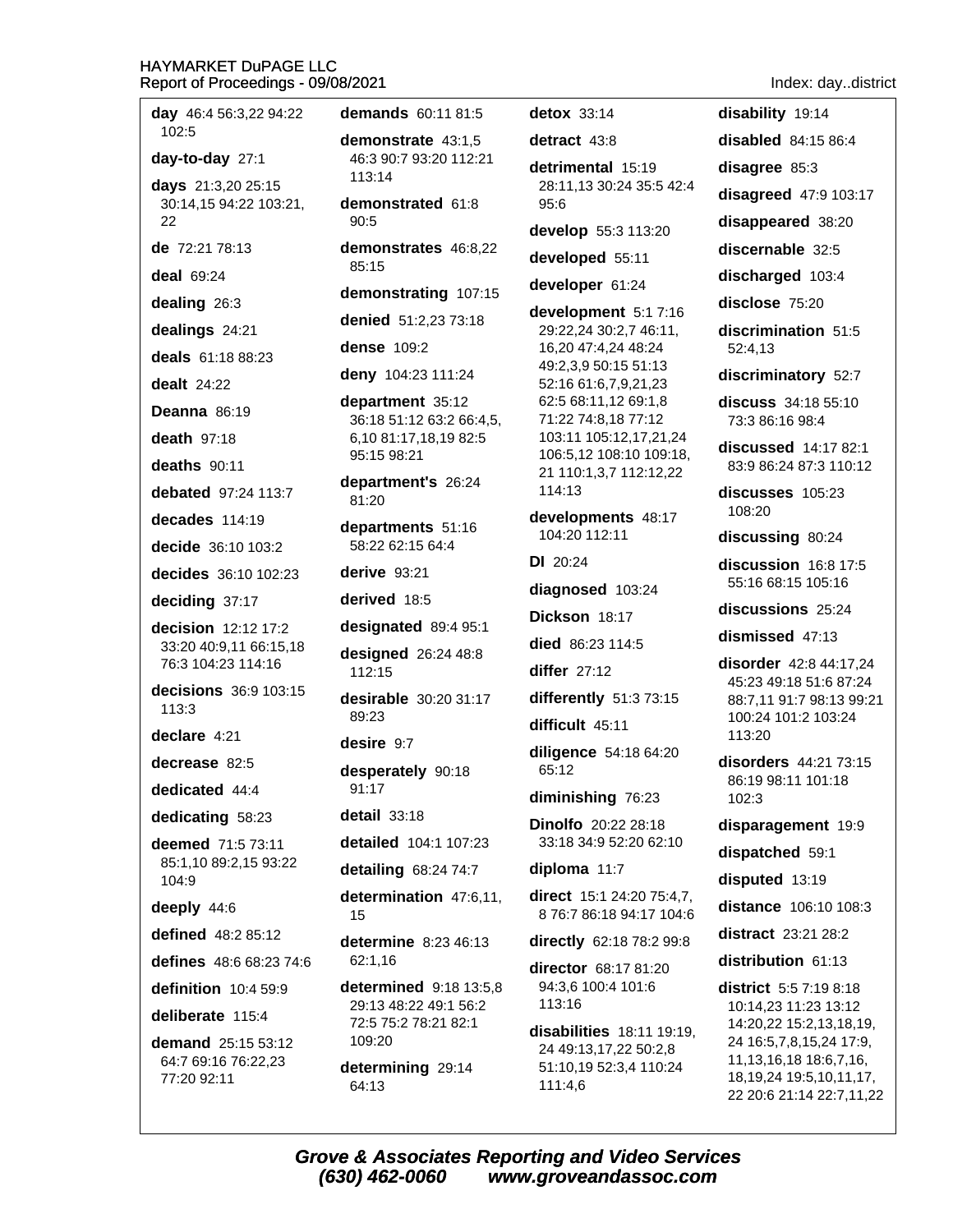23:11,17 25:10,14 26:11, 13.18 27:2 28:5.11.12.14 42:2 53:10,21,24 55:5,7, 10, 13, 14, 20 56: 3, 8, 10, 13, 18, 23 57: 10, 14, 15 58:9,13,14 59:17,20 60:5,9,10,17,23 61:21,24 62:5 63:6,8,14,15 65:16 66:1 67:11,13,18 68:16, 17 69:5 70:14 71:8,12,13 72:15,21 73:2,7 78:4,5, 16 79:11,17,21,23 80:17 81:1,4,7 82:4,7,14,17,22, 24 83:6, 16, 19, 23 84: 2, 7, 12, 19, 23 85: 6, 20 86: 2, 3, 6,8 104:10,11,16 105:3,6 109:8 district's 9:6 16:12 17:4 18:4 27:11 56:1 58:1 61:2 64:6 83:3,11 84:20 district-wide 71:6 districts 38:17 72:8 diverse  $112:16$ Division 95:16  $dactors'$  102:19 documents 61:20 **DOJ** 52:6 dollars 80:20 Dominik 21:19 23:1 33:19,23 34:3,7,16 54:20,24 55:19,21,23 56:2 57:11,18 58:7 59:24 60:4 63:5,7,12 64:11,18 65:22 66:23,24 67:3,7 78:19 81:2 82:1 Dominik's 24:22 33:21 65:5 door 23:14 39:5 52:22 doors 92:12 double  $79:19$ down 21:9 23:4 33:9 97:19 downtown 106:6 dozens 113:12 drawn 40:12,15 drive  $23:4$ 

driven 29:4 93:11 dropped 76:1 102:9 drops  $98:3$ drug 19:12,13 41:20 87:24 91:20 102:6 drug-induced 98:3 drugs  $87:8$ **Drummond** 4:12.13 5:14.15 6:11.12 37:13 115:12,13 116:7,8 due 52:3 54:18 64:14,20 65:12 71:18 90:11 107:19 109:22 **DUI** 91:15 **Dupage 4:7 31:13,14,18,** 20 32:16 35:16,24 36:12, 15, 19 38: 15 39: 12, 21 40:1 42:10,12,18 44:14 57:13 60:7 64:14 65:2 69:19 75:1,2,3,10 83:8, 17 85:6,24 90:10,15 91:2,3,4,5,8 93:4 94:20 95:11,21 96:1,9,11,12 97:4,5,8 101:14 107:9 112:19 114:5 Dupage's 93:1 dwelling 13:4,5,9 48:7, 12.14 E earlier 62:11 early 83:23 earning 11:7 earnings 75:8 easy 22:24 44:11 EAV 71:2,23 economic 7:12 31:23 32:5 46:18 68:7,13,14, 19,23 69:2,6,12 73:21,22

74:1,6 75:1 77:19 81:16 83:3 84:24 86:1,7,16 economist 32:1 70:23 educate 12:20,24 14:7  $85:1$ 

educating 18:6 84:8

education  $7:21.9:17$ 11:1.5.7.15 14:2.5.7 83:18 84:16,18 86:13

educational 7:20 73:2 83:13 84:14 85:19 86:3

Edward 96:10

Edwards 92:14

effect 28:11.13 33:17  $76.8$ 

effective 88:1 105:1

effects 94:1

effort 23:4 33:21

efforts 44:7 45:17

elementary 68:16

Elgin 105:19

eligible 8:18 11:5,6 14:6 73:11 80:20

eliminate 17:14 88:3

eliminating 97:17

**Elite**  $23:22,24$   $24:1,8,9$ 17,21,22,23 25:2 34:9, 10,11 54:5,8,18 55:2,11 58:3 59:4,7 65:20 66:12, 13,22 67:4,15 81:14

Elite's  $82.2$ 

Elk 86:20

Ellenbecker 28:19,21 43:14 95:20 99:2 101:7

**Elmhurst** 92:14 96:10

eloquently 86:21

emanating 81:15

emblematic 33:9

emergencies 26:4 87:19

emergency 15:12,15 35:5,12 53:14,15 79:23 80:22 87:13 92:15

emergent 58:20 59:14, 23

emissions 106:23

Index: district's..equally

emotion 36:9,10

employ 12:14

employees 32:3 53:7 55:5

employers 45:4

employment 112:16

EMS 21:22 22:12,15,17 23:10,23 25:6 26:9 33:17,22 36:18 38:23 46:17 52:20 53:5 55:17 56:1,3,21 58:10,18 63:11 65:19 67:4,8,19 79:4,22 81:14,24 82:7 94:9

encouraged 102:16

end 86:15 102:14 105:22 109:16,19

engage 12:7 16:3

engine  $58:10$ 

enough 36:1 42:17

enroll 7:18 8:6.17.21 10:3,12,13 11:19,23 16:7

enrolled 10:17

enrollment 10:21

enrollments 10:12

ensure 53:5 62:17 64:4 101:22

entered 54:4

entertain 5:6 6:3 115:2

entire 19:16 23:22

entitle 7:16

entitled 8:6.17.21 9:23 10:3,13,14 11:19 49:23 80:15

entitlement 10:10

entity 70:12

epidemic 90:8,9 94:2 100:20

equal 49:17 50:2,3 51:20 57:9 82:4

equalized 71:9 112:9

equally 32:20,21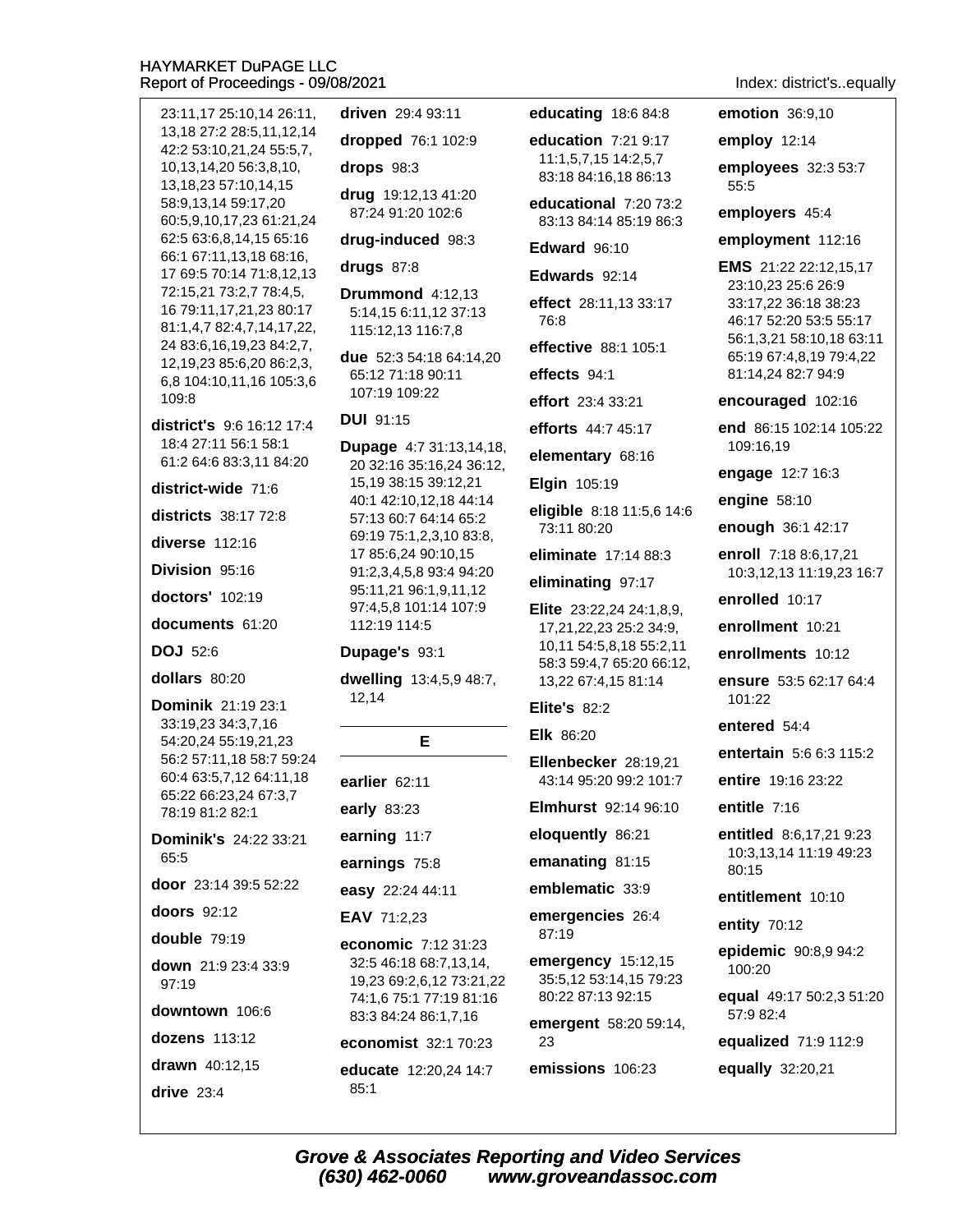# $\frac{H}{R}$

98:23 101:15,19 113:1,

| HAYMARKET DuPAGE LLC<br>Report of Proceedings - 09/08/2021 |                                                |                                                                        | Index: equatefault                                  |
|------------------------------------------------------------|------------------------------------------------|------------------------------------------------------------------------|-----------------------------------------------------|
| equate $82:14$                                             | 10 <sup>1</sup>                                | 107:14 108:13 114:1,20                                                 | 53:18 57:24 59:21 67:2                              |
| equipment 56:23 60:15,<br>20 62:3,16,19 67:12              | evidence-based 40:19<br>41:3 100:22            | experienced 97:2                                                       | 68:9,19 78:22 79:3 81:15<br>83:21 89:24 90:5,14,16, |
| equipped 58:11                                             | evidenced 108:7                                | expert 12:13,14,16<br>13:14 40:22 54:17 57:12                          | 22,23 91:10,13 93:8,12<br>94:18,19 95:14 96:2,3,24  |
| equivalent 71:15                                           | exactly 34:3                                   | 60:1,8 67:3 70:7,14,15,                                                | 97:20 98:8 99:22 100:17                             |
| eradicate 87:23                                            | examined 70:24 72:2                            | 23 76:11 106:1 107:1,8<br>108:16 113:11                                | 101:20 102:1,13 103:19,<br>20,23 104:3 106:11       |
| <b>Erie</b> 96:15                                          | 74:24                                          | expertise 47:23 54:19                                                  | 112:5                                               |
| escaped 90:9                                               | example 61:6 84:5                              | 67:1                                                                   | fact 18:21 23:21,22 24:5,                           |
| especially 44:21                                           | exceed 63:3                                    | experts 11:24 30:1,2                                                   | 19 27:10 29:18 30:8<br>38:11 48:1 53:3 56:4,5,      |
| establish 9:13 10:10,18                                    | exceeded 76:22                                 | 47:19 60:16 63:13 68:18<br>103:17 113:8                                | 20 59:2 66:8 67:12 70:8,                            |
| 67:17                                                      | excellent 101:17                               | explain 17:6 29:6                                                      | 16 72:2 74:2 75:13,18,21<br>77:5 81:13 85:16 92:21  |
| established 30:17,19,                                      | except 108:22                                  |                                                                        | 101:14 109:14 115:5                                 |
| 24 56:17 95:12                                             | exceptions 5:1                                 | explained 80:13                                                        | fact-based 18:24                                    |
| establishes 91:1                                           | exclude 33:24                                  | explaining 111:15                                                      | fact-finding 12:15                                  |
| estimate 78:3 80:19                                        | excluding 105:1                                | explanation 36:3                                                       | factor 37:17                                        |
| estimated 60:6 67:14                                       | exclusively 30:8                               | explicitly 50:16                                                       | factoring 67:15                                     |
| 72:19 75:6,9 79:3,5<br>82:12 94:6 103:21                   | excuses 33:23                                  | Express 36:2                                                           | factors 7:5 59:24                                   |
| estimates 82:11                                            | executive 92:14 100:3                          | expressed 53:10,13<br>55:7                                             | facts 23:15 27:20 45:15                             |
|                                                            | 113:16                                         | expressly 104:10                                                       | 46:6,13 48:21 52:24 53:2                            |
| evaluate 53:2 74:17                                        | <b>exempt</b> 14:16 69:23                      |                                                                        | 64:2 66:17 67:16 82:15<br>84:10 97:24 112:24        |
| evaluated 59:19                                            | 70:1 71:5 73:8,18 83:8                         | extended 37:17,18                                                      | 113:7                                               |
| evaluating 73:23                                           | 104:23                                         | extension 77:1                                                         | factual 61:4 93:19                                  |
| evaluation 74:12 91:20<br>101:22 109:24 110:5,13,          | exemption 69:14,20,24<br>70:11 72:7 73:11      | <b>extensive</b> 48:3 55:16<br>59:11 64:11,20 104:1                    | failed 21:12 31:10 37:21<br>42:24 43:1,3,4          |
| 18                                                         | exercised 85:13,15                             | 106:7,14 107:7,14<br>109:24 110:14 113:1                               |                                                     |
| evaluative 8:22                                            | exercises 85:16                                | extracurricular 87:18                                                  | failing 30:6 37:20 43:11                            |
| Evelyn 32:6                                                | exhausted 92:8                                 | extrapolating 74:13                                                    | fair $24:1549:1251:9,13$ ,<br>22 110:24 111:5       |
| evening 4:1,23 6:24 7:3<br>53:1 82:20 110:10 115:1         | exhibits 21:11 27:11                           |                                                                        | fairly 43:11 85:23                                  |
| 116:17                                                     | 33:2,10 113:12                                 | F                                                                      | faltered 46:1                                       |
| event 24:24 86:2                                           | exist 105:13                                   |                                                                        | <b>families</b> 45:1 102:9                          |
| eventually 49:1 61:10<br>86:23 87:2                        | existing 49:5 53:15<br>75:15 106:20 108:1,8,24 | facilities 23:3 33:7 38:7<br>41:9,10,12,14 48:10<br>50:18 57:19 65:7,8 | 114:16                                              |
| everyone's 36:6                                            | <b>exists 44:20</b>                            | 91:11,14,22 95:19 98:2                                                 | family 41:24 45:3 48:9<br>92:7,23 94:8 96:15,17     |
| everywhere 90:8                                            | expanding 98:15                                | <b>facility</b> $5:320:721:13,23$                                      | 100:14 103:3 112:18<br>114:3                        |
| evidence 6:4,21 8:2                                        | expected 21:21                                 | 22:9,10,16 23:6,9,18<br>27:18,23 28:3,8,24                             | fashion 58:22 110:22                                |
| 11:22 19:19 23:15 27:20                                    | expedient 93:18                                | 29:13,15,17 30:9,21                                                    |                                                     |
| 28:7 31:7 40:23 41:4,5,7,<br>8 42:22 46:7,21 56:7          | expensive 20:9 92:9                            | 31:24 32:20,23 33:17,22<br>34:2 36:14 38:3,4 39:5,                     | fast 21:18 40:16                                    |
| 61:8 66:14 70:17 72:24                                     | experience 12:14                               | 23 40:1,4 41:1,2,4,7,17                                                | <b>Father 45:22</b>                                 |
| 75:16 76:18 82:20 83:1,5<br>90:7 91:1,14 92:5 96:2         | 41:15,21 47:22 54:19,22                        | 42:13,14,16 46:11 47:9,                                                | fathers 114:6                                       |
|                                                            | 55:2,3 59:11 67:7 71:1                         | 17, 18, 24 48: 1, 4 49: 10                                             | faulty $22.24$                                      |

faulty 22:24

**Grove & Associates Reporting and Video Services**  $(630)$  462-0060 www.groveandassoc.com

50:4,12,13,24 52:2,11,16

86:18,21 98:3 101:12,16

# te..faulty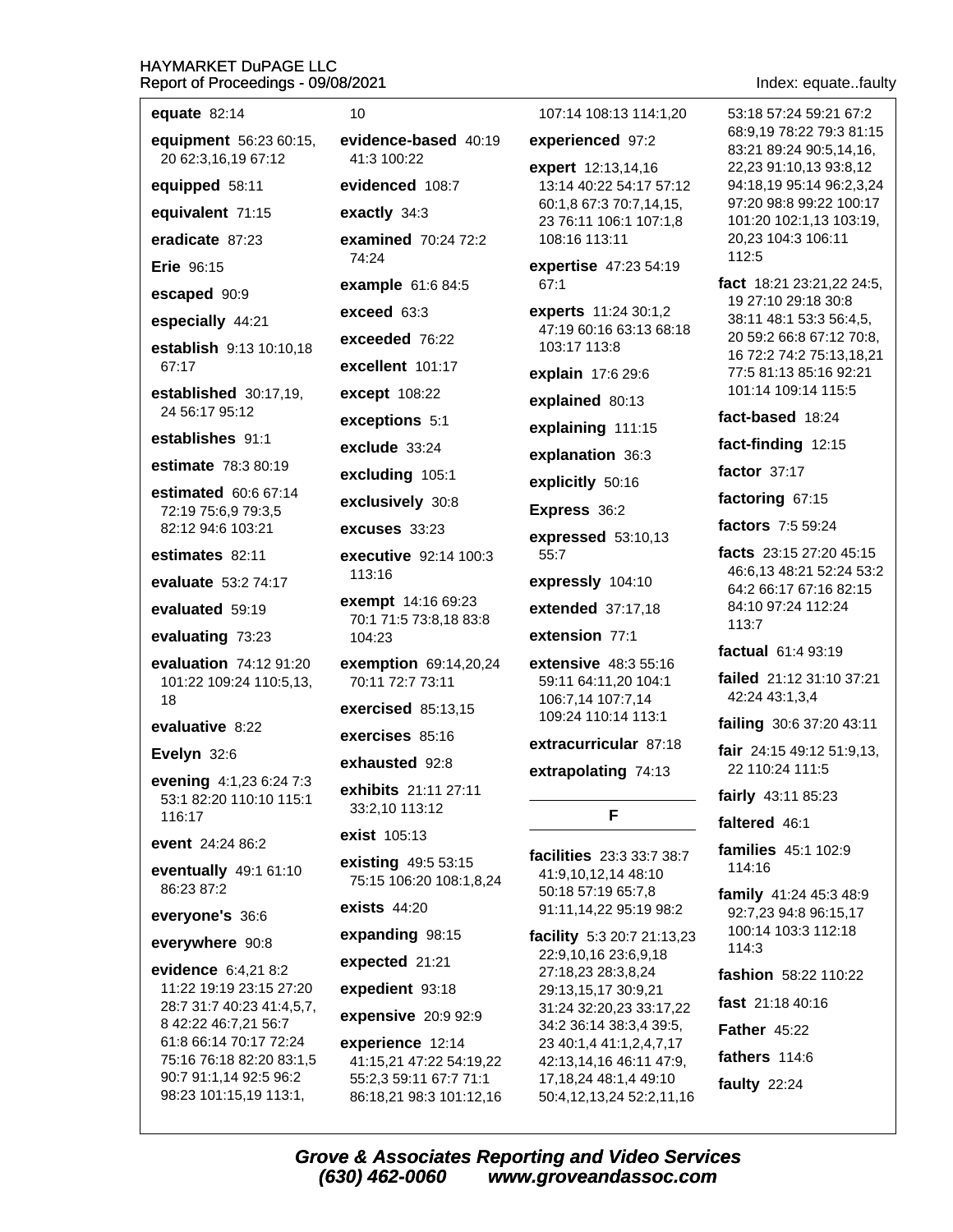#### **HAYMARKET DuPAGE LLC** Re

| Report of Proceedings - 09/08/2021                                         |                               |
|----------------------------------------------------------------------------|-------------------------------|
| fear 18:4,10,11,20,24<br>19:8 20:1 24:10,12                                | 61:1,21<br>14 64:4<br>6,1067  |
| feared 18:24 19:5,6                                                        | 69:471                        |
| fearful 18:6<br>fearing 18:16                                              | 79:4,16<br>6,13,17            |
| fears 36:20 39:7                                                           | Firefigh                      |
| federal 16:16 49:12,20<br>50:6 51:9,16 52:13,15                            | fiscal 7<br>80:248            |
| 79:23 80:2,4,8,11 86:5<br>111:21                                           | fit 29:15<br>Fitch 5          |
| fee 79:14,18,22 80:3,21                                                    |                               |
| fees 79:13 80:18                                                           | <b>Fitch's</b>                |
| feet 61:12 99:9 100:9<br>109:10,11                                         | five-mil<br>five-mir<br>88:13 |
| felt 29:10                                                                 | five-sto                      |
| fenced-in 106:24                                                           | fixed 8                       |
| field 55:3 87:18 101:16                                                    | flag $77$ :                   |
| fields 47:22 67:8                                                          | flawed                        |
| filed $14:1649:1050:8$                                                     | flies 10                      |
| filings 31:6                                                               | flood <sub>2</sub>            |
| fill $41:6$                                                                | floor $6:$                    |
| finally 13:10 45:5 59:20<br>66:11                                          | 109:6<br>flourish             |
| financial 88:9                                                             | focus 4                       |
| financially 10:20 36:16<br>74:15 75:18 98:6                                | 89:109                        |
| find 8:24 15:4 32:19,21                                                    | focused                       |
| 35:11 37:8 42:3 56:10                                                      | focusin                       |
| 102:16<br>finding 8:3 47:14 108:19                                         | FOIA 34<br>folks 24           |
|                                                                            |                               |
| findings 7:7,10 21:8<br>55:21 65:5 89:12,17 95:3<br>107:18 108:12,17 115:5 | followir<br>follows           |
| fine 43:18 67:24 88:15                                                     | fooled                        |
| finishes 99:19                                                             | <b>foot</b> 31:<br>61:14      |
| fire 15:19 21:14 22:7,11,<br>22 23:10,17 25:9,13                           | for-prof                      |
| 26:11,13,17,24 27:2,8,11                                                   | force 3                       |
| 28:5,10,12 36:18 53:9,<br>21,24 54:17,21,22 55:9,                          | foremo:                       |
| 13,20 56:2,6,7,13,16,18                                                    | Forestv                       |
| 57:9,13 58:1,12,18,24<br>59:17 60:4,8,10,16,23                             | forget !                      |
|                                                                            |                               |

62:5,15 63:2,6,8, .6 65:15 66:1.4.5. 3.11,1868:16  $:8,11,1378:4,16$ 3,21 81:1,3,6 82:3,  $iters$  63:2 1:21 77:22 78:3 32:16,19 5,18 37:22 48:16 5:21 62:24 67:14 60:9  $e$  94:15 nute 43:17 67:22 ry 61:15,18  $5:18$  $\cdot$ 3 74:5  $4:6$  $2:11$ :24 28:19 43:23 100:15 **ו** 16:5 66:16 69:2.4 97:17 103:6  $d$  30:7 78:1 g 68:21 4:4,15,18 38:21  $4:24$ ng 105:3 48:7 85:12  $23:6$ :9,10 42:21,23  $fit 74:20$ 2:9 97:6 100:12 st 86:12 100:18 **riew** 25:1 gathered 56:20 59:21 111:3 GED 102:17

form 33:11 general 7:8,22 14:5 15:5 28:13 30:23 31:1 35:6 formally 46:19 43:8 78:4,7,12 82:11,16 former 32:6 54:21 61:18 86:16 87:4 90:2 95:7 74:1 113:18 113:19 Forum 113:17 qenerate 22:16 28:9 55:18 60:19 62:3 75:4 forward 21:19 31:9 35:22 42:22 68:8 74:11, generated 14:14 22:2 23:5 60:7 65:6,19 67:14 24 68:14 77:16 80:21,23 found 21:23 47:16 51:24 82:2 Foundation 96:18 generates 72:9 founder 45:21 generating 75:19 four-and-a-half 30:14 generation 107:4 four-tenths 71:10 generosity 87:1 friends 45:3 94:11 102:9 George 47:19 103:3 114:3.7 glean 32:2 front 18:23 qood 4:1 76:12 84:5 fruition 100:1 98:24 99:15 116:16 fulfills 73:12 good-faith 45:17 full 17:12 35:8 76:18 gossip 101:10 fully 73:3 110:8,13 governed 101:4 113:13 governing 16:17 **Fulton** 98:22 100:4 government 44:15 52:9 fund 15:8 20:10,18 78:4, 73:10 76:3 80:8 87:1 7,12,14 82:11,16 Governor 32:6 fundamental 111:11,24 grace 86:24 fundamentally 111:18 graduated 11:4,18 funding 7:21 14:14,19, 20:15 87:16 21 15:1 53:22 54:2 86:5 grandfathered 108:24 funds 53:23 78:7 80:5,7, granola 32:4 14 future 9:9 36:11 93:7 grant 38:17,20 53:22,23 114:17 113:4 grants 26:18 87:21 G great 22:18 36:24 38:3 41:23 55:6 gaming 38:6 gap 90:17 114:17 gas 32:3 61:15 grew 86:19 Gateway 96:18

greater 15:11 94:11

gross 109:6

ground 79:23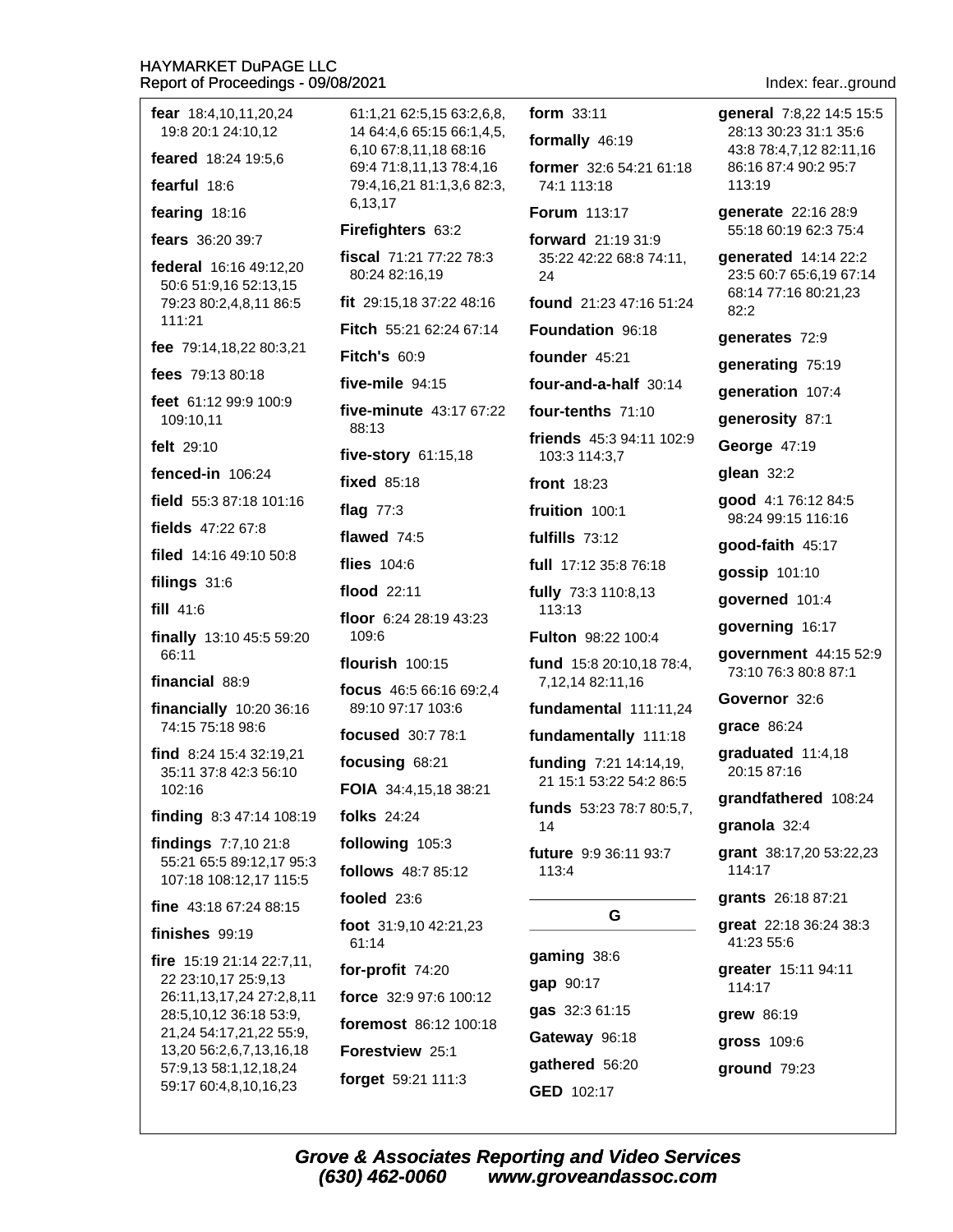ground-breaking 113:17

**Group 47:21** 

groups 11:22 96:20

Grove 86:20

growing 71:18

growth 65:15 71:23 76:21

Gruen 12:1.3 70:23 71:17,20 72:2,20 74:13, 24 77:21,23 78:8,16,24 79:3,7,10 82:12,15

**Gruen's 80:19** 

quarantee 26:19 44:22

guess 37:19

guessing 21:20 26:21

# H

half 63:22 64:1 72:9,16  $111:14$ 

**Hamilton** 76:10 77:14  $105.18$  112.11

hand 33:2 65:3

handle 29:5 35:11 53:11 54:7,9,15 60:5,17 67:4, 13 81:21 112:5

handled 60:2 81:19

handles  $63:9$ 

handout 26:6

happen 60:22

happened 34:23 87:19

happy  $87:2$ 

**harbor** 111:19

hard 10:5 76:2 88:12 98:16

# harder 88:14

Haymarket 4:7 7:16,18 9:8 11:17 12:3,5,13 13:11 14:16 15:24 16:9, 11, 15, 21 17: 9, 10, 11 18:19 19:12 20:3 21:11, 15, 18 22: 15, 18 23: 1, 6, 20 24:18 25:5.7.14.21 26:3. 7 27:21 28:23 29:3.9.12. 23 30:7,15,17 31:9,22 32:2 33:1,19,23 34:5,8, 11,19 35:2,7,14,18,20 36:22,23 37:11 38:19,20 39:2,3,17,22 40:7,19 41:13,15,17 42:10,11,13, 21 43:10 44:6,14 45:7, 12,21 46:14 47:2,3,9 48:12,22 49:10 50:5,7, 12,20 52:10 53:8,12,19, 21 54:4,10,16 55:2,5,6, 12, 15, 17, 18, 24 57: 12, 24 59:3,10,16,21 60:7,12, 18, 19, 24 61: 3, 4, 5 62: 8 63:14 64:7,12,13,18 65:1,9,17,20 66:3,4,8,17, 19,20 67:2,4,10,15,17 68:9 69:3,13,17,19,24 70:2,3,22 71:5,9,15,22, 24 72:11,12 73:1,24 74:2 75:1,3,14 76:19 77:20,21 80:22,23 81:5,13 82:3, 21, 22, 23 83: 2, 8, 10, 14, 17,20 84:1,3,9,11,19,20 85:2,6,24 86:8,10,11 87:7 88:2 90:4,6,14,21 91:22 92:3,10,17 93:1,7, 20,22 95:11,13,17,22,24 96:9,23 97:3,8,20,21 98:19 99:5,20 100:5,6,9, 12, 16, 18, 24 101: 9, 12, 14, 23 102:5,11,18,24 103:2, 6 106:11 107:9 109:20 110:2,15 111:3,17,19,23 112:19,20,23 113:9 114:10

Haymarket also 34:21

Haymarket's 19:8 21:24 24:21 29:20 31:10 42:23 45:20 46:1,3,8 47:7,19,23 49:8 50:23 51:3 53:6,17 66:16 68:18 69:22 70:14 72:18 79:2 80:19 90:16 91:12 92:11 94:18 97:6 98:23 100:21 101:15,21 106:17 111:8, 10,15 114:11

# headquarters 97:19

health 28:13 31:1 44:18 49:19 65:7 73:15 87:12 89:5 91:3,6,21 92:14 95:2,6 96:1,10,12,14,15, 19 97:5 101:2.18 102:3 107:10 114:18

healthcare  $5:330:9$ 46:11 47:8 48:1,4 49:10 50:13,18,23 52:11,15 53:18 59:23 68:9 78:21 81:15 91:10 93:8 94:17, 19 95:14 96:3,7,14 97:1 103:20 104:2 106:2

# healthy 70:22

hear 25:20 26:7,22 27:5 29:11 34:10 35:3 39:7 56:10

heard 8:10 10:7 11:23 17:13 18:3 22:5 24:3,20 25:3,4 26:22 29:7 31:13, 16,19 32:12 33:8 34:10 35:14 36:23 37:4,10,16 41:10,11 44:20 46:8 53:19 68:15 88:8 110:10 114:8

hearing 4:23 5:7,24 16:22 18:18 32:13 115:3

hearings 42:23 44:9 45:12,16 46:7

Heavyweight 36:2

height 108:23

held 51:21

helping  $100:14$ 

high 10:7 11:4,6,13,15 19:17.22 29:17 67:19 86:7 88:6 97:1 100:22  $112:1$ 

# high-paying 75:4

High-risk 20:13

higher 57:4,5 63:19 79:4,7 80:18,21 82:8,9, 11 111:12

highest 63:16,17 77:8

highlight 8:2

highlighted 91:14

highlights 83:7

highly  $99:21$ highway 76:7 105:20 Hinsdale 35:15

# Index: ground-breaking..housing

hire 26:15 54:13 hired 54:17 55:20

hiring  $55:18$ 

historic 65:15,17

history 45:20

hit 76:2

**holds** 24:18

Holiday 37:20,23,24 61:16,19 74:1,3,4 76:9 77:1,3,12,15,17

**hollow** 26:13,20

Holmes 4:14,15 5:8,16, 17 6:5, 13, 14 115:6, 14, 15 116:1,9,10

home 32:4 47:8 52:2 87:12 91:17.24 92:2 93:2,4 99:6 102:15 109:4

**homeless** 10:2,5,8,11, 12, 13, 15, 18 11: 1, 19 16:20 18:5 84:15 85:1 86:4

# homelessness 10:9

homes 51:23 57:17 64:24 92:22 99:10  $101.13103.22$ 

hope 32:2 97:5

hoped 84:1

horse 29:12 35:21

hospital 30:9,10,11,13 35:9 50:17,21 51:5,8 65:7 93:6

**hospitals** 30:12 73:10  $96.21$ 

hotel 37:17,19,21 74:2 75:17,18,21,22,24 76:2, 6, 13, 16, 22, 24, 77: 5, 7, 8, 10,13 107:5

hotels 76:10,21 112:13

hour 102:5 111:14

**hours** 94:22 113:12

**House 96:17** 

housing 49:12 51:9,13, 22 65:7 110:24 111:5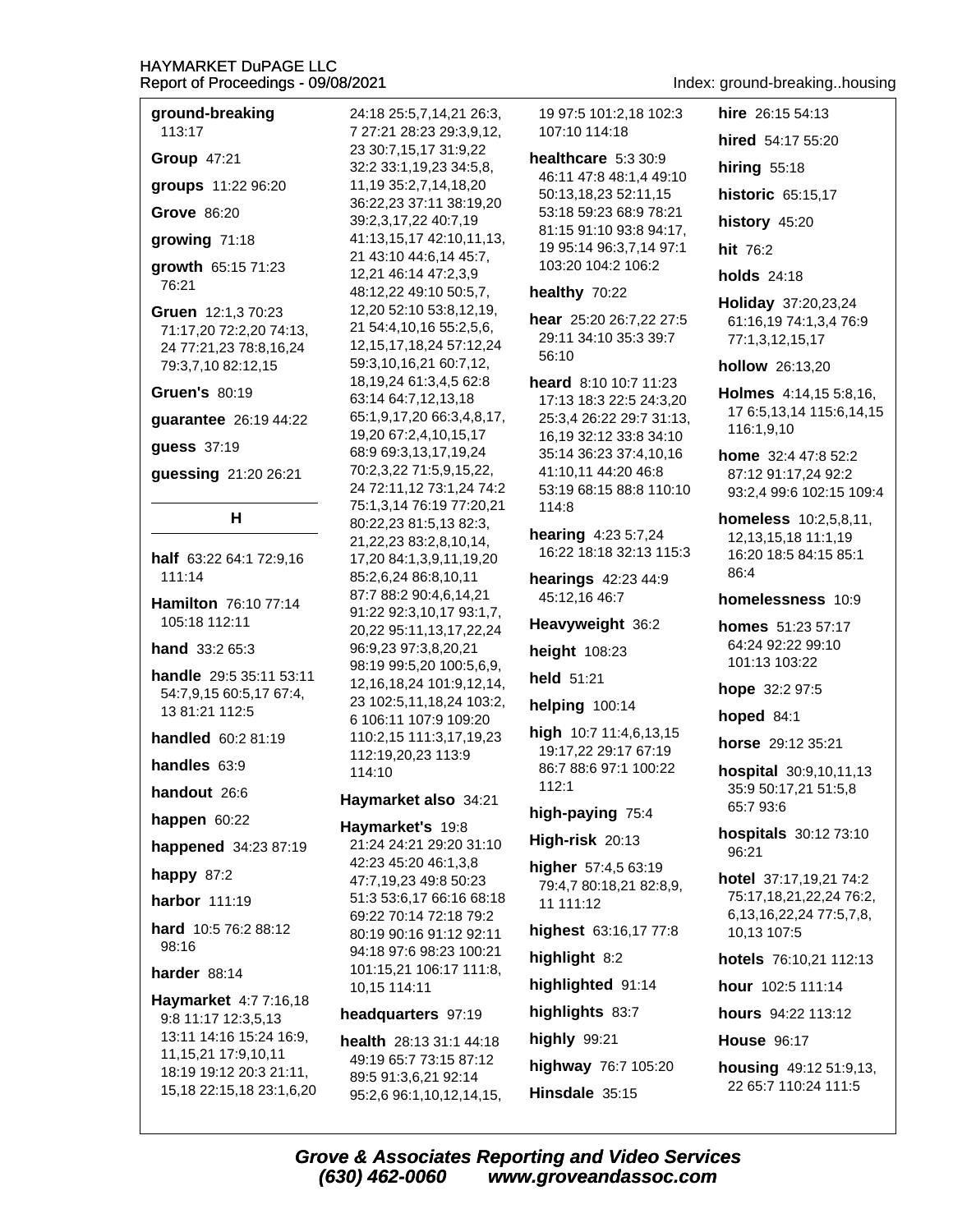hub 112:16 HUD 52:6 **Human 95:15** hundred 97:17

hundred-plus 113:12

hyperbolic 98:1

hypotheticals 113:3

# $\mathbf{I}$

**I-290** 76:4 106:11 109:12

ideal  $31:19$ 

identifiable 15:7

**identified** 17:1 32:14 76:11

identify 16:6 46:21 69:6

IEP 86:9,14

Ignatius 45:22

**ignore** 81:2,13

ignored 74:2 76:17 104:17

ianores 93:14

Illinois 9:17 12:23 36:12 54:6,24 70:9 73:16 80:10,15 84:13 85:4,5,7 88:6 93:14 95:14.15 96:13.14.16 100:14 101:2 103:14 104:7,22

illness 44:24

**illnesses** 51:8 98:14

illusory 70:18

imagine 98:16

immediate 59:10,15 106:5

immune 94:1

**impact** 7:12,13 12:8 13:12,14,17 15:7,19 18:1 21:13 22:1,22 23:23 25:23,24 27:22 32:19 33:21 38:23 42:4 43:2,4 44:14 46:17,18 52:20 55:24 58:1 59:20 61:23 62:10,12,13 63:11 64:8

68:7.13.14.19.23.24 69:2.6.12.13.16 71:4 72:1,6,20 73:21,22,23 74:7,21,23 75:1,9 77:19, 22,23 78:3,13 79:1 81:1, 8,16 82:13,16,19,21 83:3 84:24 86:1,7,16 103:7,9 105:24 106:4.8.22 107:16,19 108:1,6,13,14

impacted 78:2 85:7

impacts 26:1 71:21 74:18 75:4.6

impede 108:9

importance 105:14

important 44:12,16 45:5 59:2 73:8,12 79:9 103:13 114:16

importantly 28:12

improve 106:14

improvement 108:10

improvements 49:6

 $95:9$ 

in-between 29:2

incapable 34:22

incarcerated 87:9

incident 58:19 59:9

incidents 59:16

incites 99:22

include 11:9 45:9 54:1 61:10 107:18

included 48:11 64:20 79:12

includes 56:22 61:14 77:12 96:10

including 7:20 61:15 86:19 98:20 105:16 107:21

inconsistencies 29:7

inconsistent 74:5 103:12

incorporate 47:8

incorrect 56:11,15 incorrectly 48:15 70:6 increase 7:23 22:12.13 23:10 26:1 28:10 63:18  $71.279.22$ increased 35:12 60:11 71:13 91:7 increasing 98:4 incredible 44:3 114:14 independently 65:18 indepth 57:23 107:15 110:6.19 indicating 13:16 indication 94:17 indicator 77:7 indicators 19:20 Indifference 38:14 indifferent 38:13 **indirect** 75:6.7.9 individual 48:10,13 52:9 77:24 110:15 individual's 94:23 individualized 102:12 individually 72:3 individuals 8:6 9:13 10:8 11:17 19:14 52:18 96:4 102:2 114:2 industrial 61:10 71:19 106:3 industry 41:12 54:23 info  $34:4$  $inform 69:9$ information 10:24 16:6 56:11,12,14,15 69:9 75:23 98:1 informative 100:3 informed 12:11 47:2 76:20 infrastructure 53:17

15.17 inpatient 28:9 92:17 93:3 103:21 insisted 73:23

installed 48:11

53:20 83:22

injurious 31:3 95:8

injury 89:7 107:11

Inn 37:20,23,24 61:16,19

74:1,3,4 76:9 77:2,3,12,

instance 59:15

instances 35:2

institutions 36:8

insulting 19:10

insurance 87:12

integrity 46:3

intended 104:20

intends 69:20 90:21

intense 67:9

intensive 104:21

**intent** 9:7 105:7

intentional 52:13

intentionally 52:7

interactions 15:23

interchange 76:5,9

interest 7:8,22 15:5 16:3 30:18,21 31:16 43:6 89:20,21 90:1 110:4,19

interested 6:2,22

interesting 47:16 97:14

Interestingly 36:1 40:14

interests 35:8

intergovernmental 58:14

interior 106:21

**internal** 79:2 106:18

International 63:1 95:18

**Grove & Associates Reporting and Video Services** (630) 462-0060 www.groveandassoc.com

112:14

infusion 77:4

initial 37:20 47:10

initially 12:20 16:20

# Index: hub..International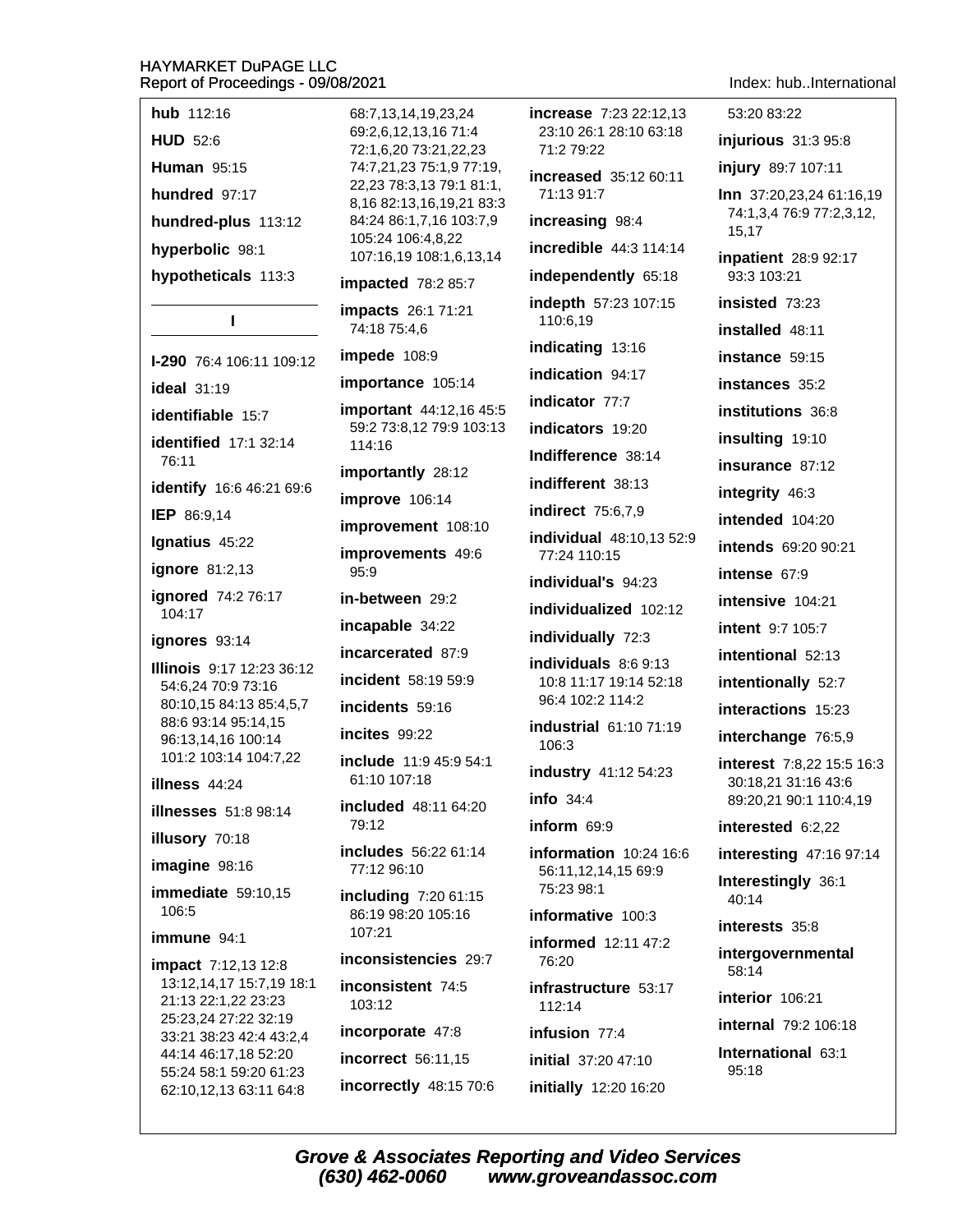| internationally 67:9 |  |
|----------------------|--|
|----------------------|--|

interpret 50:11

interpretation 47:10 85:4

intervention 83:24 102:24

introduced 46:22 75:17 90:6 92:5 101:19 107:8 113:10

inventory 91:21

investigate 16:10

investment 77:2

**involve** 8:9 48:17

involved 100:7

involving 48:18

**Irving**  $4:85:545:876:13$ 77:17 107:22 109:11

issue 19:24 29:23 34:17 37:5 51:15 53:3 55:19 58:7 67:6 68:14 69:12,19 70:18 73:16 83:9 104:6 107:6 113:13

**issued** 51:11 56:6 62:6 66:13 70:20 91:6 113:18

**issues** 44:18 46:16.19 49:19 54:17 64:22 110:6  $113.9$ 

**Itasca** 4:3 8:13,17 9:8, 16,22 10:3,17,18 17:13 22:7,22 23:8,10,17 25:9, 13,19 26:2,11,13 27:2 28:5,10 29:5 30:18,22 31:2,3,24 34:4,6 35:6,17, 19,24 36:5,6,8,11,16 37:11 38:2,12,15 39:9,21 40:4,13 43:6,7,9 44:13 45:10 48:2,6 53:6,13,16 55:8 57:3,20 58:2,12 60:10,23 63:12 64:9 68:9,16 69:4 70:20,21 71:20 73:9 75:2,12,14 78:11,22,23 79:6 81:19 83:2,21 88:5 90:16,24 91:12 92:3 93:9,12,24 94:2,8,11,14,16,19 96:9 97:21 99:5 102:2.4 103:9 104:15 105:11,21 106:1 107:17 112:6,13,15

# $113:2$

**Itasca's 53:23 70:24** 71:18 73:5 77:11 104:4 106:5 112:4

Itascans 30:23 **item** 65:18 items  $65:23$ 

itinerant 13:23

**James** 54:20 **JCAHO 30:12** 

J

**Jim**  $34:65:1881:2$ job 11:11 44:11 102:16 jobs 75:5,7,16 102:19

joint 51:11,16 52:5

**July 72:4** 

**June 50:7** 

justify 77:4

justice 51:12 100:13

keeping 84:13 86:13

K

**Ken** 47:20

Kennedy 113:17

Kenneth 96:18

**Ketchum 70:6 71:24** 73:23 75:20.24 76:17

**Ketchum's 74:4** 

key 75:21 88:9 97:22

**KHAN** 4:10,12,14,16,18, 20 5:12,14,16,18,20,22 6:9,11,13,15,17,19 115:10,12,14,16,18,20 116:5,7,9,11,13,15

# **kind 65:11**

kindergarten 16:18

kindness 86:24

Kisiel 12:17,22 31:22

47:20 48:2 91:19 94:12 103:24 105:14 106:1.19 109:23 110:13 **Kissel 21:22** kitchen 48:10 kitchens 48:14

**KLOA** 107:1

**knew 22:20** 

knowing 13:5 34:17  $35:8$ 

knowingly 56:15

knowledge 12:14 15:11 45:15 101:11

# L

# labeled 48:15

lack 13:4 19:8 45:15 84:21 90:15 91:2 92:16

Lakes 76:10 77:14 105:18 112:11

**Lakeview** 33:12 99:3

land 51:14 52:6 74:14, 16,20 104:21 105:11,15, 16

landscaping 106:14,16

lanquage 68:22 74:6,22

large 32:20 41:5,8,9,10, 12 42:17 112:11,13

largely 110:8

larger 48:18 58:24 101:1 112:8

largest 39:21 41:2 54:5

lastly 20:2

late 79:16 99:1

latest 97:24 113:7

law 9:17 10:22 19:3 25:10 52:13,15 56:12 73:17 84:13 85:5 93:14 103:14 104:7,22 111:21

laws 16:16 49:20 50:6  $51:14$ 

Index: internationally..light lawyers 36:22 113:24 layout 110:20 lead  $87:2$ leaders 96:24 leading 97:15,18 league 97:9,10 learn  $24:6$ leave 92:20 102:13,23  $103:2$ leaving 26:3 led 15:24 82:15 legal 46:20 84:20 85:10, 11, 16, 21 113: 11, 14 legally 9:10 11:14 **lengths**  $22:185:6$ lengthy 48:23 lessen 59:5 82:3 letter 19:1 32:7,8 33:5,8, 9,11 34:13 66:13 76:22 97:12,23 99:1,19 100:2 113:6 letters 33:1 98:22 **level** 58:12 levels 57:21 64:23 liability 95:12 liberty 89:11 library 100:9 license 77:2 licensed 30:11 57:22 64:23,24 65:8 91:21 95:13 101:3,5 lieu 32:24 Lieutenant 32:6 life 11:10,16 54:7,9 59:8, 13 life-saving  $73:13$ life-threatening 25:5 lifetime 113:21 light 61:13 106:3,22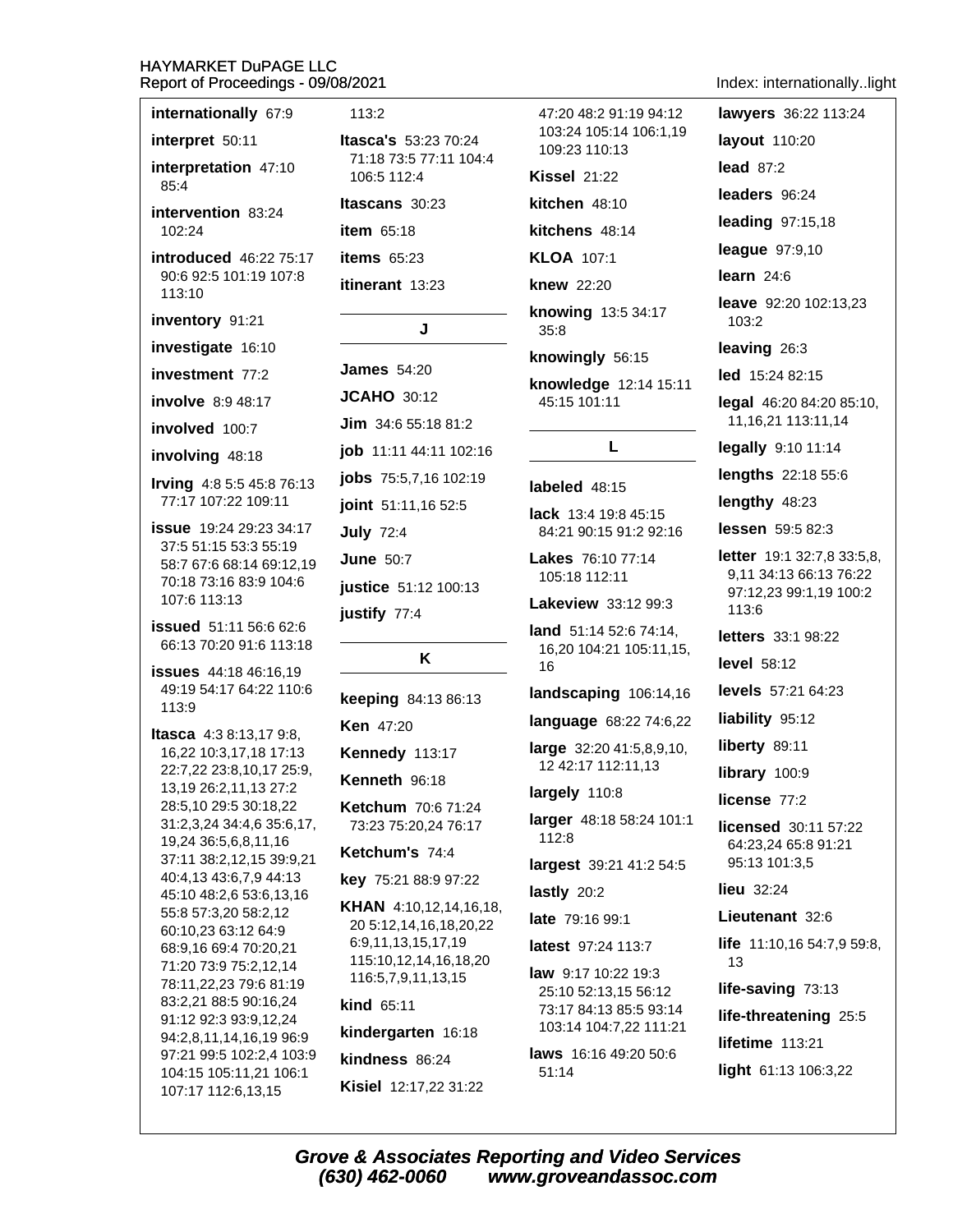Loop 21:23 23:6 28:4

42:11 99:1

33:23 37:6 39:9 41:1.17

limitations 64:21

long-term  $77:1$ 

longer 6:21 10:18 25:17

looked 21:11 78:16

limited 70:21 76:14.16

| 95:12 105:11,15 106:18                                                                                                                     | 42.II JJ.I                                                                                                                            |  |
|--------------------------------------------------------------------------------------------------------------------------------------------|---------------------------------------------------------------------------------------------------------------------------------------|--|
| 109:21                                                                                                                                     | Loop's 22:15                                                                                                                          |  |
| linchpin $24:1,3$                                                                                                                          | loss 83:7,10                                                                                                                          |  |
| liquor 38:6                                                                                                                                | lost 70:5,19                                                                                                                          |  |
| <b>Lisa 86:19</b>                                                                                                                          | <b>lot</b> 8:10 21:3 25:24 26:22                                                                                                      |  |
| list 16:996:6                                                                                                                              | 27:19 33:16 68:14 76:8<br>87:6                                                                                                        |  |
| listed 36:1                                                                                                                                | <b>love</b> $36:5,9$                                                                                                                  |  |
| listen 27:13 45:11 96:5                                                                                                                    | <b>low</b> $38:2356:2157:14$                                                                                                          |  |
| listened 18:19                                                                                                                             | 76:13 81:18                                                                                                                           |  |
| listing 35:23                                                                                                                              | lower $98:5$                                                                                                                          |  |
| literally 11:16                                                                                                                            | <b>lowest</b> 56:18                                                                                                                   |  |
| live 112:17 114:2                                                                                                                          | Loyola 96:11                                                                                                                          |  |
| lives 87:3 98:12 111:16                                                                                                                    | lunches 87:17                                                                                                                         |  |
| 114:15,20<br>living 11:9 20:7 45:23<br>48:9 50:8,10,15,19 114:4<br>LLC 4:7 95:12                                                           | Lustig 14:18 18:2 24:12<br>25:4 30:14 31:4 37:4,13<br>38:4,9,18 39:13,18 40:2,<br>6,15 41:16 42:19,20<br>75:11 86:10 92:23            |  |
| <b>load</b> 35:12 81:21                                                                                                                    | Lustig's 16:13 40:5                                                                                                                   |  |
| loading 109:13                                                                                                                             | <b>luxury</b> 99:10                                                                                                                   |  |
| local 7:18,24 8:7 9:13,23<br>11:19 40:2 51:14 75:12,<br>14 97:10                                                                           | lying 45:13                                                                                                                           |  |
| locate 76:4                                                                                                                                | м                                                                                                                                     |  |
| located 89:4 91:11,22<br>92:22 94:13,15,16 95:1<br>99:8 106:9,21 107:13,17<br>108:2                                                        | MABAS 26:22,23 27:14<br>53:7 56:19 58:17,19,21<br>made 16:5 17:2 18:10                                                                |  |
| location 4:8 9:19 10:9<br>17:15 29:19 30:20 31:17,<br>19 32:15 36:14 38:3,7<br>41:6 76:12 77:13 89:2,<br>17,23 90:20 93:12 94:13<br>115:22 | 22:23 38:1 40:3 43:10<br>44:8 45:17 47:6,15 66:3,<br>14 70:19 76:3,15 86:6<br>97:22 101:3 111:2<br>112:24 113:11<br><b>MAI</b> 107:13 |  |
| logistics 61:13                                                                                                                            | major 49:6 107:18 108:4<br>112:10                                                                                                     |  |
| <b>lone</b> 34:16                                                                                                                          | majority 49:2 81:14                                                                                                                   |  |
| long 10:15 44:1 104:11                                                                                                                     |                                                                                                                                       |  |

make 12:12 15:12 19:22 20:10 22:5 36:9 39:6,8, 10,19,20,23 49:14 89:13, 18 95:23 114:17

**makes** 89:13

(630) 462-0060

making 7:10 21:7 84:3 mandated 11:14 106:16

 $109.13$ 

manpower 56:23

manufacturing 61:13

marked 33:1

marker 62:13

market 74:14 76:21 77:14 98:22 100:4 108:5

marketed 77:5

Marshal 56:6,14,16

Marshal's 27:8

mask 88:13

19 27:10 35:22 36:13 37:21 47:13 104:4

matters 49:24

maximum 109:5,7

Mayor 53:23 76:20

Mcdermott 45:22

meaning 26:2 27:1

means 25:13,16 63:3 98:14

measure 32:24 62:13.14

medicaid 80:5,6,14,20

medical 47:6,18 50:18, 20,21 51:7 59:21 79:24 87:14 96:13 101:3.6

Medicine 96:11

meet 8:1 14:15 18:12 55:9.14 60:15 66:20 69:7 81:14 92:10 94:19 106:15

meeting 4:2,3 16:15 18:18 20:11 66:23 115:21

meets 104:12

member  $53:7$ 

members 100:14

men 114:6 mental 44:18 73:15 Index: limitations Moeller's

101:18 102:3 114:18

mentioned 36:12 40:8

 $42.14$ Merriman 70:15 met 46:14 88:24 111:1 112:23 114:10 met all 19:21 method 25:22 33:24 methodology 65:5 methods 40:20 metrics 64:3 Metropolitan 96:17 mile 86:20 matter 9:15 23:22 24:5. miles 39:11.13 91:12.22 92:2 94:14 million 29:15 61:11 71:7,8,10,14 72:19 75:6, 8,10 98:8,9 112:10 mind 35:8 81:9 84:11 minimal 81:21 107:19  $minimize$  33:21 minimus 72:21 78:13 minutes 25:1,3,7 68:2 109:17 mirrors 28:2 mischaracterization 17:21 misleading 98:1 mission 29:4 45:20 46:1,2,4 mixed 29:22 42:24 47:5 48:16 mixed-use 5:3 47:17,24 103:11,18 112:11 Mo 116:4 Moeller 22:14,23 34:14 55:20 56:4 57:5 60:4,6,8, 12,14,21 62:21,23 63:17 64:17 65:3,19,23 81:3 Moeller's 27:22 63:23 65:21 **Grove & Associates Reporting and Video Services** www.groveandassoc.com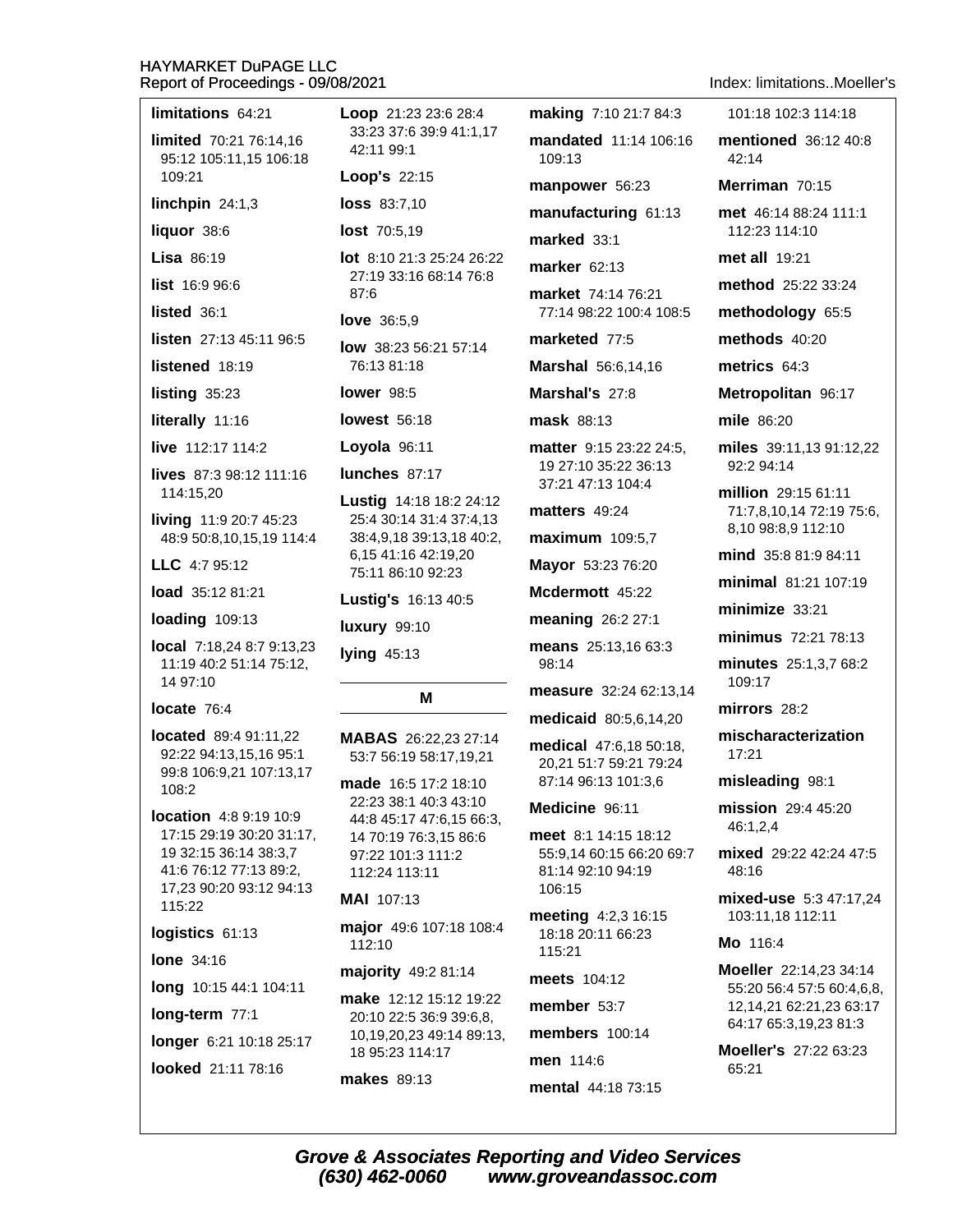$\sim$   $\sim$   $\sim$ 

 $-100 - 10$ 

 $\sim 1$   $\approx 2$ 

nationally 67:8

| moment 73:3,5                                        | natural 85:13                                    | note 47.1                  |
|------------------------------------------------------|--------------------------------------------------|----------------------------|
| money 26:17 38:18                                    | <b>nature</b> 59:14                              | 97:14 10                   |
| 75:19 80:2,4,6,9,10                                  | nearby 100:11                                    | <b>Novemb</b>              |
| monies 79:24 80:16                                   | necessarily 18:5                                 | number<br>36:1 55:         |
| Montessori 100:10                                    | necessary 30:20 31:11,                           | 79:4 82:                   |
| months 34:19,24 87:9                                 | 17 49:16,24 50:1 51:19<br>58:4 59:15 89:2,16,23  | 109:21                     |
| morals 31:1 95:6                                     | 93:13,15,17,22 111:9,16                          | numbers<br>42:9 63:2       |
| mortality 98:3                                       | needed 18:9 20:4 21:21                           | numerou                    |
| mother 8:9,12,14,15 9:4,<br>14 17:3,7 83:21 84:6     | 25:2 29:10 39:23 42:15<br>54:14 55:13 59:1,9     |                            |
| 87:8                                                 | 62:17,20 67:9 90:18                              |                            |
| mother/child 41:24                                   | 91:5,18 96:3 114:9                               |                            |
| mothers 8:16 17:14,17,                               | negate 27:22 91:10                               | O'CONN<br>6                |
| 20 113:23 114:6                                      | negative 32:18 71:21<br>86:1                     | <b>O'HARE</b>              |
| motion 5:7,10,23 6:4,7,<br>20 115:2,8,23 116:3,16    | negatively 43:2,4                                | <b>O'KEEFE</b><br>24 68:3, |
| move 10:14 52:19 55:22                               | negligible 71:22                                 | 114:24                     |
| 60:3 64:10 68:6,8 73:21<br>77:18 82:18 88:22         | neighbor 98:24 99:15                             | oath 23:                   |
| 110:23                                               | neighborhood 89:8                                | 33:2 52:2                  |
| moved 5:8 6:5 36:8                                   | 90:2 99:3 107:12,17                              | object 8                   |
| 115:6 116:1                                          | neighboring 81:22                                | objection                  |
| multi-generational<br>41:20                          | neighbors 81:24 94:9<br>98:20 99:17 103:9 114:4, | obligated<br>85:1          |
| multiple 35:1 48:19                                  | 7                                                | obligatio                  |
| municipalities 51:22                                 | net 14:1 78:3 82:12                              | obligatio                  |
| municipality 49:13 52:1                              | nighttime 85:18                                  | obliged                    |
| 73:19                                                | noise 106:23                                     | obtain 4                   |
| mutual 55:23 56:9,24<br>57:8,10 58:17 65:14          | <b>NOLFO</b> 20:24                               | obtaining                  |
|                                                      | non-emergency 15:15                              | 68:10                      |
| N                                                    | noncommercial 105:6                              | obtains                    |
|                                                      | nonissue 70:3                                    | occasior                   |
| NA 94:13,14                                          | nonprofit 73:6 74:20<br>97:16 105:2              | occupan                    |
| <b>NAMI 96:12</b>                                    | <b>normal</b> 108:9                              | occurred                   |
| Naperville 35:15 39:13,<br>21 112:13                 | north 38:13 76:4,5,9                             | <b>October</b>             |
| <b>Narcan</b> 90:12                                  | northern 96:16 105:22                            | offender                   |
| narrow 65:4                                          | Northwestern 96:10                               | offer 17:                  |
| national 62:24 63:22                                 | not-for-profit 69:15                             | 28:23 33<br>54:1 84:4      |
| 64:1 91:20 96:19 97:8,                               | 104:15                                           | offered                    |
| 12, 15, 19 98: 16 113: 5<br>$\sim 42.0$ $\sim 10.70$ | notably 51:24                                    | 10 53:20<br>00.474         |
|                                                      |                                                  |                            |

note 47:16 69:5 79:9  $3:14$ er 31:4 42:20 22:1,2,13 23:4 17 57:3 66:2,3,7 3 104:14 105:21  $27:6,7,9,11,16$ 23 64:7  $1S$  55:9  $\mathbf{o}$ OR 81:20 94:4. 105:19  $= 43:15,17,22,$ 5,6 88:16,19,22 12 24:14 27:9 21,22 4:19 ns 99:17  $d$  7:19 25:10 n 70:12 84:14 ns 84:20 51:1 111:9  $7:3$ g 31:11 48:23 69:13 **is** 55:9  $CV 29:18$  $125:1$ 113:16  $$101:24$ 12 26:13,20 15 :14 37:14 53:24 4 90:17 103:2

14:19,21 26:7,8, 64:15 65:9 102:17 106:1

# Index: moment..opioid

offering 26:12 **offers** 58:17 office 23:13 27:8 56:6,16 officers 113:24 official 36:19 officials  $52:976:3$ offset 71:4 77:16 80:23 **Okrent 47:20** older 113:22 omits  $34:2$ on-site 102:6 107:2 one-half 80:15 one-page 62:6 one-tenth 78:9,10 onerous 52:1 ongoing 75:3 open 5:7,24 68:8 92:12 93:8 94:21 99:6 opened 45:21 99:13 opening 57:24 95:10 opens 105:20 operate 90:22 operated 89:4 95:2 114:19 operates 101:12 operating 98:7 99:24 operation 75:3,22 90:19 101:20 103:7 107:9 operational 58:19 operations 27:1 65:21 101:4 106:21 111:18,20 operator 95:11 98:24 opine 12:16 67:3 opined 18:17 47:23 67:13 71:17 79:7 110:2, opinion 12:2,13 27:22 57:12,16,24 60:1 67:3

opioid 32:11 90:7 94:2 97:7 100:20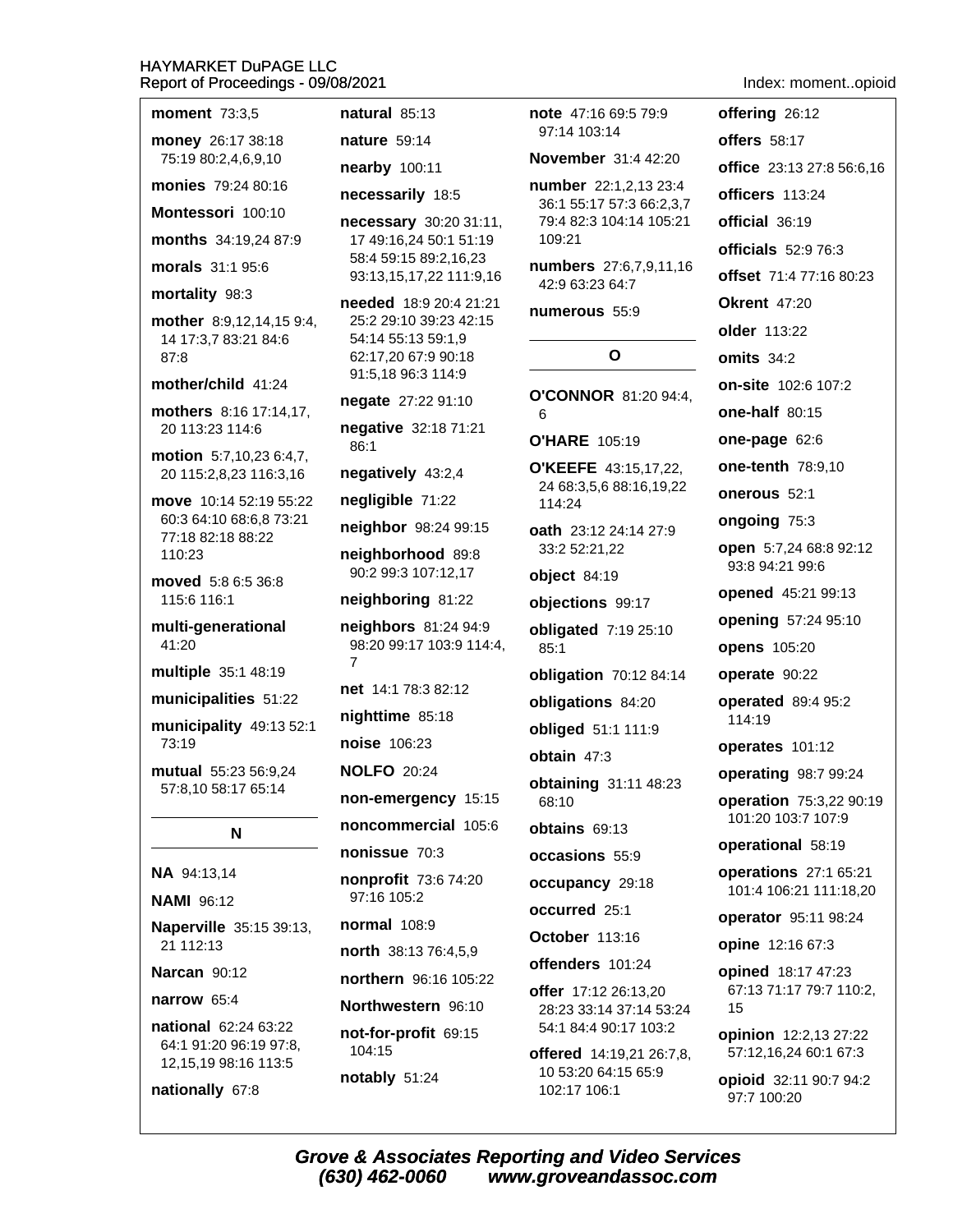| opportunities 42:9<br>76:14                                            |
|------------------------------------------------------------------------|
| opportunity 49:17 50:3<br>ľ<br>51:20 52:14 114:15                      |
| ľ<br>oppose 19:12                                                      |
| ŗ<br>opposed 19:13 99:18                                               |
| opposition 99:13 113:8                                                 |
| ľ<br>option 43:13 93:3                                                 |
| ŗ<br>options 90:15 92:17<br>98:15                                      |
| ľ<br>order 4:4 5:2 16:9 68:8<br>ľ<br>76:24 80:1                        |
| orderly 108:9                                                          |
| ľ<br>ordinance 50:11,14,16<br>79:17 80:3 93:15 104:11<br>105:7,9 109:1 |
| organization 50:8<br>ŗ                                                 |
| original 72:3 78:18<br>ŗ<br>79:15                                      |
| originally 99:24                                                       |
| ľ<br>Oswego 35:14                                                      |
| other's 58:16<br>ľ                                                     |
| outlined 104:12<br>ŗ                                                   |
| outpatient 28:9 42:16,<br>18 91:16 99:7                                |
| ŗ<br>output 75:9                                                       |
| over-burdening 15:18                                                   |
| overdose 94:8 114:5<br>ľ                                               |
| overdoses 86:23 90:11<br>ľ<br>94:5,7                                   |
| overlooked 59:3<br>ľ                                                   |
| overseen 101:5<br>ŗ                                                    |
| overwhelmed 23:18<br>ľ<br>53:16                                        |
| <b>overwhelming</b> 100:12<br>F                                        |
| owner 4:7 45:7 70:10<br>ľ<br>76:20                                     |
| ľ<br><b>owners</b> 45:6 70:13<br>113:24<br>ľ                           |
|                                                                        |

| Р                                                                                |
|----------------------------------------------------------------------------------|
| p.m. 115:23                                                                      |
| pages 35:24 110:5,17                                                             |
| paid 70:5 71:3 72:12<br>87:17 100:13                                             |
| paramedics 26:16                                                                 |
| parent 9:19,21 72:24<br>84:9 85:2,14,20                                          |
| parented 87:17                                                                   |
| <b>parents</b> 8:16 9:22 85:6<br>86:22                                           |
| park 4:8 5:5 35:15 45:8<br>76:14 77:17 97:21<br>106:12 107:22 108:4<br>109:11    |
| parking 107:2 109:12                                                             |
| part 7:4 11:14 29:8,24<br>30:16 36:6,7 52:8 68:11<br>76:2 77:20 80:8             |
| participate 19:11 66:15<br>102:16                                                |
| participates 99:16                                                               |
| particular 30:20 31:17<br>80:3 89:22 95:5                                        |
| particularly 9:1 16:19<br>44:5 72:21 86:10 97:13<br>100:3 105:18 106:10<br>107:3 |
| <b>parties' 6:2,23</b>                                                           |
| partner 16:2 40:7 45:18<br>54:4 84:5 97:7                                        |
| partnership 15:17 29:6                                                           |
| pass 101:10                                                                      |
| past 45:12 46:6 71:1<br>74:12,14                                                 |
| Pastor 35:17                                                                     |
| path 105:24 106:4                                                                |
| pathways 10:6                                                                    |
| oatient 39:24 41:22                                                              |

64:14 65:1 83:14,15,18 86:8 101:10 102:15,23  $103:1$ 

patient's 86:11 102:15

patients 17:12 33:15 39:8,11,17,20 42:18 50:21,22 53:6 55:5 80:20,22 82:22,23 84:21 86:1 90:14,22 92:15,19 100:24 101:22,24 102:9 103:4,20,22 106:24 107:3 109:14

# patients' 35:8

patio 106:24

patterns 65:15

pay 70:2 72:13 84:17,21 87:20,23 92:12 94:23

paying 21:4,6 87:8 88:1, 6

payroll 75:5

PC 4:6,23

peel 42:22

peer 37:2

peers 100:18

**Pell 87:21** 

penalized 84:3

#### pending 29:20 40:3

people 14:7 20:16 25:5 26:14 35:13 39:14 42:10 43:6 49:16,20,21,23 51:6,7 52:3,12 57:3 86:18 93:3 98:11 102:21 111:4 112:8 113:19 114:4

percent 42:11 56:8 57:4 63:4 71:10,13 72:10,16 76:1 78:10,11 80:11 98:10 101:13 109:5,14

#### perform 62:1

performance 19:20  $74:1$ 

performed 55:23 64:19

performing 108:13

period 10:16 94:3

permanently 48:11

permit 5:2 31:12 42:15 43:1 99:6 114:13

Index: opportunities..planned

#### permits 51:23

permitted 73:9 104:10, 15 108:11 109:2

#### persists 84:7

person 10:13 31:14 37:2,23 44:22 70:12 85:10,20 94:7

person's 10:16

**personal** 52:8 92:7

personnel 59:22 62:4, 19 67:12

persons 31:2 95:7

perspective 103:7

pervasive 44:24

petition 4:24 14:17

petitioner 4:7 11:24  $13:16$ 

petitioner's 6:37:15

phonetic 14:1

physical 107:20

physician 92:13

pick 39:17

picked 102:10

piece 10:21

piece-mealed 23:3

pitch 86:7

place 35:19

places 19:17

placing 41:7

plain 74:5

plan 4:3,5 5:2 14:18 15:6 17:18 18:12 19:20 20:2, 9,10,11,17 44:2 46:12,21 47:7 68:8,12 69:10 74:22 75:20 81:1.13 89:12.17 97:23 103:13,16 104:5 109:19 110:12,17,21 112:23 113:7 114:14,21 115:4

planned 4:24 7:16 29:22,23 30:2,6 46:10, 16,20 47:4 48:17,24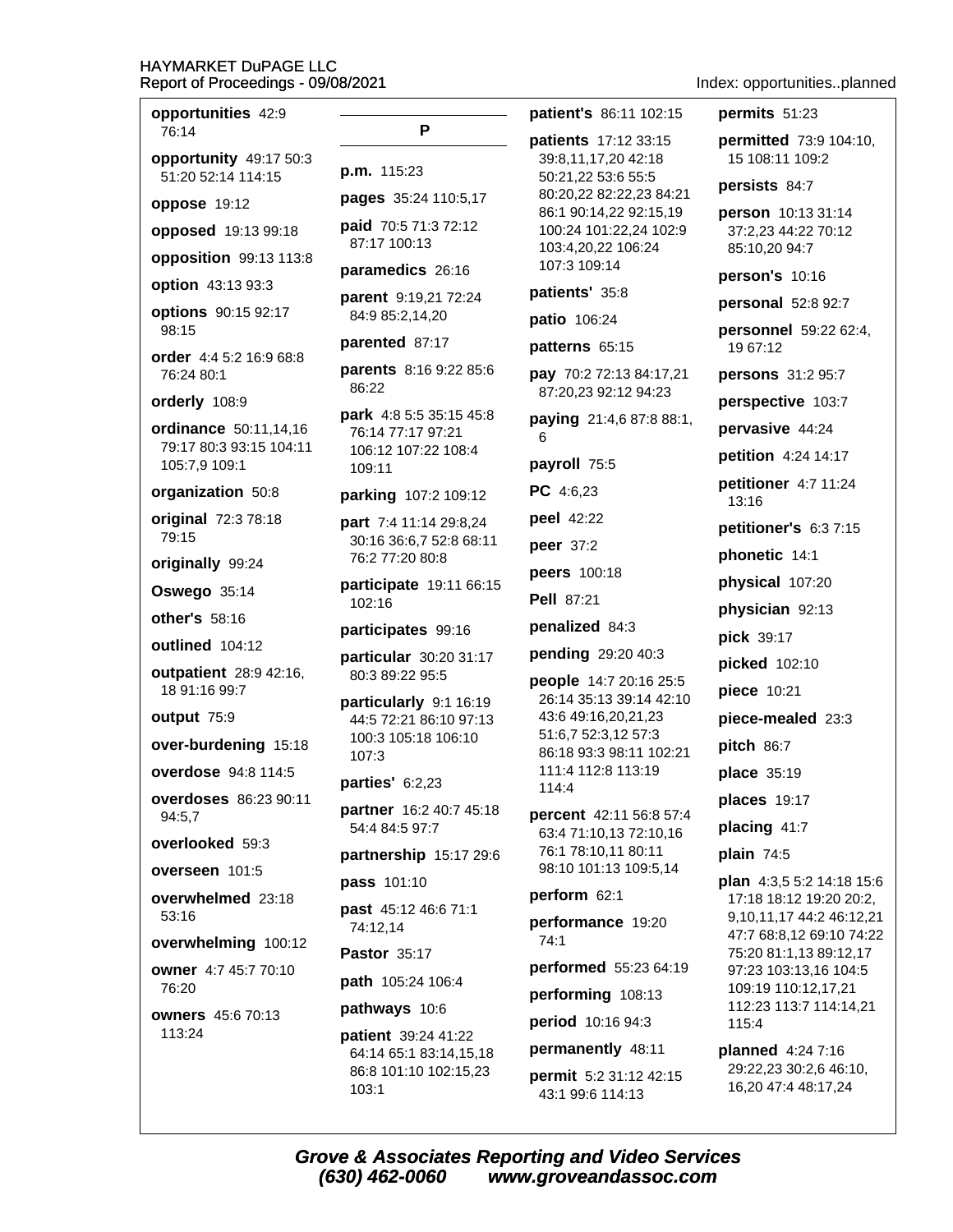49:2.3.9 50:14 52:16 68:10.12 69:1.8 71:22 74:8,18 104:19 109:18, 21 110:1,3,7 112:22 114:13

planning 11:1 16:7 17:23 18:9 103:8

plans 102:12

pleasure 28:17

# plowing 35:22

**point** 7:11 8:5 15:12 21:5 27:8 29:3 44:1 60:18.20.24 61:5 62:2.19 63:10 82:24 86:17 96:20 98:2

# pointed 50:16

points 7:3,9,10 20:19 97:22 100:8

Polach 32:17,19 47:20, 21 106:1 107:13 108:12

**Polach's 107:18** 

Polaris 54:21 55:19 56:17 59:19 64:10 65:12 67:13 78:17,18,24 82:10

police 15:18 68:18 78:7 81:17,18,19,22 82:5 98:21 113:24

policies 49:15 50:1 51:18 84:13,16

# political 95:23

politician 31:18 36:13 40:2 95:21

politicians 31:21 96:4

# Pollock's 32:22

population  $10:741:23$ 57:22 92:11 111:7

Population-wise 112:6

portrayed 19:4

```
pose 107:5,9
```
posed 72:6 82:16

position 23:23 31:15 32:15 39:3 104:6

possibility 83:12

# posted 40:3

potential 16:6,10 17:24 31:23 46:18 53:12 59:18, 20 63:16,17 64:7,13 77:18.23 78:21 83:7 84:21 103:8

potentially 102:17

Potts 113:16,22

power 45:2

**powerful** 24:14 88:4

practice 52:7

practices 49:15 51:15

precise 51:15

predicated 45:15 83:23

prefer 17:11 92:22

preferential 75:13

prejudice 47:14

premature 47:15

premised 23:23

prepare 21:9 77:21

prepared 109:24

preparing 79:15

preschool 13:24

preschoolers 20:7,12,  $13$ 

present 4:22 39:1 44:8 53:3 111:11,23

presentation 9:2

**presented** 11:24 31:8 38:21 45:16 46:6,13 52:24 61:9 82:20 83:15 95:24 96:2

presenting 43:16

preserve 104:20

prevail 36:5

preventable 97:18

Prevention 95:16

previously 52:5 83:9

primarily 64:14 78:1 91:15

Primary 96:14

prime 104:18 principles 103:8

prior 75:17 77:17 102:14 107:5

priority 19:22 58:16

private 20:13,14 54:12, 23 61:3

probability 59:5

problem 32:12

problems 32:14 35:4 88:9,10 100:11

procedures 105:9

proceed 20:23 48:22

proceeded 68:9

proceeding 25:22 29:21  $31:6$ 

proceedings 28:16 31:8 66:15

process 16:8 46:17,24 48:23 52:2 68:10.12 99:19 101:22 105:4 112:20

# processes 66:24

produced 81:17 101:7

professionals 101:4

professor 70:15

program 8:10,12,15,16, 19 9:4,8,11,15,16 17:3,7, 14 41:24 42:4,5,6 55:4 80:12 83:22 84:4.6 90:12 102:21

# programming 84:2

programs 64:15 85:19 87:1 102:17

prohibited 104:24

project 49:4 60:12 61:14 62:2,6 72:1 73:24 74:23 78:2,9 90:21 97:6 98:17 99:4,7,12,18,23 103:15 107:15 109:12 110:2,16

project's 77:23 108:20

Index: planning..protection

projections 10:21 63:13

projects 48:18

projection 78:20

promise 33:3 87:7

**promises** 24:12 26:19

promotional 34:13

prompted 83:22

proof 43:12 46:14 93:23 112:21 114:10

proper 37:22

properties 71:15 105:13 107:21

property 31:3 32:19 35:22 37:5,8,9,16 43:3 44:16 45:6,8,9 69:14,18, 20,21 70:2,4,9,10,13,19 71:3,4,5,9 72:7,9,10,11, 23 73:12,20 74:3 75:23 76:12,19 77:5,9 83:7,10 89:7 91:23 95:8 104:8, 18,19 105:1,4 107:10,12, 16,19 108:1,3,6,9,10,14, 15

proposal 7:7,12,15 8:7 11:2 14:15 16:5,10 18:3 53:9 61:18 111:8

# propose 15:3

proposed 8:3 21:13 22:8,16 23:5,8 27:18 30:18,19 31:24 33:17 41:17,22 43:2 46:18 47:5,17,23 48:5 50:4,12 52:15 57:20 60:12 65:1 71:22 72:6 74:12,23 75:1 77:22 83:21 89:4,15,22 90:5 93:1.21 94:18 95:1. 11,14 100:17 101:20 103:11 104:2 105:24 106:2.10.12 107:24 108:7,15,21 112:15

proposing 28:1

protected 49:22 52:17 89:6 95:3 111:5

**protection** 21:14 22:7. 11,22 23:10,17 25:10,14 26:11,13,18 27:2,11 28:5,11 53:10,21,24 55:10,14,20 56:2,8,18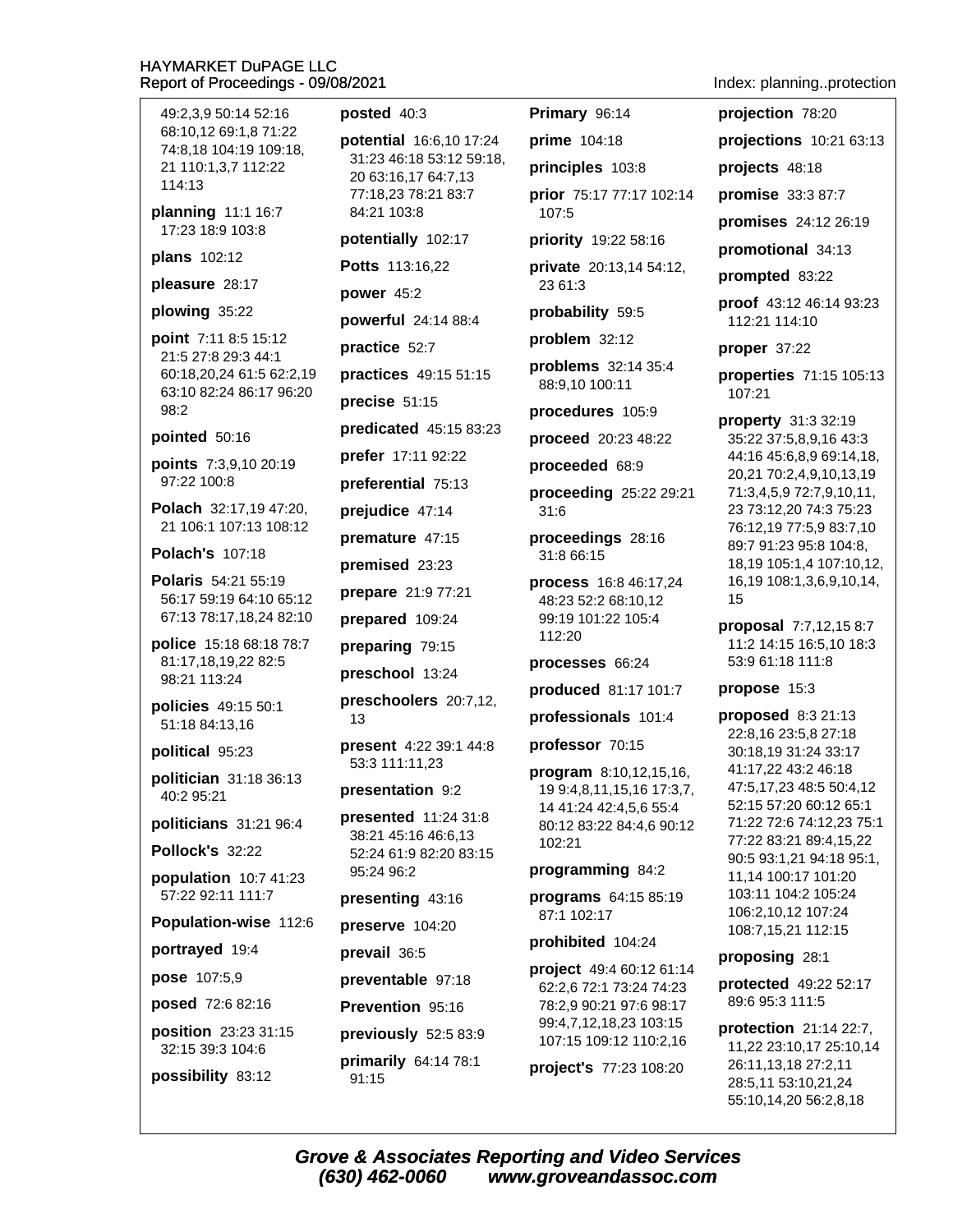publications 40:20 **rates** 98:3.5 record 17:10 19:19 57:10,13 58:1,3,13 59:17 40:10 46:22 72:13 90:10 60:10.17.23 61:21 62:5 ratio 109:7 pulled 13:1 37:14 63:6,8 64:6 66:1 67:11, 97:13 98:23 99:1 100:21 18 68:16 69:5 71:8,12 pupil 14:8 85:10,11,14, ravages 90:9 113:11 78:4,16 79:17,21 81:1,4, 17 records 34:20,22 79:2 Ray 4:16,17 5:18,19 6:6, 7 82:4,6,13,17 purchase 53:20 15,16 115:16,17 116:11, recover 100:14 protection's 61:1  $12$ purchased 35:21 recovered 79:13 re-examined 17:10 protections 111:22 purpose 73:13 recovery 47:8 51:23 protest 51:24 re-file 14:18 52:12,17 57:17 64:24 purposes 85:12,18,22 protocols 55:11 101:5 91:5.17.24 92:2 93:2 re-filing  $47:14$ pursuing 9:9 95:17 96:16 99:6 101:13 proven 98:15 112:24 reach 16:24 81:22 102:15 103:22 109:4 put 7:15 21:12,17,22 proves 35:1 23:24 29:12 reached 23:16 recreational 11:10 provide 7:20 19:15 putting 31:9 34:18 42:21 read 32:7,8 108:19 reducing 100:13 30:21 31:24 45:2 50:20 ready  $43:22$ reductions 98:9 51:17 52:16 57:21,23 Q 58:3,11 59:4,7,23 64:22 reaffirmed 60:13 refer 110:5,17 113:15 65:8,10 67:19 77:15 real 43:13 qualify 79:23 83:13 84:14 86:3 89:24 referenced 52:5 79:2 93:3 98:17,23 101:16 91:13 99:2 reality 36:7 70:9,21 quality 67:19 97:2 100:22 provided 48:3 53:5 54:8 referendum 36:17 reasonable 49:11,14,23 56:8,13,15 63:13 64:11, 50:9,22 51:1,17 111:9,15 quarters 48:9 referred 81:10 16 82:24 84:17,18 88:2 reasonably 93:18 question 47:18 62:9,10, 90:11 91:14 93:5 97:2 reflect 105:7 11.12.18 80:8 95:24 101:8 102:8 104:1,14 reasons 76:12 reflects 96:24  $101:8$ 106:8,11,14 107:14 rebuttal 72:4 108:16 108:16 111:10 refusal 24:14 52:10,12 questioning 18:23 rebutted 105:14 provider  $54:697:3$ refuse 27:23 51:17 questions 16:9,12 61:4 114:19 receipts 75:22,24  $92.19$ 62:7 66:11 providers 73:13 96:3.7. refused 24:6 55:14 quick 35:18 receive 44:15 51:8 22 101:1 80:15 101:23 102:11 regard 32:10 36:20 quickly 109:18 providing 7:24 80:22 received 57:9 66:7 110:21 quorum 4:21 100:21 87:10 regarded 99:21 provision 56:1 quote 12:5,19,24 13:4, receives 56:9 regarding  $7:768:22$ 11 16:16 80:1,12 87:5 proximity 38:8 93:6 recently 33:8 Pruyn 53:23 76:20 regardless 48:21 94:23 recess 43:20 68:4 88:20 R. psychiatric 51:7 recognition 96:24 region 96:22 raise 33:2 61:22 112:17 109:22 psychologist 37:2 regional 104:19 112:10, raised 22:7 66:12 79:17 recommend 30:4 15 **public** 4:23 5:7,24 7:8, 87:13 99:24 113:2,9 22 9:14,23 11:20 15:5,7 requiar 85:18 102:6 recommendation 16:2,17,22 20:4,16,17 raising 84:7  $89:14$ requlations 16:17 22:6 30:18,22 31:16 ramifications 16:10 recommended 57:5 36:7,11 38:8 39:16 40:17 rehab  $38:3$ 42:23 43:5,7 61:20 87:4 Randolph 98:22 100:4 recommending 43:12 rehabilitation 33:6 37:3 89:2,5,16,20 90:1,20 range 12:22 14:11 17:12 39:4 40:21 41:2 42:1 reconvene 43:19 68:1 92:8 93:18 94:3 95:2 57:20 95:19 106:13 88:17 100:9,12 102:10 107:10 115:3

Index: protection's..rehabilitation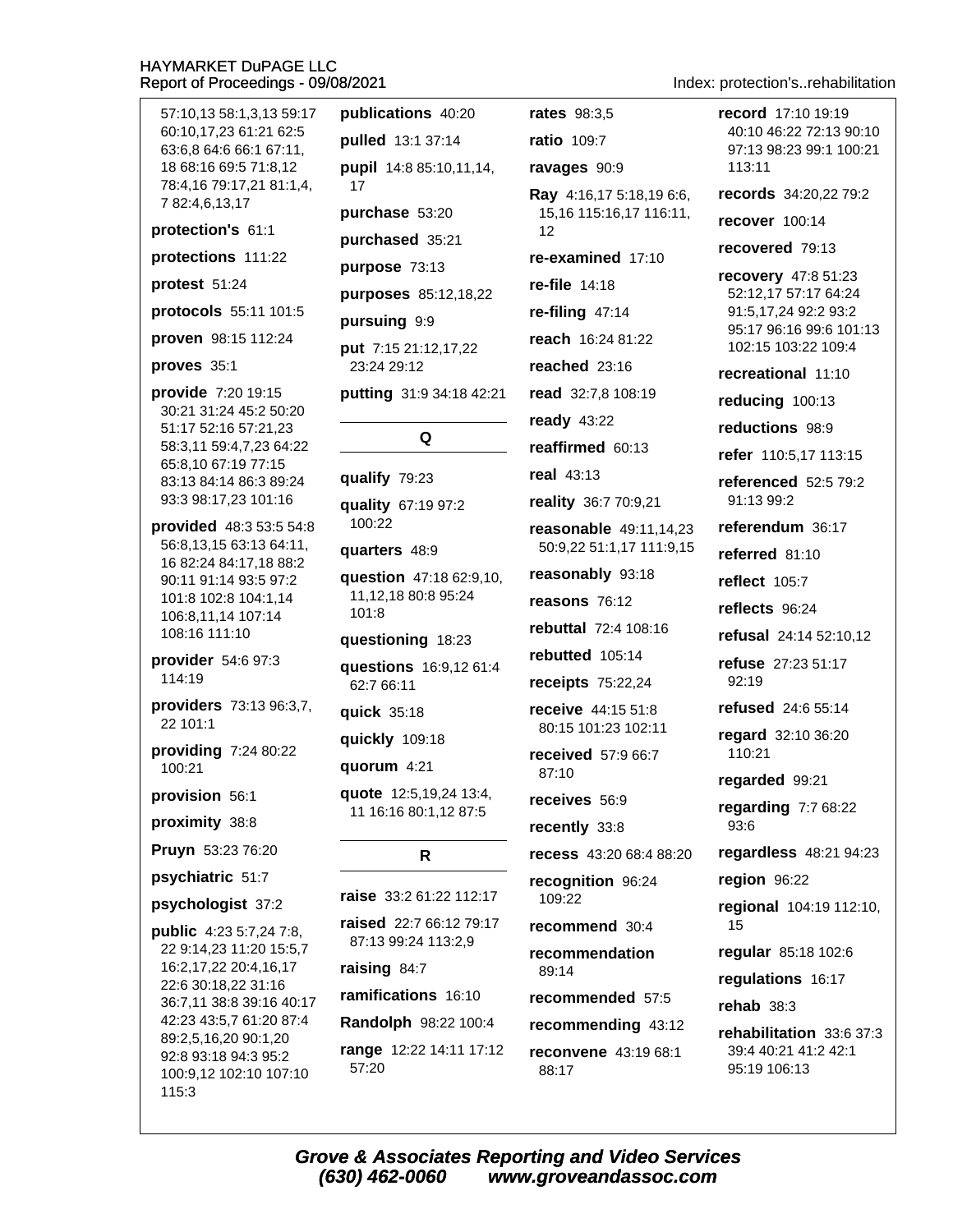rejected 53:23,24

related 110:7

relationship 66:9

relative 61:20,22 70:18 73:22 77:10 82:21 84:13,  $24$ 

released 92:15

relevant 64:22

reliability 58:1 63:11

reliable 62:17 64:5,12 65:10 74:17

relied 56:4 64:17

relief 46:9 108:22 114:11

relies  $15:13$ 

rely 15:14 33:19

remain  $66:17$ 

remaining 70:13 80:16

remarks  $21:10$ 

remember 27:6,15 45:5 111:20

remind  $45:20$ 

reminded 40:19

remove 84:4 105:5

renovations 106:18

repeat 39:19

repeated 112:3

repeatedly 40:18 94:10

report 12:1 13:11 23:4 56:5,17 60:8 62:6 65:5 70:20 72:3 74:2 75:2,24 77:24 78:17,18 79:16 90:3 91:9,13 93:10 94:12 103:10,18 104:2,16,17 105:10,14,23 106:17 107:15 109:3,13,24 110:5,14,18 113:18,19

report's 13:2

reported 91:3,19

reports 113:12

represent 57:20 96:21

representative 76:20,

24

represented 17:19  $38.22$ 

represents 72:16 114:14

reputation 99:20

request 4:24 49:10 50:9, 15 51:2

requested 29:1 50:10  $89.23$ 

require 23:13 25:6 52:21,23 59:10,14 61:24 68:13

required 9:10 46:10 48:14 49:2 56:12 59:2 60:15 66:17 69:2 77:3 83:12,24 86:3 89:13 95:22 101:23 106:18 109:20 110:16 114:12

requirement 10:22 54:11 93:19 95:23

requirements 93:16 106:16

requires 29:17 52:1 74:21,22 109:8,9

research 37:9 108:5

reservations 99:12

reside  $10:8$ 

residence 9:19,20,21 85:9,11

residency 9:5,13,18 10:10,19 13:6,7

resident 78:23 79:6  $82:14$ 

residential  $5:3,47:5.6$ 48:5.13 91:16.23 103:11. 19 106:9 108:2

residents 7:17,18 9:22 40:2 53:6,13 55:8 58:2, 16 60:24 61:2 63:12 64:9 88:5 91:4 92:7,20 93:11, 24 94:3 99:15 101:21  $113:2$ 

resides  $85.14$ 

(630) 462-0060

residing 11:18 31:2 72:23 85:5,21 95:7

resolution 91:6 95:24 97:5 resolve 47:18 resource 112:5 resources 7:24 18:9 35:5 58:23 73:2 81:6 83:13 84:14 86:4 87:6,23  $92:7$ respect 19:20

respected 45:7

respectfully 85:3

respective 47:22

respond 25:11 26:4 57:3 58:10 59:18 81:5 94:5

responded 16:11

responders 94:5,9

responds 56:3 57:1,15 80:17 82:6,7

response 24:11 37:4 45:19 58:2,18 59:10,15 65:14 66:13 82:2,23 84:10

**responses** 62:17 64:5

responsibilities 16:18  $19:6$ 

responsibility 19:18 85:17 111:7

responsible 10:24 17:23 18:7 20:10,18  $31:5,7$ 

responsibly 17:18 18:12 19:15

responsive 54:3 74:15 99:15

responsiveness 19:9

rest 38:15

restaurants 61:16

result 32:22 51:23 69:14 79:5,8 83:2 104:24 106:13 108:7,15

resulted 71:2 76:23

www.groveandassoc.com

results 109:6

**Grove & Associates Reporting and Video Services** 

Index: rejected..Rosecrance

resume  $43:22$ 

retain  $77:3$ 

retained 70:22

retention 105:12

return 113:5

reuse 48:20 49:5

revenue 72:10 77:16 80:21 83:11

revenues 72:17 79:11

review 8:2 46:12.13.21 55:12,21 65:4,6 74:16 75:21 108:4 109:19 110:12,17,21 112:23 114:14 115:4

reviewed 65:13 78:18 91:12

revise  $55:13$ 

rezoning 105:1,4

right-of-way 109:10

rights 45:6,8 50:8 111:22

risk 107:9

road 4:8 5:5 44:1 45:8 76:14 77:17 107:22 109:11

roadways 108:4

Robert 55:20 81:3

**robust 71:18** 

Rockford 33:15

**Roger 100:2** 

**ROI** 77:4

role 7:4 97:6

**rooted** 52:11

roll  $4:9$ 

Romanelli's 100:2

room 44:22 53:4 87:13  $92:15$ 

rooms 48:8 76:22 109:4

**Rosecrance 33:11.12.** 

13,14 96:15 99:5,14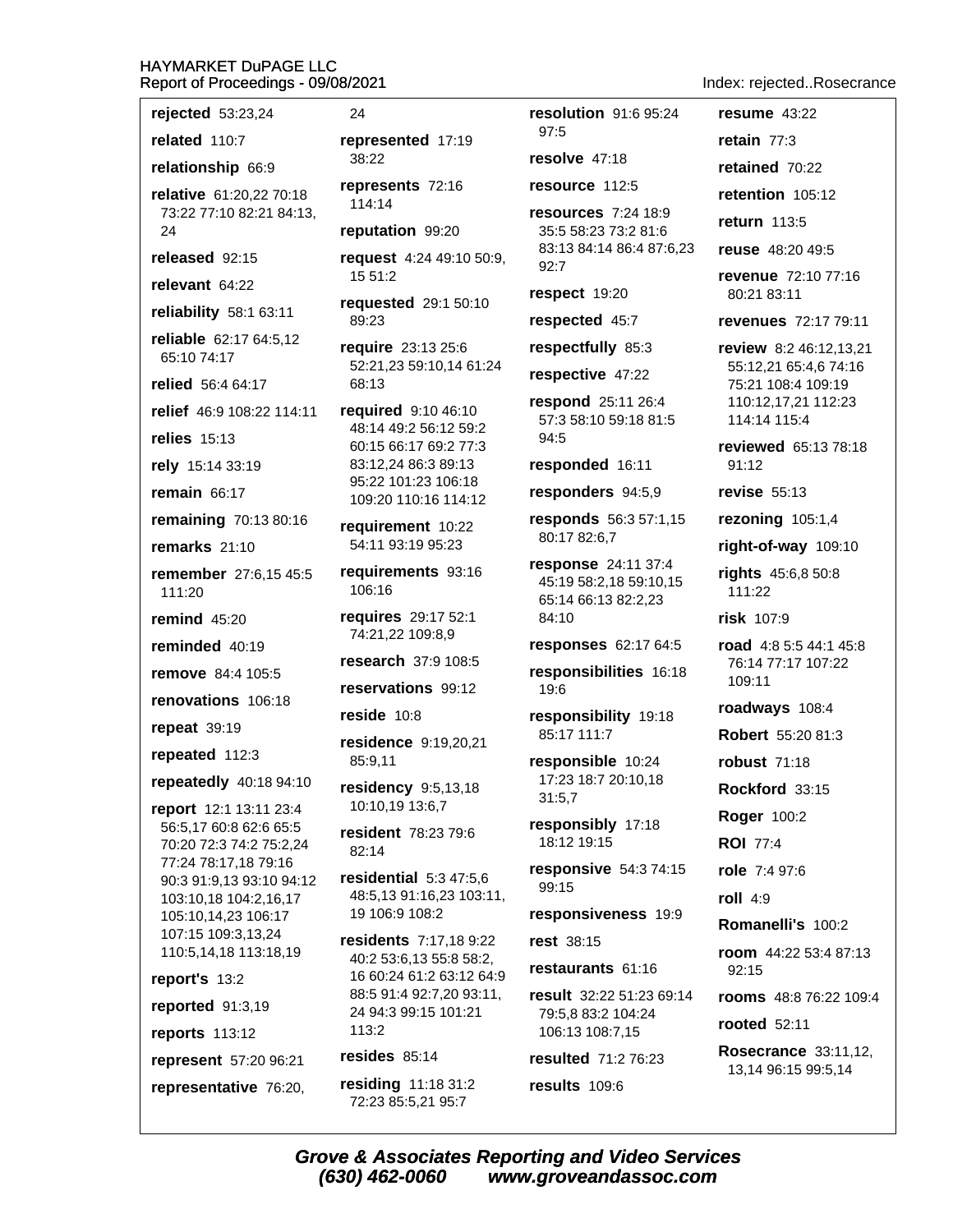Roselle 58:15 97:9

roughly 57:9

roundtrip 90:24

rules 49:14 101:5

rumor 90:20

run 21:4

runs  $42:3$ 

**Rush 96:11** 

Russo 4:18,19 5:20,21 6:17.18 115:18.19 116:13,14

S

# sacrifices 44:8 safely 60:2 safety 28:13 31:1 54:17, 21 89:5 95:2,6 97:8,12, 15,16 98:16 100:12 107:10 113:5 sale 77:6 Sanguinetti 32:7 Sarah 70:6 73:23 sat 21:9 satisfy 31:10 84:2 93:19 save 98:8.12 111:16 saves 90:11 saving 114:20 savior 24:17 scenario 79:7 scenarios 78:17 **scene 82:6** schedules 102:13 scholarships 87:22 school 7:13,19 8:18 9:5, 20 11:4,6,14,16 12:18 13:3,6,7,12 14:22 15:2, 13, 18, 19, 23, 24 16: 5, 8, 14, 17, 24 17: 4, 8, 11, 13, 16,17 18:4,6,7,15,18

19:5,9,10,11,17 20:6,12,

13, 14, 15, 16, 17 38: 17

78:5 82:21.24 83:2.6.11. 22 84:7,12,19,23 85:4,6, 7,12,22 86:2,3,6,7 87:17 100:10 school-aged 8:20 12:3, 6,23 schools 7:19,24 8:7 9:14,24 11:20 15:7 20:4 82:19 87:16 scope 65:4,12,24 screenings 102:6 scuttles 42:4 scuttling 42:5 searches 102:7 Sec 14:1 secondary 54:14 58:4 secretary 4:9 5:11 6:8 115:9 section 7:5 86:16 88:23  $89:10$ sectors 71:19 secure 73:1 77:1 83:8, 18 86:13 92:21 secures 70:11 security 102:6 seek 16:6 69:20 83:18  $92:3$ seeking 86:12 seeks 84:9 90:17 selected 29:13 send 9:23 sends 33:15 56:23 senior 65:6 sense 23:14 24:7 27:19 28:8 39:6,8,11,19,20,24 52:22 53:1 separated 108:3 separation 107:21 September 4:2 90:3 115:3,22

42:1 68:17 69:5 72:14.21

Serenity 96:17 serious 92:6.10 99:12 serve 17:17 45:22 46:1 52:2 53:17 54:20 61:1 73:8 111:4 served 42:12 61:3 102:4 serves 28:14 100:24 service 14:1 30:21 38:14 54:12 72:11.14 79:5.13.14.18 89:24 **services** 7:20,21 8:18, 22 11:5.8.17.20 13:22. 23,24 14:10 15:13 16:3 17:12 18:16 22:8 25:6 28:9 33:14 34:6 35:24 44:15 46:17 49:15 52:17, 20 53:5,15 56:1 57:22 59:4,7,8,13 63:11 64:23, 24 65:9 67:19,20 80:22 84:22 91:5 92:6 95:16 96:17 97:2 101:2 serving 17:14 19:18,23 set 24:12 66:18 105:9  $109:10$ setback 108:23 109:11 severe 102:3 severely 76:16 **sex** 101:24 share 20:20 114:1 shared 24:24 42:7,9 86:21 **shares** 58:13 sharp  $43:19$ shift 103:6 shopping 102:20 short  $21:2$ shortage 92:1 93:2 shortfall 35:4 shortly 37:18 show 21:12 43:3 showed 19:21 38:22

Index: Roselle..societal

shown 24:16.17 94:20 shows  $23:9$ side 45:24 108:23 significant 13:13,15,17 56:22 77:2 90:7 101:19, 21 108:6 similar 29:1 99:4 107:23 108:5 simple 43:11 68:22 simply 23:24 29:12 33:1 35:2 65:4 73:18 86:12 single 23:16 25:13 48:20 single-family 99:10 sir 68:3 88:19 sister 87:2,9,15 sit 26:14 27:20 site 5:2 46:12.20 49:6 59:22 76:15 90:6 93:12 107:20 109:6,18 110:12, 17,21 112:23 114:14 sites 48:18 57:23 64:20, 22 65:16 78:19 94:16 situated 32:16 38:5 situation 58:20 situations 15:15  $six$ -and-a-half  $68:2$ size 28:24 29:14 41:14 57:19 61:12,19 Skidrow 45:24 **skip** 110:20 skirted 29:23 slide 9:2 10:1 65:11 small 32:21 33:13 41:8 53:16 71:21 112:4,6 smaller 28:24 57:19 61:19 99:7 Smith 6:24 7:2 20:21 82:19 **Smith's 85:3** smoke 28:1

societal 73:8,13 87:3

75:22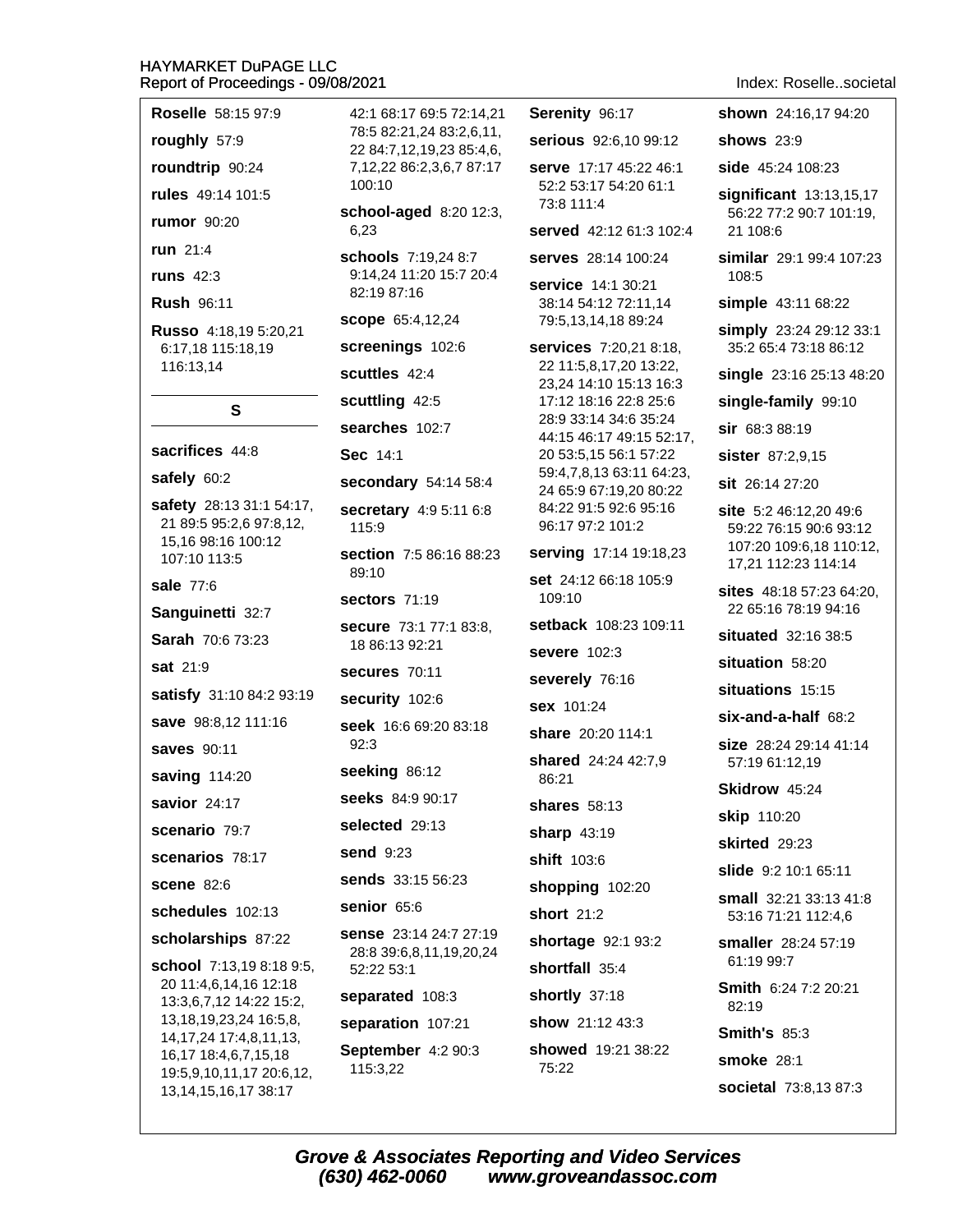| 88:3                                            | Springlake 97:20                                     | statewide 58:17                                  | 73:14 86:18 87:4,24                               |
|-------------------------------------------------|------------------------------------------------------|--------------------------------------------------|---------------------------------------------------|
| Society 96:13                                   | square 61:11,14                                      | stating 91:10 99:19                              | 88:7,11 91:7 95:16 96:22<br>98:11,13 99:21 100:23 |
| <b>sold</b> 77:6                                | staff 26:16,20 44:3 47:7                             | 108:13                                           | 101:1,17 103:24 113:20                            |
| solely 25:15 89:21                              | 49:1 54:2 60:15,19 62:5,<br>6,16 70:19,20 90:3 91:9, | station 32:3 61:15                               | 114:18                                            |
| solution 17:1 36:15 42:3                        | 13,15 93:10 103:10,18                                | stations 58:24                                   | substantial 89:7 107:11<br>108:2                  |
| Solutions 54:21                                 | 104:16,17 105:10,23<br>106:16 109:2,13,19            | statistic 113:21                                 | <b>suburb</b> 33:14                               |
| <b>solve</b> 93:2                               | staff's 104:5                                        | status 14:16 69:15,23<br>70:2 83:8               | suburban 41:19 58:21                              |
| solving 88:9                                    | staffing 37:12                                       | stay 10:14 30:13,15                              | 90:13                                             |
| <b>sons</b> 113:23 114:6                        | staggering 113:21                                    | 37:17,18 86:12 103:20                            | suburbs 91:18 92:18                               |
| sought 10:24 19:14                              | stake 111:22                                         | step 54:16                                       | <b>SUCCESS</b> 39:4 92:24                         |
| 31:12 53:22 108:22                              | <b>stand 96:23</b>                                   | stopping 32:3                                    | successful 70:1,4 87:3                            |
| <b>sounds 87:5</b>                              | <b>standard</b> 46:20 62:24                          | stores 38:6                                      | successfully 54:20                                |
| <b>source 77:15</b>                             | 63:22,24 64:2,3 89:11,15                             | strapped 36:17                                   | 67:4 69:13                                        |
| space 61:16                                     | 94:24 110:1,3,15 111:21<br>113:14                    | street 38:6 97:19 103:5                          | <b>suffer</b> 45:3 83:10                          |
| speak 64:7 67:16                                | standards 31:11 46:9,                                | 109:10                                           | suffering 44:17,23<br>45:22 51:6 73:14 88:7,10    |
| speaks 51:15                                    | 23 49:3 69:7 88:24                                   | streets $92:16$                                  | 94:8 100:23 101:17                                |
| spec 61:10                                      | 104:12 109:19,22 110:6,<br>7,11,16,19 111:1 112:23   | strict 101:5                                     | 102:3                                             |
| special 5:1 7:20 9:17<br>11:5,15 14:2,7 46:10   | 114:12                                               | strike 41:10                                     | suffers 34:5                                      |
| 49:9 50:13,24 69:8                              | start 16:7 21:1 46:24                                | strong 71:19 93:5 96:8<br>98:24 99:13 100:17     | sufficient 60:11 81:4<br>107:2                    |
| 72:11,14 88:24 89:1,20<br>93:16 104:8,12 112:22 | 69:18 89:14 95:10                                    | strongly 47:9 99:18                              | suggest 28:23                                     |
| special-use 7:5 31:11                           | started 16:4                                         | structure 80:3                                   | suggests 34:4                                     |
| 42:15 43:1 99:6 114:13                          | starting 8:14,19                                     | struggled 75:18                                  | <b>suits</b> 106:17                               |
| specialist 37:3                                 | state 16:16 19:3,20,21<br>27:7,12 32:10,13 40:9,11   | student 14:6,8,12 83:1                           | <b>Sullivan</b> 92:13 93:5                        |
| specialized 58:18                               | 51:16 53:22 56:6,12,13,                              | students 8:1,9,18,20                             | <b>sum</b> 46:7                                   |
| specific 8:2 74:14                              | 16 60:21 80:10,14 83:16<br>86:5 88:5 90:8 91:21      | 9:17 10:2 11:1,15 12:19,                         | summarize 110:21                                  |
| specifically 7:6 16:4                           | 95:13 96:8 98:12                                     | 24 14:15 15:2 16:6 17:24<br>18:7,8 19:18,23      | summarized 108:12                                 |
| 50:10 73:6 104:24                               | <b>stated</b> 29:21 50:19 52:6                       | <b>studied</b> 57:23 65:13,18,                   | summarizes 65:12                                  |
| specter 84:7                                    | 57:8 59:24 63:7 65:23<br>72:12 74:13 76:23 84:24     | 24 78:19                                         | summary 110:20                                    |
| speculate 10:6                                  | 90:4 93:10 97:14 99:14,                              | studies 107:23 108:14                            | superintendent 8:24                               |
| speculation 113:5                               | 16 103:10 113:19,22<br>114:2                         | study 12:7 55:24 57:16                           | 10:1 13:20 14:9 15:16                             |
| speculative 10:22                               | statement 51:11,16                                   | 64:10,19,21 65:21 67:9<br>68:24 71:24 74:7 77:22 | 19:7                                              |
| spelled 35:4                                    | 52:6 60:13 68:13 70:19                               | <b>subject</b> 32:8 33:3 90:6                    | supply 76:21                                      |
| spent 55:1 111:14                               | 72:2 74:21 110:9                                     | 104:18 107:24 108:3,8,                           | support 8:24 11:8<br>14:22,23 15:1,2,13,14        |
| spoke 24:24 27:7 35:13                          | <b>statements</b> 20:3 43:15<br>45:14,19 66:2 113:4  | 15                                               | 17:23 19:15 31:15 35:13                           |
| spoken 96:8                                     | <b>states</b> 41:3 66:14 70:20                       | submitted 56:7 97:13<br>101:15                   | 37:1 41:7 42:24 46:2<br>54:7,9 59:8,13 75:6       |
| spread 14:24 70:12                              | 85:9 94:12 100:6,11                                  | substance 42:8 44:17,                            | 92:22,23 95:15,21 96:2,                           |
| spring 55:8                                     | 104:17 105:10 113:6                                  | 21,24 45:23 49:18 51:6                           | 6,9,23 97:13 98:19,23<br>100:17 112:14            |

Index: Society..support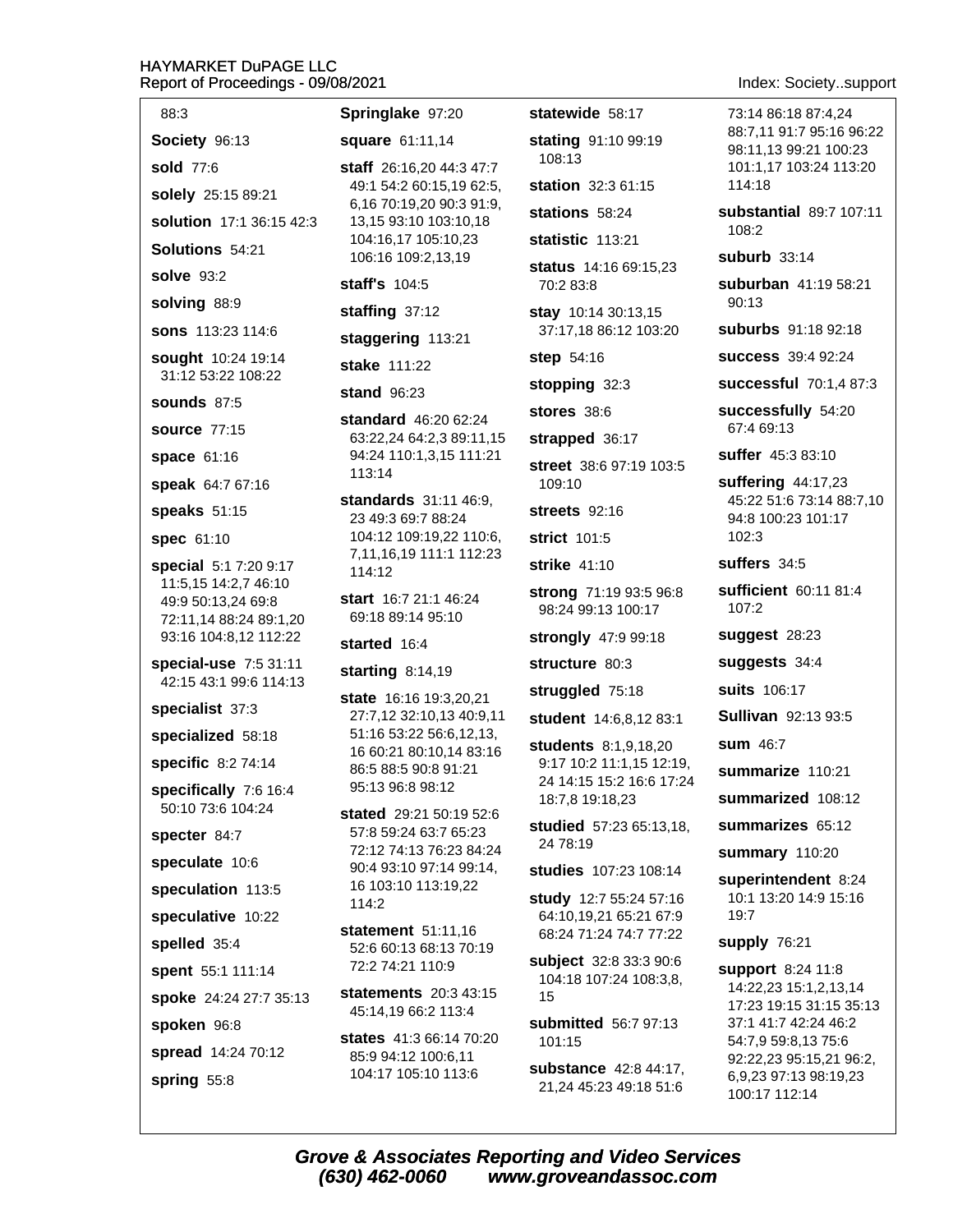supported 31:18 83:4

97:8 101:15

**Surgeon 113:18** 

surprised 37:7

surprising 56:10

107:22 108:10

system's 16:17

systems 92:23

table  $37:14$ 

tactics  $21:15$ 

takes 80:10

52:20

 $88.12$ 

talked  $35:10$ 

targets 19:21

T

**survey 91:20** 

100:13

96:1

 $21$ 

4 73:12 83:7 100:13 Theater 100:10 supporting 40:21 91:6 taxing 38:17 68:7,20 theme 18:15 44:19 69:1,3,16,21 70:5,10,13 112:3 72:1,3,6 73:24 74:9,24 supportive 98:17 77:19,24 78:1 thing 10:11 22:5 27:17 supports 8:3 28:4 97:6, 45:10 taxpayer 87:22 things  $15:21$ taxpayers 14:24 supposed 18:22 86:7 thinks 95:20 teachers 86:24 87:16 thorough 55:24 64:19 team 91:12 101:3 65:22 **teams** 58:19 thoroughly 15:11 technology 67:1 surrounding 43:4 106:3 thought 21:18,21 29:11 tells 24:7,9 28:8 42:5 thoughtfully 53:2 tempted 36:8 thousand 13:24 sustainable 75:23 tempting 36:21 thousands  $114:15$ system 58:18,21 70:9 tender  $68:13$ three-quarters 61:11 term 13:6 93:15 threshold 111:13 112:1 **terms** 109:1 Thresholds 96:16 Tesca 37:19 throughout 28:16 testified 12:4.17 13:22 112:20 14:18 15:16 18:2 21:19 tied 25:14 26:3 62:23 24:13 55:1 57:6,12,18 63:3 58:8 59:11 60:14 62:9, 21,24 63:5,17 66:23 time  $5:66:227:39:9$ tackle 32:11 46:15 69:19 70:16,24 71:20,24 18:3 24:23 25:11 28:15 72:20 75:11 78:8.20 37:12 43:22 44:3 47:19 79:21,24 81:3,11,20,23 55:1 56:22,24 58:9 62:22 86:11 87:5 92:14,17,23 63:4 73:4 79:15 88:14 taking 12:12 37:10 94:4 101:11 106:19 102:15 110:4,19 114:8, 113:17 23 115:1,3,23 talk 25:22 31:23 41:3 testify 13:20 24:4,6,15 timely 53:5 58:2 62:17 33:7 66:12 95:21 64:5 testifying 27:7 103:18 times 21:15 24:11 25:4. 17 29:9 36:23 65:15 76:2 talking 7:9 14:11 25:23 testimony  $9:1,7,24$ 11:23 12:4,10,11,21 tipping 60:20,24 61:5 13:2,15,21 14:9,11 16:4, 62:2,18 task 32:9 43:11 97:6 13 19:8 21:3,11 26:23 today 57:15 60:5,17 32:22,24 33:16 40:5 42:7 tax 14:16,23 68:24 67:20 75:14 45:16 46:21 48:3 54:7 69:14,18,20,22,24 70:1, 57:5 60:13,22 64:11 told 12:5 16:20,21 26:15 9,11,21,22,24 71:5,6,7, 68:15 72:4 76:11 77:24 27:8 30:14 31:8 32:9,12 11, 12, 16, 18, 23 72: 7, 10, 80:14 81:2 83:11,15 34:21 36:13 37:18,19 16 73:8,17 74:7 75:21,24 88:4.23 93:5 102:8 38:2,7,16 39:11,17 40:1, 83:8,10 104:23 112:16 104:1,2,14 106:2,7

**taxes** 70:3.4.11.19 71:3.

taxable  $73:19$ 

taxation 70:16

Index: supported..treatment

thanking  $44:2$ top 35:10 46:16 96:6 topic 15:9,21,22 total 71:7,11 72:10,16 75:7,8,9 78:11 Totally 18:13 19:6 touch 27:17 37:6 touched 21:5 touches 94:8 **Toward** 102:14 town 32:5.15.21.23 39:21 40:7 41:8 90:8 112:4,6 **towns** 35:18 track 34:23 100:21 traffic 76:13 107:1,4,6 trained 59:22 101:3 training 11:10,11 102:17 trains 38:10,14 transcript 37:15 transferred 90:23 transit  $102:10$ transition 11:8,9,16,20 14:10 translate 82:4 transparent 45:14 transport 39:8,11,20,24 54:10 79:24 102:19 transportation 38:9 39:16 40:17 103:3 travel 92:19 traveled 32:10 traveling 32:13 treat  $52:3$ treated 42:10.17 51:3.4 73:15 treating  $41:22$ treatment 10:16 17:21 19:12,13 32:11 42:8,16 6,18 41:15,18,23 42:20 44:20 49:18 50:4,23 tonight 7:9 20:3,20 46:5, 51:8,20 52:17 57:17,19, 15 62:11 81:11 21 73:1,14 75:13 84:9

**Grove & Associates Reporting and Video Services** (630) 462-0060 www.groveandassoc.com

107:8,14 108:16 110:9

113:1,13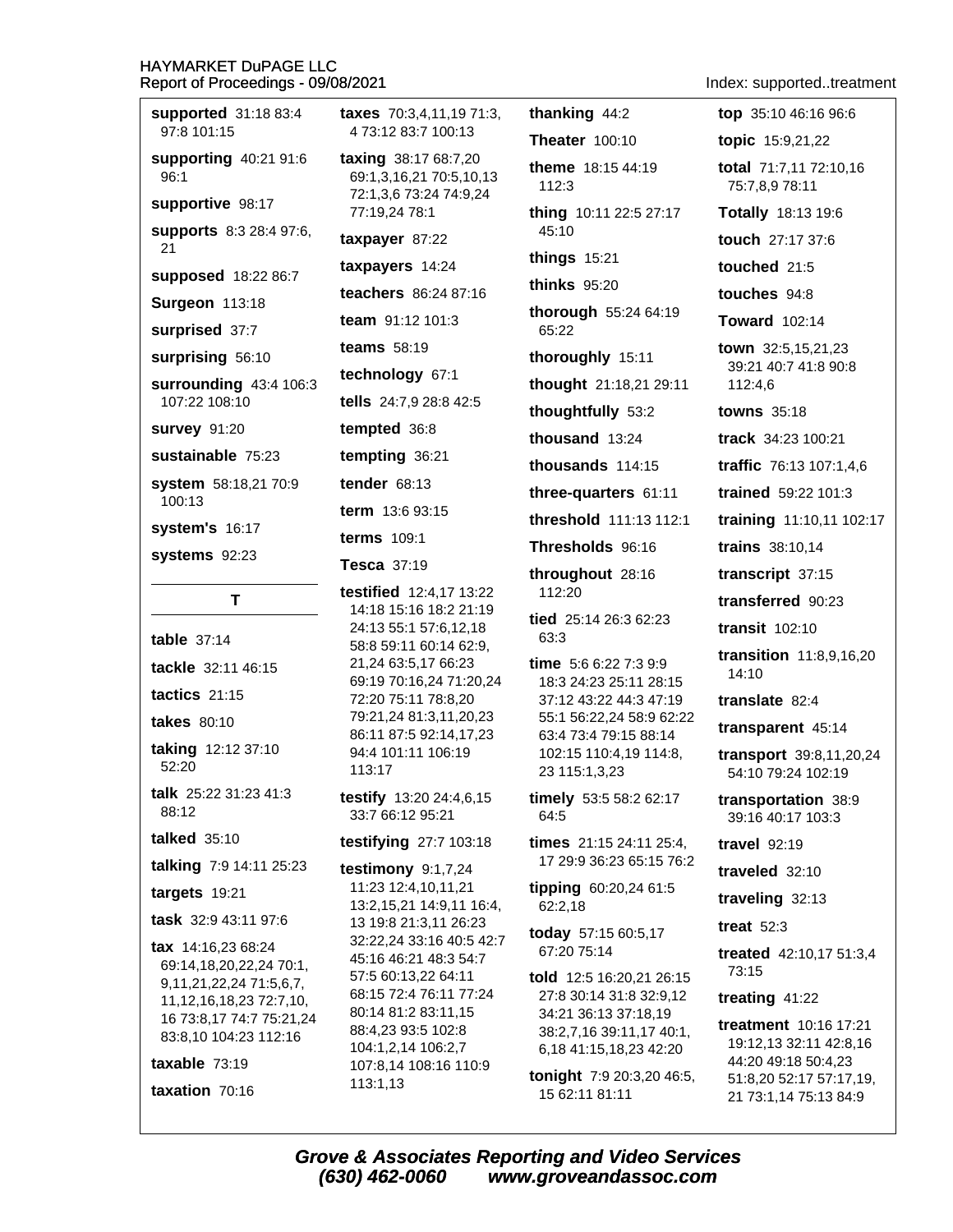ultimately 9:3 36:9

| 85:2 86:22 87:13 88:2,8                              | 47:12                                       |                                                    |
|------------------------------------------------------|---------------------------------------------|----------------------------------------------------|
| 90:13,15 91:2,8,11,17,23<br>92:1,9,10,17,18,20,22,24 | unconditionally 105:5                       | v                                                  |
| 93:1,4 94:21 96:7 98:2,4,                            | undergoing 72:24                            | <b>vacant</b> 75:15 106:13                         |
| 6,12,15 99:21 100:19,23<br>101:8,17 102:12,22        | underlying 70:24 89:9                       | valid 74:17                                        |
| 103:1,4,21 109:3 111:16                              | 103:12 104:3 108:21,22                      | valuable 99:22                                     |
| 114:9,19<br>tried 36:19                              | understand 34:21<br>113:1                   | value 19:18 37:5,9 71:9<br>75:16 89:7 107:11 112:9 |
| trigger 10:9                                         | understanding 9:6<br>73:7                   | values 31:3 32:19 43:3                             |
| triggers 38:5                                        | understood 19:2                             | 44:16 95:8 107:16,19<br>108:6,14                   |
| triple 63:8,9 81:7                                   | undue 79:8 111:11,23                        | vans 39:17 102:18                                  |
| trips 87:18                                          | unduly $57:13$                              | various 63:13                                      |
| troubling 20:6                                       | unfounded 45:14                             | vehicle 57:2                                       |
| truck 57:1                                           | unilateral 17:2                             | vendors 75:12,14                                   |
| <b>trucks</b> 58:24                                  | unit 13:5 48:7,12,14                        | venture 37:24 38:1                                 |
| <b>true</b> 9:3 19:6 23:7 40:18<br>72:2              | unit-hour 62:14,22 63:7,                    | <b>versus</b> 41:18 74:12                          |
| trustworthy 16:2 45:13                               | 20,23 65:14                                 | viability 76:16                                    |
| truth $33:3$                                         | United $41:3$                               | <b>viable</b> 74:15 75:18                          |
| Tunney 33:9,11 99:2,11,                              | units 13:4,9 48:13                          | 105:13                                             |
| 14                                                   | unlawful 51:17                              | vibrations 106:23                                  |
| turn 20:4 46:12,13                                   | unqualified 101:10                          | vicinity 95:8,9                                    |
| turned 37:9                                          | unquestionably 8:17                         | video 40:4,8,11                                    |
| turns $44:5$                                         | unrebutted 56:4,21<br>64:2 70:17 91:1 107:8 | view 57:8 61:20                                    |
| twists $44:5$                                        | unreliability 64:16                         | <b>Villa</b> $35:15$                               |
| two-tenths 78:10,11                                  | unsafe $98:18$                              | village 26:4,8,9 29:16<br>30:4 32:21 44:3 47:2,7,  |
| two-thirds 109:4                                     | unsupported 113:4                           | 12,15 48:15,22 49:1,11                             |
| twofold 29:22 83:3                                   | unviable 74:20                              | 50:10,11,24 51:2,3 52:14<br>53:9,22 61:7 68:22,23  |
| tying 84:19 89:12                                    | <b>urban</b> $41:1851:1370:23$              | 69:4 71:7,11,12 73:22                              |
| type 65:1 104:8 112:5                                | urged 36:4                                  | 75:16,20 77:14 82:13<br>86:20 91:9,15 93:10        |
| types 64:15                                          | urgent 100:19                               | 94:6,18 104:4,21 105:5,                            |
| typical 48:17 111:13                                 | $usable$ 22:23                              | 13,22 106:9 109:19<br>111:6,9,12,17,20,24          |
| typically 80:5                                       | usage 65:14                                 | 113:8                                              |
|                                                      | usually 48:17                               | <b>Village's 49:7 52:10</b>                        |
| U                                                    | utility 87:20                               | 68:17 70:6 78:4,6 81:17<br>82:11 103:10            |
| <b>U.S.</b> 51:12 90:9 113:18                        | utilization 62:14,22                        | violated $51:9,22$                                 |
| <b>Ubers</b> 102:10                                  | 63:7,21,24 65:14                            | violation 52:14                                    |
| <b>UIC 70:15</b>                                     | utilized 58:5                               | violent 101:24                                     |
| ultimately 9.3.36.9                                  | utilizes $40:19$                            |                                                    |

Index: tried..Wheaton

visit 38:12

vocational 11:10

volume 54:15 55:23 56:21 57:14 59:19 60:16 62:1 63:16,18,19 64:13 65:16 79:7 81:6 82:9

volumes 56:19 65:6,13, 19 76:13 81:19 82:8

voluntarily 83:20

voluntary 84:1 102:21

volunteered 54:10

vote 5:11 6:8 44:12 114:14 115:9 116:4

Voters 97:9

# W

wait 25:7,17 waited  $34:19$ 

walk 37:10

walked 42:13

**Walter 98:20** 

wanted 15:22 20:20 29:4,11 39:7 40:7

wanting 30:12 54:3

warehousing 61:12

**ways** 43:10

website 97:14

week 94:22 102:6

welcome 4:2

welfare 7:8,23 15:6 28:14 30:23 31:1 35:6 43:8 87:11 89:5 90:2 93:19 95:3,7 107:10

west 4:8 5:5 21:23 22:15 23:6 28:3 33:23 37:6 39:9 41:1,17 42:11 45:8, 24 98:24

western 91:18 92:18 105:19

Wheaton 29:1 35:16 39:15 42:14